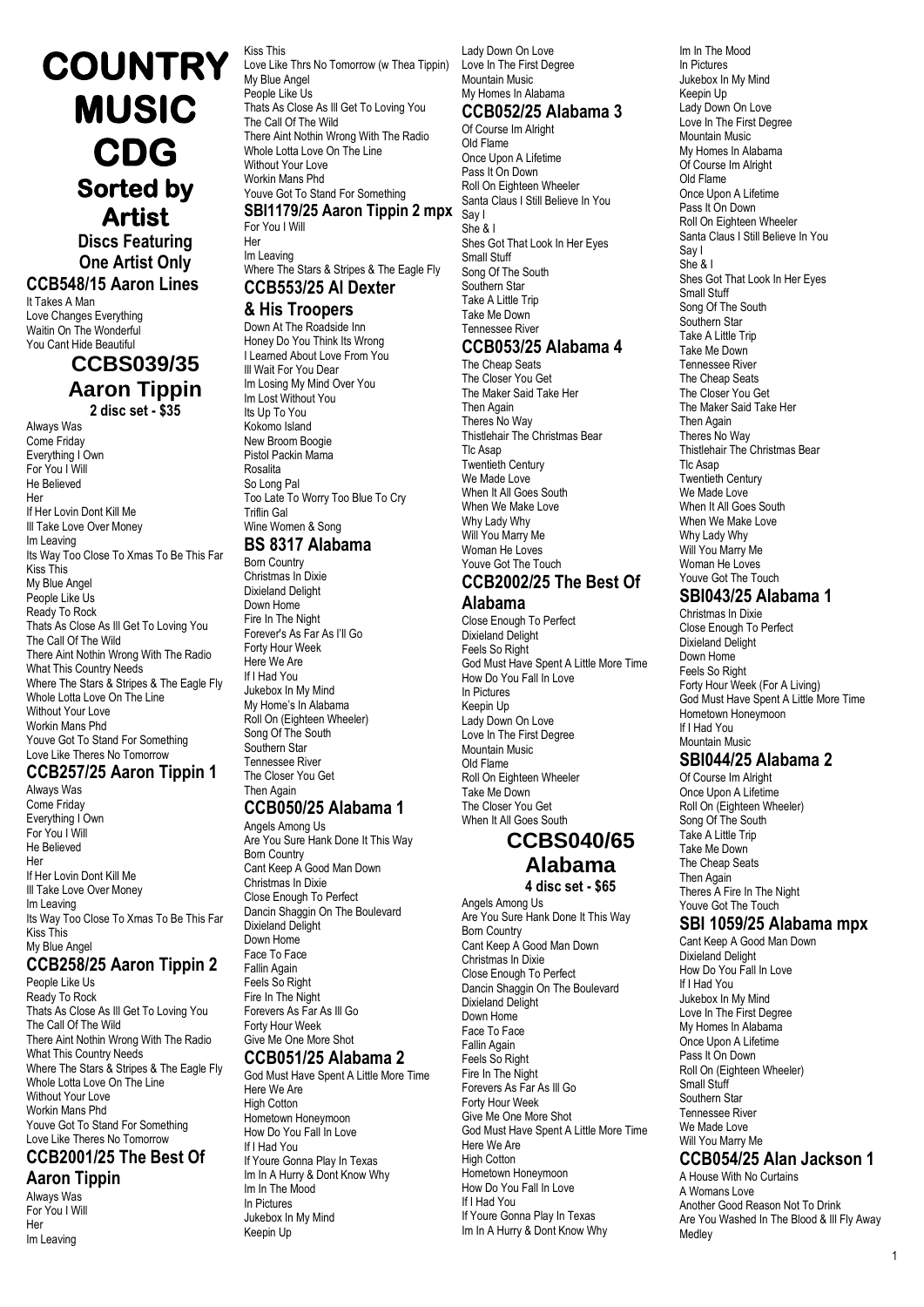Between The Devil & Me Blessed Assurance Chasin That Neon Rainbow Chattahoochee Country Boy Dallas Dont Rock The Jukebox Drive For Daddy Gene Everything I Love Gone Country Gone Crazy

### **CCB055/25 Alan Jackson 2**

Good Time Hard Hat & A Hammer Here In The Real World Home Honky Tonk Christmas How Great Thou Art I Dont Even Know Your Name I Love To Tell The Story I Only Want You For Christmas I Still Like Bologna I Want To Stroll Over Heaven With You Id Love You All Over Again Ill Go On Loving You Ill Try In The Garden

### **CCB056/25 Alan Jackson 3**

It Must Be Love Its All About Him (Moby Edit) Its Alright To Be A Redneck Its Just That Way Just Put A Ribbon In Your Hair Leaning On The Everlasting Arms Let It Be Christmas Like Red On A Rose Little Bitty Little Man Livin On Love Loves Got A Hold On You Meat & Potato Man Mercury Blues Merry Christmas To Me

#### **CCB057/25 Alan Jackson 4**

Midnight In Montgomery Monday Morning Church My Own Kind Of Hat Pop A Top Remember When Right On The Money Santas Gonna Come In A Pick Up Truck She Just Started Liking Cheatin Songs Shes Got The Rhythm & I Got The Blues Sissys Song Small Town Southern Man Softly & Tenderly Someday Song For The Life Standing On The Promises

### **CCB058/25 Alan Jackson 5**

Summertime Blues Tequila Sunrise Thatd Be Alright The Blues Man The Old Rugged Cross The Talkin' Song Repair Blues There Goes Tis So Sweet To Trust In Jesus Tonight I Climbed The Wall Too Much Of A Good Thing Is A Good Thing Tropical Depression Turn Your Eyes Upon Jesus Usa Today **Wanted** What A Friend We Have In Jesus

### **CCB059/25 Alan Jackson 6**

When Somebody Loves You When We All Get To Heaven Where I Come From Where Were You Who Says You Cant Have It All Whos Cheatin Who

#### Work In Progress

**Wwwmemory** The Angels Cried (w Alison Krauss) Designated Drinker (w George Strait) Murder On Music Row (w George Strait) Redneck Games (w Jeff Foxworthy) Its Five Oclock Somewhere (w Jimmy Buffet) Margaritaville (w Jimmy Buffet) Ring Of Fire (w LeeAnn Womack) As Shes Walking Away (w Zac Brown Band) **CCB2003/25 The Best Of**

#### **Alan Jackson**

As Shes Walking Away ( W Zac Brown) Chattahoochee Dont Rock The Jukebox Drive For Daddy Gene Gone Crazy Good Time It Must Be Love Its Five Oclock Somewhere Little Bitty Little Man Pop A Top Remember When Right On The Money Thatd Be Alright Where I Come From **CCBS041/95**

# **Alan Jackson**

**6 disc set - \$95** A House With No Curtains

A Womans Love Another Good Reason Not To Drink Are U Washed In Blood/Ill Fly Away Medley Between The Devil & Me Blessed Assurance Chasin That Neon Rainbow Chattahoochee Country Boy Dallas Dont Rock The Jukebox Drive For Daddy Gene Everything I Love Gone Country Gone Crazy Good Time Hard Hat & A Hammer Here In The Real World Home Honky Tonk Christmas How Great Thou Art I Dont Even Know Your Name I Love To Tell The Story I Only Want You For Christmas I Still Like Bologna I Want To Stroll Over Heaven With You Id Love You All Over Again Ill Go On Loving You Ill Try In The Garden It Must Be Love Its All About Him (Moby Edit) Its Alright To Be A Redneck Its Just That Way Just Put A Ribbon In Your Hair Leaning On The Everlasting Arms Let It Be Christmas Like Red On A Rose Little Bitty Little Man Livin On Love Loves Got A Hold On You Meat & Potato Man

Mercury Blues Merry Christmas To Me Midnight In Montgomery Monday Morning Church My Own Kind Of Hat Pop A Top Remember When Right On The Money

Santas Gonna Come In A Pick Up Truck She Just Started Liking Cheatin Songs Shes Got The Rhythm & I Got The Blues Sissys Song Small Town Southern Man Softly & Tenderly **Someday** Song For The Life Standing On The Promises Summertime Blues Tequila Sunrise Thatd Be Alright The Blues Man The Old Rugged Cross The Talkin Song Repair Blues There Goes Tis So Sweet To Trust In Jesus Tonight I Climbed The Wall Too Much Of A Good Thing Is A Good Thing Tropical Depression Turn Your Eyes Upon Jesus Usa Today **Wanted** What A Friend We Have In Jesus When Somebody Loves You When We All Get To Heaven Where I Come From Where Were You Who Says You Cant Have It All Whos Cheatin Who Work In Progress **Wwwmemory** The Angels Cried Designated Drinker Murder On Music Row Redneck Games Its Five Oclock Somewhere **Margaritaville** Ring Of Fire As Shes Walking Away **CG 05 Alan Jackson** Where Were You (Song For 9-11) Pop A Top Little Bitty Livin On Love Mercury Blues I Dont Even Know Your Name

Dont Rock The Jukebox Chattahoochee Summertime Blues Whos Cheatin Who? Midnight In Montgomery Thatd Be Alright Drive (For Daddy Gene) Its Alright To Be A Redneck Where I Come From Its Five Oclock Somewhere Remember When

# **PSG 1635 Alan Jackson**

It Must Be Love It's Alright To Be A Redneck Little Man Meat & Potato Man Monday Morning Church Remember When That'd Be Alright Three Minute Positive Not Too Country Uptempo Love Song Too Much Of A Good Thing Where I Come From

### **SBI001/25 Alan Jackson 1**

A Good Year For The Roses A Little Bluer Than That A Woman's Love As She's Walking Away Blessed Assurance Buicks To The Moon Chasing That Neon Rainbow Chattahoochee Country Boy Designated Drinker Don't Rock The Jukebox Gone Country

Good Time Here In The Real World I Don't Even Know Your Name

#### **SBI002/25 Alan Jackson 2**

I Only Want You For Christmas It Must Be Love It's Alright To Be A Redneck It's Five O'Clock Somewhere Little Bitty Living On Love Love's Got A Hold On You Meat And Potato Man Midnight In Montgomery Monday Morning Church Murder On Music Row Ocean Front Property Overnight Success She's Got The Rhythm (I Got The Blues) **SBI1181/25 Al Jackson 4 mpx**

As Shes Walking Away Chattahoochee Drive (For Daddy Gene) I Want To Stroll Over Heaven With You Its Five OClock Somewhere Little Bitty Pop A Top www.Memory

#### **SF6B 090 Alan Jackson**

As She's Walking Away - Chattahoochee Hard Hat And A Hammer - It's Just That Way - It's Five O'Clock Somewhere - Where Were You (When The World Stopped)

### **CCB557/25 Alison Krauss 1**

Simple Love The Angels Cried (w Alan Jackson) Whiskey Lullaby (w Brad Paisley) In The Palm Of Your Hand (w Cox Family) Will Thre Be Any Stars In My Crown (w Cox) Hows The World Treating You (w J Taylor) Somewhere In The Vicinity/Heart (w Shendh) Baby Now That Ive Found You (w Union Stn) Every Time You Say Goodbye (w Union Stn) Forget About It(w Union Station) Goodbye Is All We Have(w Union Station) I Dont Believe Youve Met My Baby(w U Stn)

### **CCB558/25 Alison Krauss 2**

**(w Union Station)**

Ive Got That Old Feeling Let Me Touch You For A While Maybe My Poor Old Heart New Favorite Only U Can Bring Me Cheer Gentlemns Lady Restless Sitting In The Window Of My Room Teardrops Will Kiss The Morning Dew The Lucky One Two Highways When You Say Nothing At All

# **CCB2004/25 The Best Of**

### **Alison Krauss**

Baby Now That Ive Found You Every Time You Say Goodbye Forget About It Goodbye Is All We Have Hows The World Treating You Ive Got That Old Feeling Let Me Touch You For A While Maybe **Restless** Simple Love Sitting In The Window Of My Room Somewhere In The Vicinity Of The Heart The Lucky One When You Say Nothing At All Will There Be Any Stars In My Crown

**CCBS043/35**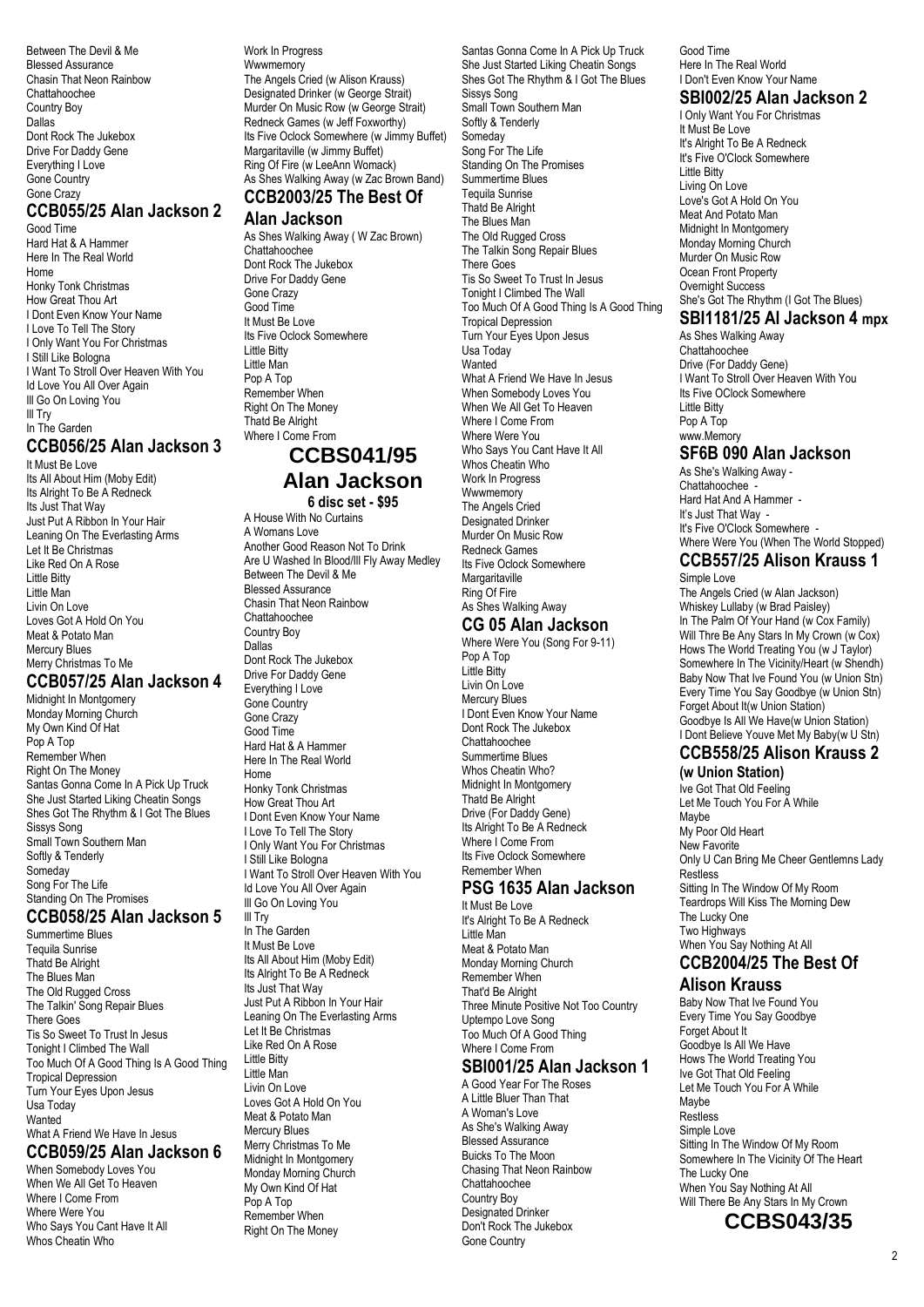# **Alison Krauss**

**2 disc set - \$35** Simple Love The Angels Cried Whiskey Lullaby In The Palm Of Your Hand Will There Be Any Stars In My Crown Hows The World Treating You Somewhere In The Vicinity Of The Heart Baby Now That Ive Found You Every Time You Say Goodbye Forget About It Goodbye Is All We Have I Dont Believe Youve Met My Baby Ive Got That Old Feeling Let Me Touch You For A While Maybe My Poor Old Heart New Favorite Only You Can Bring Me Cheer Gents Lady Restless Sitting In The Window Of My Room Teardrops Will Kiss The Morning Dew The Lucky One Two Highways When You Say Nothing At All

### **SBI 141/25 Alison Krauss**

Coat Of Many Colors - Shania Twain & Alison Ghost In This House Gone Gone Gne (Moved On) - w Robert Plant I'll Fly Away - Alison Kraus & Gillian Welch Just When I Needed U Most - w Dolly Parton Missing You - Alison Krauss & John Waite Please Read The Letter - with Robert Plant Simple Love When You Say Nothing At All Will Be Any Stars In My Crown - w Cox Family

#### **CCB560/25 Allison Moorer**

A Soft Place To Fall Alabama Song Dancing Barefoot Pardon Me Send Down An Angel Set You Free Think It Over Up This High

#### **CCB563/25 Amy Dalley**

Everybodys Got A Vice Good Kind Of Crazy I Think Youre Beautiful I Would Cry Lets Try Goodbye Living Together Loves Got An Attitude Men Dont Change

### **CCB567/25 Andy Griggs**

Can I Get An Amen How Cool Is That I Never Had A Chance If Heaven Ill Go Crazy She Thinks She Needs Me Shes More Tattoo Rose This I Gotta See Tonight I Wanna Be Your Man Waitin On Sundown You Made Me That Way You Wont Ever Be Lonely Practice Life (w Martina McGride) The Truth About Men (w Tracy Byrd)

### **SBI 145/25 Andy Griggs**

The Truth About Men – with Tracy Byrd Tonight I Wanna Be Your Man She's More You Won't Ever Be Lonely Practice Life - with Martina McBride She Thinks She Needs Me

**SBI1147/25 Andy Griggs v2 mpx CCB584/25 Barbara Mandrell** If Heaven

Practice Life She Thinks She Needs Me Shes More You Wont Ever Be Lonely

### **CCB571/25 Anita Cochran**

Daddy Can You See Me For Crying Out Loud Good Times Will You Be Here You With Me I Wanna Hear A Cheatin Song (w C Twitty) What If I Said (w Steve Wariner)

#### **CCB207/25 Anne Murray**

A Little Good News A Love Song Blessed Are The Believers Broken Hearted Me Could I Have This Dance Dannys Song Feed This Fire He Thinks I Still Care I Just Fall In Love Again Just Another Woman In Love Put Your Hand In The Hand Shadows In The Moonlight Snowbird You Needed Me Nobody Loves Me Like U Do (w D Loggins)

#### **SFWS 42 Anne Murray**

Could I Have This Dance You Needed Me **Snowbird** A Stranger In My Place Blessed Are The Believers Broken Hearted Me Cotton Jenny Danny's Song He Thinks I Still Care I Can See Arkansas Shadows In The Moonlight A Little Good News I Just Fall In Love Again You Won't See Me You Can Leave Your Hat On Delta Lady Feeling Alright

### **CCB572/15Anthony Smith**

Bringin Back The Sunshine Half A Man If That Aint Country John J Blanchard Love Is Love Is Love

### **CCB575/15 Ashley Gearing**

Can You Hear Me When I Talk To You Out The Window Ribbons Of Love What You Think About Us **CCB576/15 Ashton Shepherd**

### I Aint Dead Yet

Look It Up Sounds So Good Takin Off This Pain **CCB582/15 Baillie & Boys**

A Fool Such As I Long Shot Perfect She Deserves You

#### **SBI703/25 Band Perry**

All Your Life Better Dig Two If I Die Young

#### Postcard From Paris **SBI707/25 Band Perry (mpx)**

All Your Life Better Dig Two If I Die Young Postcard From Paris

Crackers

Feed The Fire Happy Birthday Dear Heartache I Was Country When Country Wasnt Cool If Loving You Is Wrong I Dnt Wnt To Be Right Married But Not To Each Other One Of A Kind Pair Of Fools Only A Lonely Heart Knows Satisfied Sleeping Single In A Double Bed Standing Room Only Wish You Were Here Woman To Woman Years It Should Have Been Love By Now (w Lee) To Me (w Lee Greenwood)

# **CCB113/25 Bellamy Brothrs**

Cowboy Beat Dancin Cowboys Do You Love As Good As You Look For All The Wrong Reasons I Need More Of You If I Said You Had A Beautiful Body Kids Of The Baby Boom Let Your Love Flow Lie To You For Your Love Lovers Live Longer Old Hippie Christmas Old Hippie Redneck Girl Rip Off The Knob Sugar Daddy Whatll I Do When Im Away From You

### **SBI 154/15 Bellamy Bros**

If I Said You Had A Beautiful Body Let Your Love Flow Cowboy Beat You'll Never Be Sorry

#### **CCB587/25 Big & Rich** 8th Of November

Between Raising Hell & Amazing Grace Big Time Comin To Your City Holy Water Lost In This Moment Loud Never Mind Me Save A Horse Ride A Cowboy Wild West Show You Shook Me All Night Long

#### Fake Id (w Gretchen Wilson) **SBI055/25 Big & Rich**

Between Raising Hell & Amazing Grace Live This Life Lost In This Moment Never Mind Me Our America Real World Rolling (The Ballad Of Big & Rich)

#### **CCB588/25 Bill Anderson** 8 X 10

Dont She Look Good Happy State Of Mind I Get The Fever If You Can Live With It I Can Live Without It It Came Upon A Midnight Clear Mama Sang A Song My Life Throw It Away If I Want To **Sometimes** Still The Corner Of My Life The First Noel Wild Week End World Of Make Believe Get A Little Dirt On Your Hands (w DA Coe) Dis Satisfied (w Jan Howard) For Loving You (w Jan Howard) If Its All The Same To You (w Jan Howard)

# **CCB589/25 Bill Engvall**

Fruitcake Makes Me Puke Heres Your Sign Christmas

Im A Cowboy Blue Collar Dollar (w Jeff Foxworthy) Warning Signs (w Jhn Michael Montgomery) Now Thats Awesome (w Tracy Byrd) Heres Your Sign Get The Picture (w T Tritt)

### **CCB590/25 Bill Monroe**

Blue Moon Of Kentucky Crying Holy Unto The Lord Dark Hollow Drifting Too Far From The Shore In The Pines Kentucky Waltz Little Georgia Rose New Mule Skinner Blues Walking In Jerusalem

### **CCB592/20 Billie Jo Spears**

57 Chevrolet Blanket On The Ground Misty Blue Sing Me An Old Fashioned Song Stay Away From The Apple Tree What Ive Got In Mind

### **SBI664/25 Billie Jo Spears**

57 Chevrolet Blanket On The Ground Crying Time Queen Of The Silver Dollar Sing Me An Old Fashioned Song What Ive Got In Mind Which Way You Going Billy

### **CCB089/25 Billy Crash Crddck**

A Tear Fell Aint Nothin Shakin But Leaves On Trees Broken Down In Tiny Pieces Dream Lover Easy As Pie I Cheated On A Good Womans Love I Love The Blues & The Boogie Woogie If I Could Write A Song As Beautiful As You Im Gonna Knock On Your Door Knock Three Times Rub It In Ruby Baby Still Thinkin Bout You Sweet Magnolia Blossom You Rubbed It In All Wrong

#### **CCB593/25 Billy Currington** Dont

Good Directions I Got A Feelin Let Me Down Easy Love Done Gone Must Be Doin Somethin Right Off My Rocker People Are Crazy Pretty Good At Drinking Beer Tangled Up Thats How Country Boys Roll Walk A Little Straighter Why Why Why

### **SBI741/25 Billy Currington**

Dont Good Directions Hey Girl Let Me Down Easy Off My Rocker Why Why Why

### **CCB594/25 Billy Dean 1**

Billy The Kid Cowboy Band I Wanna Take Care Of You If There Hadnt Been You Im In Love With You Im Not Built That Way Innocent Bystander Let Them Be Little Once In A While Only Here For A Little While Only The Wind **CCB595/25 Billy Dean 2**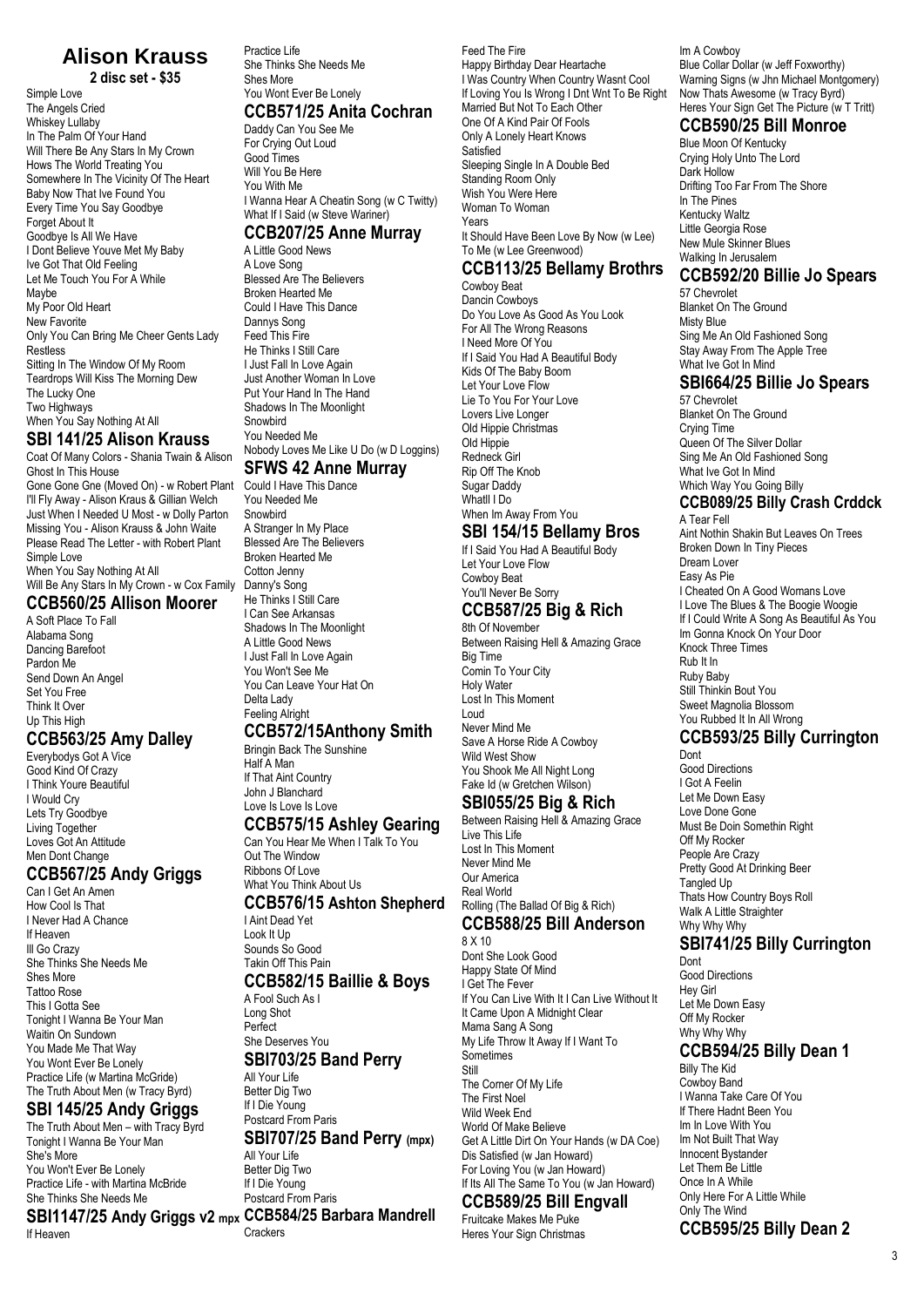Race You To The Bottom Real Man Shine On Somewhere In My Broken Heart Swinging For The Fence Thank God Im A Country Boy This Is The Life Tryin To Hide A Fire In The Dark We Just Disagree You Dont Count The Cost Keep Mom & Dad In Love (w Suzy Boguss)

#### **CCB2010/25 The Best Of Billy Dean**

Billy The Kid Cowboy Band I Wanna Take Care Of You If There Hadnt Been You Im Not Built That Way Keep Mom & Dad In Love (W Suzi Boguss) Let Them Be Little Only Here For A Little While Only The Wind Real Man Somewhere In My Broken Heart Thank God Im A Country Boy Tryin To Hide A Fire In The Dark We Just Disagree You Dont Count The Cost

### **CCBS049/35 Billy Dean 2 disc set - \$35**

Billy The Kid Cowboy Band I Wanna Take Care Of You If There Hadnt Been You Im In Love With You Im Not Built That Way Innocent Bystander Let Them Be Little Once In A While Only Here For A Little While Only The Wind Race You To The Bottom Real Man Shine On Somewhere In My Broken Heart Swinging For The Fence Thank God Im A Country Boy This Is The Life Tryin To Hide A Fire In The Dark We Just Disagree You Dont Count The Cost Keep Mom & Dad In Love

#### **CCB596/15 Billy Gilman** Elisabeth

Oklahoma One Voice Shes My Girl Theres A Hero Warm & Fuzzy

#### **CCB598/25 Billy Ray Cyrus**

Achy Breaky Heart Always Sixteen Burn Down The Trailer Park Busy Man Couldve Been Me Crazy Bout You Baby Give My Heart To You Its All The Same To Me Shes Not Crying Anymore Somebody New Southern Rain Talk Some We The People Wherm I Gonna Live Words By Heart You Wont Be Lonely Now

#### **SBI 157/25 Billy Ray Cyrus** Achy Breaky Heart

Back To Tennessee

Busy Man Could've Been Me In The Heart Of A Woman Ready Set Don't Go She's Not Crying Anymore Where Am I Gonna Live You Won't Be Lonely Now

#### **CCB599/15 BJ Thomas**

Another Sbody Done Sbody Wrong Song Hooked On A Feeling Jingle Bells Let It Snow Let It Snow Let It Snow

#### Raindrops Keep Falling On My Head **CCB600/25 Blackhawke**

Hole In My Heart I Need You All The Time

I Will One Night In New Orleans Postmarked Birmingham There You Have It Your Own Little Corner Of My Heart **CCB601/15 Blaine Larsen** Chillin

How Do You Get That Lonely Spoken Like A Man The Best Man

### **CCB602/25 Blake Shelton 1**

All About Tonight All Over Me Austin Dont Make Me God Gave Me You Goodbye Time Heavy Liftin **Home** Honey Bee Ill Just Hold On Kiss My Country Ass **CCB603/25 Blake Shelton 2**

#### Nobody But Me

Ol Red Playboys Of The Southwestern World She Wouldnt Be Gone Some Beach The Baby The Dreamer The More I Drink When Somebody Knows You That Well Who Are You When Im Not Looking Hillbilly Bone (w Trace Adkins)

# **CCB2011/25 The Best Of**

### **Blake Shelton**

All About Tonight Austin Dont Make Me God Gave Me You Goodbye Time Hillbilly Bone (W Trace Adkins) Home Honey Bee Ill Just Hold On Nobody But Me Ol Red She Wouldnt Be Gone Some Beach The Baby Who Are You When Im Not Looking **CCBS050/35**

# **Blake Shelton**

**2 disc set - \$35** All About Tonight All Over Me Austin Dont Make Me God Gave Me You Goodbye Time Heavy Liftin Home Honey Bee

Ill Just Hold On Kiss My Country Ass Nobody But Me Ol Red Playboys Of The Southwestern World She Wouldnt Be Gone Some Beach The Baby The Dreamer The More I Drink When Somebody Knows You That Well Who Are You When Im Not Looking Hillbilly Bone

#### **SBI053/25 Blake Shelton 1** All Over Me

Asphalt Cowboy Austin Dont Make Me Georgia In A Jug God Gave Me You Good At Starting Fires Heavy Lifting Home Honey Bee I Believe **SBI054/25 Blake Shelton 2** Ill Just Hold On Nobody But Me Ol Red Playboys Of The Southwestern World She Wouldnt Be Gone Some Beach The Baby

The More I Drink Underneath The Same Moon When Somebody Knows You That Well

### **SBI1150/25 Blake Shelton v3 mpx**

Boys Round Here Doing What She Likes Drink On It God Gave Me You Honey Bee Just A Fool Lonely Tonight (Blake Shelton Vocal Only) Lonely Tonight Mine Would Be You My Eyes Sure Be Cool If You Did Underneath The Same Moon When Somebody Knows You That Well

### **CCB605/15 Blue County**

Good Little Girls I Get To Nothin But Cowboy Boots That Summer Song Thats Cool

#### **CCB606/15 Bluegrass Album Bd** Big Spike Hammer

#### Blue Ridge Cabin Home Somehow Tonight Your Love Is Like A Flower **CCB608/25 Bob Wills**

### **& His Texan Playboys**

A Big Ball In Cowtown Bubbles In My Beer Faded Love Heart To Heart Talk I Aint Got Nobody & Nobody Cares For Me Ida Red Likes To Boogie Maidens Prayer Milk Cow Blues New Spanish Two Step San Antonio Rose St Louis Blues Stay A Little Longer Sugar Moon Take Me Back To Tulsa Time Changes Everything Wabash Blues

### **JTG 190 Bonnie Raitt**

Feeling Of Falling Have A Heart Hell To Pay I Can't Make You Love Me Longing In Their Hearts Love Letter Love Sneakin' Up On You Luck Of The Draw Nick Of Time Not The Only One One Belief Away One Part Be My Lover Runaway Slow Ride Thing Called Love Too Soon To Tell You You Got It **PSG 1052 Bonnie Raitt** Have A Heart Nick Of Time Thing Called Love

Love Letter Runaway Too Soon To Tell Luck Of The Draw I Can't Make You Love Me

### **SBI 163/25 Bonnie Raitt**

Have A Heart I Can't Help You Now I Can't Make You Love Me Love Letter Nick Of Time Runaway Something To Talk About Thing Called Love Too Soon To Tell You Got It

### **CCB616/15 Boxcar Willie**

Auld Lang Syne Deck The Halls Joy To The World O Come All Ye Faithful Up On The Housetop

### **CCB619/15 Brad Martin**

Before I Knew Better Just Like Love One Of Those Days Rub Me The Right Way **CCB620/25 Brad Paisley 1**

Alcohol American Saturday Night Anything Like Me **Celebrity** He Didnt Have To Be I Wish Youd Stay Im Gonna Miss Her Im Still A Guy In Times Like These Letter To Me Little Moments Me Neither Mud On The Tires **Online** Shes Everything The World

### **CCB621/25 Brad Paisley 2**

Then This Is Country Music **Ticks** Two People Fell In Love Waitin On A Woman Water We Danced Welcome To The Future Who Needs Pictures Wrapped Around Old Alabama (w Alabama) Whiskey Lullaby (w Alison Krauss) Remind Me (w Carrie Underwood)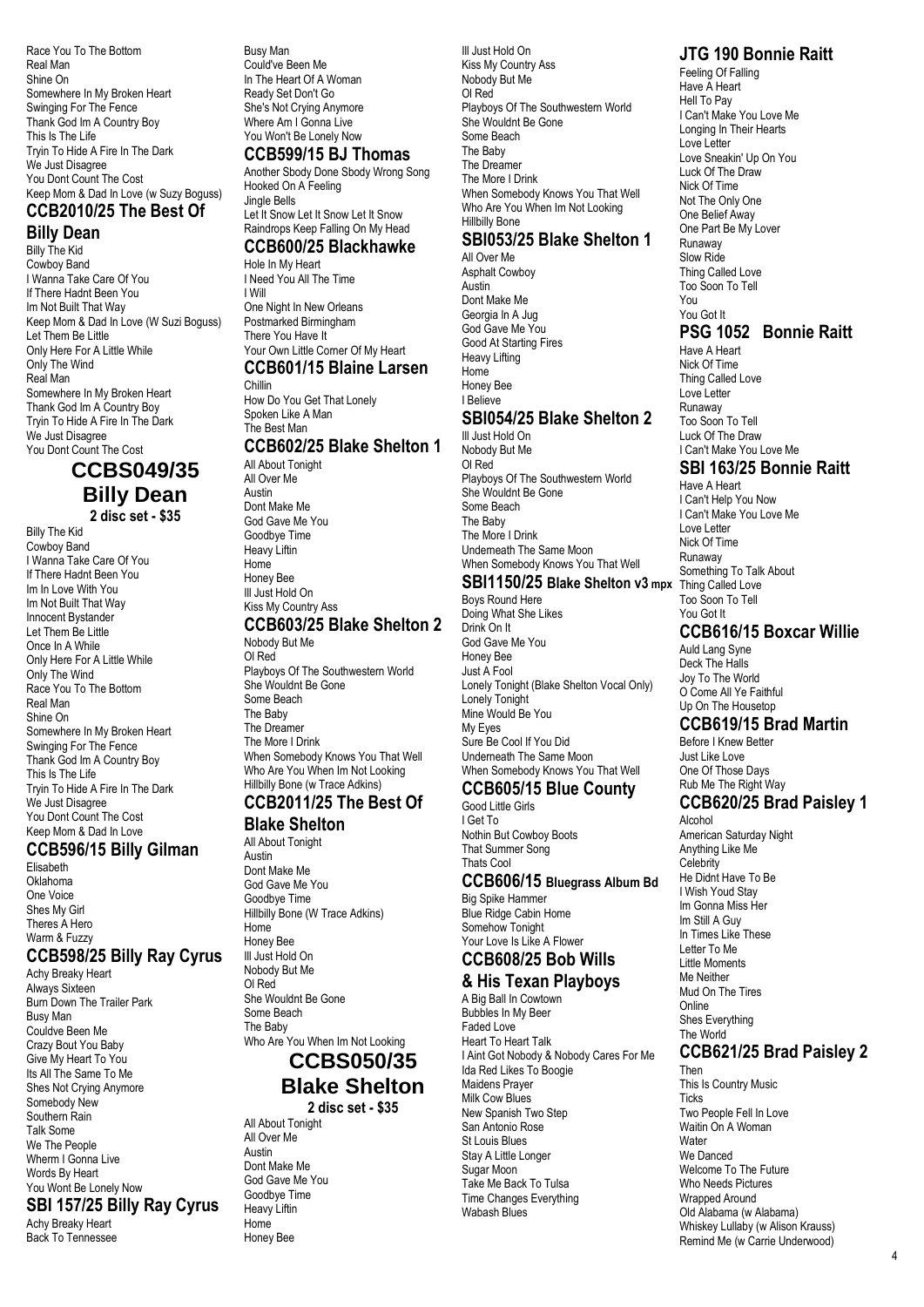Hard 2BA Husband Hard 2BA Wife (w Chely) When I Get Where Im Going (w Dolly Parton) Start A Band (w Keith Urban)

### **CCB2012/25 The Best Of Brad Paisley**

**All The Number Ones**

Anything Like Me He Didnt Have To Be Im Gonna Miss Her Im Still A Guy Letter To Me Mud On The Tires Old Alabama (W Alabama) Online Remind Me (W Carrie Underwood) Shes Everything Start A Band (W Keith Urban) The World Then **Ticks** Waitin On A Woman **Water** We Danced

### **CCBS051/35 Brad Paisley 2 disc set - \$35**

Alcohol American Saturday Night Anything Like Me Celebrity He Didnt Have To Be I Wish Youd Stay Im Gonna Miss Her Im Still A Guy In Times Like These Letter To Me Little Moments Me Neither Mud On The Tires **Online** Shes Everything The World Then This Is Country Music **Ticks** Two People Fell In Love Waitin On A Woman **Water** We Danced Welcome To The Future Who Needs Pictures Wrapped Around Old Alabama Whiskey Lullaby Remind Me Hard To Be A Husband Hard To Be A Wife When I Get Where Im Going Start A Band

#### **CG 06 Brad Paisley**

Im Gonna Miss Her (The Fishing Song) **Celebrity** Mud On The Tires Who Needs Pictures Little Moments We Danced Shes Everything Alcohol He Didnt Have To Be Wrapped Around Time Well Wasted I Wish Youd Stay Me Neither Two People Fell In Love Out In The Parking Lot Whiskey Lullaby

### **SBI 166/25 Brad Paisley 1**

Alcohol Best Thing I Had Going (Is Gone) **Celebrity** Flowers

Hard 2BA Husband Hard 2BA Wife - w C Wrgt Heartbroke Out Of My Mind He Didn't Have To Be I Wish You'd Stay I'm Gonna Miss Her I'm Still A Guy In Times Like These Letter To Me Little Moments Me Neither Mr Policeman

#### **SBI 167/25 Brad Paisley 2** Mud On The Tires

Oh Love - Brad Paisley & Carrie Underwood

**Online** Remind Me - Brad Paisley & Carrie Underwood Start A Band - Brad Paisley & Keith Urban Then Ticks Two People Fell In Love Waiting On A Woman **Water** We Danced When I Get Where I'm Going - Brad & Dolly Wrapped Around

#### **SBI1151/25 Brad Paisley v3 mpx** Proud Of The House We Built

Beat This Summer Best Thing I Had Going (Is Gone) **Camouflage** Hard To Be A Husband Hard To Be A Wife I Cant Change The World In Times Like These Mona Lisa Perfect Storm Remind Me River Bank Southern Comfort Zone Water

### **SFWS 177 Brad Paisley 2**

Remind Me – w Carrie Underwood Shes Everything The World Then This Is Country Music Two People Fell In Love **Water** We Danced When I Get Where Im Going Whiskey Lullaby – w Alison Krauss Who Needs Pictures Wrapped Around

### **SBI839/25 Brantley Gilbert**

Country Must Be Country Wide Kick It In The Sticks Kick It In The Sticks (Explicit) More Than Miles You Dont Know Her Like I Do

#### **CCB624/25 Brian McComas**

999% Sure Ive Never Been Here Before All Comes Floodin Down Good Good Lovin I Could Never Love You Enough Night Disappear With You The Middle Of Nowhere Youre In My Head **CCB036/25 Brooks & Dunn 1**

A Man This Lonely Aint Nothing Bout You Beer Thirty Believe Best Of My Love Boot Scootin Boogie Brand New Man Building Bridges Cowboy Town Cowgirls Dont Cry Every River God Must Be Busy Goin Under Gettin Over You Hangin Round The Mistletoe Hard Workin Man **CCB037/25 Brooks & Dunn 2** Hes Got You Hillbilly Deluxe Honky Tonk Truth How Long Gone Husbands & Wives I Am That Man I Cant Get Over You If You See Him If You See Her Ill Never Forgive My Heart Indian Summer It Wont Be Christmas Without You Its Getting Better All The Time Little Miss Honky Tonk Lost & Found

### **CCB038/25 Brooks & Dunn 3**

Missing You My Heart Is Lost To You My Maria My Next Broken Heart Neon Moon Only In America Over The Next Hill Play Something Country Put A Girl In It Red Dirt Road Rock My World Little Country Girl Santas Coming Over To Your House She Used To Be Mine

#### **CCB039/25 Brooks & Dunn 4**

Shes Not The Cheatin Kind South Of Santa Fe That Aint No Way To Go Thats What Its All About Thats What She Gets For Loving Me The Long Goodbye Well Burn That Bridge Whiskey Under The Bridge Who Says There Aint No Santa Why Would I Say Goodbye You Cant Take The Honky Tonk Out Of Girl Youll Always Be Loved By Me Youre Gonna Miss Me When Im Gone Youre My Angel

#### **CCB2014/25 The Best Of Brooks & Dunn**

A Man This Lonely Aint Nothing Bout You Boot Scootin Boogie Brand New Man How Long Gone Little Miss Honky Tonk My Maria Neon Moon Only In America Play Something Country Red Dirt Road Rock My World Little Country Girl Shes Not The Cheatin Kind The Long Goodbye Youre Gonna Miss Me When Im Gone

# **CCBS053/65**

**Brooks & Dunn 4 disc set - \$65**

A Man This Lonely Aint Nothing Bout You Beer Thirty Believe Best Of My Love Boot Scootin Boogie Brand New Man Building Bridges Cowboy Town Cowgirls Dont Cry Every River God Must Be Busy Goin Under Gettin Over You Hangin Round The Mistletoe Hard Workin Man

Heartbroke Out Of My Mind Hes Got You Hillbilly Deluxe Honky Tonk Truth How Long Gone Husbands & Wives I Am That Man I Cant Get Over You If You See Him If You See Her Ill Never Forgive My Heart Indian Summer It Wont Be Christmas Without You Its Getting Better All The Time Little Miss Honky Tonk Lost & Found Missing You My Heart Is Lost To You My Maria My Next Broken Heart Neon Moon Only In America Over The Next Hill Play Something Country Proud Of The House We Built Put A Girl In It Red Dirt Road Rock My World Little Country Girl Santas Coming Over To Your House She Used To Be Mine Shes Not The Cheatin Kind South Of Santa Fe That Aint No Way To Go Thats What Its All About Thats What She Gets For Loving Me The Long Goodbye Well Burn That Bridge Whiskey Under The Bridge Who Says There Aint No Santa Why Would I Say Goodbye You Cant Take The Honky Tonk Out Of Girl Youll Always Be Loved By Me Youre Gonna Miss Me When Im Gone Youre My Angel

### **SBI 170/25 Brooks & Dunn 1**

Ain't Nothing About You Beer Thirty Believe Boot Scooting Boogie Brand New Man Building Bridges - Brooks & Dunn & Sheryl Crow Cowgirls Don't Cry God Must Be Busy Good Girls Go To Heaven Hard Working Man It's Getting Better All The Time

### **SBI 171/25 Brooks & Dunn 2**

My Maria My Next Broken Heart Only In America Play Something Country Proud Of The House We Built Put A Girl In It Red Dirt Road Rock My World (Little Country Girl) That Ain't No Way To Go That's What She Gets For Loving Me Unloved

#### **SBI1152/25 Brks & Dunn v3 mpx**

Aint Nothing About You Brand New Man Building Bridges Going Under Getting Over You Hard Working Man Little Miss Honky Tonk Neon Moon Proud Of The House We Built Red Dirt Road Unloved

### **CCB629/25 Bryan White**

Bad Day To Let You Go God Gave Me You

#### 5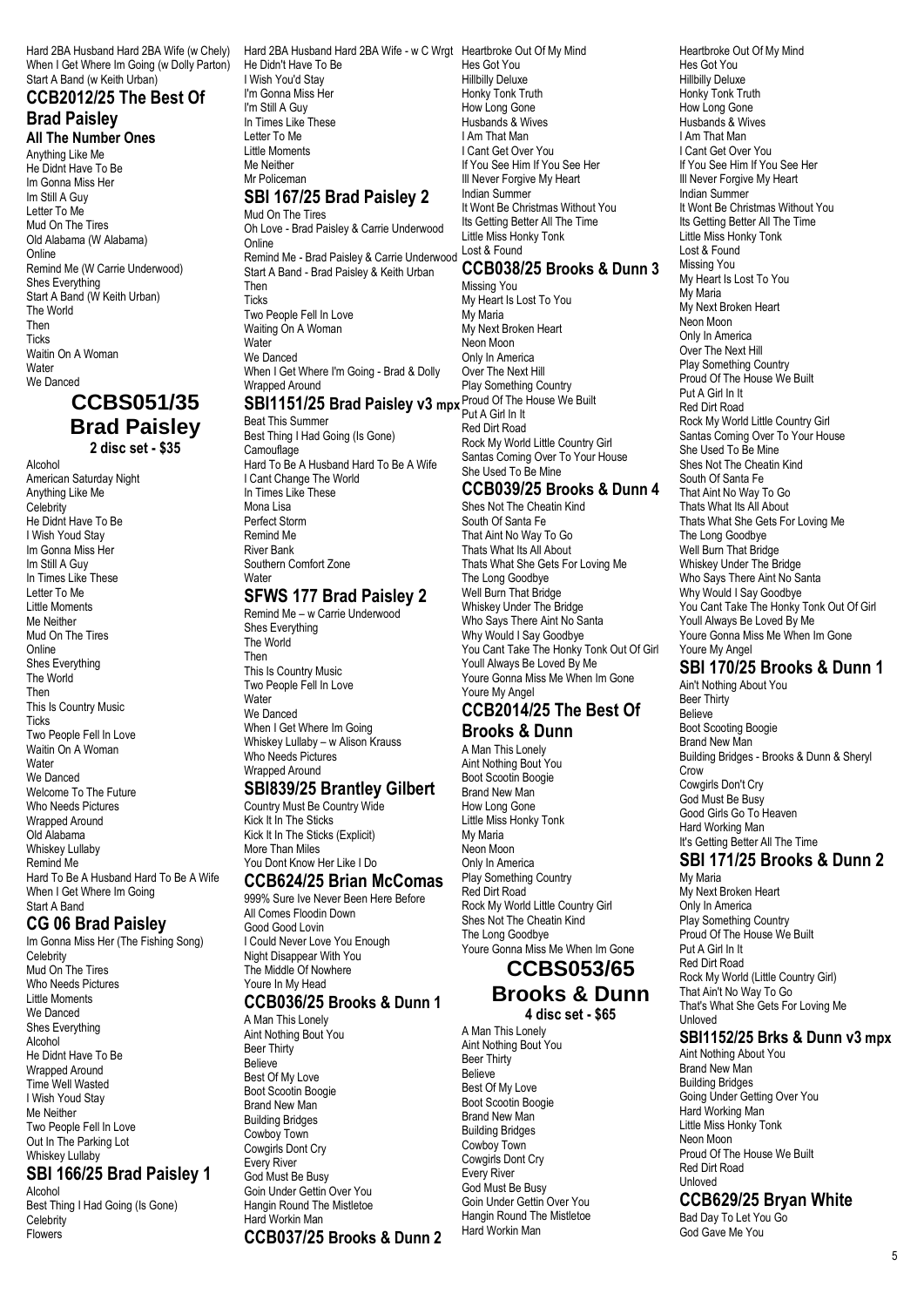How Long Im Not Supposed To Love You Anymore Love Is The Right Place One Small Miracle Rebecca Lynn Sittin On Go So Much For Pretending Someone Elses Star Thats Another Song Tree Of Hearts Youre Still Beautiful To Me

### **CCB630/25 Buck Owens**

Above & Beyond The Call Of Love Act Naturally Before You Go Hello Trouble Come On In I Dont Care Just As Long As You Love Me It Takes People Like U To Make People Like Ive Got A Tiger By The Tail Loves Gonna Live Here Made In Japan My Heart Skips A Beat Ruby Are You Mad At Your Man Sams Place Santa Looked A Lot Like Daddy Together Again Under Your Spell Again Waitin In Your Welfare Line Streets Of Bakersfield (w Dwight Yoakam)

### **SBI 172/25 Buck Owens**

Act Naturally Rolling In My Sweet Baby's Arms Santa Looked A Lot Like Daddy Streets Of Bakersfield – with Dwight Yoakam **Together Again** Under Your Spell Again

### **CCB631/15 Buckcherry**

All Night Long Dont Go Away Rescue Me Sorry

#### **CCB632/15 Bucky Covington** A Different World

A Fathers Love The Only Way He Knew How Gotta Be Somebody I Want My Life Back Ill Walk Its Good To Be Us **CCB637/25 Carl Smith** Are You Teasing Me

Back Up Buddy Go Boy Go Hey Joe Kisses Dont Lie Let Old Mother Nature Have Her Way Lets Live A Little Loose Talk Mr Moon Orchids Mean Goodbye There She Goes Trademark When You Feel Like Youre In Love Why Why You Are The One

### **CCB638/25 Carlene Carter**

Come On Back Every Little Thing I Fell In Love I Love You Cause I Want To Love Like This One Love Something Already Gone The Sweetest Thing Unbreakable Heart

### **CCB639/15 Carolina Rain**

American Radio Get Outta My Way I Aint Scared Isnt She Weight Of The World

### **CCB640/25 Carolyn Dawn Johnson** All American Girl

**Complicated** Die Of A Broken Heart Georgia Got A Good Day I Dont Want You To Go Little Bit Of This Little Bit Of That Love & Negotiation One Day Closer To You Simple Life Squeezin The Love Outta You Taking Back My Brave

### **SBI 176/15 Carolyn D Johnson** Ill Stand By You

One Day Closer To You **Complicated** Georgia I Don't Want You To Go Simple Life

### **CCB226/25 Carrie Underwood 1**

All American Girl Before He Cheats Change Cowboy Casanova Crazy Dreams Cry Pretty Do You Hear What I Hear Dont Forget To Remember Me Drinking Alone Flat On The Floor Home Sweet Home How Great Thou Art I Told You So Ill Stand By You Inside Your Heaven Jesus Take The Wheel Just A Dream

#### Last Name **CCB227/25 Carrie Underwood 2**

Look At Me Mamas Song Play On **Quitter** Remind Me (with Brad Paisley) So Small

Some Hearts Someday When I Stop Loving You Songs Like This Temporary Home The Fighter (with Keith Urban) The More Boys I Meet This Time Unapologize Undo It Wasted Were Young & Beautiful What Can I Say (w Sons Of Sylvia) **CCB2015/25 The Best Of**

### **Carrie Underwood**

All American Girl Before He Cheats Cowboy Casanova Cry Pretty Dont Forget To Remember Me Drinking Alone Home Sweet Home I Told You So Inside Your Heaven Jesus Take The Wheel Just A Dream Last Name Mamas Song So Small Temporary Home The Fighter (with Keith Urban) Undo It Wasted

**CCBS054/35 Carrie Underwood 2 disc set - \$35**

Before He Cheats Change Cowboy Casanova Crazy Dreams Cry Pretty Do You Hear What I Hear Dont Forget To Remember Me Drinking Alone Flat On The Floor Home Sweet Home How Great Thou Art I Told You So Inside Your Heaven Jesus Take The Wheel Just A Dream Last Name Look At Me Mamas Song Play On **Quitter** Remind Me So Small Some Hearts Someday When I Stop Loving You Songs Like This Temporary Home The Fighter (with Keith Urban) The More Boys I Meet This Time **Unapologize** Undo It Wasted Were Young & Beautiful What Can I Sav

### **SAK01 Carrie Underwood**

Cowboy casanova Before he cheats I told you so Just a dream All american girl Home sweet home Ill stand by you Jesus take the wheel Inside your heaven **Wasted** Don't forget to remember me Last name How great thou art Starts with goodbye So small I told you so (duet)

### **SBI 178/25 Carrie Underwd 1**

All American Girl Before He Cheats Cowboy Casanova Don't Forget To Remember Me Flat On The Floor Get Out Of This Town Good Girl Home Sweet Home I Just Can't Live A Lie I Told You So I'll Stand By You Inside Your Heaven Jesus Take The Wheel Just A Dream

### **SBI 179/25 Carrie Underwd 2** Last Name

Lessons Learned More Boys I Meet Oh Love - Brad Paisley & Carrie Underwood Praying For Time Remind Me - Brad Paisley & Carrie Underwd So Small Starts With Goodbye The Night Before (Life Goes On) Undo It Wasted We're Young & Beautiful Whenever You Remember

### **SBI800/25 Carrie Underwood 3 mpx**

Blown Away Cant Stop Loving You – w Aerosmith Ever Ever After Good Girl Remind Me - w Brad Paisley See You Again Two Black Cadillacs Undo It

### **CCB641/25 Chad Brock**

A Mans Gotta Do Its A Woman Thing Lightening Does The Work Ordinary Life Tell Me How That Was Us The Visit Yes You Are A Cntry Boy Cn Survive Y2k Version (w HW)

## **CCB642/25 Chalee Tennison**

Easy Lovin You Go Back Handful Of Water Just Because She Lives There Lonesome Road Makin Up With You Parading In The Rain Someone Elses Turn To Cry What I Tell Myself

### **CCB011/25 Charley Pride 1**

A Shoulder To Cry On A Whole Lotta Things To Sing About All His Children All I Have To Offer You Is Me Amazing Love Burgers & Fries Crystal Chandeliers Does My Ring Hurt Your Finger Dont Fight The Feelings Of Love Every Heart Should Have One Honky Tonk Blues Hope Youre Feeling Me Like Im Feeling You I Cant Believe That You Stopped Loving Me I Dont Think Shes In Love Anymore I Know One Id Rather Love You Ill Be Leaving Alone

#### **CCB012/25 Charley Pride 2** Im Just Me

Im So Afraid Of Losing You Again Is Anybody Goin To San Antone Its Gonna Take A Little Bit Longer Just Between You & Me Kaw Liga Kiss An Angel Good Morning Let Me Live In The Light Of His Love Let The Chips Fall Missin You Mississippi Cotton Pickin Delta Town More To Me Mountain Of Love My Eyes Can Only See As Far As You Never Been So Loved In All My Life Night Games Roll On Mississippi

### **CCB013/25 Charley Pride 3**

Shes Just An Old Love Turned Memory Shes Too Good To Be True Someone Loves You Honey The Easy Parts Over The Happiness Of Having You The Snakes Crawl At Night Then Who Am I We Could When I Stop Leaving III Be Gone Where Do I Put Her Memory Why Baby Why Wonder Could I Live There Anymore You Almost Slipped My Mind You Win Again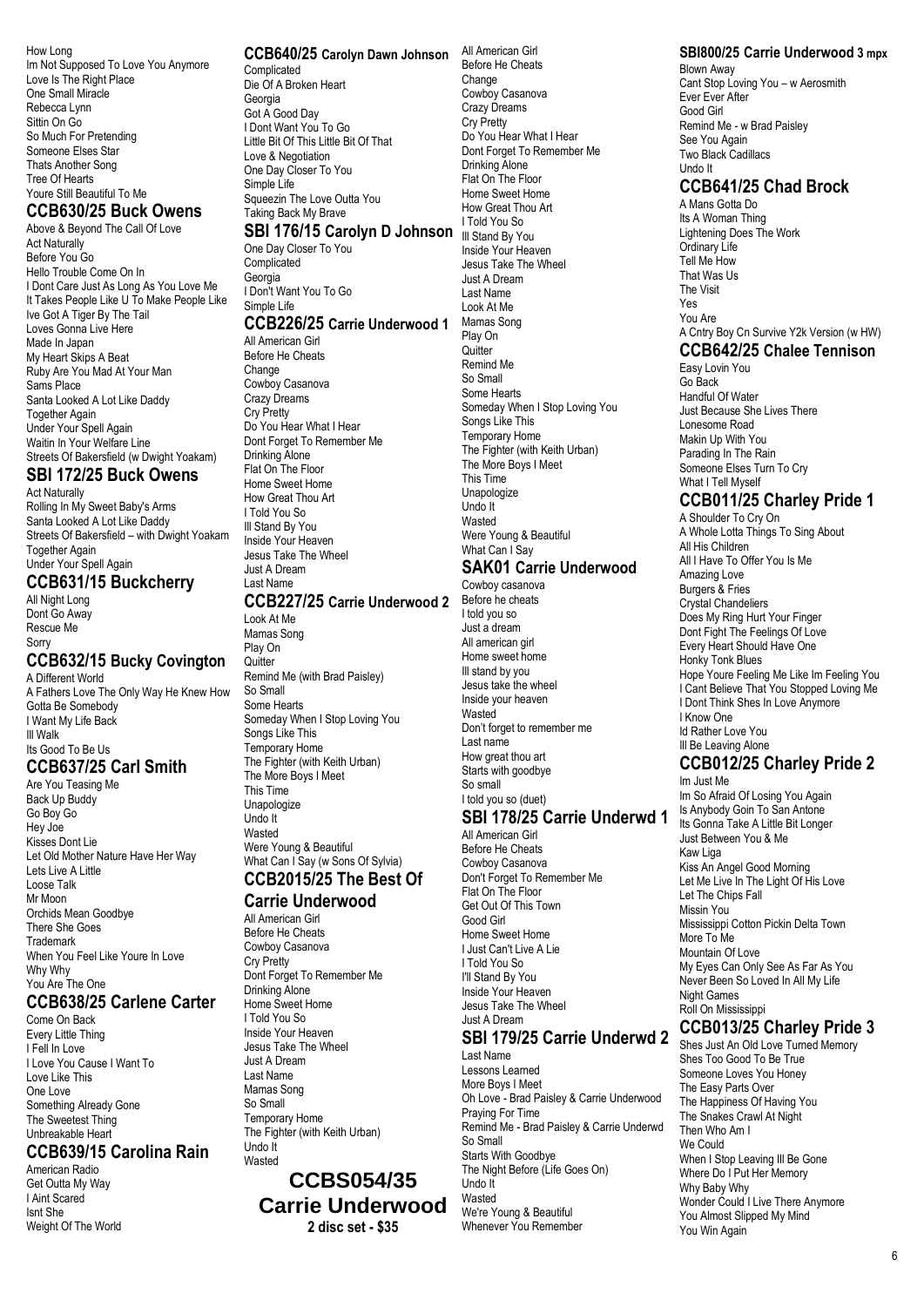Youre My Jamaica

#### Youre So Good When Youre Bad **CCB2017/25 The Best Of Charley Pride**

All I Have To Offer You Is Me Burgers & Fries Crystal Chandeliers Does My Ring Hurt Your Finger I Cant Believe That You Stopped Loving Me Id Rather Love You Im Just Me Im So Afraid Of Losing You Again Is Anybody Goin To San Antone Kaw Liga Kiss An Angel Good Morning Shes Just An Old Love Turned Memory Someone Loves You Honey Wonder Could I Live There Anymore

### Youre So Good When Youre Bad **CCBS056/50 Charley Pride 3 disc set - \$50**

A Shoulder To Cry On A Whole Lotta Things To Sing About All His Children All I Have To Offer You Is Me Amazing Love Burgers & Fries Crystal Chandeliers Does My Ring Hurt Your Finger Dont Fight The Feelings Of Love Every Heart Should Have One Honky Tonk Blues Hope Youre Feeling Me Like Im Feeling You I Cant Believe That You Stopped Loving Me I Dont Think Shes In Love Anymore I Know One Id Rather Love You Ill Be Leaving Alone Im Just Me Im So Afraid Of Losing You Again Is Anybody Goin To San Antone Its Gonna Take A Little Bit Longer Just Between You & Me Kaw Liga Kiss An Angel Good Morning Let Me Live In The Light Of His Love Let The Chips Fall Missin You Mississippi Cotton Pickin Delta Town More To Me Mountain Of Love My Eyes Can Only See As Far As You Never Been So Loved In All My Life Night Games Roll On Mississippi Shes Just An Old Love Turned Memory Shes Too Good To Be True Someone Loves You Honey The Easy Parts Over The Happiness Of Having You The Snakes Crawl At Night Then Who Am I We Could When I Stop Leaving III Be Gone Where Do I Put Her Memory Why Baby Why Wonder Could I Live There Anymore You Almost Slipped My Mind You Win Again Youre My Jamaica Youre So Good When Youre Bad

### **CCB230/25 Charlie Daniels**

Boogie Woogie Fiddle Country Blues Drinkin My Baby Goodbye Funky Junky In America Legend Of Wooley Swamp Little Folks Long Haired Country Boy Road Dogs

Simple Man Southern Boy Souths Gonna Do It The Devil Went Down To Georgia The Last Fallen Hero Trudy Uneasy Rider What World Needs Now/Few More Rednecks Wichita Jail

What Kinda Gone

Chicks Dig It Got My Country On I Breathe In I Breathe Out

Id Be Lying Laredo

Let There Be Cowgirls Miss Me Baby My Love Goes On & On Walmart Parking Lot What A Beautiful Dav What Kinda Gone

Airborne Cowboy Bareback Jack Cadillac Ranch County Fair Cowboy Up

Drinkin Me Lonely

Tomorrow Voices

The Man I Want To Be

Youre Gonna Love Me

All I Ever Wanted Hold That Thought Man Of The House Old School Stealing Cinderella

A Few Questions Bury The Shovel

Fore She Was Mama Hypnotize The Moon I Cant Sleep If I Could Make A Living

Ordinary People Rumor Has It Say No More

She Likes It In The Morning She Wont Be Lonely Long Shes Always Right The Chain Of Love Then What

This Woman & This Man

Where Do I Fit In The Picture Where Do I Go From You

Watch This Whats It To You

White Palace Who Needs You Baby Youre Beginning To Get To Me **CCB2019/25 The Best Of**

Fall

He Rides The Wild Horses I Believe In America Life Is A Highway Silence On The Line **Stampede** 

**SBI 721/25 Chris Cagle**

**CCB651/25 Chris Ledoux**

**CCB652/15 Chris Young**

Gettin You Home The Black Dress Song

**CCB653/15 Chuck Wicks**

**CCB656/25 Clay Walker 1**

Dreaming With My Eyes Open

If You Ever Feel Like Lovin Me Again Jesus Was A Country Boy Live Laugh Love Live Until I Die My Heart Will Never Know Once In A Lifetime Love One Two I Love You

**CCB657/25 Clay Walker 2**

### **SBI 181/15 Charlie Daniels**

Long Haired Country Boy Road Dogs The Devil Went Down To Georgia The South's Gonna Do It This Ain't No Rag It's A Flag

# **CCB231/25 Charlie Rich**

A Very Special Love Song All Over Me Baby Baby Behind Closed Doors Big Boss Man Everytime You Touch Me I Get High I Dont See Me In Your Eyes Anymore I Love My Friend I Take It On Home My Elusive Dreams Road Song Rollin With The Flow She Called Me Baby Since I Fell For You The Most Beautiful Girl There Wont Be Anymore

### **SBI 180/25 Charlie Rich**

A Very Special Love Song Behind Closed Doors I Love My Friend Rolling With The Flow Since I Fell For You The Most Beautiful Girl In The World There Won't Be Anymore You're Gonna Love Yourself **CCB643/15 Charlie Robison**

Barlight I Want You Bad Poor Mans Son Right Man For The Job Walter

#### Youre Not The Best **CCB644/15 Charly McClain**

Dancin Your Memory Away Radio Heart Sleepin With The Radio On Surround Me With Love Whos Cheatin Who Paradise Tonight (w Mickey Gilley)

# **CCB645/25 Chely Wright**

Back Of The Bottom Drawer Broken I Already Do It Was Jezebel Just Another Heartache Never Love You Enough Sea Of Cowboy Hats She Went Out For Cigarettes Shut Up & Drive Single White Female The Bumper Of My Suv The River Hard To Be A Husband….Wife (w B Paisley) **CCB650/25 Chris Cagle** Chicks Dig It

Country By The Grace Of God I Breathe In I Breathe Out

Id Be Lyin Laredo Miss Me Baby My Love Goes On & On No Love Songs Walmart Parking Lot What A Beautiful Day

### **Clay Walker**

A Few Questions Dreaming With My Eyes Open Fall Hypnotize The Moon If I Could Make A Living Live Until I Die Rumor Has It She Wont Be Lonely Long

The Chain Of Love Then What This Woman & This Man Watch This Whats It To You Who Needs You Baby Youre Beginning To Get To Me

### **CCBS057/35 Clay Walker**

**2 disc set - \$35**

A Few Questions Bury The Shovel Dreaming With My Eyes Open Fall Fore She Was Mama Hypnotize The Moon I Cant Sleep If I Could Make A Living If You Ever Feel Like Lovin Me Again Jesus Was A Country Boy Live Laugh Love Live Until I Die My Heart Will Never Know Once In A Lifetime Love One Two I Love You Ordinary People Rumor Has It Say No More She Likes It In The Morning She Wont Be Lonely Long Shes Always Right The Chain Of Love Then What This Woman & This Man Watch This Whats It To You Where Do I Fit In The Picture Where Do I Go From You White Palace Who Needs You Baby Youre Beginning To Get To Me

### **SBI1153/25 Charley Pride**

All I Have To Offer You (Is Me) Crystal Chandeliers Im So Afraid Of Losing You Again Someone Loves You Honey The Happiness Of Having You

### **SBI039/15 Clay Walker**

Fall If I Could Make A Living My Heart Will Never Know The Chain Of Love

### **CCB658/25 Cledus T Judd**

Cledus The Karaoke King Coronary Life Did I Shave My Back For This Every Bulb In The House Is Blown Grandpa Got Runned Over By A John Deere Hip Hop To Honky Tonk How Do You Milk A Cow If Shania Was Mine Jackson Alan That Is My Cellmate Thinks Im Sexy Shania Im Broke Shes Got A Butt Bigger Than The Beatles Shes Inflatable The Chicks Did It Trees On Fire Where The Grass Dont Grow Wives Do It All The Time

### **SBI 183/25 Cledus T Judd**

Breath Don't Mess With America Double D Cups Goodbye Squirrel Grandpa Got Run Over By A John Deere Indian In Laws It's A Great Day To Be A Guy Let's Shoot Dove Man Of Constant Borrow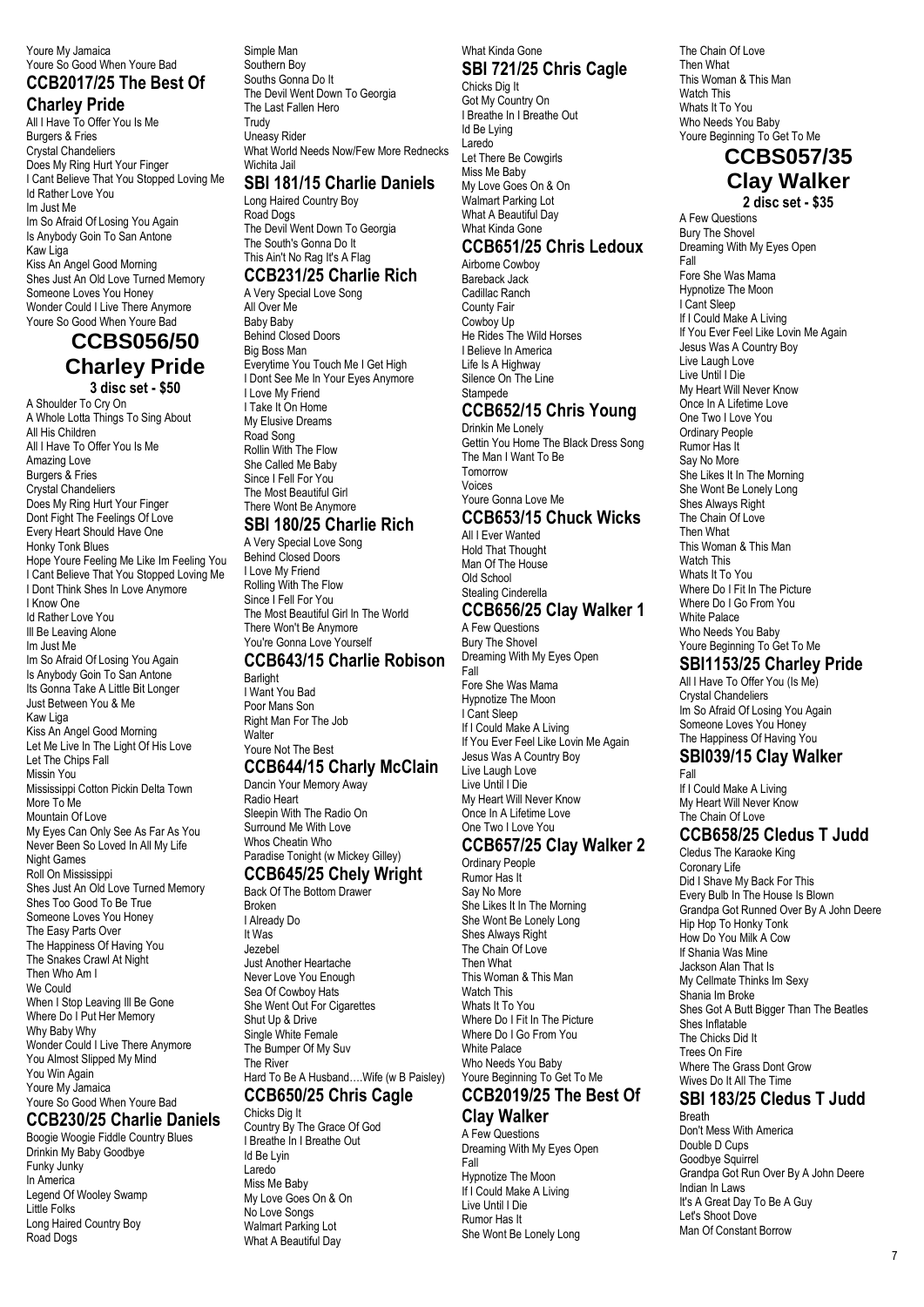#### More Beaver Tree's On Fire

### **BS 7117 Clint Black**

Walking Away Nobody's Home Killin' Time No More To Kill One More Payment A Bad Goodbye Till Santa's Gone Loving Blind Desperado State Of Mind This Nightlife Put Yourself In My Shoes Better Man Nothing News We Tell Ourselves Where Are You Now Burn One Down

#### **CCB659/25 Clint Black 1** A Good Run Of Bad Luck

Better Man Burn One Down Desperado Drinkin Songs & Other Logic Half The Man Half Way Up I Raq & Roll Killin Time Like The Rain Loosen Up My Strings Love She Cant Live Without Loving Blind Money Or Love

### **CCB660/25 Clint Black 2**

My Imagination No Time To Kill Nobodys Home Nothin But The Taillights Nothings News One Emotion One More Payment Put Yourself In My Shoes Rainbow In The Rain Something That We Do Spend My Time State Of Mind Summers Comin The Boogie Man The Shoes You're Wearing

### **CCB661/25 Clint Black 3**

The Strong One This Nightlife Till Santas Gone Walkin Away We Tell Ourselves When I Said I Do When My Ship Comes In Where Are You Now Wherever You Go You Dont Need Me Now Hey Good Lookin ( w Jimmy Buffett) Easy For Me To Say (w Lisa Hartman Black) Still Holding On (w Martina McBride) Been There (w Steve Wariner) A Bad Goodbye (w Wynonna)

### **CCB2020/25 The Best Of Clint Black**

**All The Number Ones Plus 2** A Good Run Of Bad Luck Better Man Hey Good Lookin (W Jimmy Buffett) Killin Time Like The Rain Loving Blind Nobodys Home Nothin But The Taillights Put Yourself In My Shoes Summers Comin The Shoes You're Wearing

Walkin Away When I Said I Do (W Lisa Hartman Black) When My Ship Comes In Where Are You Now

### **CCBS058/50 Clint Black 3 disc set - \$50**

A Good Run Of Bad Luck Better Man Burn One Down Desperado Drinkin Songs & Other Logic Half The Man Half Way Up I Raq & Roll

Killin Time Like The Rain Loosen Up My Strings Love She Cant Live Without Loving Blind Money Or Love My Imagination No Time To Kill Nobodys Home Nothin But The Taillights Nothings News One Emotion One More Payment Put Yourself In My Shoes Rainbow In The Rain Something That We Do Spend My Time State Of Mind Summers Comin The Boogie Man The Shoes Youre Wearing The Strong One This Nightlife Till Santas Gone Walkin Away We Tell Ourselves When I Said I Do When My Ship Comes In Where Are You Now Wherever You Go You Dont Need Me Now Hey Good Lookin Easy For Me To Say Still Holding On Been There A Bad Goodbye

#### **SBI028/25 Clint Black**

Easy For Me To Say Hey Good Looking Nobody's Home Spend My Time The Hard Way The Strong One Walking Away When I Said I Do **SBI803/25 Clint Black (mpx)**

# A Bad Goodbye - w Wynonna Judd

Better Ma Burn One Down Easy For Me To Say - w Lisa Hartman Black Half The Man Still Holding On - w Martina McBride The Boogie Man Till Santa's Gone

## **CCB662/15 Clinton Gregory**

If It Werent For Country Music Id Go Crazy One Shot At A Time Rocking The Country Satisfy Me & Ill Satisfy You **CCB665/25 Collin Raye 1**

A Soldiers Prayer Aint Nobody Gonna Take That From Me All I Can Be Is A Sweet Memory Anyone Else Couldnt Last A Moment

Every Second I Can Still Feel You I Know Thats Right I Think About You I Want You Bad & That Aint Good If I Were You In This Life Let It Be Me Little Red Rodeo Little Rock Love Me Love Remains

### **CCB666/25 Collin Raye 2**

Man Of My Word My Kind Of Girl Not That Different On The Verge One Boy One Girl Open Arms Shes All That Somebody Elses Moon Someone You Used To Know Start Over Georgia That Was A River Thats My Story The Gift What If Jesus Comes Back Like That What The Heart Wante You Still Take Me There Tired Of Loving This Way (w Bobbie Eakes)

### **CCB2021/25 The Best Of Collin Raye**

Couldnt Last A Moment Every Second I Can Still Feel You I Think About You If I Were You In This Life Little Red Rodeo Little Rock Love Me My Kind Of Girl Not That Different One Boy One Girl Someone You Used To Know That Was A River What The Heart Wants

# **CCBS059/35 Collin Raye**

**2 disc set - \$35**

A Soldiers Prayer Aint Nobody Gonna Take That From Me All I Can Be Is A Sweet Memory Anyone Else Couldnt Last A Moment Every Second I Can Still Feel You I Know Thats Right I Think About You I Want You Bad & That Aint Good If I Were You In This Life Let It Be Me Little Red Rodeo Little Rock Love Me Love Remains Man Of My Word My Kind Of Girl Not That Different On The Verge One Boy One Girl Open Arms Shes All That Somebody Elses Moon Someone You Used To Know Start Over Georgia That Was A River Thats My Story The Gift What If Jesus Comes Back Like That

What The Heart Wants You Still Take Me There Tired Of Loving This Way

### **SBI034/25 Collin Raye**

Anyone Else Couldnt Last A Moment I Want You Bad (And That Aint Good) In This Life Love Me One Boy One Girl Shes All That **SBI1154/25 Collin Raye v2 mpx** I Can Still Feel You Love Me

My Kind Of Girl You Still Take Me There

### **CCB668/25 Confederate Railroad**

Cowboy Cadillac Daddy Never Was The Cadillac Kind Elvis & Andy Jesus & Mama Keep On Rockin Queen Of Memphis She Took It Like A Man Thats What Brothers Do Toss A Little Bone Trashy Women When & Where White Trash With Money

### **CCB669/25 Connie Smith**

Aint Had No Lovin Burning A Hole In My Mind Cincinnati Ohio I Never Once Stopped Loving You If I Talk To Him If It Aint Love Lets Leave It Alone Ill Come Runnin Just One Time Nobody But A Fool Would Love You Once A Day Ribbon Of Darkness Run Away Little Tears The Hurtin's All Over Then & Only Then You & Your Sweet Love

### **CCB063/25 Conway Twitty 1**

After All The Good Is Gone Aint She Something Else Babys Gone Between Blue Eyes & Jeans Boogie Grass Band Crazy In Love Dont Call Him A Cowboy Dont Cry Joni Dont Take It Away Fallin For You For Years Fifteen Years Ago Georgia Keeps Pullin On My Ring Happy Birthday Darlin Hello Darlin How Much More Can She Stand **CCB064/25 Conway Twitty 2**

I Couldnt See You Leavin I Dont Know A Thing About Love I May Never Get To Heaven I See The Want To In Your Eyes I Want To Know You Before We Make Love I Wish I Was Still In Your Dreams Id Love To Lay You Down Im Not Through Loving You Yet Image Of Me Its Only Make Believe Ive Already Loved You In My Mind Julia Linda On My Mind Play Guitar Play Red Neckin Love Makin Night **CCB065/25 Conway Twitty 3** She Needs Someone Hold When She Cries

Slow Hand Somebodys Needin Somebody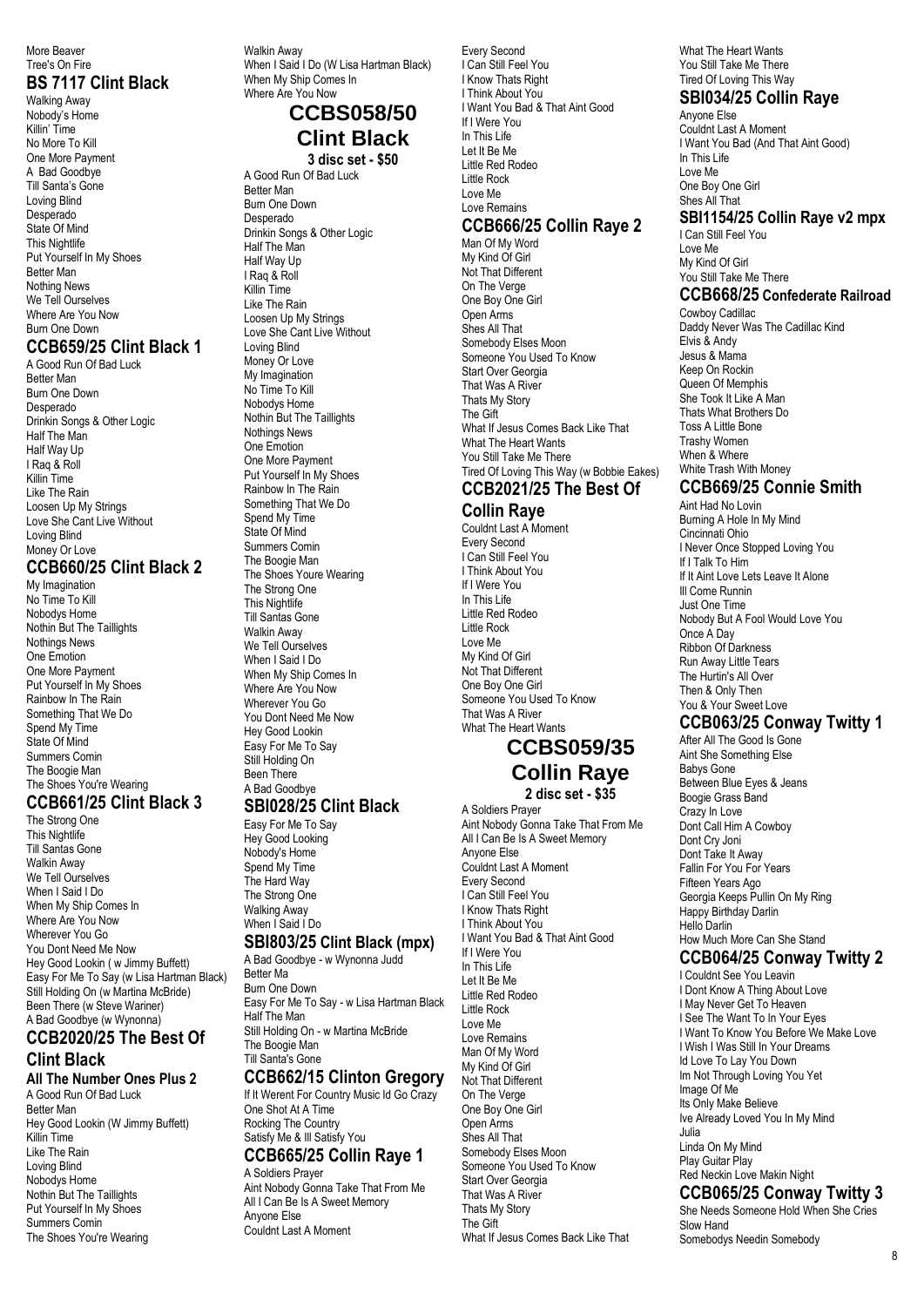Thats My Job The Clown The Games That Daddies Play The Rose Theres Honky Tonk Angel Take Me Back In This Time I Hurt Her Mre Thn She Loves Me Tight Fittin Jeans Touch The Hand Your Love Had Taken Me That High Youve Never Been This Far Before

### **CCB066/15 Conway Duets**

I Wna Hear Cheatin Song (w Anita Cochran) After The Fire Is Gone (w Loretta Lynn) As Soon As I Hang Up Th Phone (w Loretta) Desperado Love (w Loretta Lynn) Feelins (w Loretta Lynn) I Cant Love You Enough (w Loretta Lynn) Lead Me On (w Loretta Lynn) Louisiana Woman Mississippi Man (w Lortta) Yre Reason Our Kids Are Ugly (w Loretta) **CCB2022/25 The Best Of**

### **Conway Twitty**

After The Fire Is Gone (W Loretta Lynn) Between Blue Eyes & Jeans Crazy In Love Dont Call Him A Cowboy Dont Take It Away Fifteen Years Ago Hello Darlin I Couldnt See You Leavin I Dont Know A Thing About Love Its Only Make Believe Louisiana Woman Mississippi Man (w L Lynn) She Nds Sone To Hold Her Whn She Cries Slow Hand Tight Fittin Jeans Youve Never Been This Far Before

### **CCBS060/65 Conway Twitty 4 disc set - \$65**

After All The Good Is Gone Aint She Something Else Babys Gone Between Blue Eyes & Jeans Boogie Grass Band Crazy In Love Dont Call Him A Cowboy Dont Cry Joni Dont Take It Away Fallin For You For Years Fifteen Years Ago Georgia Keeps Pullin On My Ring Happy Birthday Darlin Hello Darlin How Much More Can She Stand I Couldnt See You Leavin I Dont Know A Thing About Love I May Never Get To Heaven I See The Want To In Your Eyes I Want To Know You Before We Make Love I Wish I Was Still In Your Dreams Id Love To Lay You Down Im Not Through Loving You Yet Image Of Me Its Only Make Believe Ive Already Loved You In My Mind Julia Linda On My Mind Play Guitar Play Red Neckin Love Makin Night She Needs Smone Hold Her Whn She Cries Slow Hand Somebodys Needin Somebody Thats My Job The Clown The Games That Daddies Play The Rose Theres Honky Tonk Angel Take Me Back In This Time I Hurt Her More Tn She Loves Me Tight Fittin Jeans Touch The Hand

Your Love Had Taken Me That High Youve Never Been This Far Before I Wanna Hear A Cheatin Song After The Fire Is Gone As Soon As I Hang Up The Phone Desperado Love Feelins I Cant Love You Enough Lead Me On Louisiana Woman Mississippi Man Youre The Reason Our Kids Are Ugly **SBI 187/25 Conway Twitty 1**

After The Fire Is Gone – with Loretta Lynn Between Blue Eyes & Jeans Crazy In Love Desperado Love – with Loretta Lynn Don't Take It Away Goodbye Time Hello Darling I Couldn't See You Leaving I Don't Know A Thing About Love I May Never Get To Heaven I Want To Know You Before We Make Love I Wish I Was Still In Your Dreams

#### **SBI 188/25 Conway Twitty 2**

I'd Love To Lay You Down It's Only Make Believe Linda On My Mind Louisiana Woman Mississippi Man - w L Lyn Rainy Night In Georgia - with Sam Moore Slow Hand That's My Job The Road That I Walk Tight Fitting Jeans You're The Reason Our Kids Are Ugly - w LL You've Never Been This Far Before

#### **SBI1155/25 Con Twitty v3 mpx** What Child Is This

Dont Cry Joni Fifteen Years Ago Hello Darling How Much More Can She Stand Its Only Make Believe Slow Hand The Image Of Me

### **CCB670/15 Country Gentlemen**

Fox On The Run Legend Of The Rebel Soldier **Matterhorn** Nine Pound Hammer

#### **CCB671/25 Cowboy Copas**

Alabam Filipino Baby Flat Top Louisian Ride In My Little Red Wagon Signed Sealed & Delivered Sunny Tennessee Tis Sweet To Be Remembered

#### **CCB673/25 Craig Morgan**

Almost Home Bonfire Every Friday Afternoon God Must Really Love Me I Got You I Want Us Back International Harvester Little Bit Of Life Look At Us Love Remembers Paradise Redneck Yacht Club Something To Write Home About Still A Little Chicken Left On That Bone Thats What I Love About Sunday This Aint Nothin This Ole Boy Tough

#### **SBI 199/25 Craig Morgan** A Little Bit Of Life God Family & Country God Must Really Love Me

I Got You International Harvester That's What I Love About Sunday Redneck Yacht Club **SBI1197/25 Craig Morgan 2 mpx** Dont Think I Dont Think About It A Little Bit Of Life I Got You More Trucks Than Cars Thats What I Love About Sunday This Ole Boy Wake Up Loving You

### **CCB674/25 Cross Canadian Rag** Come Back Song

Alabama Cry Lonely Fightin For Seventeen Sick & Tired **Sister** This Time Around

#### **CCB240/25 Crystal Gayle** Baby What About You

Cry Dont It Make My Brown Eyes Blue Half The Way Hallelujah Have Yourself A Merry Little Christmas If You Ever Change Your Mind Ill Do It All Over Again Ill Get Over You Its Like We Never Said Goodbye Ready For The Times To Get Better Somebody Loves You Talking In Your Sleep The Blue Side Too Many Lovers Turning Away When I Dream Why Have You Left The One U Left Me For You Never Miss A Real Good Thing You & I (w Eddie Rabbitt) Makin Up For Lost Time (w Gary Morris)

### **SBI 201/15 Crystal Gayle**

Don't It Make My Brown Eyes Blue I'll Get Over You Let There Be Peace On Earth Talking In Your Sleep You & I - Crystal Gayle & Eddie Rabbitt

### **CCB675 Cyndi Thomson**

I Always Liked That Best If You Could Only See Im Gone

# What I Really Meant To Say

**CCB676/15 Dan Seals** Big Wheels In The Moonlight Bop Everything That Glitters Is Not Gold Good Times Love On Arrival Meet Me In Montana (w Marie Osmond)

#### **CCB677/15 Danielle Peck**

Bad For Me Cant Behave I Dont Isnt That Everything **CCB678/25 Danni Leigh**

#### 29 Nights Honey I Do House Of Pain

I Dont Feel That Way Anymore If The Jukebox Took Teardrops Last Train To San Antone Longnecks Cigarettes Sometimes

### **CCB679/25 Darius Rucker**

Alright By Me Come Back Song Dont Think I Dont Think About It History In The Making It Wont Be Like This For Long

This Together Anythings Possible **SBI 720/25 Darius Rucker**

Come Back Song It Wont Be Like This For Long This True Believers Wagon Wheel **SBI1186/25 Darius Rucker 2 mpx**

Homegrown Honey Miss You Radio **This** True Believers Wagon Wheel

### **CCB680/15 Daron Norwood**

Cowboys Dont Cry If It Wasnt For Her I Wouldnt Have You In God We Trust My Girl Friday

### **CCB681/25 Darryl Worley**

A Good Day To Run Awful Beautiful Life Best Of Both Worlds Family Tree Have You Forgotten I Just Came Back From A War I Love Her She Hates Me I Miss My Friend I Need A Breather I Will Hold My Ground If Something Should Happen Keep The Change Living In The Here & Now Nothin But A Love Thang Second Wind Sideways Sounds Like Life To Me Tennessee River Run Tequila On Ice When You Need My Love

### **SBI 203/25 Darryl Worley**

A Good Day To Run Awful Beautiful Life Family Tree I Just Came Back From A War I Miss My Friend I Will Hold My Ground If Something Should Happen Second Wind Tennessee River Run Tequila On Ice When You Need My Love

### **CCB682/25 Daryle Singletary**

Amen Kind Of Love I Let Her Lie Ive Thought Of Everything Jesus & Bartenders My Babys Lovin Now & Again Thats Where Youre Wrong Thats Why I Sing This Way The Note Too Much Fun

#### **CCB683/25 Dave Dudley** Comin Home

Cowboy Boots Fly Away Again George & The North Woods If It Feels Good Do It Last Day In The Mines Mad Me & Old Six Days On The Road The Pool Shark There Aint No Easy Run Truck Drivin Man Truck Drivin Son Of A Gun Two Six Packs Away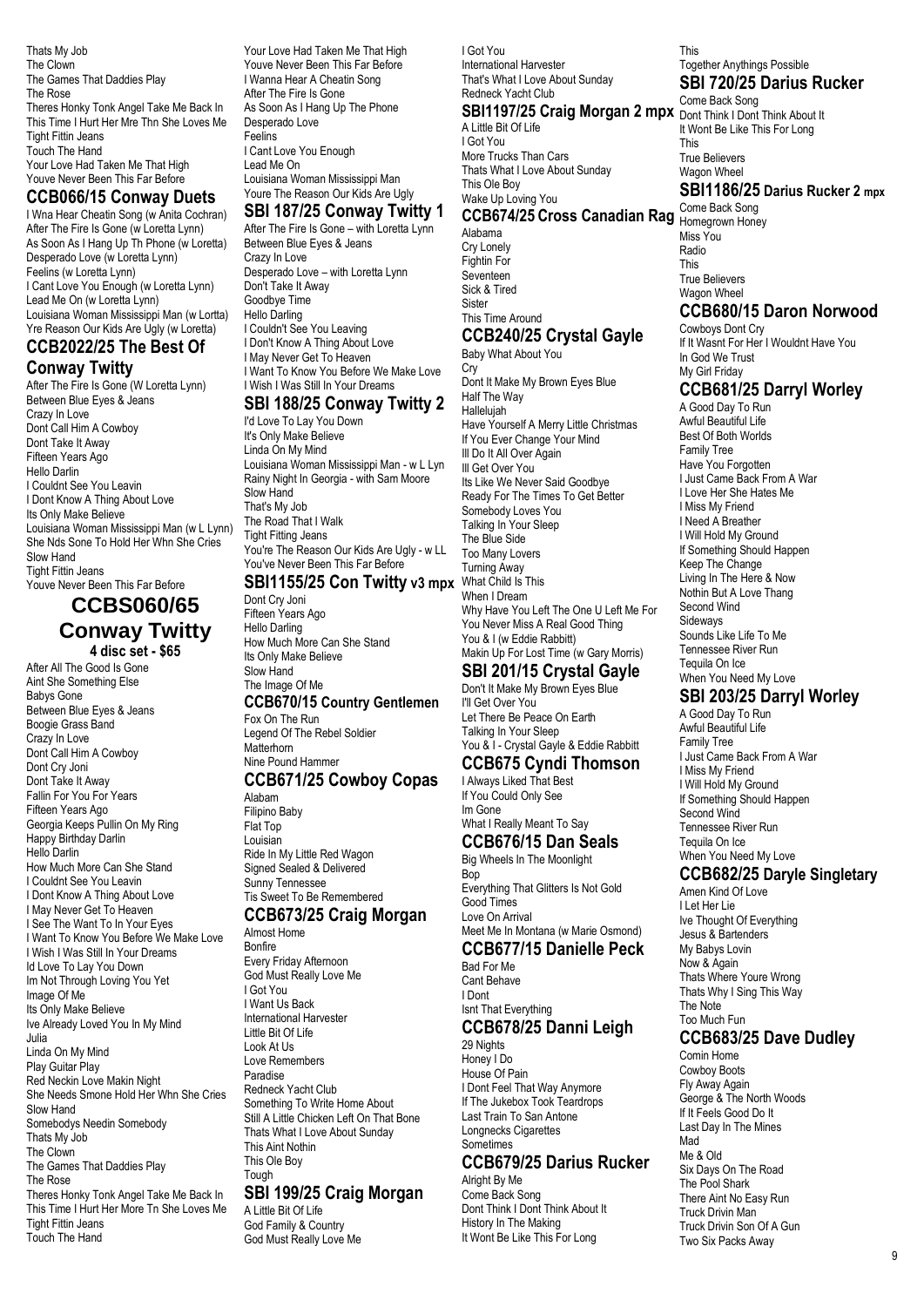#### What Were Fighting For **CCB685/25 David Allan Coe**

Divers Do It Deeper Hank Williams Junior Junior If That Aint Country Jack Daniels If You Please Just To Prove My Love For You Long Haired Redneck Mona Lisa Lost Her Smile Now I Lay Me Down To Cheat Tennessee Whiskey The Ride What Made You Change Your Mind Willie Waylon & Me You Never Even Called Me By My Name Get A Little Dirt On Yr Hands (w Bill Andersn) This Bottle In My Hand (w George Jones) **CCB687/25 David Ball**

### Circle Of Friends

Honky Tonk Healin I Want To With You Look What Followed Me Home Riding With Private Malone She Always Talked About Mexico Thinkin Problem Watching My Baby Not Coming Back What Do You Want With His Love When Th Thought Of U Catches Up With Me Whenever You Come Back To Me

#### **CCB689/25 David Houston**

A Woman Always Knows Almost Persuaded Already Its Heaven Baby Baby I Know Youre A Lady Good Things Have A Little Faith I Do My Swinging At Home Im Down To My Last I Love You Livin In A House Full Of Love My Elusive Dreams My Womans Good To Me Shes All Woman Where Love Used To Live With One Exception You Mean The World To Me

# **CCB690/15 David Kersh**

Another You Day In Day Out Goodnight Sweetheart If I Never Stop Loving You Something To Talk About Wonderful Tonight

#### **CCB691/25 David Lee Murphy**

All Lit Up In Love Dust On The Bottle Every Time I Get Around You Inspiration Just Dont Wait Around Til Shes Leavin Loco Party Crowd The Road You Leave Behind

# **CCB692/15 David Nail**

Im About To Come Alive Memphis Red Light Turning Home

### **CCB693/25 Deana Carter**

Absence Of The Heart Angels Working Overtime Count Me In Did I Shave My Legs For This How Do I Get There Im Just A Girl One Day At A Time Strawberry Wine The Girl You Left Me For Theres No Limit We Danced Anyway **Wildflower** You Still Shake Me

### **SBI 205/15 Deana Carter**

Strawberry Wine Angels Working Overtime There's No Limit You Still Shake Me **CCB695/15 Del McCoury** High On A Mountain Cheek To Cheek With The Blues

#### Cold Hard Facts Vincent Black Lightening **CCB696/25 Deryl Dodd**

A Bitter End

Good Idea Tomorrow Honky Tonk Champagne John Roland Wood One Ride In Vegas Pearl Snaps Thats How I Got To Memphis Time On My Hands **CCB697/25 Diamond Rio 1**

### Beautiful Mess

Bubba Hyde Cant You Tell **Completely** God Only Cries Holdin How Your Love Makes Me Feel I Believe I Know How The River Feels Imagine That In A Week Or Two In God We Still Trust Its All In Your Head Mama Dont Forget To Pray For Me Meet In The Middle

### **CCB698/25 Diamond Rio 2**

Mirror Mirror Norma Jean Riley Nowhere Bound Oh Me Oh My Sweet Baby One Believer One More Day Sawmill Road Stuff Sweet Summer Thats Just That Thats What I Get For Loving You This Romeo Aint Got Julie Yet Unbelievable We All Fall Down

#### **Wrinkles** Youre Gone **CCB2023/25 The Best Of**

### **Diamond Rio**

Beautiful Mess Holdin How Your Love Makes Me Feel I Believe Imagine That In A Week Or Two Meet In The Middle Mirror Mirror Norma Jean Riley Nowhere Bound Oh Me Oh My Sweet Baby One More Day Thats What I Get For Loving You Unbelievable Youre Gone

### **CCBS061/35 Diamond Rio 2 disc set - \$35**

Beautiful Mess Bubba Hyde Cant You Tell **Completely** God Only Cries Holdin How Your Love Makes Me Feel I Believe I Know How The River Feels Imagine That In A Week Or Two In God We Still Trust Its All In Your Head Mama Dont Forget To Pray For Me Meet In The Middle Mirror Mirror Norma Jean Riley Nowhere Bound Oh Me Oh My Sweet Baby One Believer One More Day Sawmill Road Stuff Sweet Summer Thats Just That Thats What I Get For Loving You This Romeo Aint Got Julie Yet Unbelievable We All Fall Down **Wrinkles** Youre Gone **SBI 208/25 Diamond Rio** Beautiful Mess God Only Cries I Believe Mama Don't Forget To Pray For Me Meet In The Middle Mirror Mirror Norma Jean Riley Nowhere Bound Oh Me Oh My Sweet Baby

#### Sweet Summer Unbelievable We All Fall Down

#### **SBI 209/25 Diamond Rio (mpx)** Beautiful Mess

Mama Don't Forget To Pray For Me Mirror Mirror Norma Jean Riley Nowhere Bound Oh Me Oh My Sweet Baby Sweet Summer Unbelievable

One More Day

### **CCB701/25 Dierks Bentley**

Am I The Only One Come A Little Closer Domestic Light & Cold Draw Me A Map Every Mile A Memory Feel That Fire Free & Easy Down The Road I Go How Am I Doin I Wanna Make You Close Your Eyes Long Trip Alone Lot Of Leavin Left To Do My Last Name Settle For A Slowdown Sideways Sweet & Wild Trying To Stop Your Leaving Up On The Ridge What Was I Thinkin Bad Angel (w Miranda Lambert) **SBI 211/25 Dierks Bentley**

Come A Little Closer Feel That Fire Free & Easy (Down The Road I Go) Long Trip Alone Lot Of Leaving Left To Do Sideways Sweet & Wild - Dierks Bentley & Sarah Buxton Trying To Stop Your Leaving What Was I Thinking **SBI833/25 Dierks Bentley (mpx)** Bad Angel How Am I Doing I Hold On

Long Trip Alone

#### My Last Name Settle For A Slowdown Tip It On Back

# **BS 101 Dixie Chicks**

You Cant Hurry Love Ler Er Rip Theres Your Trouble I Can Love You Better Tonights The Heartaches On Me You Were Mine Wide Open Spaces Loving Arms Goodbye Earl Cowboy Take Me Away Cold Day In July **CCB091/25 Dixie Chicks 1** A Home Am I The Only One Whos Ever Felt This Way Baby Hold On Bitter End Cold Day In July Cowboy Take Me Away Dont Waste Your Heart Easy Silence Everybody Knows

Favorite Year Give It Up Or Let Me Go (no backing vocals) Godspeed Sweet Dreams Goodbye Earl Heartbreak Town Hello Mr Heartache Hole In My Head I Believe In Love I Can Love You Better **CCB092/25 Dixie Chicks 2**

#### I Hope I Like It If I Fall Youre Going Down With Me Landslide Let Er Rip Let Him Fly Long Time Gone Loving Arms

Lubbock Or Leave It Lullaby More Love Not Ready To Make Nice Once Youve Loved Somebody Ready To Run Silent House Sin Wagon So Hard

### **CCB093/25 Dixie Chicks 3**

Some Days You Gotta Dance The Long Way Around The Traveling Soldier Theres Your Trouble Tonight The Heartaches On Me Top Of The World Tortured Tangled Hearts Truth No 2 Voice Inside My Head White Trash Wedding Wide Open Spaces Without You You Cant Hurry Love You Were Mine Roly Poly (w Asleep At The Wheel) Walk Sftly On This Heart Mine (w R Scaggs) **CCB2024/25 The Best Of**

# **Dixie Chicks**

Cold Day In July Cowboy Take Me Away Goodbye Earl I Can Love You Better Landslide Let Er Rip Long Time Gone Loving Arms Not Ready To Make Nice Ready To Run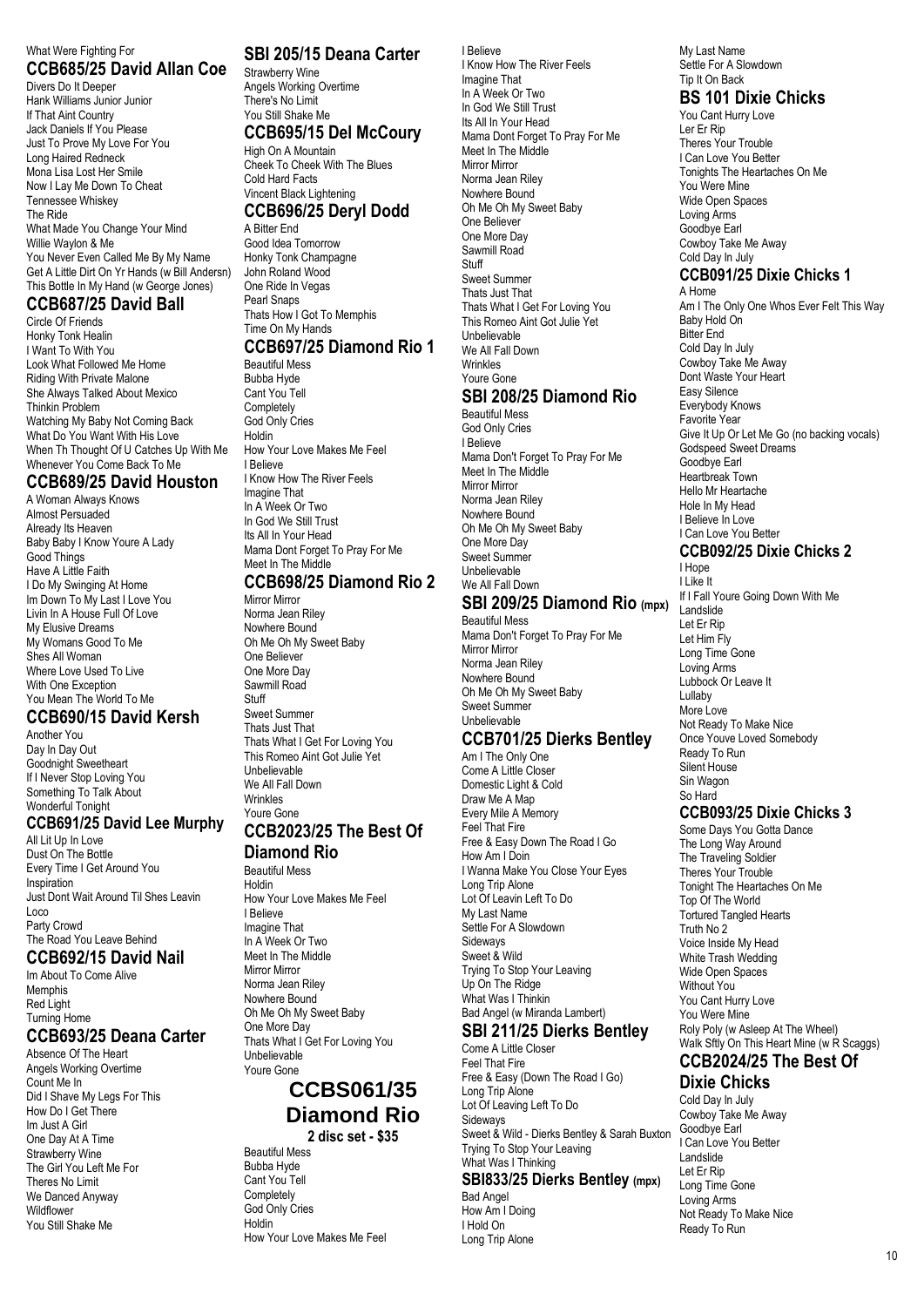The Traveling Soldier Theres Your Trouble Tonight The Heartaches On Me Wide Open Spaces Without You

### **CCBS062/50 Dixie Chicks 3 disc set - \$50**

A Home Am I The Only One Whos Ever Felt This Way Baby Hold On Bitter End Cold Day In July Cowboy Take Me Away Dont Waste Your Heart Easy Silence Everybody Knows Favorite Year Godspeed Sweet Dreams Goodbye Earl Heartbreak Town Hello Mr Heartache Hole In My Head I Believe In Love I Can Love You Better I Hope I Like It If I Fall Youre Going Down With Me Landslide Let Er Rip Let Him Fly Long Time Gone Loving Arms Lubbock Or Leave It Lullaby More Love Not Ready To Make Nice Once Youve Loved Somebody Ready To Run Silent House Sin Wagon So Hard Some Days You Gotta Dance The Long Way Around Traveling Soldier Theres Your Trouble Tonight The Heartaches On Me Top Of The World Tortured Tangled Hearts Truth No 2 Voice Inside My Head White Trash Wedding Wide Open Spaces Without You You Cant Hurry Love You Were Mine Roly Poly Walk Softly On This Heart Of Mine

#### **JTG 303 Dixie Chicks Roses In The Snow**

Tortured Tangled Hearts Travelin' Soldier White Trash Wedding Landslide (With Stevie Nicks) Roses In The Snow ( With Emmylou Harris) Some Days You Gotta Dance Let'er Rip Loving Arms Once You've Loved Somebody I Can Love You Better Wide Open Spaces Cowboy Take Me Away Tonight The Heartaches On Me Goodbye Earl Without You Ready To Run **PSG 1441 Dixie Chicks** I Can Love You Better

Let 'Er Rip Loving Arms Once You've Loved Somebody There's Your Trouble Tonight The Heartache's On Me Wide Open Spaces You Were Mine

#### **SBI 093/25 Dixie Chicks 2** Sin Wagon

Some Days You Gotta Dance Tonight The Heartache's On Me Top Of The World Tortured Tangled Hearts Traveling Soldier Truth Number Two White Trash Wedding Wide Open Spaces Without You You Can't Hurry Love You Were Mine

### **SBI 212/25 Dixie Chicks (mpx)**

Everybody Knows Give It Up Or Let Me Go Godspeed (Sweet Dreams) Goodbye Earl Hello Mr Heartache Loving Arms Once You've Loved Somebody Ready To Run Roses In The Snow - Dixies & Emmylou Harris There's Your Trouble Top Of The World You Were Mine **CCB022/25 Dolly Parton 1**

9 To 5 Applejack Better Get To Livin But You Know I Love You Cash On The Barrel Head Coat Of Many Colors Country Road Dagger Through The Heart Dont Call It Love Drives Me Crazy Eagle When She Flies Full Circle Hard Candy Christmas Heartbreaker Hello God Here You Come Again Hes Alive Honky Tonk Songs I Really Got The Feeling

#### **CCB023/25 Dolly Parton 2** I Will Always Love You

Im Gone Im Gonna Sleep With One Eye Open Its All Wrong But Its All Right Jesus & Gravity Jolene Just Someone I Used To Know Love Is Like A Butterfly Me & Little Andy More Where That Came From Mule Skinner Blues My Tennessee Mountain Home Old Flames Cant Hold A Candle To You Romeo Shine Shinola Silver & Gold **CCB024/25 Dolly Parton 3** Silver Dagger Starting Over Again Straight Talk Take Me Back To The Country Tennessee Homesick Blues The Bargain Store The Light Of The Clear Blue Morning The Salt In My Tears The Seeker Time For Me To Fly To Daddy

Together You & I Two Doors Down

Welcome Home White Limozeen Whyd You Come In Here Lookin Like That Yellow Roses Youre The Only One

# **CCB025/25 Dolly & Porter**

Before I Met You Better Move It On Home Burning The Midnight Oil Daddy Was An Old Time Preacher Man Forty Miles From Poplar Bluff Holding On To Nothin If Teardrops Were Pennies If You Go Ill Follow You Jeannies Afraid Of The Dark Making Plans Please Dont Stop Loving Me The Last Thing On My Mind Tomorrow Is Forever Well Get Ahead Someday Yours Love

### **CCB026/25 Dolly & Friends**

Making Plans (w Emmylou H & Linda Rstadt) Telling Me Lies (w Emmylou H & L Ronstadt) The Pain Of Loving U (w Emmylou & Linda) Those Memories Of U (w Emmylou & Linda) To Know Him Is To Love Him (w Em & Linda) A Christmas To Remember (w Kenny Rogrs) Christmas Without You (w Kenny Rogers) I Believe In Santa Claus (w Kenny Rogers) Islands In The Stream (w Kenny Rogers) Love Is Strange (w Kenny Rogers) The Greatest Gift Of All (w Kenny Rogers) With Bells On (w Kenny Rogers) Rockin Years (w Ricky Van Shelton) I Will Always Love You (w Vince Gill)

#### **CCB2025/25 The Best Of Dolly Parton**

9 To 5 Applejack But You Know I Love You Coat Of Many Colors Hard Candy Christmas Here You Come Again I Will Always Love You Islands In The Stream (W Kenny Rogers) Its All Wrong But Its All Right Jolene Love Is Like A Butterfly Me & Little Andy Old Flames Cant Hold A Candle To You Two Doors Down Whyd You Come In Here Lookin Like That Youre The Only One

### **CCBS063/80 Dolly Parton 5 disc set - \$80**

Applejack Better Get To Livin But You Know I Love You Cash On The Barrel Head Coat Of Many Colors Country Road Dagger Through The Heart Dont Call It Love Drives Me Crazy Eagle When She Flies Full Circle Hard Candy Christmas Heartbreaker Hello God Here You Come Again Hes Alive Honky Tonk Songs I Really Got The Feeling I Will Always Love You Im Gone Im Gonna Sleep With One Eye Open Its All Wrong But Its All Right

9 To 5

Jesus & Gravity Jolene Just Someone I Used To Know Love Is Like A Butterfly Me & Little Andy More Where That Came From Mule Skinner Blues My Tennessee Mountain Home Old Flames Cant Hold A Candle To You Romeo Shine Shinola Silver & Gold Silver Dagger Starting Over Again Straight Talk Take Me Back To The Country Tennessee Homesick Blues The Bargain Store The Light Of The Clear Blue Morning The Salt In My Tears The Seeker Time For Me To Fly To Daddy Together You & I Two Doors Down Welcome Home White Limozeen Whyd You Come In Here Lookin Like That Yellow Roses Youre The Only One Before I Met You Better Move It On Home Burning The Midnight Oil Daddy Was An Old Time Preacher Man Forty Miles From Poplar Bluff Holding On To Nothin If Teardrops Were Pennies If You Go Ill Follow You Jeannies Afraid Of The Dark Making Plans Please Dont Stop Loving Me The Last Thing On My Mind Tomorrow Is Forever Well Get Ahead Someday Yours Love Making Plans Telling Me Lies The Pain Of Loving You Those Memories Of You To Know Him Is To Love Him A Christmas To Remember Christmas Without You I Believe In Santa Claus Islands In The Stream Love Is Strange The Greatest Gift Of All With Bells On Rockin Years I Will Always Love You **SBI 233/25 Dolly Parton 1** 9 To 5

Applejack Backwoods Barbie Better Get To Living Coat Of Many Colors Dagger Through The Heart Drives Me Crazy Hard Candy Christmas **Heartbreaker** Here You Come Again Holding On To Nothing - Porter & Dolly Parton **SBI 234/25 Dolly Parton 2** House Of The Rising Sun

I Still Miss Someone - Dolly & Martina McBride I Will Always Love You Islands In The Stream - Kenny Rogers & Dolly Jesus & Gravity Jolene Just When I Needed You Most - Dolly & Alison Mule Skinner Blues Nickels & Dimes Old Flames Can't Hold A Candle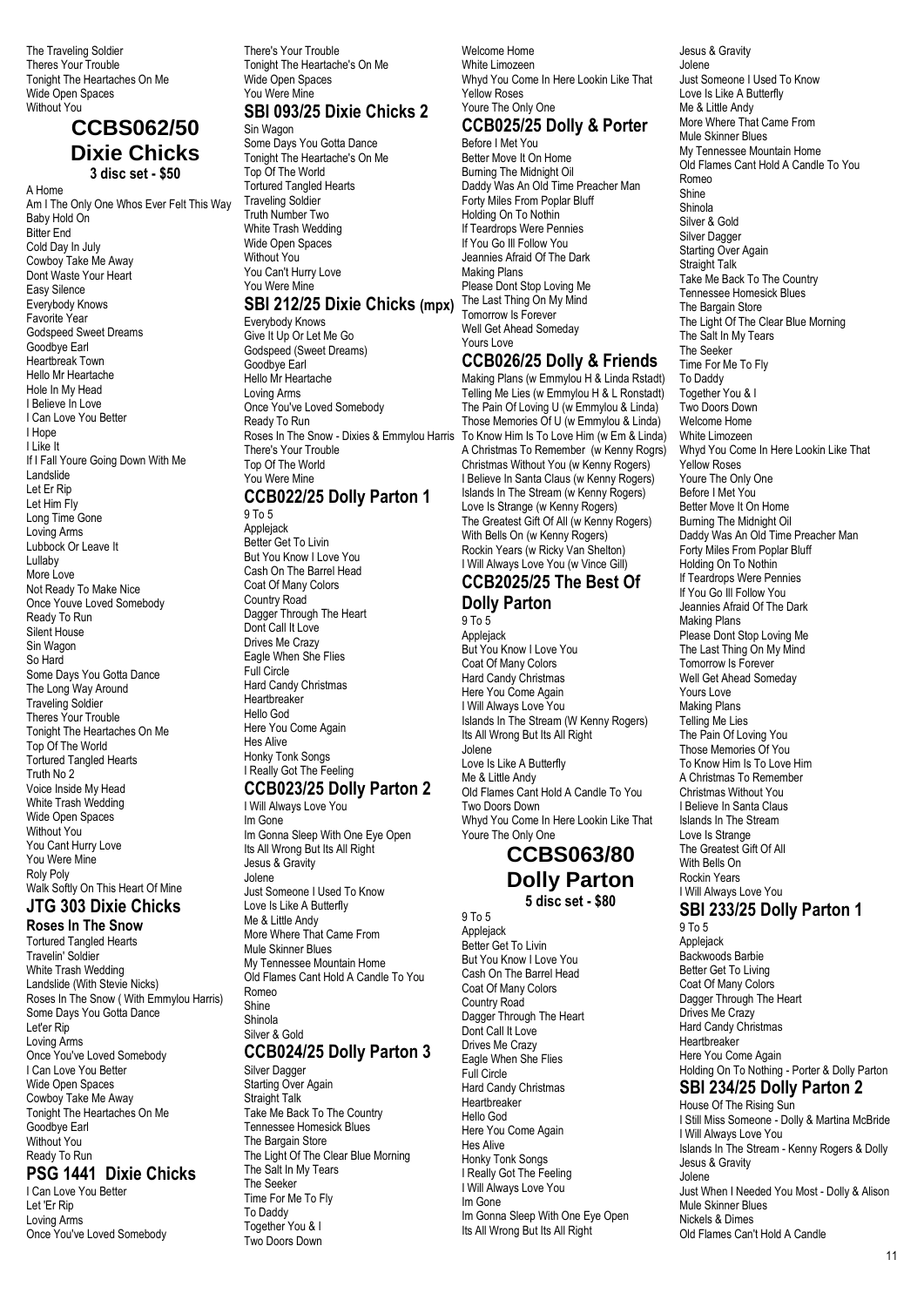Romeo

#### **SBI 235/25 Dolly Parton 3** Seven Bridges Road

The Day I Fall In Love - Dolly & James Ingram The Grass Is Blue - Norah Jones & Dolly The Greatest Gift Of All - Knny Rogers & Dolly The Last Thing On My Mind - Porter & Dolly To Know Him Is Love Him - Dolly & Emmylou Tracks Of My Tears When I Get Where I'm Going - w Brad Paisley White Limozeen Wildflowers - Dolly Parton & Emmylou Harris Yellow Roses

#### **SBI 236/25 Dolly Parton (mpx)** Applejack

Better Get To Living Holding On To Nothing – w Porter Wagoner Jesus & Gravity White Limozeen Wildflowers - Dolly Parton & Emmylou Harris

### **CCB702/25 Don Gibson**

Blue Blue Day Dont Tell Me Your Troubles Give Myself A Party I Can Mend Your Broken Heart Just One Time Lonesome Number One Oh Lonesome Me Rings Of Gold Sea Of Heartbreak Sweet Dreams Too Soon To Know Touch The Morning Who Cares Woman Sensuous Woman Yes Im Hurting

### **CCB703/25 Don Williams 1**

Amanda Back In My Younger Days Falling Again Good Ole Boys Like Me I Believe In You I Recall A Gypsy Woman I Wouldnt Want To Live If You Didnt Love Me Im Just A Country Boy It Must Be Love Ive Got A Winner In You Lay Down Beside Me Listen To The Radio Lord Have Mercy On A Country Boy Lord I Hope This Day Is Good Love Is On A Roll Love Me Over Again

### **CCB704/25 Don Williams 2**

Miracles Nobody But You Rake & Ramblin Man Say It Again She Never Knew Me Some Broken Hearts Never Mend Stay Young The Ties That Bind Till The Rivers All Run Dry True Love Tulsa Time Turn Out The Light & Love Me Tonight We Should Be Together Youre My Best Friend If I Needed You (w Emmylou Harris)

### **CCB2026/25 The Best Of Don Williams**

#### **All The Number Ones** Amanda

I Believe In You I Recall A Gypsy Woman I Wouldnt Want To Live If You Didnt Love Me Im Just A Country Boy It Must Be Love Lord I Hope This Day Is Good Love Is On A Roll

Love Me Over Again Say It Again Some Broken Hearts Never Mend Stay Young Till The Rivers All Run Dry Tulsa Time Turn Out The Light & Love Me Tonight Youre My Best Friend

### **CCBS064/35 Don Williams 2 disc set - \$35**

Amanda

Back In My Younger Days Falling Again Good Ole Boys Like Me I Believe In You I Wouldnt Want To Live If You Didnt Love Me Im Just A Country Boy It Must Be Love Ive Got A Winner In You Lay Down Beside Me Listen To The Radio Lord Have Mercy On A Country Boy Lord I Hope This Day Is Good Love Is On A Roll Love Me Over Again Miracles Nobody But You Rake & Ramblin Man Say It Again She Never Knew Me Some Broken Hearts Never Mend Stay Young The Ties That Bind Till The Rivers All Run Dry True Love Tulsa Time Turn Out The Light & Love Me Tonight We Should Be Together Youre My Best Friend If I Needed You

#### **SBI 213/25 Don Williams** Amanda

Back In My Younger Days I Believe In You I Recall A Gypsy Woman I'm Just A Country Boy Some Broken Hearts Never Mend Tulsa Time Turn Out The Light & Love Me Tonight We Should Be Together You're My Best Friend

#### **CCB705/25 Donna Fargo**

Do I Love You Yes In Every Way Dont Be Angry Funny Face Heartbreak Hotel Ill Try A Little Bit Harder It Do Feel Good Little Girl Gone Mockingbird Hill Shame On Me Superman That Was Yesterday The Happiest Girl In The Whole Usa U S Of A You Cant Be A Beacon If Your Light Dont Shine Born In The Dark You Were Always There

# **PSG 1257 Doobie Brothers**

Takin' In To The Streets Listen To The Music Black Water Jesus Is Just Alright It Keeps You Runnin' Little Darlin' (I Need You) You Belong To Me What A Fool Believes Minute By Minute **CCB706/25 Dottie West** A Lesson In Leavin

Are You Happy Baby Come See Me & Come Lonely Country Sunshine Every Word I Write Here Comes My Baby Last Time I Saw Him Reaching Out To Hold You Tonight You Belong To Me When Its Just You & Me Youre Not Easy To Forget All I Ever Need Is You (w Kenny Rogers) Anyone Who Isnt Me Tonight (w K Rogers) Every Time Two Fools Collide (w K Rogers) Til I Make It On My Own (w Kenny Rogers) What Are We Doin In Love (w Kenny Rogers) **CCB707/25 Doug Stone 1**

### A Christmas Card

A Jukebox With A Country Song Addicted To A Dollar All I Want For Christmas Is You Born In The Dark Come In Out Of The Pain Faith In Me Faith In You Fourteen Minutes Old Gone Out Of My Mind I Never Knew Love I Thought It Was You Id Be Better Off In A Pine Box

#### **CCB708/25 Doug Stone 2** In A Different Light

Little Houses Made For Loving You Make Up In Love More Love Pow 369 Sumrise Take A Letter Maria These Lips Dont Know How To Say Goodbye Too Busy Being In Love Warning Labels Why Didnt I Think Of That **CCB2027/25 The Best Of**

# **Doug Stone**

A Jukebox With A Country Song Addicted To A Dollar Come In Out Of The Pain Fourteen Minutes Old I Never Knew Love I Thought It Was You Id Be Better Off In A Pine Box In A Different Light Made For Loving You More Love **Surprise** These Lips Dont Know How To Say Goodbye Too Busy Being In Love Warning Labels Why Didnt I Think Of That

### **CCBS065/35 Doug Stone 2 disc set - \$35**

A Christmas Card A Jukebox With A Country Song Addicted To A Dollar All I Want For Christmas Is You Come In Out Of The Pain Faith In Me Faith In You Fourteen Minutes Old Gone Out Of My Mind I Never Knew Love I Thought It Was You Id Be Better Off In A Pine Box In A Different Light Little Houses Made For Loving You Make Up In Love More Love Pow 369 Surprise

Take A Letter Maria These Lips Dont Know How To Say Goodbye Too Busy Being In Love Warning Labels

#### Why Didnt I Think Of That **CCB709/15 Doug Supernaw**

I Dont Call Him Daddy Red & The Rio Grande Reno Whatll You Do About Me

### **CKA232 The Definitive Dr Hook**

A Little Bit More Baby Makes Her Blue Jeans Talk Better Love Next Time Carry Me Carrie Everybodys Making It Big But Me Girls Can Get It If I Said You Had A Beautiful Body If Not You More Like The Movies Only Sixteen Red Winged Blackbird Sexy Eyes Sharing The Night Together Sylvias Mother The Cover Of The Rolling Stone The Millionaire The Wild Colonial Boy Walk Right In When Youre In Love With A Beautiful Woman Years From Now

### **CCB710/15 Dusty Drake**

And Then I Am The Working Man One Last Time Say Yes Smaller Pieces

### **CCB254/25 Dwight Yoakam 1**

A Thousand Miles From Nowhere Aint That Lonely Yet Always Late With Your Kisses Crazy Little Thing Called Love Guitars & Cadillacs Honky Tonk Man I Sang Dixie I Want You To Want Me I Was There It Only Hurts When I Cry Little Ways Long White Cadillac Nothing **CCB255/25 Dwight Yoakam 2**

Please Please Baby Pocket Of A Clown Sitting Pretty Takes A Lot To Rock You These Arms Things Change Thinking About Leaving Try Not To Look So Pretty Turn It On Turn It Up Turn Me Loose What Do You Know About Love Streets Of Bakersfield (w Buck Owens)

#### Send A Message My Heart (w P Loveless) **CCB2028/25 The Best Of**

### **Dwight Yoakam**

A Thousand Miles From Nowhere Aint That Lonely Yet Always Late With Your Kisses Crazy Little Thing Called Love Guitars & Cadillacs Honky Tonk Man I Sang Dixie I Want You To Want Me It Only Hurts When I Cry Little Ways Please Please Baby Streets Of Bakersfield (W Buck Owens) Thinking About Leaving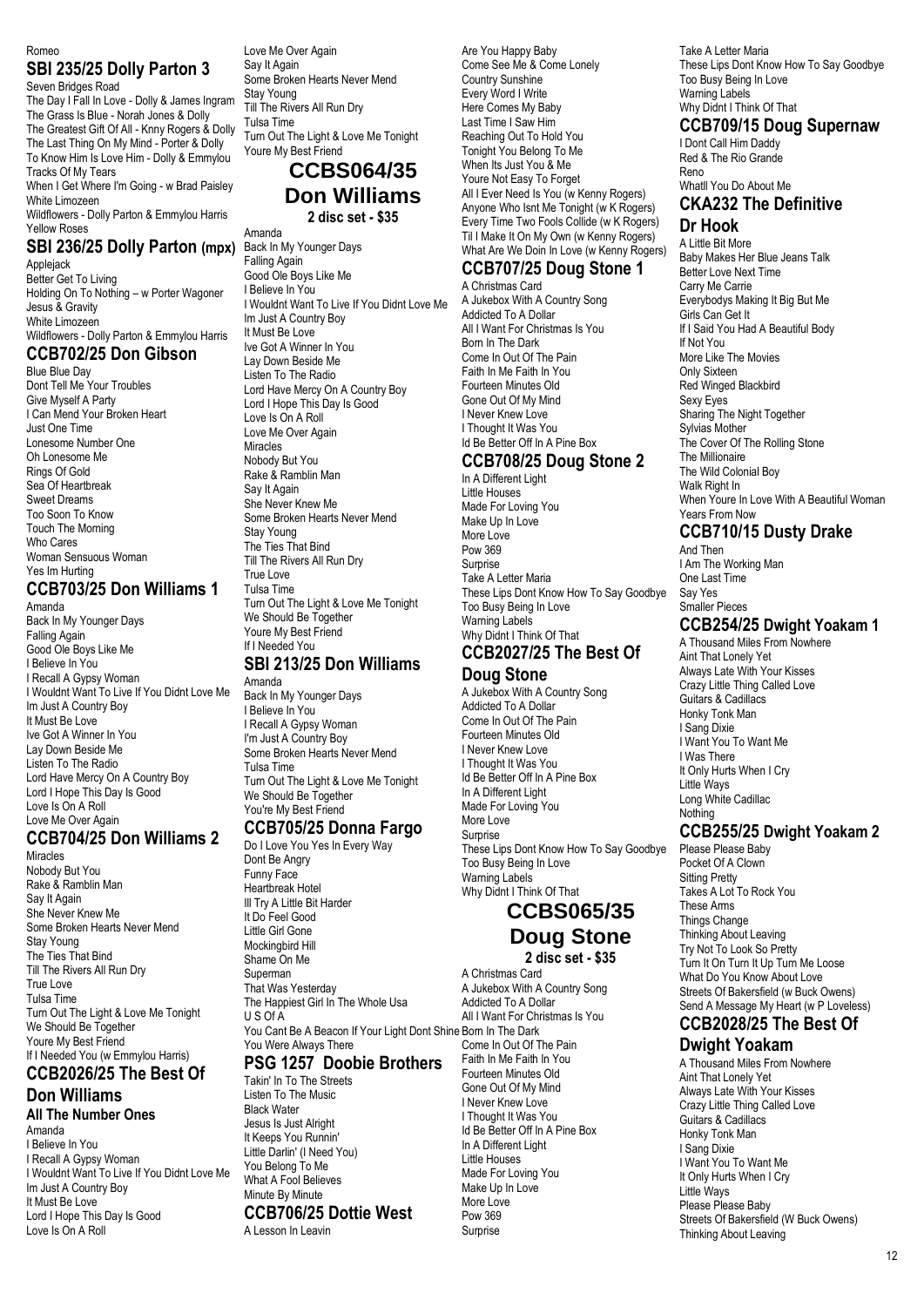Turn It On Turn It Up Turn Me Loose What Do You Know About Love

### **CCBS066/35 Dwight Yoakam**

**2 disc set - \$35** A Thousand Miles From Nowhere Aint That Lonely Yet Always Late With Your Kisses Crazy Little Thing Called Love Guitars Cadillacs Honky Tonk Man I Sang Dixie I Want You To Want Me I Was There It Only Hurts When I Cry Little Ways Long White Cadillac Nothing Please Please Baby Pocket Of A Clown Sitting Pretty Takes A Lot To Rock You These Arms Things Change Thinking About Leaving Try Not To Look So Pretty Turn It On Turn It Up Turn Me Loose What Do You Know About Love Streets Of Bakersfield Send A Message To My Heart

### **SBI051/25 Dwight Yoakam**

Fast As You I Want You To Want Me Santa Claus Is Back In Town Send A Message To My Heart Streets Of Bakersfie Suspicious Minds Thinking About Leaving What Do You Know About Love

### **SBI1212/25 Dwt Yoakam 2 mpx**

Pocket Of A Clown Send A Message To My Heart Streets Of Bakersfield What Do You Know About Love

#### **CCB711/25 Earl Thomas Conley**

Angel In Disguise Bring Back Your Lovin To Me Chance Of Lovin You Fire & Smoke Holding Her & Loving You Honor Bound Love Dont Care Whose Heart It Breaks Love Out Loud Loves The Only Voice Nobody Falls Like A Fool Once In A Blue Moon Right From The Start Shadow Of A Doubt Somewhere Between Right & Wrong What She Is Is A Woman In Love Your Loves On The Line Brotherly Love (w Keith Whitley)

# **CCB261/25 Eddie Rabbitt 1**

B B B Burnin Up With Love Both To Each Other Friends & Lovers Deck The Halls Do You Right Tonight Drinking My Baby Off My Mind Drivin My Life Away Every Which Way But Loose Gone Too Far Hearts On Fire I Cant Help Myself Here Comes That Feeling I Dont Know Where To Start I Just Want To Love You I Love A Rainy Night I Wanna Dance With You Ill Be Home For Christmas & Auld Lang Syne Kentucky Rain On Second Thought

### **CCB262/25 Eddie Rabbitt 2**

Pour Me Another Tequila Repetitive Regret Rocky Mountain Music Runnin With The Wind Someone Could Lose A Heart Tonight Step By Step **Suspicions** The Best Year Of My Life The Wanderer Two Dollars In The Jukebox Warning Sign We Cant Go On Living Like This We Must Be Doin Somethin Right We Wish You A Merry Christmas You Cant Run From Love You Dont Love Me Anymore You & I

### **CCB2029/25 The Best Of Eddie Rabbitt**

### **All The Number Ones**

Both To Each Other Friends & Lovers Drinking My Baby Off My Mind Drivin My Life Away Every Which Way But Loose Gone Too Far I Just Want To Love You I Love A Rainy Night I Wanna Dance With You On Second Thought Someone Could Lose A Heart Tonight Step By Step **Suspicions** The Best Year Of My Life The Wanderer You & I (W Crystal Gayle) You Dont Love Me Anymore

## **CCBS067/35 Eddie Rabbitt**

**2 disc set - \$35**

B B B Burnin Up With Love Both To Each Other Friends & Lovers Deck The Halls Do You Right Tonight Drinking My Baby Off My Mind Drivin My Life Away Every Which Way But Loose Gone Too Far Hearts On Fire I Cant Help Myself Here Comes That Feeling I Dont Know Where To Start I Just Want To Love You I Love A Rainy Night I Wanna Dance With You Ill Be Home For Christmas & Auld Lang Syne Kentucky Rain On Second Thought Pour Me Another Tequila Repetitive Regret Rocky Mountain Music Runnin With The Wind Someone Could Lose A Heart Tonight Step By Step **Suspicions** The Best Year Of My Life The Wanderer Two Dollars In The Jukebox Warning Sign We Cant Go On Living Like This We Must Be Doin Somethin Right We Wish You A Merry Christmas You Cant Run From Love You Dont Love Me Anymore

#### You & I **PSG 1317 Eddie Rabbitt**

I Love A Rainy Night Drivin' My Life Away **Suspicions** Step By Step Someone Could Lose A Heart Tonight American Boy The Wanderer Running With The Wind On Second Thought You & I

# **SBI 202/25 Eddie Rabbitt**

Driving My Life Away Every Which Way But Loose I Love A Rainy Night On Second Thought Someone Could Lose A Heart Tonight Step By Step **Suspicions** You & I - Eddie Rabbitt & Crystal Gayle

### **CCB712/25 Eddy Arnold 1**

A Full Time Job A Heart Full Of Love For A Handful Of Kisses Anytime Bouquet Of Roses Cattle Call Dont Rob Another Mans Castle Easy On The Eyes Here Comes Heaven I Want To Go With You Ill Hold You In My Heart Till I Can Hold You In My Arms Im Throwing Rice At The Girl That I Love Its A Sin Just A Little Lovin Will Go A Long Long Way **CCB713/25 Eddy Arnold 2** Lonely Again

Make The World Go Away One Kiss Too Many Somebody Like Me Tennessee Stud Texarkana Baby That Do Make It Nice The Last Word In Lonesome Is Me Turn The World Around Wagon Wheels What Is Life Without Love Whats He Doing In My World You Dont Know Me

### **CCB2030/25 The Best Of Eddy Arnold**

### **All The Number Ones**

A Full Time Job A Heart Full Of Love For A Handful Of Kisses Anytime Bouquet Of Roses Easy On The Eyes I Want To Go With You Ill Hold You In My Heart Till I Can Hold You Im Throwing Rice At The Girl That I Love Its A Sin Just A Little Lovin Will Go A Long Long Way Lonely Again Make The World Go Away One Kiss Too Many Somebody Like Me That Do Make It Nice Turn The World Around What Is Life Without Love Whats He Doing In My World

### **CCBS068/35 Eddy Arnold 2 disc set - \$35**

A Full Time Job A Heart Full Of Love For A Handful Of Kisses Anytime Bouquet Of Roses Cattle Call Dont Rob Another Mans Castle Easy On The Eyes Here Comes Heaven I Want To Go With You Ill Hold You In My Heart Till I Can Hold You In My Arms Im Throwing Rice At The Girl That I Love Its A Sin

Just A Little Lovin Will Go A Long Long Way Lonely Again Make The World Go Away One Kiss Too Many Somebody Like Me Tennessee Stud Texarkana Baby That Do Make It Nice The Last Word In Lonesome Is Me Turn The World Around Wagon Wheels What Is Life Without Love Whats He Doing In My World You Dont Know Me

### **SBI730/25 Eddy Arnold**

I Want To Go With You It Comes & Goes Make The World Go Away The Last Word In Lonesome Is Me **CCB714/15 Eli Young Band**

Always The Love Song Crazy Girl Guinevere Radio Waves When It Rains

### **SBI724/25 Eli Young Band**

Always The Love Song - Eli Young Band Crazy Girl - Eli Young Band Even If It Breaks Your Heart - Eli Young Say Goodnight - Eli Young Band

### **CCB715/25 Emerson Drive**

A Good Man Belongs To You Fall Into Me I Should Be Sleeping Last One Standing Let Your Love Speak Moments November Only God Could Stop Me Loving You That Kind Of Beautiful You Still Own Me

### **SBI 218/15 Emerson Drive**

Fall Into Me I Should Be Sleeping **Moments** November

#### **CCB263/25 Emmylou Harris**

Beneath Still Waters Blue Kentucky Girl Heartbreak Hill Heaven Only Knows High Powered Love If I Could Only Win Your Love Lost His Love On Our First Date Making Believe Mr Sandman Once More One Of These Days Rollin & Ramblin Save The Last Dance For Me Two More Bottles Of Wine

#### **CCB264/25 Emmylou & Friends**

Making Plans (W Dolly Parton) Telling Me Lies (W Dolly Parton) The Pain Of Loving You (W Dolly Parton) Those Memories Of You (W Dolly Parton) To Know Him Is To Love Him (W Dolly Partn) Love Letters From Old Mexico (w L Satcher) Get Up John (w Nash Ramblers) Wayfaring Stranger (w Nash Ramblers) Darkest Hour Is Just Before Dawn (w R Skg)

### **SBI 071/25 Emmylou Harris**

Bang The Drum Slowly Boulder To Birmingham Heaven Only Knows High Powered Love It's Only Rock & Roll Mr Sandman Save The Last Dance For Me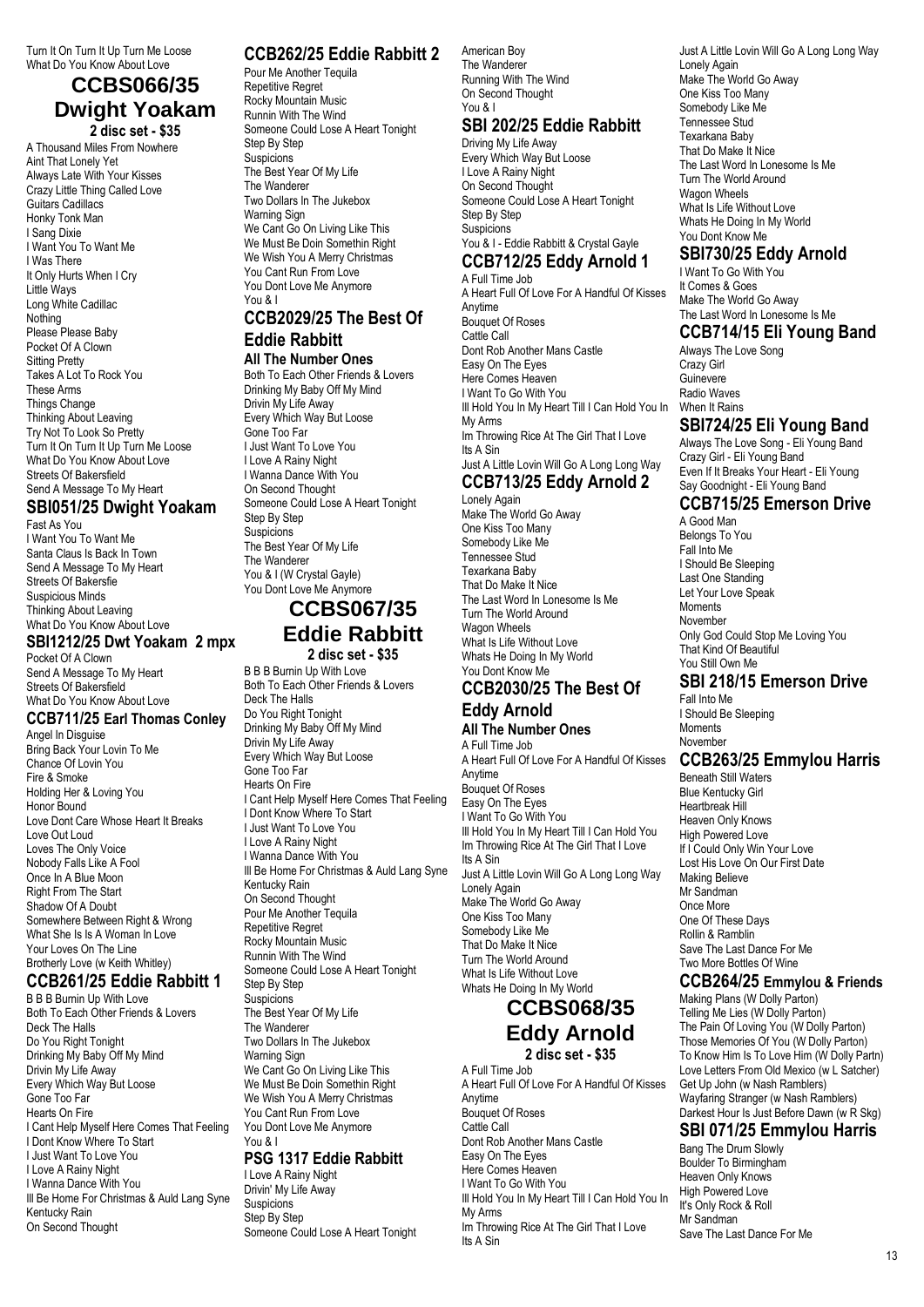To Know Him Is To Love Him – w Dolly Parton It Will Be Me Wayfaring Stranger – w Nash Ramblers We Believe In Happy Endings – w ET Conley Wildflowers - Emmylou Harris & Dolly Parton

### **CCB717/25 Eric Church**

Guys Like Me Hell On The Heart His Kinda Money My Kind Of Love Homeboy How Bout You Love Your Love The Most Sinners Like Me Smoke A Little Smoke Two Pink Lines

#### **SBI 223/15 Eric Church**

Drink In My Hand Guys Like Me How About You Two Pink Lines

#### **SBI 224/15 Eric Church (mpx)** Thats How Love Moves

Drink In My Hand Guys Like Me How About You Two Pink Lines

### **CCB718/15 Eric Heatherly**

Flowers On The Wall Last Man Committed Sometimes Its Just Your Time Swimming In Champagne When A Heart Begins To Drift Wrong Five Oclock

### **CCB492/25 Ernest Tubb**

Drivin Nails In My Coffin Filipino Baby Have You Ever Been Lonely I Love You Because Its Been So Long Darling Lets Say Goodbye Like We Said Hello Missing In Action Rainbow At Midnight Slipping Around Soldiers Last Letter Tennessee Border No 2 Thanks A Lot Try Me One More Time Walkin The Floor Over You Waltz Across Texas

### **BS 2917 Faith Hill**

Breathe Bringing Out The Elvis But I Will I Can't Do That Anymore It's Your Love Let's Make Love Piece Of My Heart The Secret Of Life Take Me As Am That's How Love Moves The Way You Love Me Wild One

#### **CCB167/25 Faith Hill 1**

Baby You Belong Back To You Beautiful **Better Days** Breathe Bringing Out The Elvis But I Will Cry Free I Cant Do That Anymore I Got My Baby I Think I Will If I Should Fall Behind If Im Not In Love If My Heart Had Wings

### **CCB168/25 Faith Hill 2**

If This Is The End If Youre Gonna Fly Away It Matters To Me

Let Me Let Go Lets Go To Vegas Lifes Too Short To Love Like That Like We Never Loved At All Lost Love Aint Like That Love Is A Sweet Thing Me

Mississippi Girl One Piece Of My Heart

#### **CCB169/25 Faith Hill 3** Red Umbrella

Somebody Stand By Me Someone Elses Dream Stealing Kisses Stronger Sunshine & Summertime Take Me As I Am The Hard Way The Lucky One The Secret Of Life The Way You Love Me There Will Come A Day There Youll Be This Is Me **CCB170/25 Faith Hill 4**

#### This Kiss

Unsaveable Whats In It For Me When The Lights Go Down When You Cry Where Are You Christmas Wild One You Cant Lose Me You Give Me Love Youre Still Here Sleeping With The Telephone Its Your Love Just To Hear You Say That You Love Me Lets Make Love

#### **CCB2031/25 The Best Of Faith Hill**

Breathe

Cry I Cant Do That Anymore If My Heart Had Wings It Matters To Me Its Your Love (W Tim Mcgraw) Just To Hear U Say U Love Me (W T Mcgrw) Let Me Let Go Lets Make Love (W Tim Mcgraw) Mississippi Girl Piece Of My Heart The Way You Love Me There Youll Be This Kiss Wild One

### **CCBS070/65 Faith Hill**

**4 disc set - \$65**

Baby You Belong Back To You Beautiful Better Days Breathe Bringing Out The Elvis But I Will Cry Free I Cant Do That Anymore I Got My Baby I Think I Will If I Should Fall Behind If Im Not In Love If My Heart Had Wings If This Is The End If Youre Gonna Fly Away It Matters To Me It Will Be Me Let Me Let Go Lets Go To Vegas Lifes Too Short To Love Like That Like We Never Loved At All Lost Love Aint Like That Love Is A Sweet Thing Me Mississippi Girl One Piece Of My Heart Red Umbrella Somebody Stand By Me Someone Elses Dream Stealing Kisses Stronger Sunshine & Summertime Take Me As I Am Thats How Love Moves The Hard Way The Lucky One The Secret Of Life The Way You Love Me There Will Come A Day There Youll Be This Is Me This Kiss Unsaveable Whats In It For Me When The Lights Go Down When You Cry Where Are You Christmas Wild One You Cant Lose Me You Give Me Love Youre Still Here Sleeping With The Telephone Its Your Love Just To Hear You Say That You Love Me Lets Make Love **JTG 189 Faith Hill** Breathe But I Will I Can't Do That Anymore It Matters To Me

Just About Now Just To Hear You Say You Love Me Let Me Let Go Let's Go To Las Vegas Life's Too Short To Love Like That Piece Of My Heart The Secret Of Life Someone's Else's Dream Take Me As I Am This Kiss Wild One You Can't Lose Me

# **PSG 1440 Faith Hill**

I Can't Do That Anymore It Matters To Me Just To Hear You Say You Love Me Let Me Let Go Let's Go To Las Vegas Piece Of My Heart Someone Else's Dream Take Me As I Am This Kiss Wild One **PSG 1484 Faith Hill**

### I Got My Baby

Love Is A Sweet Thing It Will Be Me If I'm Not In Love Bringing Out The Elvis If My Heart Had Wings If I Should Fall Behind That's How Love Moves

### **SBI 230/25 Faith Hill (mpx)**

I Ain't Gonna Take It Any More I Can't Do That Anymore

I Got My Baby If This Is The End It Matters To Me Let's Make Love - Faith Hill & Tim McGraw Someone Else's Dream Stealing Kisses There You'll Be Wild One Wish For You You're Still Here **SBI1029/20 Faith Hill vol 1**

American Heart Back To You Breathe Bringing Out The Elvis But I Will Cry Dearly Beloved Free I Aint Gonna Take It Any More I Cant Do That Anymore I Got My Baby I Need You If I Should Fall Behind **SBI1030/20 Faith Hill vol 2**

# If Im Not In Love

If My Heart Had Wings If This Is The End It Matters To Me Its Your Love Let Me Let Go Lets Make Love Like We Never Loved At All Lost Love Aint Like That Love Is A Sweet Thing Meanwhile Back At Mamas One

#### **SBI1031/20 Faith Hill vol 3** Paris

Red Umbrella Someone Elses Dream Star Spangled Banner Stealing Kisses Sunshine & Summertime Take Me As I Am Thats How Love Moves The Lucky One The Secret Of Life The Way You Love Me There Will Come A Day There Youll Be

### **SBI1032/20 Faith Hill vol 4**

This Kiss Whats In It For Me When The Lights Go Down Where Are You Christmas Wild One Wish For You You Cant Lose Me You Stay With Me You Will Be Mine Youre Still Here

### **SFWS193 Faith Hill 1**

Breathe Bringing Out The Elvis But I Will Fireflies I Aint Gonna Take It Any More I Cant Do That Anymore I Got My Baby If Im Not In Love If This Is The End It Matters To Me Just To Hear You Say That You Love Me Let Me Let Go Lets Go To Vegas Lets Make Love Lost

### **SFWS194 Faith Hill 2**

Love Is A Sweet Thing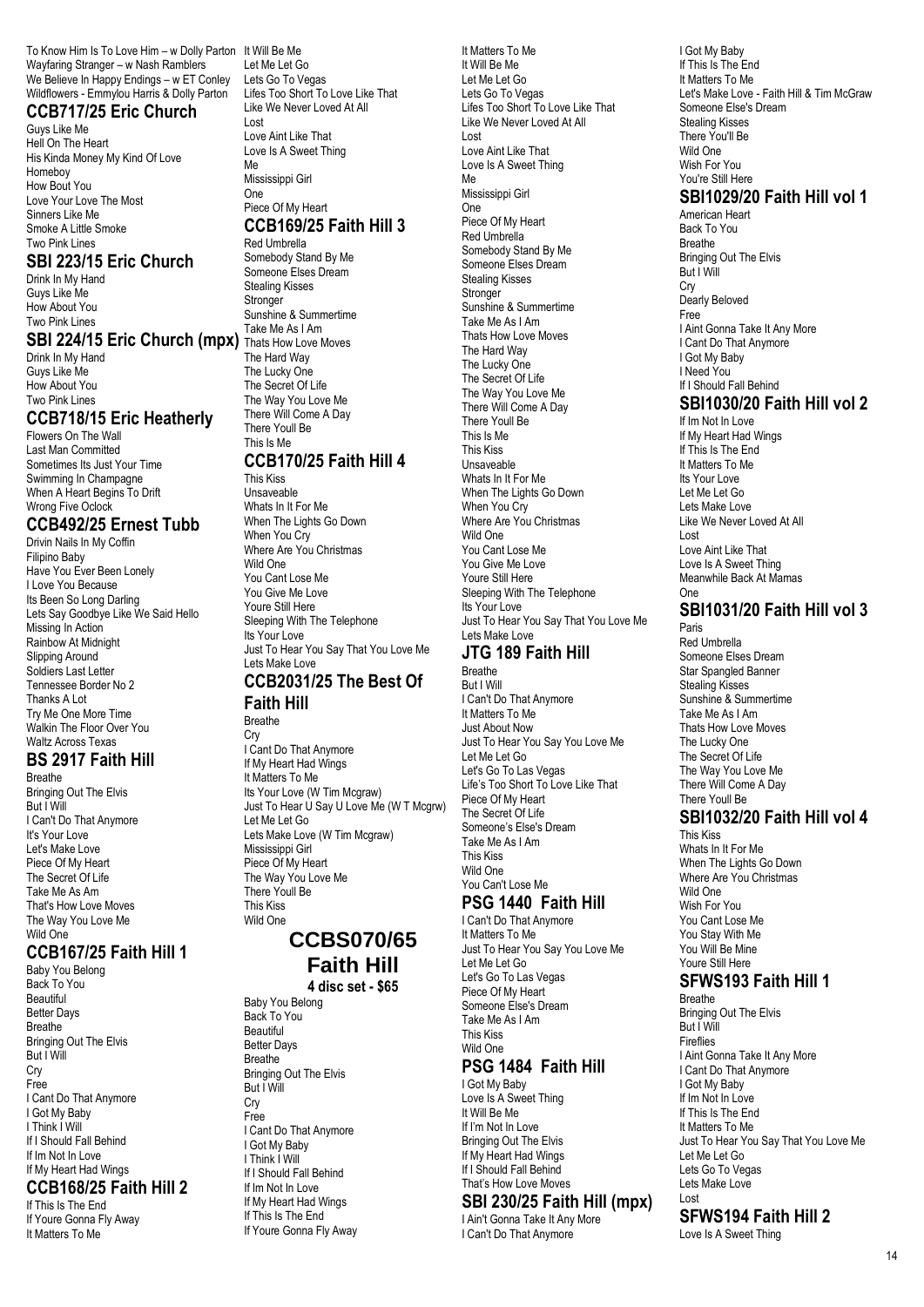Mississippi Girl One Paris Piece Of My Heart Red Umbrella Someone Elses Dream Stealing Kisses Take Me As I Am Thats How Love Moves The Kiss The Lucky One The Secret Of Life The Way You Love Me There Youll Be

#### **SFWS195 Faith Hill 3** This Kiss

Way You Love Me Whats In It For Me Where Are You Christmas Wild One Wish For You You Cant Lose Me You Give Me Love You Stay With Me Youre Still Here

# **CCB722/25 Faron Young**

**All Right** Alone With You Country Girl Face To The Wall Goin Steady Hello Walls If You Aint Lovin You Aint Livin Its Four In The Morning Keeping Up With The Joneses Live Fast Love Hard Die Young Riverboat Sweet Dreams Wine Me Up Your Old Used To Be Youre Still Mine

### **CCB724/25 Ferlin Husky**

A Fallen Star Country Music Is Here To Stay Cuzz Yore So Sweet Gone Heavenly Sunshine I Cant Stop Loving You I Feel Better All Ovr More Than Awhere Else I Really Dont Want To Know Just For You Little Tom Money Greases The Wheels My Reason For Living Once Timber Im Falling Wings Of A Dove

### **CCB726/15 Flatt & Scruggs**

Ballad Of Jed Clampett Ill Go Steppin Too Preachin Prayin Singin Roll In My Sweet Babys Arms Salty Dog Where The Soul Never Dies

### **SBI838/25 Florida Georgia Line**

Cruise Get Your Shine On **Stav** Take It Out On Me

#### **CCB727/25 Forester Sisters** Just In Case

Leave It Alone Letter Home Love Will Mamas Never Seen Those Eyes Men Nothings Gonna Bother Me Sincerely Too Much Fun Whatll You Do About Me You Again

### **SBI732/25 Frankie Laine**

A Woman In Love Answer Me Granada On The Sunny Side Of The Street Rain Rain Rain Rose Rose I Love You That Lucky Old Sun

#### **CCB079/25 Garth Brooks 1** Against The Grain

Aint Going Down Til The Sun Comes Up American Honky Tonk Bar Association Belleau Woods Big Money Call Me Claus Callin Baton Rouge Dixie Chicken Do What You Gotta Do Friends In Low Places I Dont Have To Wonder If Tomorrow Never Comes It Dont Matter To The Sun Its Your Song Learning To Live Again

### **CCB080/25 Garth Brooks 2**

Long Neck Bottle More Than A Memory Mr Midnight Mr Right Not Counting You One Night A Day Papa Loved Mama Rodeo Or Mexico Rodeo Shameless Shes Every Woman Shes Gonna Make It Somewhere Other Than The Night Standing Outside The Fire Tearin It Up & Burnin It Down

### **CCB081/25 Garth Brooks 3**

That Ol Wind That Summer The Change The Dance The Old Man's Back In Town The River The Thunder Rolls Thicker Than Blood This Aint Tennessee To Make You Feel My Love Two Of A Kind Working On A Full House Two Pina Coladas Unanswered Prayers Uptown Down Home Good Ol Boy **CCB082/25 Garth Brooks 4**

### We Shall Be Free

What Shes Doing Now When You Come Back To Me Again Why Aint I Running Wild Horses Wrapped Up In You You Move Me Zat You Santa Claus Beer Run (w George Jones) Burnin Roadhouse Down (w Steve Wariner) Katie Wants A Fast One (w Steve Wariner) In Anothers Eyes (w Trisha Yearwood) Love Will Always Win (w Trisha Yearwood) Squeeze Me In (w Trisha Yearwood) Wild As The Wind (w Trisha Yearwood)

### **CCB2034/25 The Best Of Garth Brooks**

Aint Going Down Til The Sun Comes Up American Honky Tonk Bar Association Callin Baton Rouge Friends In Low Places If Tomorrow Never Comes It Dont Matter To The Sun Rodeo Shes Every Woman

Somewhere Other Than The Night Standing Outside The Fire The Dance The Thunder Rolls Two Of A Kind Working On A Full House We Shall Be Free Wrapped Up In You

### **CCBS073/65 Garth Brooks 4 disc set - \$65**

Against The Grain Aint Goin Down Til The Sun Comes Up American Honky Tonk Bar Association Belleau Woods Big Money Call Me Claus Callin Baton Rouge Dixie Chicken Do What You Gotta Do Friends In Low Places I Dont Have To Wonder If Tomorrow Never Comes It Dont Matter To The Sun Its Your Song Learning To Live Again Long Neck Bottle More Than A Memory Mr Midnight Mr Right Not Counting On You One Night A Day Papa Loved Mama Rodeo Or Mexico Rodeo Shameless Shes Every Woman Shes Gonna Make It Somewhere Other Than The Night Standing Outside The Fire Tearin It Up & Burnin It Down That Ol Wind That Summer The Change The Dance The Old Man's Back In Town The River The Thunder Rolls Thicker Than Blood This Aint Tennessee To Make You Feel My Love Two Of A Kind Working On A Full House Two Pina Coladas Unanswered Prayers Uptown Down Home Good Ol Boy We Shall Be Free What Shes Doing Now When You Come Back To Me Again Why Aint I Running Wild Horses Wrapped Up In You You Move Me Zat You Santa Claus Beer Run Burnin The Roadhouse Down Katie Wants A Fast One In Anothers Eyes Love Will Always Win Squeeze Me In

#### **SBI640/25 Garth Brooks 1** A New Way To Fly

Wild As The Wind

Against The Grain American Honky Tonk Bar Association Beer Run w/George Jones Calling Baton Rouge Do What You Gotta Do Every Now & Then Good Ride Cowboy In Another's Eyes (duet w/T Yearwood) It Don't Matter To The Sun It's Your Song Katie Wants A Fast One - w/Steve Wariner

#### Lost In You w/Chris Gaines **SBI641/25 Garth Brooks 2**

Love Will Always Win (duet w/T Yearwood) More Than A Memory Mr Blue Night Birds - w/Royal Wade Kimes Right Now Rodeo Somewhere Other Than The Night Standing Outside The Fire That Girl Is A Cowboy That Summer The Beaches Of Chevanne The Old Man's Back In Town The Thunder Rolls

### **SBI642/25 Garth Brooks 3**

Thicker Than Blood To Make You Feel My Love Walking After Midnight We Bury The Hatchet We Shall Be Free Where Yr Road Leads (duet w/T Yearwood) Wild As The Wind Wild As The Wind (duet w/T Yearwood) Wild Horses Wolves Working For A Living w/Huey Lewis Wrapped Up In You You Move Me

#### **SBI1043/20 Garth Brooks v4 mpx** If Tomorrow Never Comes

Mr Blue Much Too Young (To Feel This Damn Old) Night Birds Right Now That Summer Walking After Midnight **SFWS 49 Garth Brooks**

Ain't Going Down (Til The Sun Comes Up) Cowboy Cadillac Friends In Low Places If Tomorrow Never Comes Shes Every Woman The Dance Red Strokes Thunder Rolls Learning To Live Again Longneck Bottle A Midnight Sun Shameless Two Pina Coladas Unanswered Prayers What Shes Doing Now

### **SGB 024 Garth Brooks**

The Dance Friends In Low Places It Don't Matter To The Sun Two Of A Kind (Working On A Full House) Somewhere Other Than The Night We Shall Be Free Against The Grain The Thunder Rolls In Another's Eyes Neon Moon Papa Loves Mama Learning To Live Again Ain't Goin' Down Till The Sun Comes Up American Honky Tonk Bar Association Lost In You

### **SFWS 49 Garth Brooks**

Ain't Going Down (Til The Sun Comes Up) Cowboy Cadillac Friends In Low Places If Tomorrow Never Comes Shes Every Woman The Dance Red Strokes Thunder Rolls Learning To Live Again Longneck Bottle A Midnight Sun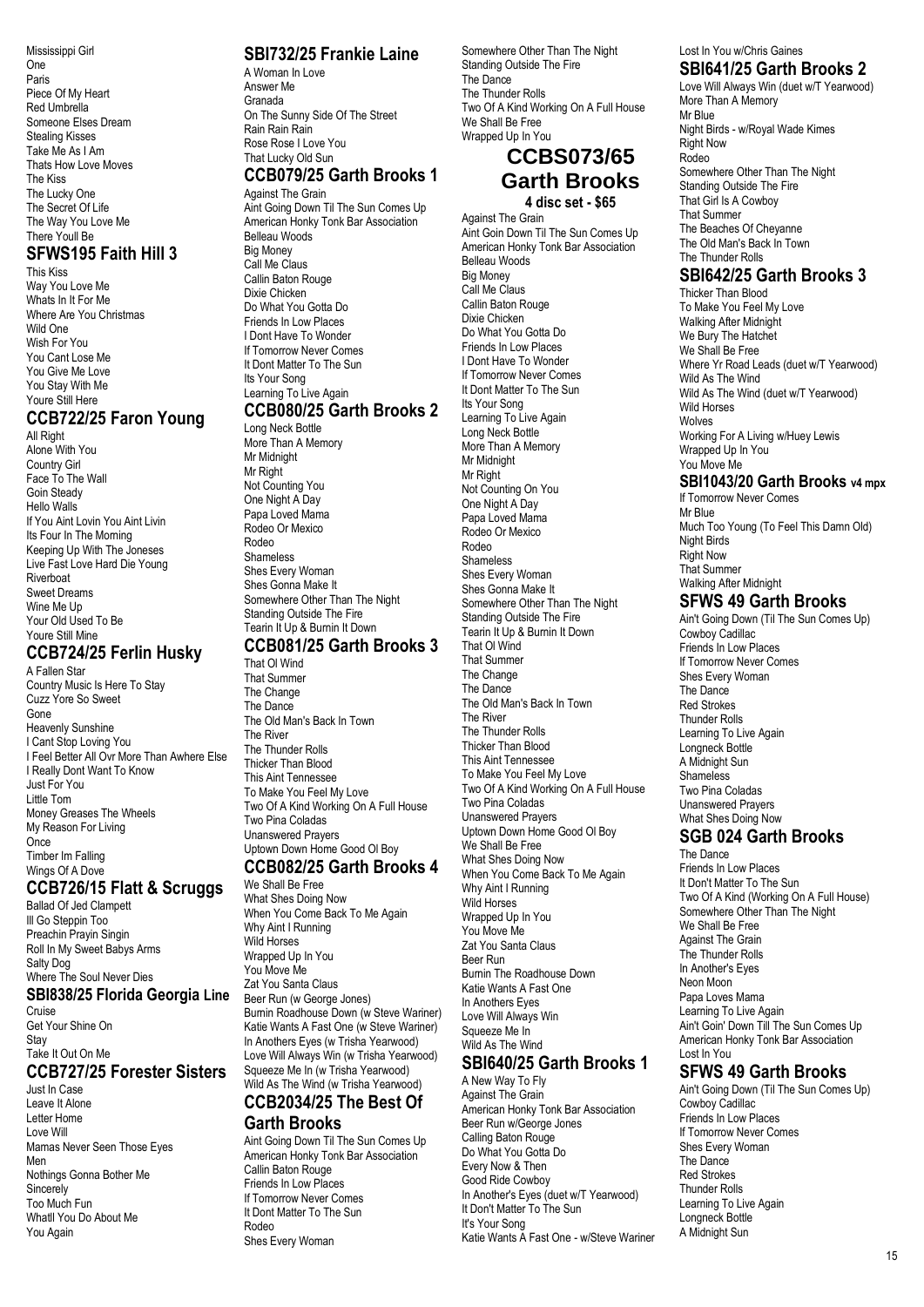Shameless Two Pina Coladas Unanswered Prayers What Shes Doing Now

### **CCB729/25 Gary Allan 1**

A Feelin Like That Best I Ever Had From Where Im Sitting Get Off On The Pain Her Man Ill Take Today Im Doing My Best It Would Be You Kiss Me When Im Down Learning How To Bend Life Aint Always Beautiful Living In A House Full Of Love Lovin You Against My Will

### **CCB730/25 Gary Allan 2**

Man Of Me Man To Man No Man In His Wrong Heart Nothin On But The Radio Right Where I Need To Be Runaway Shes So<sup>'</sup>California Smoke Rings In The Dark Songs About Rain The One Today Tough Little Boys Watching Airplanes

#### **CCB2035/25 The Best Of Gary Allan**

Best I Ever Had From Where Im Sitting Her Man Im Doing My Best It Would Be You Learning How To Bend Life Aint Always Beautiful Lovin You Against My Will Man Of Me Man To Man Nothin On But The Radio Right Where I Need To Be The One Tough Little Boys Watching Airplanes

### **CCBS074/35 Gary Allan 2 disc set - \$35**

A Feelin Like That Best I Ever Had From Where Im Sitting Get Off On The Pain Her Man Ill Take Today Im Doing My Best It Would Be You Kiss Me When Im Down Learning How To Bend Life Aint Always Beautiful Living In A House Full Of Love Lovin You Against My Will Man Of Me Man To Man No Man In His Wrong Heart Nothin On But The Radio Right Where I Need To Be Runaway Shes So California Smoke Rings In The Dark Songs About Rain The One Today Tough Little Boys Watching Airplanes **SBI 259/25 Gary Allan** Best I Ever Had

From Where I'm Sitting I'm Doing My Best It Would Be You Learning How To Bend Loving You Against My Will Right Where I Need To Be She's So California Smoke Rings In The Dark Watching Airplanes

### **SBI 260/25 Gary Allan (mpx)**

Best I Ever Had From Where I'm Sitting I'm Doing My Best Learning How To Bend Loving You Against My Will Right Where I Need To Be Watching Airplanes

# **CCB732/25 Gene Autry**

At Mail Call Today Dont Fence Me In Dont Hang Around Me Anymore Dont Live A Lie Gonna Build A Big Fence Around Texas Have I Told You Lately That I Love You I Hang My Head & Cry I Want To Be Sure I Wish I Had Never Met Sunshine Im Thinking Tonight Of My Blue Eyes My Old Kentucky Home Silver Spurs On The Golden Stairs Someday Youll Want Me To Want You Twilight On The Trail You Are My Sunshine Youre Not My Darlin Anymore

### **CCB493/25 Gene Watson 1**

Between This Time & The Next Time Climb Higher Drinkin My Way Back Home Farewell Party Forever Again Fourteen Carat Mind Got No Reason Now For Going Home I Dont Need A Thing At All Jesus Is All I Need Love In The Hot Afternoon Maybe I Should Have Been Listening Memories To Burn Next To Nothin Nothing Sure Looked Good On You One Sided Conversation Over There

# **CCB494/25 Gene Watson 2**

Paper Rosie Pick The Wildwood Flower Shine From The Mountain Should I Come Home Or Should I Go Crazy Sometimes I Get Lucky & Forget Speak Softly Youre Talking To My Heart The City The Jukebox Played Along The Old Man & His Horn This Dreams On Me What She Dont Know Wont Hurt Her Where Love Begins You Could Know As Much About A Stranger Youre Just Another Beer Drinking Song Yre Out Doing Wht Im Here Doing Without U

# **CCB2036/25 The Best Of**

#### **Gene Watson** Farewell Party

Fourteen Carat Mind I Dont Need A Thing At All Love In The Hot Afternoon Memories To Burn Next To Nothin Nothing Sure Looked Good On You One Sided Conversation Paper Rosie Pick The Wildwood Flower Should I Come Home Or Should I Go Crazy The Old Man & His Horn

What She Dont Know Wont Hurt Her Where Love Begins Youre Out Doing Wht Im Here Doing Without

# **CCBS075/35**

# **Gene Watson**

**2 disc set - \$35** Between This Time & The Next Time Climb Higher Drinkin My Way Back Home Farewell Party Forever Again Fourteen Carat Mind Got No Reason Now For Going Home I Dont Need A Thing At All Jesus Is All I Need Love In The Hot Afternoon Maybe I Should Have Been Listening Memories To Burn Next To Nothin Nothing Sure Looked Good On You One Sided Conversation Over There Paper Rosie Pick The Wildwood Flower Shine From The Mountain Should I Come Home Or Should I Go Crazy Sometimes I Get Lucky & Forget Speak Softly Youre Talking To My Heart The City The Jukebox Played Along The Old Man & His Horn This Dreams On Me What She Dont Know Wont Hurt Her Where Love Begins You Could Know As Much About A Stranger Youre Just Another Beer Drinking Song

#### Yre Out Doing What Im Here Doing Without **SBI 261/25 Gene Watson** Farewell Party

Love In The Hot Afternoon Next To Nothing No Trash In My Trailer

#### **CCB074/25 George Jones 1** 50000 Names

A Girl I Used To Know A Good Year For The Roses A Picture Of Me Without You Aint Love A Lot Like That Bartenders Blues Choices Finally Friday He Stopped Loving Her Today Her Name Is High Tech Redneck Honky Tonk Myself To Death I Always Get Lucky With You I Dont Need Your Rockin Chair If Drinkin Dont Kill Me Her Memory Will

#### **CCB075/25 George Jones 2**

Ill Share My World With You Im A One Woman Man Im Not Ready Yet Love Bug Loving You Could Never Be Better Once Youve Had The Best Our Bed Of Roses Real Deal She Loved A Lot In Her Time She Thinks I Still Care Shes Mine Shes My Rock Shine On Shine All Your Sweet Love On Me Sinners & Saints Still Doin Time **CCB076/25 George Jones 3** Take Me Tall Tall Trees Tender Years Tennessee Whiskey

The Cold Hard Truth

The Door The Grand Tour The Man He Was The One I Loved Back Then Corvette Song The Race Is On The Right Left Hand The Window Up Above Walk Through This World With Me When The Grass Grows Over Me When The Last Curtain Falls

### **CCB077/25 George Jones 4**

White Lightening Whos Gonna Fill Their Shoes Why Baby Why Wine Colored Roses Writing On The Wall You Comb Her Hair You Never Know Just How Good You Got It Your Heart Turned Left & I Was On Right Youve Still Got A Place In My Heart This Bottle In My Hand (w David Allan Coe) Beer Run (w Garth Brooks) We Must Been Out Of Our Minds (w Melba) Cc Waterback (w Merle Haggard) Yesterdays Wine (w Merle Haggard) A Few Ole Country Boys (w Randy Travis) **CCB2037/25 The Best Of**

### **George Jones**

A Good Year For The Roses He Stopped Loving Her Today I Always Get Lucky With You Ill Share My World With You Im Not Ready Yet Loving You Could Never Be Better She Thinks I Still Care Shes My Rock Still Doin Time Tender Years Tennessee Whiskey The Door The Grand Tour The Window Up Above Walk Through This World With Me White Lightening

### **CCBS076/80 George Jones**

**5 disc set - \$80**

50000 Names A Girl I Used To Know A Good Year For The Roses A Picture Of Me Without You Aint Love A Lot Like That Bartenders Blues Choices Finally Friday He Stopped Loving Her Today Her Name Is High Tech Redneck Honky Tonk Myself To Death I Always Get Lucky With You I Dont Need Your Rockin Chair If Drinkin Dont Kill Me Her Memory Will Ill Share My World With You Im A One Woman Man Im Not Ready Yet Love Bug Loving You Could Never Be Better Once Youve Had The Best Our Bed Of Roses Real Deal She Loved A Lot In Her Time She Thinks I Still Care Shes Mine Shes My Rock Shine On Shine All Your Sweet Love On Me Sinners & Saints Still Doin Time Take Me Tall Tall Trees Tender Years Tennessee Whiskey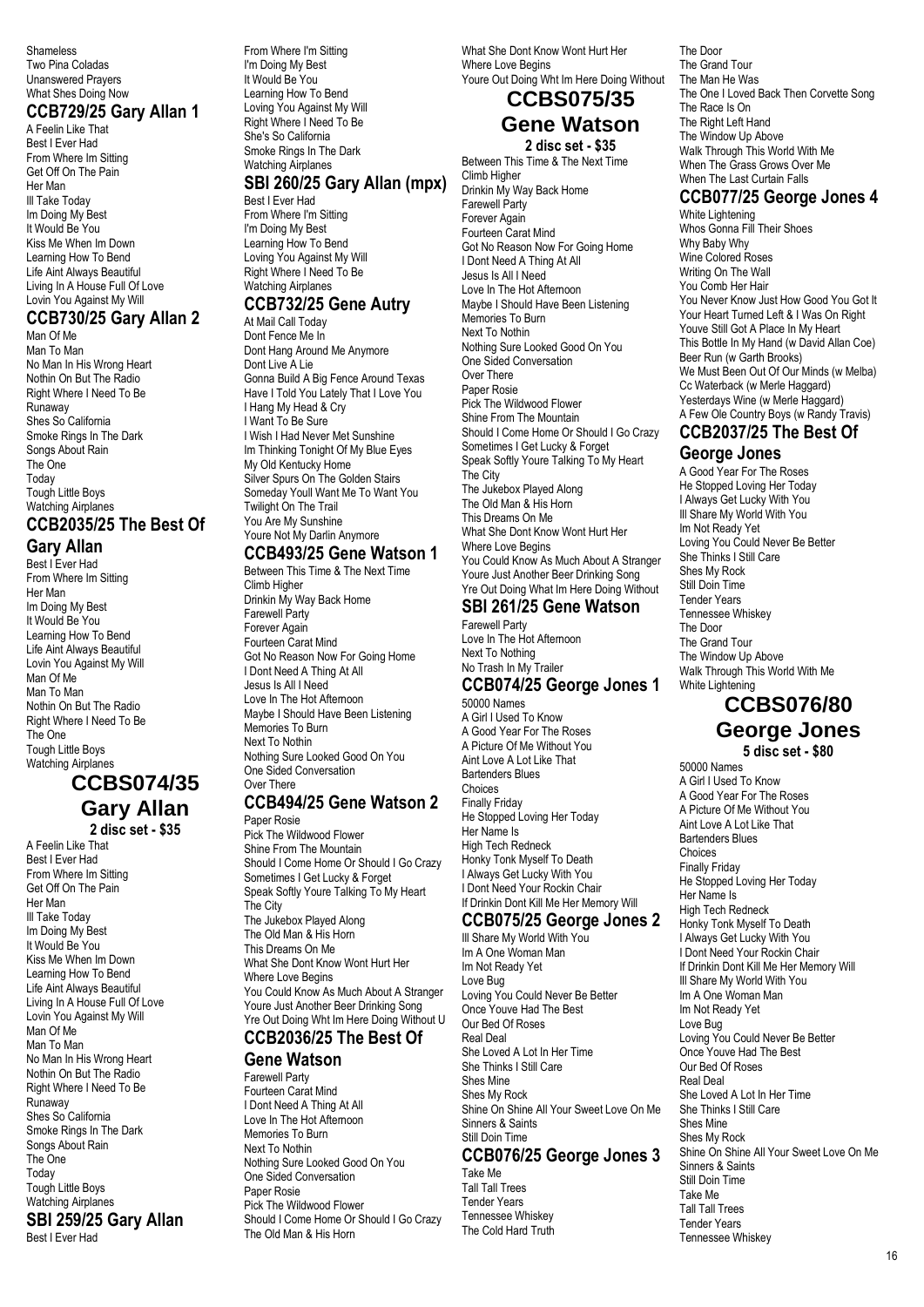The Cold Hard Truth The Door The Grand Tour The Man He Was The One I Loved Back Then Corvette Song The Race Is On The Right Left Hand The Window Up Above Walk Through This World With Me When The Grass Grows Over Me When The Last Curtain Falls White Lightening Whos Gonna Fill Their Shoes Why Baby Why Wine Colored Roses Writing On The Wall You Comb Her Hair You Never Know Just How Good You Got It Yr Heart Turned Left & I Was On The Right Youve Still Got A Place In My Heart This Bottle In My Hand Beer Run We Must Have Been Out Of Our Minds Cc Waterback Yesterdays Wine A Few Ole Country Boys Did You Ever Gods Gonna Getcha For That Golden Ring Near You One Southern California Take Me Two Story House We Loved It Away Were Gonna Hold On Were Not The Jet Set

### **CCB078/25 George & Tammy**

Did You Ever Gods Gonna Getcha For That Golden Ring Near You One Southern California Take Me Two Story House We Loved It Away Were Gonna Hold On Were Not The Jet Set

#### **SBI058/25 George Jones 1** 4th Of July

A Good Year For The Roses A Picture Of Me (Without You) Bartenders Blues Beer Run Choices He Stopped Loving Her Today High Tech Redneck Honky Tonk Myself To Death I Dont Need Your Rocking Chair I Was Country When Country Wasnt Cool Ill Be Over You (When The Grass Grows Over Me) Love Bug My Elusive Dreams

#### **SBI059/25 George Jones 2** Near You

She Loved A Lot In Her Time Take Me The Ceremony The Grand Tour The Man He Was The Right Left Hand Two Story House Walk Through This World With Me What I Didnt Do White Lightning Wine Colored Roses Writing On The Wall You Can Have Her **CCB067/25 George Strait 1**

A Fire I Cant Put Out

Ace In The Hole Adalida All My Exs Live In Texas Always Never The Same Amarillo By Morning Baby Blue Babys Gotten Good At Goodbye Carried Away Carrying Your Love With Me Check Yes Or No Christmas Cookies Cowboys Like Us **Desperately** Does Fort Worth Ever Cross Your Mind

### **CCB068/25 George Strait 2**

Dont Make Me Come Over There & Love U Drinking Champagne Easy Come Easy Go Famous Last Words Of A Fool Fool Hearted Memory Give It Away Go On Gone As A Girl Can Get Heartland High Tone Woman Home Improvement Honk If You Honky Tonk How Bout Them Cowgirls I Can Still Make Cheyenne I Cross My Heart

### **CCB069/25 George Strait 3**

I Gotta Get To You I Hate Everything I Just Want To Dance With You I Look At You I Saw God Today Id Like To Have That One Back If I Know Me If You Aint Lovin You Aint Livin If You Can Do Anything Else It Just Comes Natural Ive Come To Expect It From You King Of The Mountain Lead On Living & Living Well Living For The Night

#### **CCB070/25 George Strait 4** Love Without End Amen

Lovebug Lovesick Blues Meanwhile Merry Christmas Strait To You Merry Christmas Wherever You Are Nobody In His Right Mind Wouldve Left Her Ocean Front Property Old Time Christmas One Night At A Time One Of You Out Of The Blue Clear Sky Overnight Male Overnight Success Peace Of Mind **CCB071/25 George Strait 5**

Right Or Wrong River Of Love Round About Way Run Santas On His Way She Let Herself Go Shell Leave You With A Smile So Much Like My Dad Stars On The Water Take Me Back To Tulsa Tell Me Something Bad About Tulsa Texas The Best Day The Big One The Breath You Take **CCB072/25 George Strait 6** The Chair

The Chill Of An Early Fall The Cowboy Rides Away The Fireman The Man In Love With You The Nerve The Road Less Traveled The Seashores Of Old Mexico Theres A New Kid In Town Today My World Slipped Away **Troubadour** True… Twang We Really Shouldnt Be Doing This What A Merry Christmas This Could Be

### **CCB073/25 George Strait 7**

What Do You Say To That Whats Going On In Your World When Did You Stop Loving Me When Its Christmas Time In Texas Wrapped Write This Down You Cant Make A Heart Love Somebody You Havent Left Me Yet You Know Me Better Than That You Look So Good In Love Youll Be There Designated Drinker (w Alan Jackson) Murder On Music Row (w Alan Jackson) Shift Work (w Kenny Chesney) House Of Cash (w Patty Loveless)

#### **CCB2038/25 The Best Of George Strait**

All My Exs Live In Texas Babys Gotten Good At Goodbye Carrying Your Love With Me Chack Yes Or No. Dont Make Me Come Over There & Love U Famous Last Words Of A Fool Go On I Cross My Heart Id Like To Have That One Back If You Can Do Anything Else Living & Living Well Love Without End Amen Run What Do You Say To That Write This Down

### **CCB2039/25 The Best Of George Strait**

**Number One Hits Of The 00's Plus** Cowboys Like Us Give It Away Go On How Bout Them Cowgirls I Hate Everything I Saw God Today It Just Comes Natural Living & Living Well Living For The Night River Of Love Run She Let Herself Go Shell Leave You With A Smile The Best Day Wranned **CCB2040/25 The Best Of**

### **George Strait Number One Hits Of The 80's Plus**

A Fire I Cant Put Out Ace In The Hole All My Exs Live In Texas Baby Blue Babys Gotten Good At Goodbye Does Fort Worth Ever Cross Your Mind Famous Last Words Of A Fool Fool Hearted Memory If You Aint Lovin You Aint Livin Nobody In His Right Mind Wouldve Left Her Ocean Front Property Right Or Wrong The Chair Whats Going On In Your World

#### You Look So Good In Love **CCB2041/25 The Best Of George Strait**

#### **Number One Hits Of The 90's Plus** Carried Away

Carrying Your Love With Me Check Yes Or No Easy Come Easy Go Heartland I Cross My Heart I Just Want To Dance With You If I Know Me Ive Come To Expect It From You Love Without End Amen One Night At A Time Round About Way The Big One Write This Down You Cant Make A Heart Love Somebody You Know Me Better Than That

### **CCBS077/110 George Strait 7 disc set - \$110**

A Fire I Cant Put Out Ace In The Hole Adalida All My Exs Live In Texas Always Never The Same Amarillo By Morning Baby Blue Babys Gotten Good At Goodbye Carried Away Carrying Your Love With Me Check Yes Or No Christmas Cookies Cowboys Like Us **Desperately** Does Fort Worth Ever Cross Your Mind Dnt Make Me Come Over There & Love You Drinking Champagne Easy Come Easy Go Famous Last Words Of A Fool Fool Hearted Memory Give It Away Go On Gone As A Girl Can Get Heartland High Tone Woman Home Improvement Honk If You Honky Tonk How Bout Them Cowgirls I Can Still Make Cheyenne I Cross My Heart I Gotta Get To You I Hate Everything I Just Want To Dance With You I Look At You I Saw God Today Id Like To Have That One Back If I Know Me If You Aint Lovin You Aint Livin If You Can Do Anything Else It Just Comes Natural Ive Come To Expect It From You King Of The Mountain Lead On Living & Living Well Living For The Night Love Without End Amen Lovebug Lovesick Blues Meanwhile Merry Christmas Strait To You Merry Christmas Wherever You Are Nobody In His Right Mind Wouldve Left Her Ocean Front Property Old Time Christmas One Night At A Time One Of You Out Of The Blue Clear Sky Overnight Male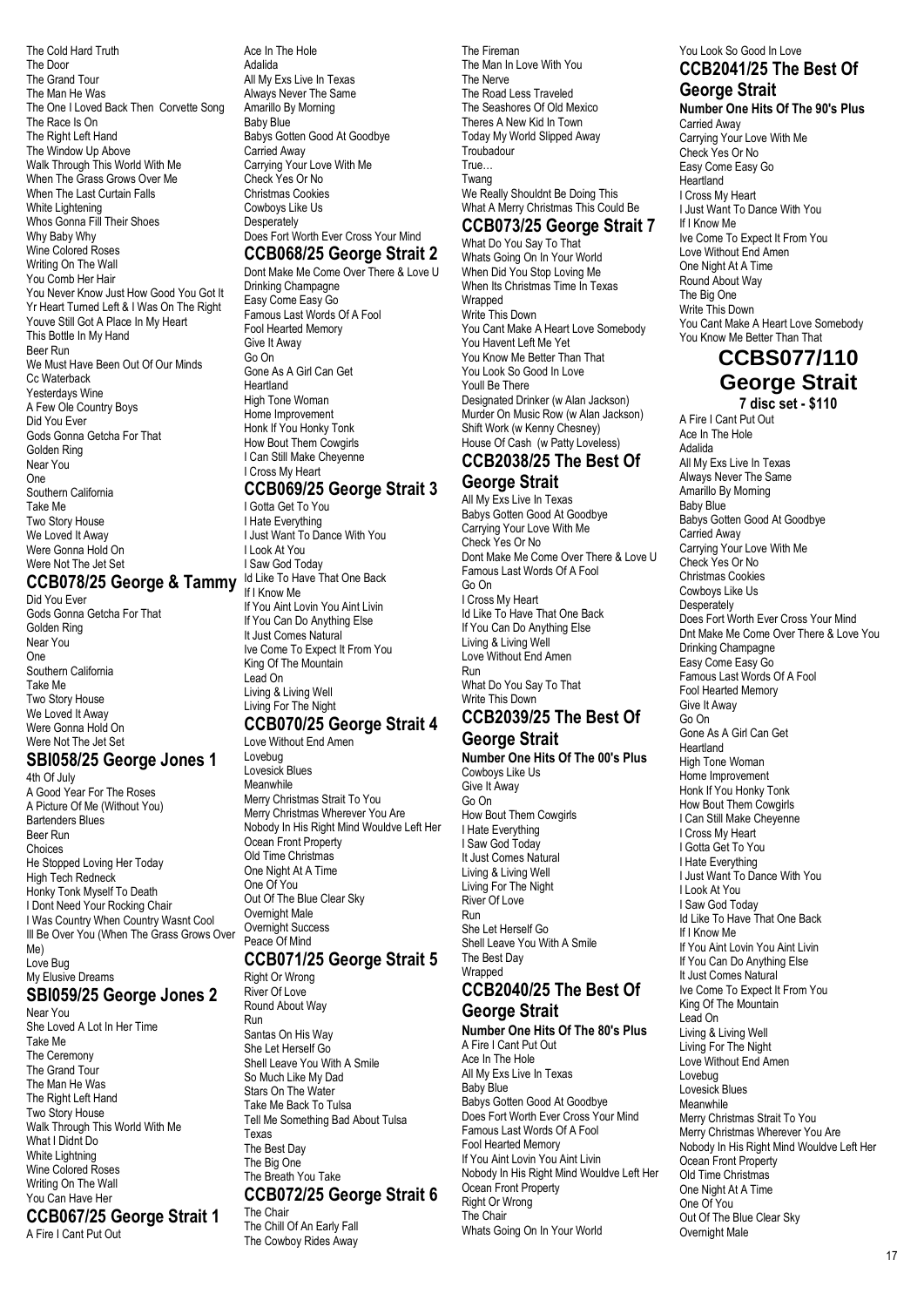Overnight Success Peace Of Mind Right Or Wrong River Of Love Round About Way Run Santas On His Way She Let Herself Go Shell Leave You With A Smile So Much Like My Dad Stars On The Water Take Me Back To Tulsa Tell Me Something Bad About Tulsa Texas The Best Day The Big One The Breath You Take The Chair The Chill Of An Early Fall The Cowboy Rides Away The Fireman The Man In Love With You The Nerve The Road Less Traveled The Seashores Of Old Mexico Theres A New Kid In Town Today My World Slipped Away **Troubadour** True… Twang We Really Shouldnt Be Doing This What A Merry Christmas This Could Be What Do You Say To That Whats Going On In Your World When Did You Stop Loving Me When Its Christmas Time In Texas Wranned Write This Down You Cant Make A Heart Love Somebody You Havent Left Me Yet You Know Me Better Than That You Look So Good In Love Youll Be There Designated Drinker Murder On Music Row Shift Work House Of Cash

#### **SBI1025/25 George Strait v1** A Fire I Cant Put Out

Chill Of An Early Fall Cowboys Like Us Designated Drinker Desperately Does Fort Worth Ever Cross Your Mind Dont Make Me Come Over There & Love You Drinking Champagne Easy Come Easy Go Famous Last Words Of A Fool Fool Hearted Memory Give It All We Got Tonight Give It Away Go On Gone As A Girl Can Get High Tone Woman

#### **SBI1026/25 George Strait v2** Honk If You Honky Tonk

Honkytonkville How About Them Cowgirls I Aint Her Cowboy Anymore I Can Still Make Cheyenne I Cross My Heart I Got A Car I Saw God Today Id Like To Have That One Back If I Know Me If Its Gonna Rain If You Aint Loving You Aint Living If You Can Do Anything Else It Just Comes Naturally Ive Come To Expect It From You King Of The Mountain **SBI1027/25 George Strait v3** Lead On

Love Without End Amen Lovebug Lovesick Blues **Meanwhile** Murder On Music Row Ocean Front Property One Night At A Time Overnight Success Round About Way Run Seashores Of Old Mexico

She Let Herself Go She Used To Say That To Me Shell Leave You With A Smile Shift Work

### **SBI1028/25 George Strait v4**

So Much Like My Dad Someone Had To Teach You Stars On The Water Tell Me Something Bad About Tulsa Texas The Best Day The Cowboy Rides Away The Fireman The Man In Love With You The Real Thing Theres A New Kid In Town Today My World Slipped Away Troubadour Twang We Really Shouldnt Be Doing This What Do You Say To That

### **SFWS198 George Strait 3**

Here For A Good Time High Tone Woman Honk If You Honky Tonk Honkytonkville How Bout Them Cowgirls I Aint Her Cowboy Anymore I Can Still Make Cheyenne I Cross My Heart I Gotta Get To You I Saw God Today Id Like To Have That One Back If I Know Me If Its Gonna Rain If You Aint Lovin (You Aint Livin) If You Can Do Anything Else

### **SFWS199 George Strait 4**

It Just Comes Naturally Ive Come To Expect It From You King Of The Mountain Lead On Living & Living Well Love Bug Love Without End Amen Lovesick Blues Meanwhile Murder On Music Row Ocean Front Property One Night At A Time Overnight Success Real Thing Round About Way

### **SFWS200 George Strait 5**

Run Seashores Of Old Mexico She Let Herself Go She Used To Say That To Me Shiftwork So Much Like My Dad Someone Had To Teach You Stars On The Water Tell Me Something Bad About Tulsa Texas The Man In Love With You **Troubadour** TRUE… We Really Shouldnt Be Doing This What Do You Say To That

#### **SFWS201 George Strait 6** Whats Going On In Your World

When Did You Stop Loving Me Wrapped Write This Down You Cant Make A Heart Love Somebody You Know Me Better Than That Youll Be There Youre Something Special To Me **SBI 262/25 Glen Campbell**

# By The Time I Get To Phoenix

Dreams Of The Everyday Housewife Galveston Honey Come Back I Love How You Love Me It's Only Make Believe Let It Be Me Rhinestone Cowboy Try A Little Kindness Witchita Linesman

### **CCB735/15 Great Divide**

Break In The Storm Lost In The Night Out Of Here Tonight Pour Me A Vacation San Isabella

### **CCB284/25 Gretchen Wilson 1**

All Jacked Up California Girls Dont Do Me No Good Full Time Job He Aint Even Cold Yet Here For The Party Homewrecker I Dont Feel Like Loving You Today I Got Your Country Right Here If I Could Do It All Again Midnight Oil Not Bad For A Bartender One Bud Wiser

#### **CCB285/25 Gretchen Wilson 2**

One Of The Boys Raining On Me Rebel Child Redneck Woman Skoal Ring The Earrings Song When I Think About Cheatin When It Rains Work Hard Play Harder You Dont Have To Go Home Fake Id (w Big n Rich) Thats How They Do It In Dixie (w Hk Willms) Come To Bed (w John Rich)

#### **CCB2042/25 The Best Of Gretchen Wilson**

All Jacked Up California Girls Full Time Job Here For The Party Homewrecker I Dont Feel Like Loving You Today Not Bad For A Bartender One Bud Wiser One Of The Boys Raining On Me Redneck Woman Skoal Ring Thats How They Do It In Dixie (W Hank Williams Jnr) When I Think About Cheatin When It Rains

# **CCBS078/35 Gretchen Wilson**

**2 disc set - \$35** All Jacked Up California Girls Dont Do Me No Good Full Time Job He Aint Even Cold Yet Here For The Party

Homewrecker I Dont Feel Like Loving You Today I Got Your Country Right Here If I Could Do It All Again Midnight Oil Not Bad For A Bartender One Bud Wiser One Of The Boys Raining On Me Rebel Child Redneck Woman Skoal Ring The Earrings Song When I Think About Cheatin When It Rains Work Hard Play Harder You Dont Have To Go Home Fake Id Thats How They Do It In Dixie Come To Bed

### **SBI 263/25 Gretchen Wilson 1**

All Jacked Up California Girls Chariot Come To Bed Full Time Job Good Morning Heartache He Ain't Even Cold Yet Here For The Party Holding You Homewrecker I Don't Feel Like Loving You Today

### **SBI 264/25 Gretchen Wilson 2**

Not Bad For A Bartender One Bud Wiser One Of The Boys Our America Raining On Me Redneck Woman Skoal Ring That's How They Do It In Dixie When I Think About Cheating When It Rains

### **SBI 265/25 Gret Wilson (mpx)**

All Jacked Up California Girls **Chariot** Holding You One Of The Boys Our America When It Rains

### **CCB736/25 Hal Ketchum**

A Girl Like You Dont Let Go Every Little Word Five Oclock World Hearts Are Gonna Roll I Know Where Love Lives I Saw The Light Just This Side Of Heaven Hal Lelujah Past The Point Of Rescue She Is Small Town Saturday Night Someplace Far Away Careful What Youre Dreaming Stay Forever Thats What I Get For Losin You Tonight We Just Might Fall In Love Again When Love Looks Back At You

#### **SBI 210/15 Hal Ketchum** Five O'Clock World

Hearts Are Gonna Roll Past The Point Of Rescue Small Town Saturday Night Stay Forever

### **CCB017/25 Hank Locklin**

Followed Closely By My Teardrops From Here To There To You Geisha Girl Happy Birthday To Me Happy Journey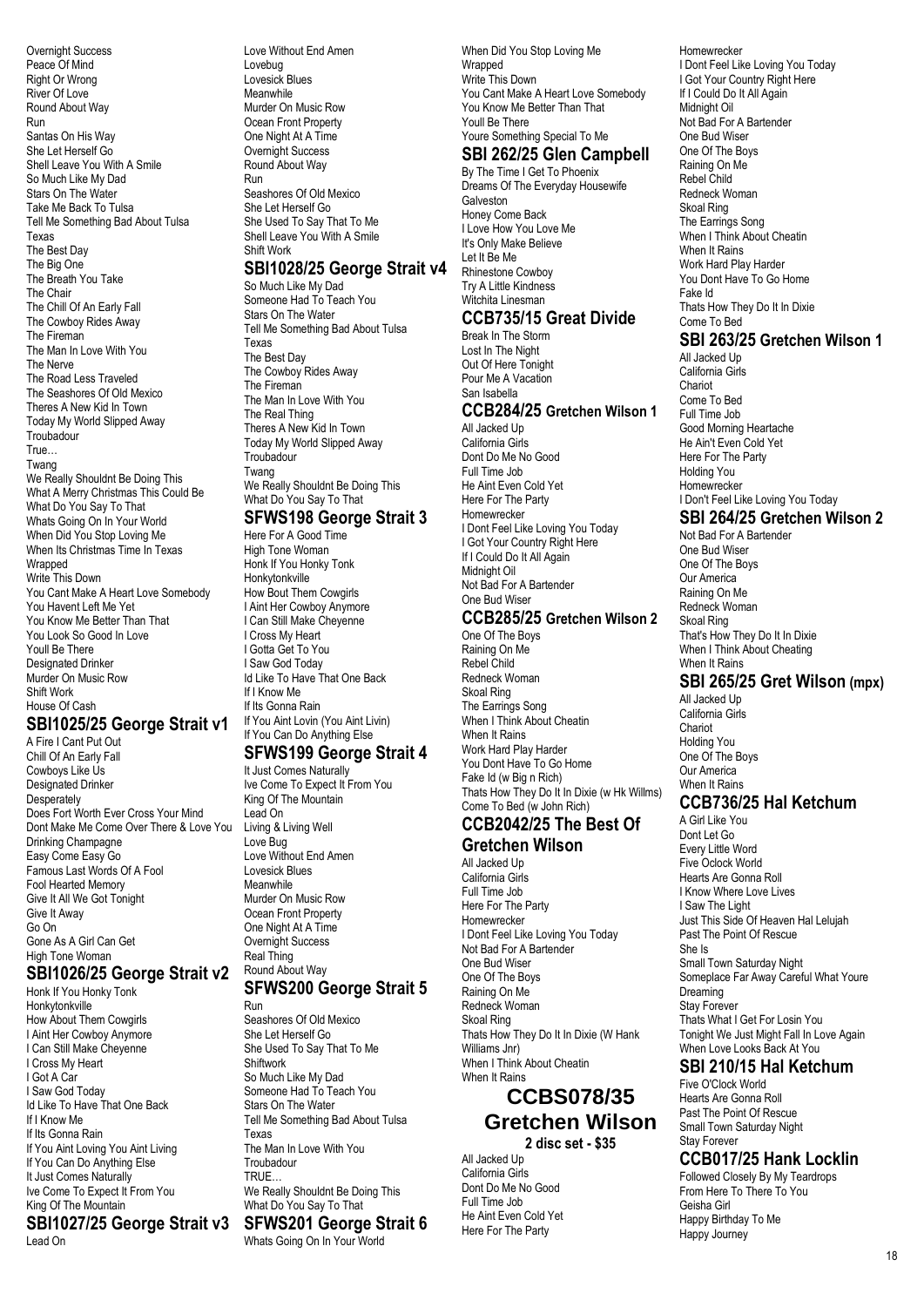Its A Little More Like Heaven Let Me Be The One One Step Ahead Of My Past Please Help Me Im Falling Send Me The Pillow You Dream On The Country Hall Of Fame The Same Sweet Girl Were Gonna Go Fishin Why Baby Why Youre The Reason

### **CCB737/25 Hank Snow**

Down The Trail Of Achin Hearts Hello Love I Dont Hurt Anymore I Went To Your Wedding Im Moving On Ive Been Everywhere Ladys Man Let Me Go Lover Ninety Miles An Hour Down A Dead End Street Dear Brother (w Audrey Williams) Spanish Fire Ball Tangled Mind The Gold Rush Is Over The Golden Rocket The Last Ride The Rhumba Boogie

### **CCB738/25 Hank Thompson**

A Six Pack To Go Honky Tonk Girl Humpty Dumpty Heart Ive Come Awful Close On Tap In The Can Or In The Bottle Rub A Dub Dub Smoky The Bar Squaws Along The Yukon The Blackboard Of My Heart The New Green Light The Older The Violin The Sweeter The Music The Wild Side Of Life Waiting In The Lobby Of Your Heart Wake Up Irene Who Left The Door To Heaven Open

### **CCB288/25 Hank Williams 1**

A Mansion On The Hill Alone & Forsaken Baby Were Really In Love Calling You Cold Cold Heart Cool Water Crazy Heart Dear John First Year Blues Half As Much Hey Good Lookin Honky Tonk Blues Honky Tonkin House Of Gold How Can You Refuse Him Now

#### **CCB289/25 Hank Williams 2**

Howlin At The Moon I Cant Get You Off My Mind I Cant Help It If Im Still In Love With You I Saw The Light Ill Have A New Body Ill Have A New Life Ill Never Get Out Of This World Alive Im A Long Gone Daddy Im So Lonesome I Could Cry Jambalaya On The Bayou Kaw Liga Lonesome Whistle Long Gone Lonesome Blues Lost Highway Lovesick Blues Message To My Mother

### **CCB290/25 Hank Williams 3**

Mind Your Own Business Moanin The Blues Move It On Over My Buckets Got A Hole In It Nobodys Lonesome For Me Please Dont Let Me Love You Ready To Go Home

Rockin Chair Money Settin The Woods On Fire Sing Sing Im Gonna Someday Youll Call My Name Take These Chains From My Heart Thank God The Angel Of Death The Prodigal Son

# **CCB291/25 Hank Williams 4**

Theres A Tear In My Beer Thy Burdens Are Greater Than Mine Tramp On The Street Wealth Wont Save Your Soul Weary Blues From Waitin Wedding Bells Why Dont You Love Me You Win Again Your Cheatin Heart Youre Gonna Change Or Im Gonna Leave Jesus Remembered Me (w Audrey Williams) I Dreamed About Mama Last Night (as LTD) Please Make Up Your Mind (as Luke Drifter) Ramblin Man (as Luke The Drifter) **CCB2043/25 The Best Of**

# **Hank Williams**

A Mansion On The Hill Cold Cold Heart Hey Good Lookin Honky Tonkin I Cant Help It If Im Still In Love With You I Saw The Light Ill Never Get Out Of This World Alive Im So Lonesome I Could Cry Jambalaya On The Bayou Kaw Liga Long Gone Lonesome Blues Lovesick Blues Moanin The Blues Why Dont You Love Me Your Cheatin Heart

# **CCBS079/65 Hank Williams**

**4 disc set - \$65**

A Mansion On The Hill Alone & Forsaken Baby Were Really In Love Calling You Cold Cold Heart Cool Water Crazy Heart Dear John First Year Blues Half As Much Hey Good Lookin Honky Tonk Blues Honky Tonkin House Of Gold How Can You Refuse Him Now Howlin At The Moon I Cant Get You Off My Mind I Cant Help It If Im Still In Love With You I Saw The Light Ill Have A New Body Ill Have A New Life Ill Never Get Out Of This World Alive Im A Long Gone Daddy Im So Lonesome I Could Cry Jambalaya On The Bayou Kaw Liga Lonesome Whistle Long Gone Lonesome Blues Lost Highway Lovesick Blues Message To My Mother Mind Your Own Business Moanin The Blues Move It On Over My Buckets Got A Hole In It Nobodys Lonesome For Me Please Dont Let Me Love You Ready To Go Home

Rockin Chair Money Settin The Woods On Fire Sing Sing Sing Im Gonna Someday Youll Call My Name Take These Chains From My Heart Thank God The Angel Of Death The Prodigal Son Theres A Tear In My Beer Thy Burdens Are Greater Than Mine Tramp On The Street Wealth Wont Save Your Soul Weary Blues From Waitin Wedding Bells Why Dont You Love Me You Win Again Your Cheatin Heart Youre Gonna Change Or Im Gonna Leave Dear Brother Jesus Remembered Me I Dreamed About Mama Last Night Please Make Up Your Mind Ramblin Man **CCB292/25 Hank Williams Jr 1**

# A Country Boy Can Survive

Aint Misbehavin Aint Nobodys Business All For The Love Of Sunshine All Jokes Aside All My Rowdy Friends Are Coming Over Tonight Im For Love America Will Survive Attitude Adjustment Born To Boogie Country State Of Mind Dixie On My Mind Dont Give Us A Reason Eleven Roses Family Tradition

# **CCB293/25 Hank Williams Jr 2**

Heaven Cant Be Found Hotel Whiskey Id Love To Knock The Hell Out Of You Id Rather Be Gone If Heaven Aint A Lot Like Dixie If It Will It Will If The South Woulda Won Im For Love Man Of Steel Naked Women & Beer Old Habits Rainin In My Heart Red White & Pinkslip Blues Southern Thunder

### **CCB294/25 Hank Williams Jr 3**

The American Dream They All Want Go Wild & I Want Go Home This Aint Dallas Where Would We Be Without Yankees Whiskey Bent & Hell Bound Women Ive Never Had Young Country Texas Women (w Butch Baker) A Country Boy Can Survive Y2k (w C Brock) Thats How They Do It In Dixie (w Gretchen) Bartender Sng Aka Sittn At A Bar (w Rehab) Theres A Tear In My Beer (w Hank Snr) Cecil Brown (Hank Williams Jr Jr aka III) I Dont Know (Hank Williams Jr Jr aka III)

#### **CCB2044/25 The Best Of Hank Williams Jr**

A Country Boy Can Survive All My Rowdy Friends Coming Over Tonight Attitude Adjustment Born To Boogie Dixie On My Mind Eleven Roses Family Tradition Heaven Cant Be Found Id Rather Be Gone Im For Love Man Of Steel The American Dream

This Aint Dallas Whiskey Bent & Hell Bound Women Ive Never Had Young Country

#### **CCBS080/50 Hank Williams Jr**

**3 disc set - \$50** A Country Boy Can Survive Aint Misbehavin Aint Nobodys Business All For The Love Of Sunshine All Jokes Aside All My Rowdy Friends Are Coming Over Tnight America Will Survive Attitude Adjustment Born To Boogie Country State Of Mind Dixie On My Mind Dont Give Us A Reason Eleven Roses Family Tradition Heaven Cant Be Found Hotel Whiskey Id Love To Knock The Hell Out Of You Id Rather Be Gone If Heaven Aint A Lot Like Dixie If It Will It Will If The South Woulda Won Man Of Steel Naked Women & Beer Old Habits Rainin In My Heart Red White & Pinkslip Blues Southern Thunder The American Dream They All Want Go Wild & I Want Go Home This Aint Dallas Where Would We Be Without Yankees Whiskey Bent & Hell Bound Women Ive Never Had Young Country Texas Women A Country Boy Can Survive Y2k Version Thats How They Do It In Dixie Bartender Song Aka Sittin At A Bar Theres A Tear In My Beer Cecil Brown I Dont Know

### **SBI 456/25 Hank Williams**

A Mansion On The Hill Why Don't You Love Me You Win Again Your Cheating Heart Jambalaya Kaw Liga Lovesick Blues Hey Good Looking Honky Tonking I Can't Help It If I'm Still In Love With You I Saw The Light

### **SBI 454/25 Hank Williams Jr**

A Country Boy Can Survive All For The Love Of Sunshine All My Rowdy Friends Are Coming Over Tonight All My Rowdy Friends Have Settled Down Attitude Adjustment Born To Boogie **Dinosaur** Dixie On My Mind Family Tradition Gonna Go Hunting Tonight I'm One Of You Mind Your Own Business - w Reba McEntire That's How They Do It In Dixie - w Gretchen The F Word - Hank Williams Jr & Kid Rock Young Country **SBI 455/15 Hank W Jr (mpx)** A Country Boy Can Survive

Born To Boogie Dixie On My Mind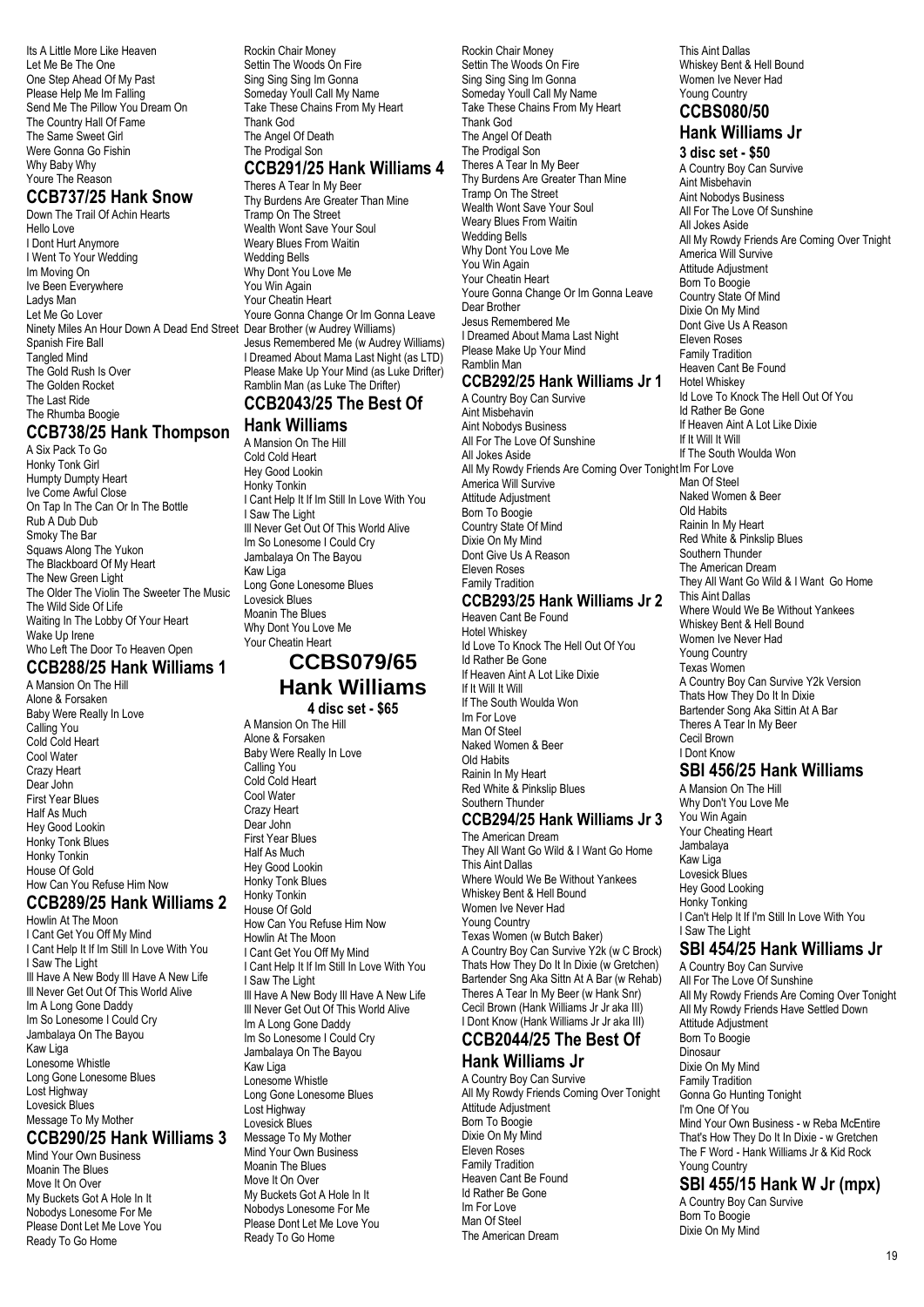#### I'm One Of You Young Country

#### **CCB740/25 Hankshaw Hawkins**

Car Hoppin Mama Dog House Boogie I Love You A Thousand Ways Im Waiting Just For You Lonsome 7-7203 Pan American Slow Poke

### **CCB741/15 Heidi Newfield**

Cry Cry Til The Sun Shines Johnny & June Stay Up Late What Am I Waiting For

### **CCB742/25 Highway 101**

Baby Im Missing You Bing Bang Boom Cry Cry Cry Honky Tonk Baby Setting Me Up The Blame Whiskey If You Were A Woman Whos Lonely Now

### **SBI 270/15 Highway 101**

Cry Cry Cry Honky Tonk Baby Honky Tonk Heart Somewhere Tonight Whiskey If You Were A Woman

### **CCB744/25 Holly Dunn**

Are You Ever Gonna Love Me Daddys Hands Golden Years Heart Full Of Love I Am Who I Am Maybe I Mean Yes My Anniversary For Being A Fool No Love Have I Only When I Love Thats What Your Love Does To Me There Goes My Heart Again You Really Had Me Going Maybe (w Kenny Rogers) A Face In The Crowd (w Michael Murphey)

### **SBI837/25 Hunter Hayes (mpx)**

Everybodys Got Smebdy But Me - w J Mraz I Want Crazy Somebodys Heartbreak **Wanted** 

### **CCB746/25 Jack Greene**

All The Time Back In The Arms Of Love I Need Somebody Bad If This Is Love Its Time To Cross That Bridge Lord Is That Me Love Takes Care Of Me Statue Of A Fool The Whole World Comes To Me There Goes My Everything Theres Whole Lot Abt Woman Man Dt Know Until My Dreams Come True What Locks The Door Wish I Didnt Have To Miss You You Are My Treasure

### **CCB130/25 Jack Ingram**

Barbie Doll Barefoot & Crazy Free Lips Of An Angel Love You Maybe Shell Get Lonely Measure Of A Man Mustang Burn One Thing Thats A Man Wherever You Are Work This Out Seeing Stars (w Patty Griffin)

### **CCB748/25 Jake Owen**

Barefoot Blue Jean Night Dont Think I Cant Love You Eight Second Ride Something About A Woman Startin With Me Tell Me Yee Haw Life In A Northern Town (w LBT & Sugaland) **SBI723/25 Jake Owen**

### Alone With You - Jake Owen

Anywhere With You - Jake Owen Barefoot Blue Jean Night - Jake Owen Dont Think I Cant Love You - Jake Owen Life In A Northern Town - Sugarland & Jake The One That Got Away - Jake Owen

#### **CCB750/25 James Otto** Aint Gonna Stop

Days Of Our Lives For You Groovy Little Summer Song Just Got Started Lovin You Since You Brought It Up Soldiers & Jesus Sunday Morning & Saturday Night The Ball These Are The Good Ole Days Chicken & Biscuits (w Colt Ford)

### **CCB751/25 Jamey Johnson**

Heartache High Cost Of Living In Color My Way To You Playing The Part Rebelicious That Lonesome Song The Dollar Cold Beer (w Colt Ford)

#### **CCB753/25 Jamie O'Neal** Every Little Thing

Frantic God Dont Make Mistakes I Love My Life Like A Woman **Shiver** Somebodys Hero There Is No Arizona Trying To Find Atlantis When I Think About Angels Im Not Gonna Do Anything Wout U (w MW)

#### **SBI 278/25 Jamie O'Neal**

Somebody's Hero There Is No Arizona Frantic Shiver Trying To Find Atlantis Like A Woman **Sanctuary** The Only Thing Wrong **CCB756/25 Janie Fricke**

Always Have Always Will Do Me With Love Dont Worry Bout Me Baby Down To My Last Broken Heart Easy To Please Hes A Heartache Looking For A Place To Happen III Need Someone To Hold Me When I Cry It Aint Easy Bein Easy Lets Stop Talkin About It Pass Me By If Youre Only Passing Through Pride Shes Single Again Somebody Elses Fire Tell Me A Lie You Dont Know Love Your Hearts Not In It **CCB758/25 Jason Aldean** Amarillo Sky

Big Green Tractor

Crazy Town Dirt Road Anthem Hicktown Johnny Cash Laughed Until We Cried My Kinda Party Relentless Shes Country The Truth Why

### Dont You Wanna Stay - w K Clarkson (no bgv)

#### **SBI726/25 Jason Aldean** 1994 - Jason Aldean

Dont You Wanna Stay - w Kelly Clarkson Fly Over States **Hicktown** Laughed Until We Cried Take A Little Ride - Jason Aldean The Only Way I Know - w Luke Bryan The Truth Why

#### **SBI727/25 Jason Aldean (mpx)** 1994

Dont You Wanna Stay - w Kelly Clarkson Fly Over States Laughed Until We Cried Take A Little Ride The Only Way I Know – w Luke Bryan

#### **CCB759/15 Jason M Carroll** Alyssa Lies

Hurry Home I Can Sleep When Im Dead Livin Our Love Song Numbers Where Im From

## **CCB762/15 Jean Shepard**

A Dear John Letter A Satisfied Mind Second Fiddle To An Old Guitar Slippin Away

### **CCB764/25 Jeff Bates**

Dont Hate Me For Lovin You Good People I Wanna Make You Cry Long Slow Kisses No Shame One Day Closer One Second Chance One Thing Rainbow Man Riverbank The Love Song

### **CCB765/25 Jeff Carson**

Cheatin On Her Heart Do It Again Heres The Deal Holdin Onto Something I Can Only Imagine Not On Your Love Real Life I Never Was The Same Again Santa Got Lost In Texas Shine On The Car Until We Fall Back In Love Again When You Said You Loved Me **CCB766/15 Jeff Foxworthy**

Redneck 12 Days Of Christmas Twas The Night After Christmas Redneck Games Blue Collar Dollar Heres Your Sign Christmas

#### **CCB767/15 Jennifer Hanson** Beautiful Goodbye Half A Heart Tattoo

Joyride This Far Gone **CCB771/25 Jerry Reed**

Amos Moses Christmas Times A Comin Eastbound & Down

Lord Mr Ford She Got The Goldmine I Got The Shaft The Bird When Youre Hot Youre Hot

### **CCB773/25 Jessica Andrews**

Everything Good Time Helplessly Hopelessly I Do Now I Will Be There For You Karma Make Me Love You Now Summer Girl Theres More To Me Than You Unbreakable Heart Who I Am You Go First Do You Wanna Kiss

### **CCB312/25 Jim Croce**

Bad Bad Leroy Brown Ill Have To Say I Love You In A Song Ive Got A Name Lovers Cross New Yorks Not My Home One Less Set Of Footsteps Operator Thats Not The Way It Feels Photographs & Memories Rapid Roy That Stock Car Boy Roller Derby Queen Speedball Tucker These Dreams Time In A Bottle Workin At The Car Wash Blues You Dont Mess Around With Jim

### **PSG 1375 Jim Croce**

Bad Bad Leroy Brown I Got A Name I'll Have To Say I Love You With A Song Lover's Cross One Less Set Of Footsteps Operator Photographs & Memories Time In A Bottle Workin' At The Car Wash Blues You Don't Mess Around With Jim

### **SBI 285/25 Jim Croce**

Bad Bad Leroy Brown I Got A Name I'll Have To Say I Love You In A Song Lover's Cross Operator (That's Not The Way It Feels) Photographs & Memories Time In A Bottle Working At The Car Wash Blues You Don't Mess Around With Jim

### **CCB313/25 Jim Reeves**

Adios Amigo Am I Losing You Bimbo Blue Boy Blue Side Of Lonesome Distant Drums Four Walls Hell Have To Go I Guess Im Crazy I Love You Because I Wont Forget You Is It Really Over Mexican Joe Missing You Old Christmas Card Red Rose From The Blue Side Of Town This Is It Welcome To My World

### **SFWS 53 Jim Reeves**

Adios Amigos Distant Drums He'll Have To Go I Love You Because I Won't Forget You There's A Heartache Following Me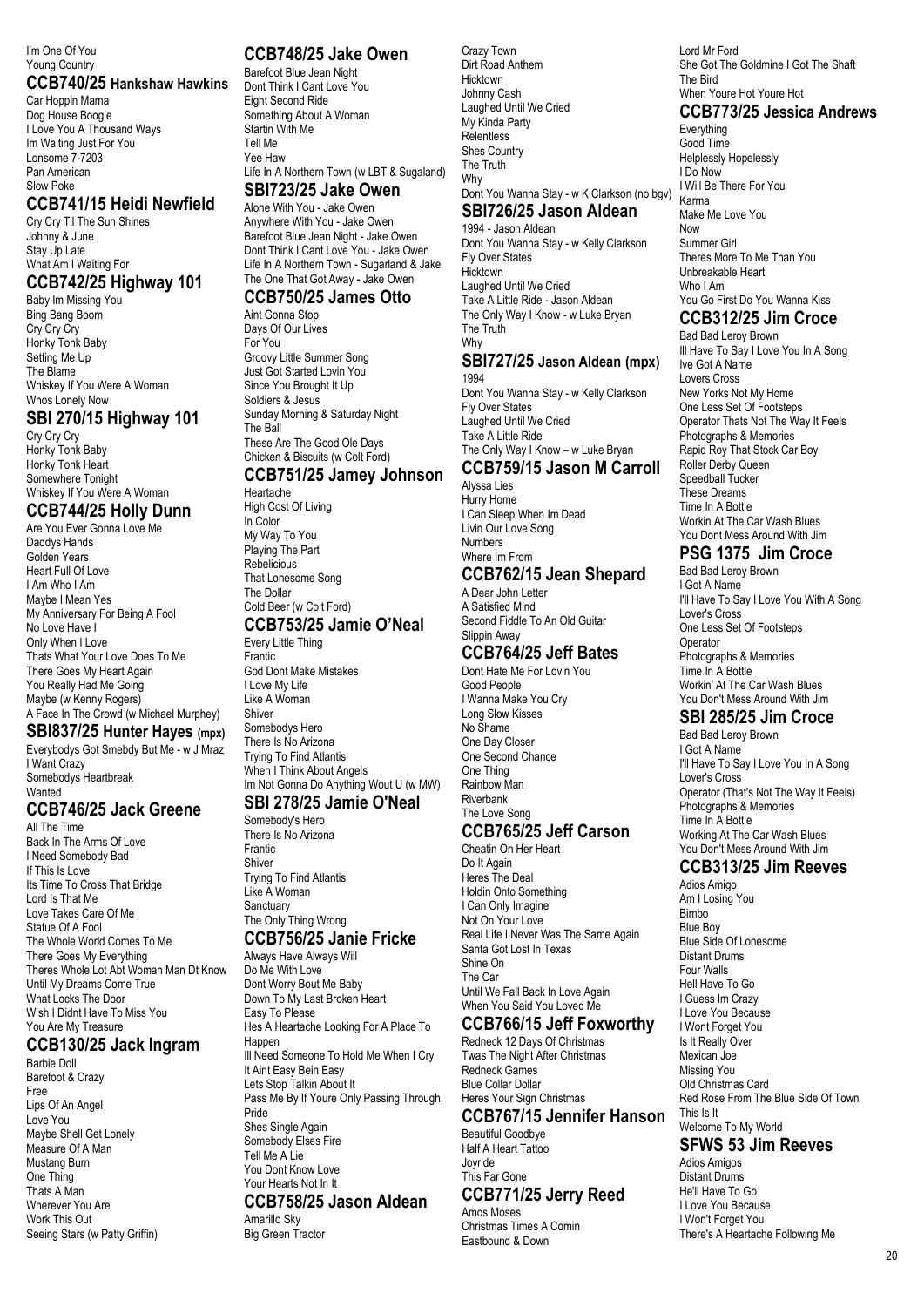Welcome To My World Bimbo Four Walls Am Losing You Is It Really Over I Won't Come In While He's There You're The Only Good Thing When Two Worlds Collide

### **CCB315/25 Jimmy Buffett**

Changes In Latitude Changes In Attitude Cheeseburger In Paradise Come Monday Fruitcakes **Margaritaville** Why Dont We Get Drunk Its Five Oclock Somewhere Hey Good Lookin Trip Around The Sun Knee Deep

### **CG 01 Jimmy Buffet**

Hey Good Lookin Its Five Oclock Somewhere Trip Around The Sun Buffett Pencil Thin Mustache Come Monday A Pirate Looks At Forty **Grapefruit** Volcano Cheeseburger In Paradise Changes In Latitudes Changes In Attitudes Fins Son Of A Sailor Merry Christmas Alabama Last Mango In Paris Another Saturday Night Why Dont We Get Drunk Margaritaville

# **PSC 6181 Jimmy Buffet audio**

**CD no graphics** Beautiful Swimmers Buffett Hotel Life's Short Call Now Surfing in a Hurricane We Learned To Be Cool From You Rhumba Man **Summerzcool** Turn Up the Heat & Chill the Rosé Big Top **Wings** Nobody From Nowhere A Lot to Drink About

### **SBI 286/25 Jimmy Buffett 1**

A Pirate Looks At Forty Changes In Latitude Changes In Attitude Christmas Island Come Monday Fins Fruitcakes God's Own Drunk Grapefruit / Juicyfruit Hey Good Looking - Jimmy Buffett & Friends Honey Do Knee Deep - Zac Brown Band & Jimmy Buffett Last Mango In Paris

### **SBI 287/25 Jimmy Buffett 2**

**Margaritaville** Merry Christmas Alabama One Particular Harbour Pencil Thin Moustache Piece Of Work - Jimmy Buffett & Toby Keith Pre You Son Of A Sailor Southern Cross Tin Cup Chalice Trip Around The Sun - with Martina McBride Volcano Why Don't We Get Drunk & Screw **SBI1045/20 Jimmy Buffett v3 mpx** Gods Own Drunk (Explicit)

Its Five OClock Somewhere

Knee Deep

Piece Of Work Too Drunk To Karaoke Volcano

### **CCB774/15 Jimmy Martin**

Honey You Dont Know My Mind Long Journey Home Sunny Side Of The Mountain Will The Circle Be Unbroken

### **CCB775/25 Jimmy Wayne**

Do You Believe Me Now I Love You This Much I Will Ill Be That Paper Angels Stay Gone Thats All Ill Ever Need You Are Just Knowing You Love Me

### **CCB316/25 Jo Dee Messina 1**

A Joyful Noise Because You Love Me Biker Chick Burn Bye Bye Closer Dare To Dream Delicious Surprise I Believe It Do You Wanna Make Something Of It Downtime Even God Must Get The Blues Heads Carolina Tails California I Wish If Not You Im Alright Im Done Its Too Late To Worry

### **CCB317/25 Jo Dee Messina 2**

Lesson In Leavin My Give A Damns Busted No Time For Tears Not Going Down Saturday Night **Shing** Silver Thunderbird Stand Beside Me Thats God Thats The Way Walk To The Light Was That My Life Wishing Well You Belong In The Sun Youre Not In Kansas Anymore Bring On The Rain

### **CCB2046/25 The Best Of**

### **Jo Dee Messina**

Because You Love Me Bring On The Rain (W Tim Mcgraw) Burn Bye Bye Downtime Heads Carolina Tails California Im Alright Im Done Lesson In Leavin My Give A Damns Busted Not Going Down Stand Beside Me Thats The Way Walk To The Light Youre Not In Kansas Anymore

### **CCBS082/35 Jo Dee Messina**

**2 disc set - \$35** A Joyful Noise Because You Love Me Biker Chick

Burn Bye Bye Closer

Dare To Dream Delicious Surprise I Believe It Do You Wanna Make Something Of It Downtime Even God Must Get The Blues Heads Carolina Tails California I Wish If Not You Im Alright Im Done Its Too Late To Worry Lesson In Leavin My Give A Damns Busted No Time For Tears Not Going Down Saturday Night **Shine** Silver Thunderbird Stand Beside Me Thats God Thats The Way Walk To The Light Was That My Life Wishing Well You Belong In The Sun Youre Not In Kansas Anymore Bring On The Rain

### **SBI 288/25 Jo Dee Messina**

Bring On The Rain - with Tim McGraw Burn I Know A Heartache I'm Alright I'm Done Lesson In Leaving Not Going Down Stand Beside Me That's The Way It Is Walk To The Light **CCB778/25 Joe Diffie 1** A Night To Remember

Bigger Than The Beatles C O U N T R Y Home Honky Tonk Attitude If The Devil Danced In Empty Pockets If You Want Me To Im In Love With A Capital U In Another World In My Own Backyard Is It Cold In Here Its Always Something John Deere Green Leroy The Redneck Reindeer New Way To Light Up An Old Flame Next Thing Smokin

### **CCB779/25 Joe Diffie 2**

Pickup Man Poor Me Prop Me Up Beside The Jukebox If I Die Ships That Dont Come In So Help Me Girl Something Like This Startin Over Blues Texas Size Heartache That Road Not Taken The Promised Land The Quittin' Kind Third Rock From The Sun This Is Your Brain This Pretender Tougher Than Nails Whole Lotta Gone

#### **CCB2047/25 The Best Of Joe Diffie**

Bigger Than The Beatles Home Honky Tonk Attitude If The Devil Danced In Empty Pockets If You Want Me To Is It Cold In Here Its Always Something John Deere Green

New Way To Light Up An Old Flame Pickup Man Prop Me Up Beside The Jukebox If I Die Ships That Dont Come In So Help Me Girl Texas Size Heartache Third Rock From The Sun

### **CCBS083/35 Joe Diffie**

**2 disc set - \$35**

A Night To Remember Bigger Than The Beatles **COUNTRY** Home Honky Tonk Attitude If The Devil Danced In Empty Pockets If You Want Me To Im In Love With A Capital U In Another World In My Own Backyard Is It Cold In Here Its Always Something John Deere Green Leroy The Redneck Reindeer New Way To Light Up An Old Flame Next Thing Smokin Pickup Man Poor Me Prop Me Up Beside The Jukebox If I Die Ships That Dont Come In So Help Me Girl Something Like This Startin Over Blues Texas Size Heartache That Road Not Taken The Promised Land The Quittin' Kind Third Rock From The Sun This Is Your Brain This Pretender Tougher Than Nails Whole Lotta Gone

### **SBI 289/25 Joe Diffie**

Honky Tonk Attitude If The Devil Danced (In Empty Pockets) I'm In Love With A Capital U In Another World John Deere Green Leroy The Redneck Reindeer Pickup Man So Help Me Girl The Promised Land Third Rock From The Sun Tougher Than Nails

### **CCB780/25 Joe Nichols**

Another Side Of You **Believers** Brokenheartsville Cool To Be A Fool Gimmie That Girl If Nobody Believed In You Ill Wait For You It Aint No Crime Let It Snow Let It Snow Let It Snow She Only Smokes When She Drinks Size Matters Someday Take It Off Tequila Makes Her Clothes Fall Off The Impossible The Shape I'm In Whats A Guy Gotta Do

### **PSG 6093 Joe Nichols**

Real Things Another Side Of You Who Are You When I'm Not Looking My Whiskey Years It Ain't No Crime Let's Get Drunk & Fight Ain't Nobody Gonna Take That From Me She's All Lady All I Need Is A Heart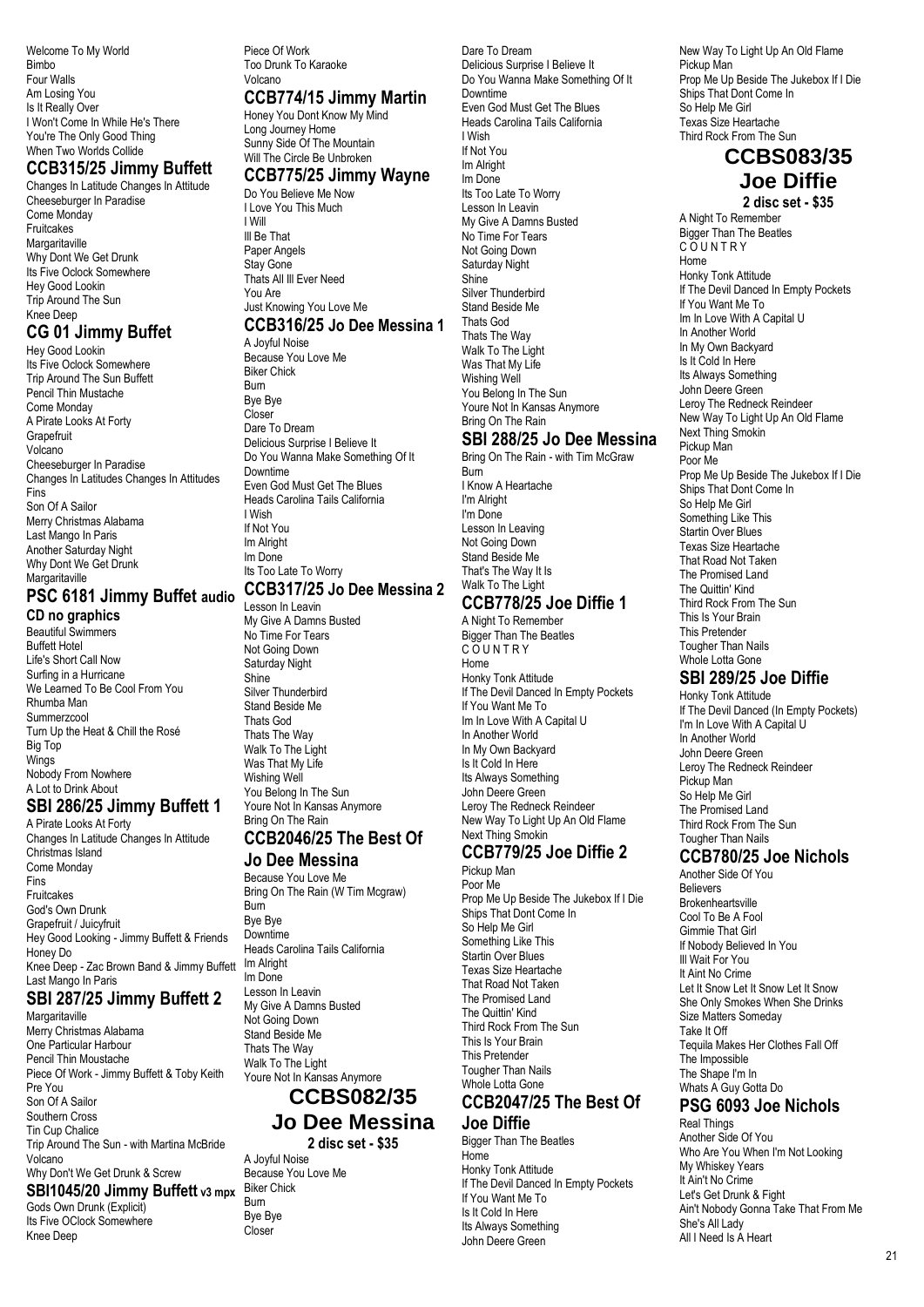#### If I Could Only Fly **SBI989/25 Joe Nichols**

Cool To Be A Fool Gimmie That Girl It Aint No Crime Size Matters (Someday) Tequila Makes Her Clothes Fall Off The Impossible Whats A Guy Gotta Do Yeah

### **CCB781/25 Joe Stampley**

All These Things Do You Ever Fool Around Double Shot Of My Babys Love If Youve Got Ten Minutes Lets Fall In Love Im Gonna Love You Back To Loving Me Again Im Still Loving You Put Your Clothes Back On Red Wine & Blue Memories Roll On Big Mama Soul Song Take Me Home To Somewhere Wheres The Dress Hey Joe Hey Moe (w Moe Bandy) Holding The Bag (w Moe Bandy) Just Good Ol Boys (w Moe Bandy)

#### **CCB782/15 Joe + Rory**

Cheater Cheater Thats Important To Me This Songs For You To Say Goodbye

#### **CCB783/25 John Anderson**

A Woman Knows Bend Until It Breaks Christmas Time I Fell In The Water I Wish I Could Have Been There If Her Lovin Dont Kill Me It Aint Easy Being Me Let Go Of The Stone Mississippi Moon Money In The Bank Nobodys Got It All Seminole Wind Small Town Somebody Slap Me Straight Tequila Night Swingin Takin The Country Back The Big Revival When It Comes To You You Aint Hurt Nothin Yet

### **CCB784/25 John Berry**

Better Than A Biscuit Change My Mind How Much Do You Love Me I Think About It All The Time I Will If You Will Kiss Me In The Car Love Is For Giving Over My Shoulder Power Windows Shes Taken A Shine Standing On The Edge Of Goodbye The Stone Whats In It For Me Will You Marry Me You & Only You Your Love Amazes Me

### **CCB785/25 John Conlee**

As Long As Im Rockin With You Backside Of Thirty Before My Time Busted Common Man Friday Night Blues Got My Heart Set On You Im Only In It For The Love In My Eyes Lady Lay Down Miss Emilys Picture

Rose Colored Glasses She Cant Say That Anymore Working Man Years After You **CCB129/25 John Denver**

Annies Song Back Home Again **Calvpso** Fly Away I Want To Live Im Sorry Like A Sad Song Looking For Space My Sweet Lady Rocky Mountain High Some Days Are Diamonds Some Days Stone Sunshine On My Shoulders Sweet Surrender Take Me Home Country Roads Thank God Im A Country Boy **SBI835/25 John Denver**

#### Country Girl In Paris

Follow Me Heart To Heart Relatively Speaking Today

### **SFWS 16 John Denver**

Annie's Song Back Home Again Calypso Country Roads Fly Away I'm Sorry Like A Sad Song Looking For Space My Sweet Lady Perhaps Love Rocky Mountain High Shanghai Breezes Some Days Are Diamonds Sunshine On My Shoulders Sweet Surrender Thank God I'm A Country Boy **CCB787/25 John Michael**

#### **Montgomery 1**

Aint Got Nothin On Us Angel In My Eyes Be My Baby Tonight Beer & Bones Cool Country Thang Cover You In Kisses Cowboy Love December 1943… Even Then Forever Four Wheel Drive Friends

# **CCB788/25 John Michael**

### **Montgomery 2**

Goes Good With Beer Hello L O V E Hold On To Me Home To You How Was I To Know I Can Love You Like That I Love The Way You Love Me I Miss You A Little I Swear If Youve Got Love Kick It Up Letters From Home

#### Lifes A Dance **CCB789/25 John Michael**

**Montgomery 3** Line On Love Long As I Live Love Working On You My Christmas Wish No Mans Land

Nothing Catches Jesus By Surprise **Pictures** Rope The Moon Sold The Grundy County Auction Incident Thats What I Like About You The Little Girl Til Nothing Comes Between Us You Are Warning Signs (w Bill Engval)

#### **CCB2048/25 The Best Of John Michael Montgomery**

Angel In My Eyes Be My Baby Tonight Cover You In Kisses Friends Home To You How Was I To Know I Can Love You Like That I Love The Way You Love Me I Swear If Youve Got Love Letters From Home No Mans Land Rope The Moon Sold The Grundy County Auction Incident The Little Girl

### **CCBS084/50 John Michael Montgomery 3 disc set - \$50**

Aint Got Nothin On Us

Angel In My Eyes Be My Baby Tonight Beer & Bones Cool Country Thang Cover You In Kisses Cowboy Love December 1943… Even Then Forever Four Wheel Drive **Friends** Goes Good With Beer Hello L O V E Hold On To Me Home To You How Was I To Know I Can Love You Like That I Love The Way You Love Me I Miss You A Little I Swear If Youve Got Love Kick It Up Letters From Home Lifes A Dance Line On Love Long As I Live Love Working On You My Christmas Wish No Mans Land Nothing Catches Jesus By Surprise **Pictures** Rope The Moon Sold The Grundy County Auction Incident Thats What I Like About You The Little Girl Til Nothing Comes Between Us You Are Warning Signs

### **CG 03 John M Montgomery**

Sold (The Grundy County Auction) I Swear Little Girl No Mans Land I Miss You A Little Lifes A Dance Friends I Love The Way You Love Me I Can Love You Like That

Cowboy Love How Was I To Know Rope The Moon Angel In My Eyes Til Nothing Comes Between Us Be My Baby Tonight Letters From Home

### **SBI033/25 John M Montgry**

Country Thang Four Wheel Drive Goes Good With Beer Hello Love Home To You I Swear If You Ever Went Away Letters From Home Thats What I Like About You

### **CCB790/25 John Prine**

Aint Hurtin Nobody Angel From Montgomery Christmas In Prison Dear Abby Grandpa Was A Carpenter Hello In There Illegal Smile Paradise Please Dont Bury Me Sam Stone Souvenirs Spanish Pipedream Take A Look At My Heart The Great Compromise Yes I Guess They Oughta Name You Got Gold

### **CCB791/15 John Rich**

Another You Country Done Come To Town I Pray For You Shuttin Detroit Down

### **CCB001/25 Johnny Cash 1**

A Boy Named Sue A Thing Called Love All Over Again Any Old Wind That Blows Ballad Of A Teenage Queen Big River Blistered Come In Stranger Cry Cry Cry Dont Take Your Guns To Town Five Feet High & Rising Flesh & Blood Folsom Prison Blues Get Rhythm Ghost Riders In The Sky Give My Love To Rose Guess Things Happen That Way

### **CCB002/25 Johnny Cash 2**

Hey Porter Home Of The Blues Hurt I Got Stripes I Heard That Lonesome Whistle Blow I Walk The Line It Aint Me Babe Its Just About Time Kate Man In Black One Piece At A Time **Oney** Orange Blossom Special Ragged Old Flag Ring Of Fire Rock Island Line (no backing vocals) Rosannas Going Wild Seasons Of My Heart **CCB003/25 Johnny Cash 3**

Smiling Bill McCall

So Doggone Lonesome Sunday Morning Coming Down Thanks A Lot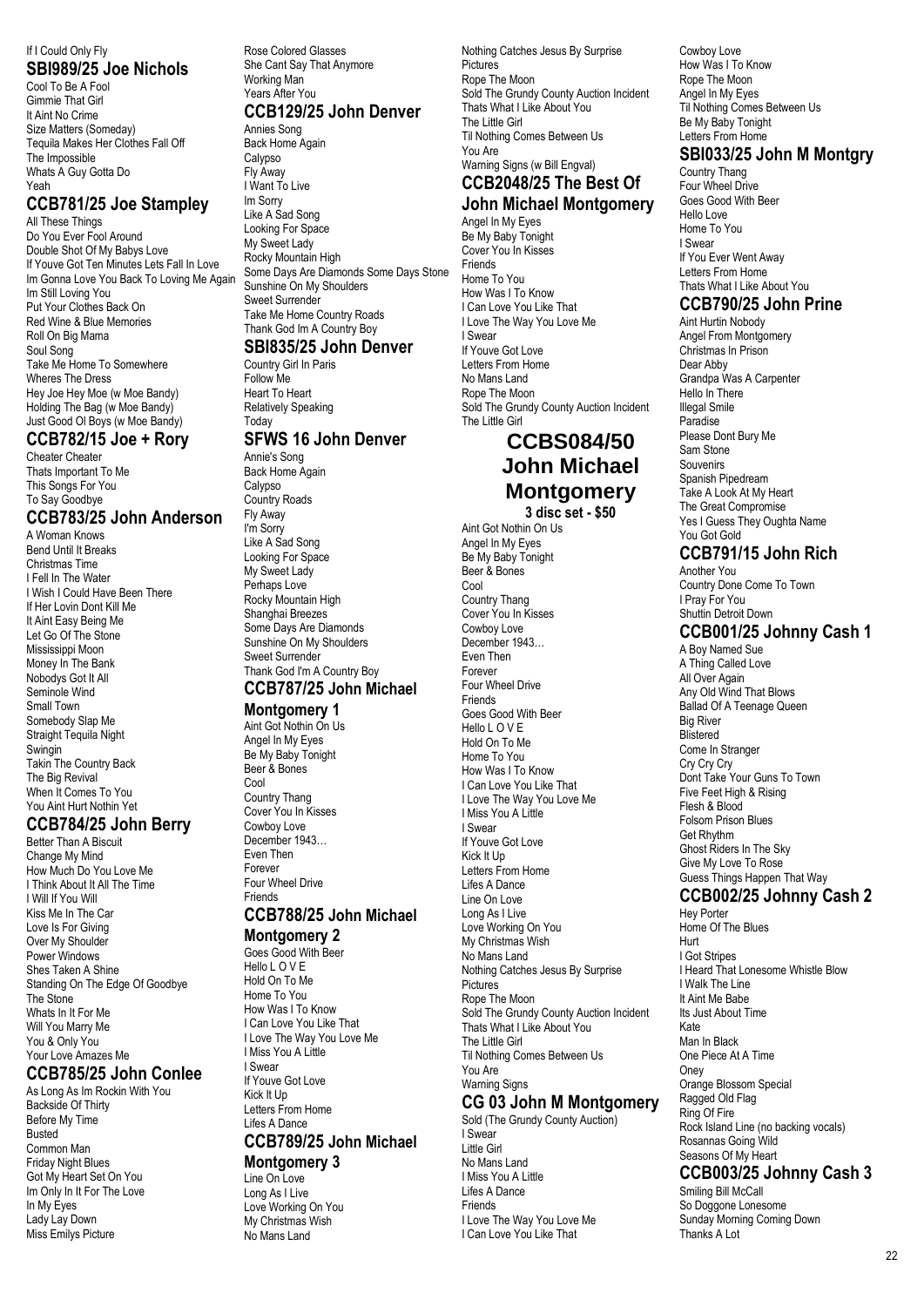The Ballad Of Ira Hayes The One On The Right Is On The Left The Ways Of A Woman In Love The Wreck Of The Old '97 There You Go Understand Your Man What Do I Care What Is Truth Youre The Nearest Thing To Heaven Jackson (w June Carter) If I Were A Carpenter (w June Carter Cash) Long Legged Guitar Pickin Man (w June CC) September When It Comes - (w Roseanne) There Aint No Good Chain Gang (w Waylon)

#### **CCB2049/25 The Best Of Johnny Cash**

A Boy Named Sue Ballad Of A Teenage Queen Dont Take Your Guns To Town Folsom Prison Blues Get Rhythm Ghost Riders In The Sky Hurt I Walk The Line Jackson Man In Black One Piece At A Time Orange Blossom Special Ring Of Fire Sunday Morning Coming Down What Is Truth

# **CCBS085/50 Johnny Cash**

**3 disc set - \$50** A Boy Named Sue

A Thing Called Love All Over Again Any Old Wind That Blows Ballad Of A Teenage Queen **Big River Rlistered** Come In Stranger Cry Cry Cry Dont Take Your Guns To Town Five Feet High & Rising Flesh & Blood Folsom Prison Blues Get Rhythm Ghost Riders In The Sky Give My Love To Rose Guess Things Happen That Way Hey Porter Home Of The Blues Hurt I Got Stripes I Heard That Lonesome Whistle Blow I Walk The Line It Aint Me Babe Its Just About Time Kate Man In Black One Piece At A Time **Oney** Orange Blossom Special Ragged Old Flag Ring Of Fire Rosannas Going Wild Seasons Of My Heart Smiling Bill Mccall So Doggone Lonesome Sunday Morning Coming Down Thanks A Lot The Ballad Of Ira Hayes The One On The Right Is On The Left The Ways Of A Woman In Love The Wreck Of The Old '97 There You Go Understand Your Man What Do I Care What Is Truth Youre The Nearest Thing To Heaven

Jackson If I Were A Carpenter Long Legged Guitar Pickin Man September When It Comes There Aint No Good Chain Gang **PSG 6054 Johnny Cash**

### I Walk The Line

Folsom Prison Blues Ring Of Fire A Boy Named Sue Sunday Morning Coming Down Man In Black For You Don't Take Your Guns To Town Guess Things Happen That Way Hurt

#### September When It Comes **SBI 290/25 Johnny Cash 1**

25 Minutes To Go A Boy Named Sue Don't Take Your Guns To Town Folsom Prison Blues Ghost Riders In The Sky Give My Love To Rose Highwayman - Johnny Cash & Friends Hurt I Walk The Line In The Jailhouse Now

## **SBI 291/25 Johnny Cash 2**

It Ain't Me Babe - Johnny Cash & June Carter I've Been Everywhere Jackson - Johnny Cash & June Carter Man In Black One Piece At A Time Ring Of Fire Ring Of Fire (Tijuana Version) September When It Comes - w Roseanne Csh Sunday Morning Coming Down There Ain't No Good Chain Gang - w Waylon **SBI1006/25 Johnny Cash (mpx)**

### A Thing Called Love

Big River Flesh And Blood Forever Young One Piece At A Time Sunday Morning Coming Down **SFWS 36 Johnny Cash**

I Walk The Line 25 Minutes To Go A Boy Named Sue A Thing Called Love Big River Daddy Sang Bass Folsom Prison Blues Hurt Man In Black One Piece At A Time Ring Of Fire San Quentin Why Me Lord It Ain't Me Babe Jackson

#### **CCB792/25 Johnny Paycheck**

A 11 For A Minute There Friend Lover Wife Im The Only Hell Mama Ever Raised Love Is A Good Thing Mr Lovemaker My Part Of Forever Old Violin Slide Off Of Your Satin Sheets Someone To Give My Love To Something About You I Love Song & Dance Man Take This Job & Shove It The Outlaw's Prayer Lets All Go Down To The River (w J Millar)

#### **SBI 292/25 Johnny Paycheck** You Can Have Her - w George Jones

Take This Job & Shove It

Something About You I Love Love Is A Good Thing Slide Off Of Your Satin Sheets For A Minute There Someone To Give My Love To Let's All Go Down To Th River - w Jody Miller My Part Of Forever

### **SBI 109/25 Johnny Reid**

Dance With Me A Woman Like You Thank You Out Of The Blue Today I'm Gonna Try To Change The World Kicking Stones

#### **SBI604/25 Johnny Reid mpx** Dance With Me

A Woman Like You Thank You Out Of The Blue Today I'm Gonna Try To Change The World Kicking Stones

### **CCB793/25 Johnny Rodriguez**

Dance With Me Just One More Time Down On The Rio Grande Foolin Hillbilly Heaven I Couldnt Be Me Without You I Just Cant Get Her Out Of My Mind I Wonder If I Ever Said Goodbye If Practice Makes Perfect Just Get Up & Close The Door Love Put A Song In My Heart Ridin My Thumb To Mexico Thats The Way Love Goes

We Believe In Happy Endings Were Over You Always Come Back To Hurting Me **CCB794/15 Jolie & Wanted** Boom

#### I Would Party On The Patio When I Look Into Your Eyes… Im Beautiful

**CCB795/25 Josh Gracin**

#### Cover Girl Favorite State Of Mind I Keep Coming Back I Want To Live Nothin To Lose Stay With Me Brass Bed **Telluride** Unbelievable Ann Marie We Werent Crazy

### **SBI 294/25 Josh Gracin**

Favourite State Of Mind I Keep Coming Back I Want To Live Nothing To Lose Stay With Me (Brass Bed) We Weren't Crazy

#### **CCB796/25 Josh Turner** All Over Me

Everything Is Fine **Firecracker** I Wouldnt Be A Man Long Black Train No Rush Shell Go On You What It Aint Why Dont We Just Dance Would You Go With Me Your Man Me & God (w Ralph Stanley) Another Try (w Trisha Yearwood)

#### **SBI 295/25 Josh Turner**

Another Try - Josh Turner & Trisha Yearwood Backwoods Boy Everything Is Fine **Firecracker** Good Woman Bad Woman I Had One One Time

In My Dreams **Jacksonville** Long Black Train She'll Go On You What It Ain't Why Don't We Just Dance Your Man

### **CCB009/25 Judds 1**

Beautiful Star Of Bethlehem Born To Be Blue Change Of Heart Cry Myself To Sleep Dream Chaser Girls Night Out Give A Little Love Grandpa Guardian Angels Had A Dream For The Heart Have Mercy I Know Where Im Going I Will Stand By You If I Were You John Deere Tractor Let Me Tell You About Love

## **CCB010/25 Judds 2**

Love Can Build A Bridge Love Is Alive Mama Hes Crazy Maybe Your Babys Got The Blues One Hundred & Two One Man Woman River Of Time Rockin With The Rhythm Of The Rain Stuck In Love The Sweetest Gift Turn It Loose When King Jesus Calls His Children Home Why Not Me Working In The Coal Mine Young Love

#### **CCB2050/25 The Best Of Judds**

Change Of Heart Girls' Night Out Give A Little Love Grandpa (Tell Me 'Bout The Good Ol' Days) Have Mercy I Know Where I'm Going John Deere Tractor Let Me Tell You About Love Love Can Build A Bridge Love Is Alive Mama He's Crazy Rockin' With The Rhythm Of The Rain Turn It Loose Why Not Me Young Love

### **CCBS086/35 Judds**

**2 disc set - \$35** Beautiful Star Of Bethlehem Born To Be Blue Change Of Heart Cry Myself To Sleep Dream Chaser Girls Night Out Give A Little Love Grandpa Guardian Angels Had A Dream For The Heart Have Mercy I Know Where Im Going I Will Stand By You If I Were You John Deere Tractor Let Me Tell You About Love Love Can Build A Bridge Love Is Alive Mama Hes Crazy Maybe Your Babys Got The Blues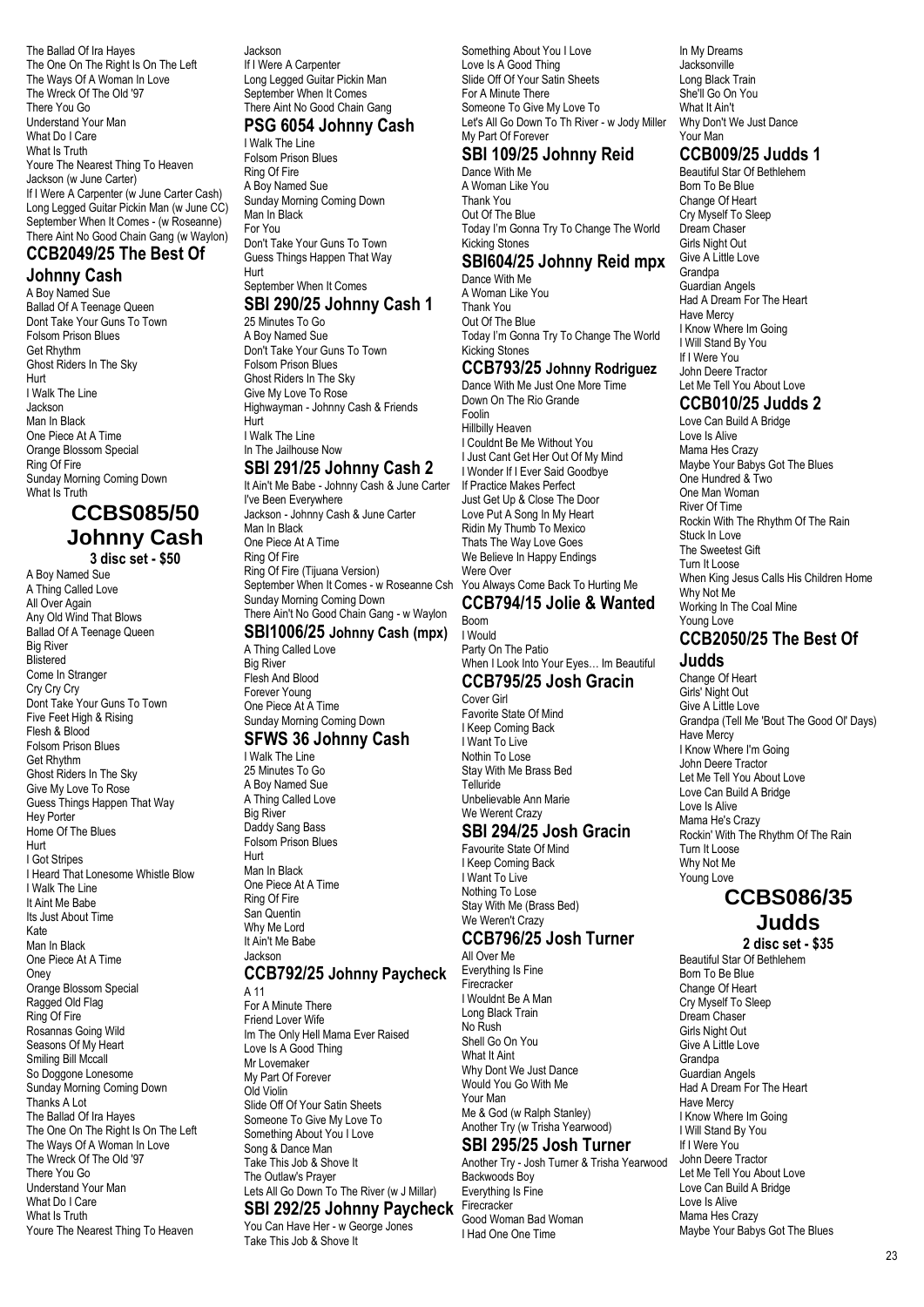One Hundred & Two One Man Woman River Of Time Rockin With The Rhythm Of The Rain Stuck In Love The Sweetest Gift Turn It Loose When King Jesus Calls His Children Home Why Not Me Working In The Coal Mine Young Love

### **SBI 078/25 Judds**

Girls Night Out Cry Myself To Sleep Grandpa (Tell Me About The Good Old Days) Have Mercy Let Me Tell You About Love Love Is Alive Mama He's Crazy One Hundred & Two Rocking With The Rhythm Of The Rain Turn It Loose Why Not Me Young Love Love Can Build A Bridge Born To Be Blue Change Of Heart One Man Woman

#### **CCB797/15 Julie Reeves**

He Keeps Me In One Piece Its About Time Trouble Is A Woman What I Need

### **CCB798/15 Julie Roberts**

Break Down Here First To Never Know Girl Next Door Men & Mascara The Chance Wake Up Older

### **CCB799/15 Junior Brown**

Highway Patrol Holding Pattern I Hung It Up My Wife Thinks Youre Dead Party Lights Venom Wearing Denim

#### **CCB800/15 Justin Moore**

Back That Thing Up **Backwoods** Bait A Hook How I Got To Be This Way If Heaven Wasnt So Far Away Small Town Usa

### **CCB801/15 Kacey Jones**

Every Man I Love Is Married Gay Or Dead I Thought He Was Mr Right But He Left Til Dale Earnhardt Wins Cup No 8 Youre The Reason Our Kids Are Ugly

### **CCB802/15 Karyn White**

Can I Stay With You Hungah Romantic Secret Rendezvous Superwoman The Way You Love Me

### **CKA 201 Kasey Chambers**

Aint No Little Girl Annabelle Barricades & Brickwalls Bluebird Cry Like A Baby Dragonfly **Hollywood** I Still Pray (with Paul Kelly) If I Could (Goin Fishing) If I Were You If We Had A Child (with Keith Urban) Like A River Million Tears

#### Not Pretty Enough Pony **Satellite** The Captain Were All Gonna Die Someday **CCB804/25 Kathy Mattea 1** 455 Rocket

A Few Good Things Remain Asking Us To Dance **Rfd** Clown In Your Rodeo Come From The Heart Eighteen Wheels & A Dozen Roses Goin Gone Life As We Knew It Listen To The Radio Lonesome Standard Time Love At The Five & Dime

#### Love Travels **CCB805/25 Kathy Mattea 2**

Maybe Shes Human She Came From Ft Worth Standing Knee Deep In River Dying Of Thirst The Battle Hymn Of Love The Star They Are The Roses Time Passes By Trouble With Angels Untold Stories Walk The Way The Wind Blows Walking Away A Winner Whereve You Been Whole Lotta Holes Among The Missing (w Michael McDonald) **CCB2051/25 The Best Of**

#### **Kathy Mattea**

A Few Good Things Remain Come From The Heart Eighteen Wheels & A Dozen Roses Goin Gone Life As We Knew It Listen To The Radio Love At The Five & Dime She Came From Fort Worth The Battle Hymn Of Love Time Passes By Trouble With Angels Untold Stories Walk The Way The Wind Blows Walking Away A Winner Whereve You Been

# **CCBS087/35 Kathy Mattea**

**2 disc set - \$35**

455 Rocket A Few Good Things Remain Asking Us To Dance Bfd Clown In Your Rodeo Come From The Heart Eighteen Wheels & A Dozen Roses Goin Gone Life As We Knew It Listen To The Radio Lonesome Standard Time Love At The Five & Dime Love Travels Maybe Shes Human She Came From Fort Worth Standing Knee Deep In River Dying Of Thirst The Battle Hymn Of Love The Star They Are The Roses Time Passes By Trouble With Angels Untold Stories Walk The Way The Wind Blows Walking Away A Winner Whereve You Been Whole Lotta Holes

#### Among The Missing **CCB806/15 Katrina Elam**

Flat On The Floor I Want A Cowboy I Wont Say Goodbye Love Is No End In Sight

### **CCB807/25 Keith Anderson**

Every Time I Hear Your Name I Still Miss You Pickin Wildflowers Podunk She Couldve Been Mine Somebody Needs A Hug Sunday Morning In America Three Chord Country & American Rck & Roll Xxl

### **SBI 299/15 Keith Anderson**

C'Mon I Still Miss You Picking Wildflowers Podunk XXL

### **CCB808/25 Keith Harling**

Bring It On Coming Back For You Easy Makin Love Papa Bear Santas Got A Semi There Goes The Neighborhood Write It In Stone

# **CCB020/25 Keith Urban 1**

Better Life But For The Grace Of God Days Go By **Everybody** Female I Never Work On A Sunday I Told You So If We Had A Child (w Kasey Chambers) Im In Its A Love Thing Jeans On Kiss A Girl Live To Love Another Day Long Hot Summer Making Memories Of Us Once In A Lifetime Only You Can Love Me This Way Parallel Line

### **CCB021/25 Keith Urban 2**

Raining On Sunday Raise The Barn (w Ronnie Dunn) Somebody Like You Stupid Boy Sweet Thing The Fighter Til Summer Comes Around Tonight I Wanna Cry Tu Compania Walkin The Country Wasted Time Where The Blacktop Ends Who Wouldnt Wanna Be Me Without You You Look Good In My Shirt Youll Think Of Me Your Everything Youre My Better Half

#### **CCB2052/25 The Best Of Keith Urban**

Days Go By Female Kiss A Girl Long Hot Summer Making Memories Of Us Once In A Lifetime Only You Can Love Me This Way Parallel Line Raining On Sunday

Somebody Like You Sweet Thing The Fighter (w Carrie Underwood) Tonight I Wanna Cry Wasted Time Without You You Look Good In My Shirt Youll Think Of Me Youre My Better Half **CCBS088/35**

# **Keith Urban**

**2 disc set - \$35**

Better Life But For The Grace Of God Days Go By Everybody Female I Never Work On A Sunday I Told You So If We Had A Child (w Kasey Chambers) Im In Its A Love Thing Jeans On Kiss A Girl Live To Love Another Day Long Hot Summer Making Memories Of Us Once In A Lifetime Only You Can Love Me This Way Parallel Line Raining On Sunday Raise The Barn (w Ronnie Dunn) Somebody Like You Stupid Boy Sweet Thing The Fighter Til Summer Comes Around Tonight I Wanna Cry Tu Compania Walkin The Country Wasted Time Where The Blacktop Ends Who Wouldnt Wanna Be Me Without You You Look Good In My Shirt Youll Think Of Me Your Everything Youre My Better Half

### **SBI 300/25 Keith Urban vol 1**

I Told You So It's A Love Thing Kiss A Girl Raining On Sunday Somebody Like You Start A Band - Brad Paisley & Keith Urban Stupid Boy Tonight I Wanna Cry Without You You'll Think Of Me Your Everything

### **SBI 301/15 Keith Urban 2 (mpx)**

Better Life Everybody It's A Love Thing Without You You're My Better Half

# **SBI1164/25 Keith Urban 3 mpx**

Better Life Cop Car Days Go By **Everybody** For You Lean On Me Little Bit Of Everything Sweet Thing We Were Us Youre My Better Half **SFWS 62 Keith Urban**

You'll Think Of Me You Look Good In My Shirt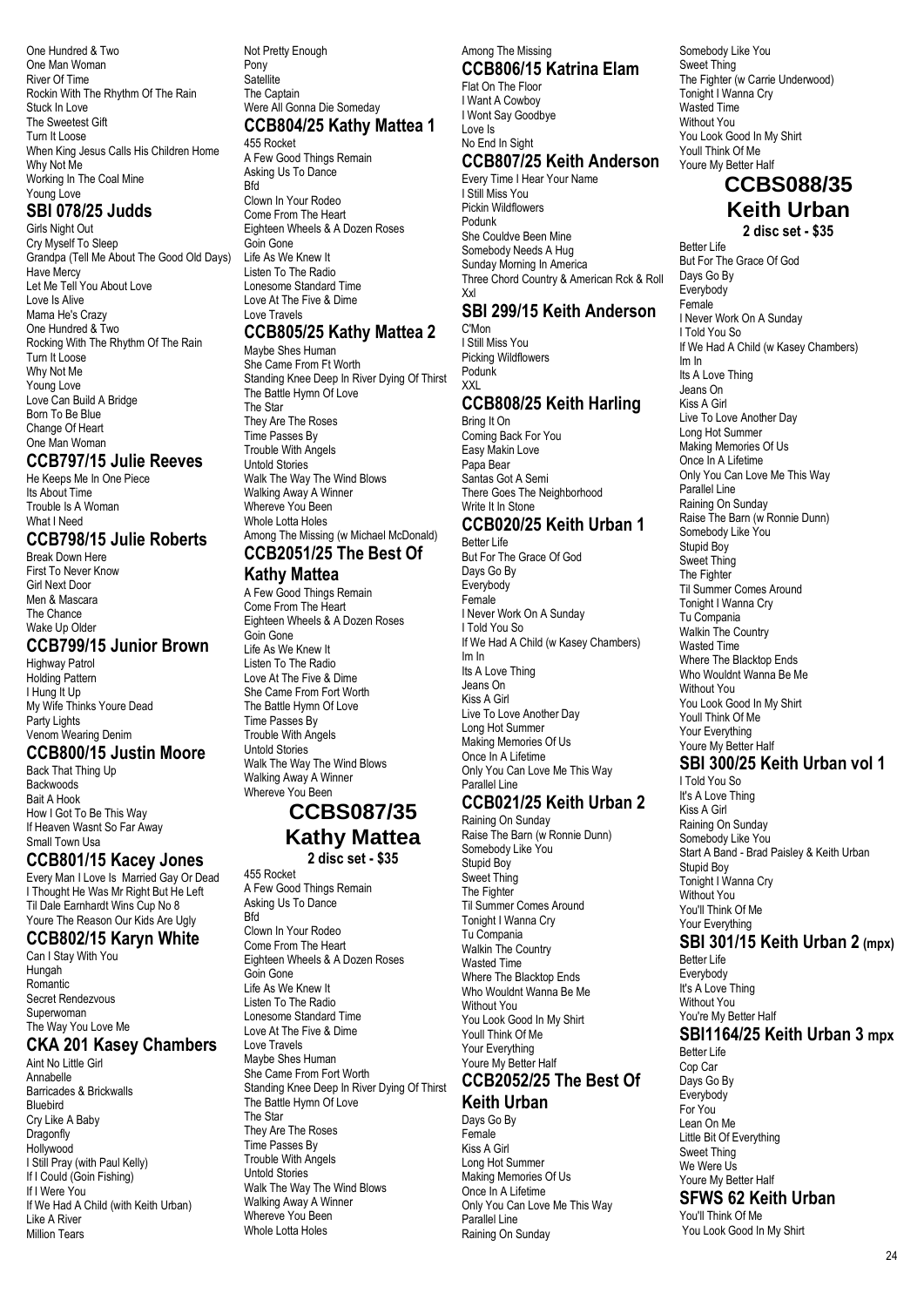Everybody Making Memories Of Us Better Life Days Go By Kiss a Girl Romeo's Tune Got It Right This Time (The Celebration) Til Summer Comes Around Sweet Thing Only You Can Love Me This Way You're My Better Half Once In A Lifetime But For The Grace Of God

### **CCB809/25 Keith Whitley**

Dont Close Your Eyes Hard Livin Heartbreak Highway Homecoming 1963 I Wonder Do You Think Of Me Im No Stranger To The Rain Im Over You It Aint Nothin Miami My Amy Some Old Side Road Somebodys Doin Me Right Talk To Me Texas Ten Feet Away Theres A New Kid In Town When You Say Nothing At All Would These Arms Be In Your Way Brotherly Love (w Earl Thomas Conley) Till A Tear Becomes A Rose (w Lorr Morgan)

### **SBI 499/15 Keith Whitley**

Dont Close Your Eyes Till A Tear Becomes A Rose – w Lorr Morgan I Wonder Do You Think Of Me It Aint Nothing

### **CCB810/15 Kellie Coffey**

At The End Of The Day Dance With My Father Outside Looking In Texas Plates Whatever It Takes When You Lie Next To Me

### **SBI 302/15 Kellie Coffey**

At The End Of The Day Dance With My Father Texas Plates Why Wyoming

### **CCB811/25 Kellie Pickler**

Best Days Of Your Life Didnt You Know How Much I Loved You Dont You Know Youre Beautiful I Wonder Red High Heels Santa Baby Things That Never Cross A Mans Mind Tough

### **SBI021/25 Kellie Pickler**

Best Days Of Your Life Don't You Know You're Beautiful My Angel One Of The Guys Rocks Instead Of Rice Things That Never Cross A Man's Mind Wild Ponies

### **CCB812/25 Ken Mellons**

Bundle Of Nerves Jukebox Junkie Mr Di Paint Me A Birmingham Rub A Dubbin Stranger In Your Eyes Workin For The Weekend

### **CCB337/25 Kenny Chesney 1**

Aint Back Yet A Chance A Lot Of Things Different All I Need To Know All I Want For Christmas Is A Real Good Tan Anything But Mine Back In My Arms Again Back Where I Come From Baptism Because Of Your Love Beer In Mexico Being Drunks A Lot Like Loving You Better As A Memory Big Star Dont Blink

#### **CCB338/25 Kenny Chesney 2** Dont Happen Twice

Dreams Everybody Wants To Go To Heaven Fall In Love Flip Flop Summer For The First Time From Hillbilly Heaven To Honky Tonk Hell Got A Little Crazy Grandpa Told Me So Guitars & Tiki Bars High & Dry How Forever Feels I Go Back I Lost It **CCB339/25 Kenny Chesney 3** I Remember

I Will Stand Keg In The Closet Live A Little Live Those Songs Living In Fast Forward Me & You Never Gonna Feel That Way Again Never Wanted Nothing More No Shoes No Shirt No Problems Old Blue Chair Out Last Night Outta Here She Gets That Way

#### **CCB340/25 Kenny Chesney 4**

She Thinks My Tractors Sexy Shes Got It All Some People Change Somebodys Callin Somewhere In The Sun Somewhere With You Summertime Ten With A Two Thats Why Im Here The Boys Of Fall The Good Stuff The Tin Man The Woman With You There Goes My Life

### **CCB341/25 Kenny Chesney 5**

This Is Our Moment What I Need To Do Whatever It Takes When I Close My Eyes When I Think About Leaving Who Youd Be Today You Had Me From Hello You Save Me Young Im Alive (w David Mathews) Shift Work (w George Strait) You & Tequila (w Grace Potter) Down The Road (w Mac McAnally) When The Sun Goes Down (w Unc Kracker)

# **CCB2053/25 The Best Of**

**Kenny Chesney All The Number Ones** Anything But Mine Beer In Mexico Better As A Memory Dont Blink Dont Happen Twice Everybody Wants To Go To Heaven How Forever Feels Live A Little

Living In Fast Forward Never Wanted Nothing More Out Last Night Shes Got It All Somewhere With You Summertime The Good Stuff There Goes My Life You Had Me From Hello

### **CCBS089/80 Kenny Chesney**

**5 disc set - \$80** Aint Back Yet

A Chance A Lot Of Things Different All I Need To Know All I Want For Christmas Is A Real Good Tan Anything But Mine Back In My Arms Again Back Where I Come From Baptism Because Of Your Love Beer In Mexico Being Drunks A Lot Like Loving You Better As A Memory Big Star Dont Blink Dont Happen Twice Dreams Everybody Wants To Go To Heaven Fall In Love Flip Flop Summer For The First Time From Hillbilly Heaven To Honky Tonk Hell Got A Little Crazy Grandpa Told Me So Guitars & Tiki Bars High & Dry How Forever Feels I Go Back I Lost It I Remember I Will Stand Keg In The Closet Live A Little Live Those Songs Living In Fast Forward Me & You Never Gonna Feel That Way Again Never Wanted Nothing More No Shoes No Shirt No Problems Old Blue Chair Out Last Night Outta Here She Gets That Way She Thinks My Tractors Sexy Shes Got It All Some People Change Somebodys Callin Somewhere In The Sun Somewhere With You Summertime Ten With A Two Thats Why Im Here The Boys Of Fall The Good Stuff The Tin Man The Woman With You There Goes My Life This Is Our Moment What I Need To Do Whatever It Takes When I Close My Eyes When I Think About Leaving Who Youd Be Today You Had Me From Hello You Save Me Young Im Alive Shift Work You & Tequila Down The Road

When The Sun Goes Down **CG 02 Kenny Chesney**

No Shoes No Shirt No Problem She Thinks My Tractors Sexy Big Star All I Need To Know Shes Got It All Thats Why Im Here I Lost It Dont Happen Twice How Forever Feels The Good Stuff Dreams Me And You The Tin Man A Lot Of Things Different Young There Goes My Life You Had Me From Hello

### **SINAKC Kenny Chesney**

You Save Me Summertime I Go Back Anything But Mine When The Sun Goes Down Living In Fast Forward Who You'd Be Today No Shoes, No Shirt, No Problem There Goes My Life Good Stuff Big Star Keg In The Closet

### **SBI040/25 Kenny Chesney 1**

A Lot Of Things Different All I Need To Know All I Want For Christmas Is A Real Good Tan Anything But Mine Beer In Mexico Better As A Memory Big Star Christmas In Dixie Dont Blink Dont Happen Twice Down The Road Every Other Weekend Everybody Wants To Go To Heaven Fall In Love Flip Flop Summer Hey Good Looking **SBI041/25 Kenny Chesney 2** How Forever Feels I Go Back

I Lost It Keg In The Closet Live A Little Live A Little (w lead vocals) Live Those Songs Living In Fast Forward Me & You Never Wanted Nothing More No Shoes No Shirt No Problems On The Coast Of Somewhere Beautiful Outta Here Pretty Paper She Thinks My Tractors Sexy Shes Got It All

### **SBI042/25 Kenny Chesney 3**

Shift Work Summertime That Lucky Old Sun Thats Why Im Here The Good Stuff The Tin Man The Woman With You There Goes My Life What I Need To Do When I Close My Eyes When The Sun Goes Down Who Youd Be Today You & Tequila You & Tequila (w lead vocals) You Had Me From Hello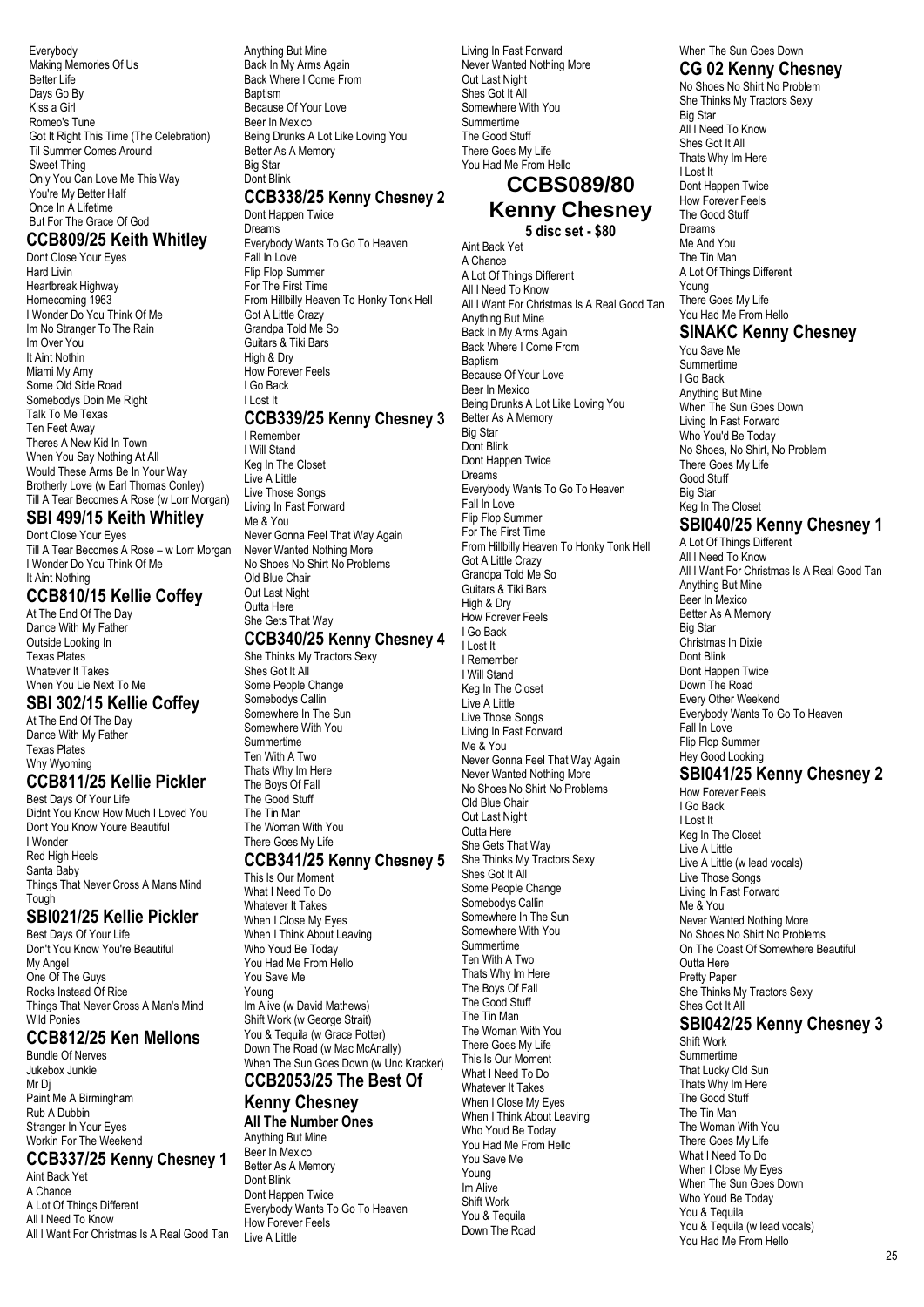### **SBI1165/25 K Chesney 4 mpx** The Long Arm Of The Law

A Lot Of Things Different American Kids Come Over El Cerrito Place Feel Like A Rock Star Live A Little Pirate Flag Reality Somewhere With You There Goes My Life Till Its Gone You & Tequila You Had Me From Hello

### **CCB046/25 Kenny Rogers 1**

Beautiful All That You Could Be Buried Treasure Buy Me A Rose Coward Of The County Crazy Daytime Friends Dont Fall In Love With A Dreamer (w Kim C) Handprints On The Wall Harder Cards He Will She Knows Homeland I Cant Unlove You If You Want To Find Love Islands In The Stream (Duet) Lady

### **CCB047/25 Kenny Rogers 2**

Lucille Morning Desire Reuben James Ruby Dont Take Your Love To Town She Believes In Me Slow Dance More The Gambler The Greatest The Long Arm Of The Law The Vows Go Unbroken There You Go Again Through The Years Weve Got Tonight (w Sheena Easton) While The Feelings Good You Decorated My Life

#### **CCB048/25 Kenny & Friends**

A Christmas To Remember (w Dolly Parton) Christmas Without You (w Dolly Parton) I Believe In Santa Claus (w Dolly Parton) Islands In The Stream (w Dolly Parton) Love Is Strange (w Dolly Parton) The Greatest Gift Of All (w Dolly Parton) With Bells On (w Dolly Parton) Calling Me (w Don Henley) All I Ever Need Is You (w Dottie West) Anyone Who Isnt Me Tonight (w Dottie Wst) Every Time Two Fools Collide (w Dottie Wst) Till I Make It On My Own (w Dottie West) What Are We Doing In Love (w Dottie West) Maybe (w Holly Dunn) Dont Fall In Love/Dreamer (w Kim Carnes) Make No Mistake Shes Mine (w Ron Milsap) Weve Got Tonight (w Sheena Easton) My World Is Over (w Whitney Duncan)

# **CCB2054/25 The Best Of**

**Kenny Rogers** Buried Treasure Coward Of The County Crazy Daytime Friends Dont Fall In Love With A Dreamer (w Kim C) Islands In The Stream (Duet) Lady Lucille Make No Mistake Shes Mine Morning Desire Reuben James Ruby Dont Take Your Love To Town She Believes In Me The Gambler

The Vows Go Unbroken Through The Years Weve Got Tonight (w Sheena Easton) You Decorated My Life

### **CCBS090/50 Kenny Rogers**

**3 disc set - \$50**

Beautiful All That You Could Be Buried Treasure Buy Me A Rose Coward Of The County **Crazy** Daytime Friends Handprints On The Wall Harder Cards He Will She Knows Homeland I Cant Unlove You If You Want To Find Love Islands In The Stream (Duet) Lady Lucille Morning Desire Ruby Dont Take Your Love To Town She Believes In Me Slow Dance More The Gambler The Greatest The Vows Go Unbroken There You Go Again Through The Years While The Feelings Good You Decorated My Life A Christmas To Remember Christmas Without You I Believe In Santa Claus Islands In The Stream Love Is Strange The Greatest Gift Of All With Bells On Calling Me All I Ever Need Is You Anyone Who Isnt Me Tonight Every Time Two Fools Collide Till I Make It On My Own

What Are We Doing In Love Maybe Make No Mistake Shes Mine My World Is Over **SBI 306/25 Kenny Rogers 1** All I Ever Need Is You - w Dottie West

Anyone Who Isn't Me Tonight – w Kim Carnes Beautiful (All That You Could Be) Buy Me A Rose Coward Of The County Day Time Friends Don't Fall In Love W A Dreamer - w K Carnes Every Time Two Fools Collide - w Dottie West For The Good Times He Will She Knows

### **SBI 307/25 Kenny Rogers 2**

Homeland I Can't Unlove You I Don't Need You I'm Missing You Islands In The Stream - w Dolly Parton Just Dropped In Lady - Kenny Rogers & Lionel Richie Love Will Turn You Around Lucille

#### Reuben James **SBI 308/25 Kenny Rogers 3**

Ruby Don't Take Your Love To Town She Believes In Me Something's Burning The Gambler The Greatest Gift Of All – w Dolly Parton The Vows Go Unbroken (Always True To You) There You Go Again Through The Years

We've Got Tonight - w Sheena Easton Write Your Name Across My Heart You Decorated My Life

#### **SBI1046/20 Kenny Rogers mpx CCB818/15 Kris Allen**

Anyone Who Isnt Me Tonight - with Kim Carnes Alright With Me Christmas Without You - with Dolly Parton I Cant Unlove You Im Missing You Lucille

She Believes In Me The Gambler

#### **SFWS 134 Kenny Rogers** Buy Me A Rose

Coward Of The County Daytime Friends I Don't Need You Islands In The Stream Just Dropped In Lady Love Will Turn You Around Lucille Ruby Don't Take Your Love To Town She Believes In Me Something's Burning The Gambler We've Got Tonight You Decorated My Life

### **CCB813/25 Kentucky Headhunters**

Dumas Walker Jessico Oh Lonesome Me Rag Top Rock N Roll Angel Skip A Rope Too Much To Lose Walk Softly On This Heart Of Mine With Body & Soul

#### **CCB814/15 Kevin Denney**

A Year At A Time Cadillac Tears Itll Go Away Thats Just Jesse Walk Out Of The Rain

### **CCB815/25 Kevin Sharp**

Beautiful People If She Only Knew If You Love Somebody Love Is All That Really Matters Nobody Knows Shes Sure Taking It Well Theres Only You

### **CCB816/25 Kinleys**

Dance In The Boat Im In Just Between You & Me My Heart Is Still Beating Ooh Aah Crazy Kind Of Love Thing Please She Aint The Girl For You Somebodys Out There Watching You Make It Seem So Easy Youre Still Here

### **SBI836/25 Kip Moore**

Beer Money Hey Pretty Girl Something About A Truck Young Love

### **CCB817/25 Kitty Wells**

Amigos Guitar Heartbreak Usa I Cant Stop Loving You It Wasnt God Who Made Honky Tonk Angels Jealousy Left To Right Makin Believe Mommy For A Day Searching For Someone Like You The White Circle On My Finger Theres Poison In Your Heart As Long As I Live (w Red Foley)

Make Believe Til We Can Make It Come True One By One (w Red Foley) You & Me (w Red Foley)

Live Like Were Dying No Boundaries The Truth (w Pat Monahan)

### **CCB819/25 KT Oslin**

Come Next Monday Didnt Expect It To Go Down This Way Do Ya Hey Bobby Hold Me Ill Always Come Back Live Close By Visit Often Mary & Willie

#### **CCB106/25 Lady Antebellum**

American Honey Hello World I Run To You I Was Here Lookin For A Good Time Love Dont Live Here Love This Pain Need You Now Our Kind Of Love We Owned The Night When You Got A Good Thing Out Of Goodbyes (w Marron 5) Kiss Me Slowly (w Parachute)

#### **QH1008 Lady Antebellum**

Need You Now American Honey I Run To You Love Dont Live Here All Wed Ever Need Lookin For A Good Time Home Is Where The Heart Is Never Alone I Was Here Cant Take My Eyes Off You **SBI801/25 Lady Antebellum** Compass Dancing Away With My Heart Downtown Goodbye Town

I Run To You Just A Kiss Need You Now (Female Vocal Only) Need You Now (Male Vocal Only) We Owned The Night

#### **SBI802/25 Lady Antebellum 2 mpx**

Compass Dancing Away With My Heart **Downtown** Goodbye Town Hello World Just A Kiss Need You Now (Female Vocal Only) Need You Now (Male Vocal Only) We Owned The Night

#### **CCB821/25 Lari White**

John Wayne Walking Away Lay Around & Love On You Lead Me Not Now I Know Stepping Stone Take Me Thats How You Know When Youre In Love Thats My Baby What A Woman Wants Helping Me Get Over You (w Travis Tritt) **CCB822/25 Larry Gatlin**

All The Gold In California Broken Lady Houston Means Im One Day Closer To You I Dont Wanna Cry I Heard The Bells On Christmas Day I Just Wish You Were Someone I Love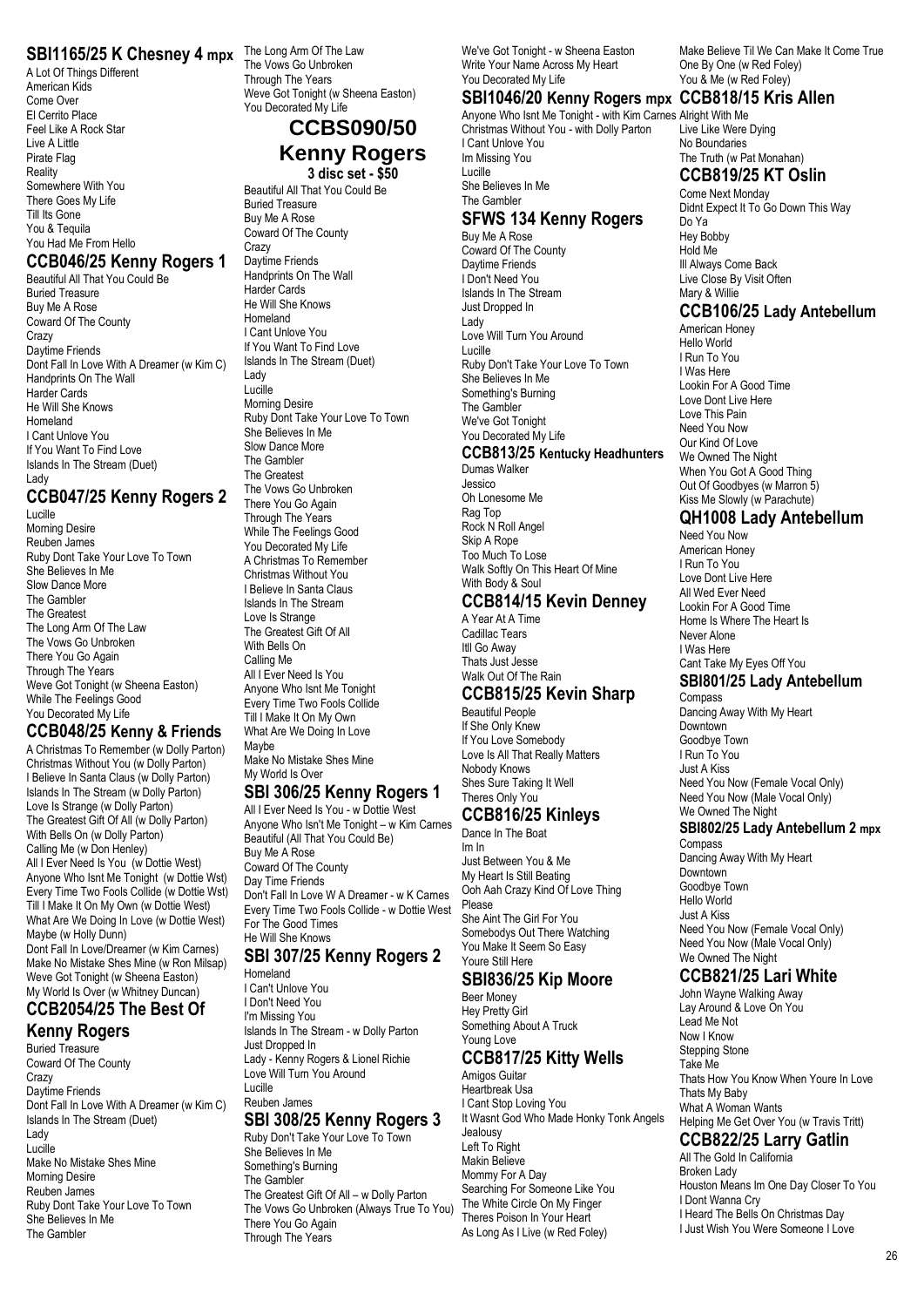Ive Done Enough Dyin Today Love Is Just A Game Love Of A Lifetime Night Time Magic O Holy Night She Used To Be Somebodys Baby Statues Without Hearts Sure Feels Like Love Take Me To Your Lovin Place Talkin To The Moon What Are We Doin Lonesome

#### **CCB083/25 LeAnn Rimes 1**

Big Deal **Blue** Bridge Over Troubled Water But I Do Love You Cant Fight The Moonlight Clinging To A Saving Hand Commitment Cowboys Sweetheart Crazy Women Family Give God Bless America Good Friend & A Glass Of Wine I Believe I Know Who Holds Tomorrow **CCB084/25 LeAnn Rimes 2**

I Need You Life Goes On Looking Through Your Eyes Nothin Better To Do Nothin Bout Love Makes Sense Nothin New Under The Moon On The Side Of Angels One Way Ticket Because I Can Please Remember Probably Wouldnt Be This Way Purple Rain Some People Somethings Gotta Give Soon

### **CCB085/25 LeAnn Rimes 3**

Suddenly Swingin Ten Thousand Angels Cried The Light In Your Eyes The Right Kind Of Wrong These Arms Of Mine This Love Tic Toc Unchained Melody We Can What I Cannot Change You Light Up My Life When Its Good (w Marc Broussard) Written In The Stars (w Elton John)

# **CCB2055/25 The Best Of**

**Leann Rimes** Big Deal **Blue** But I Do Love You Cant Fight The Moonlight **Commitment** How Do I Live I Need You Life Goes On Looking Through Your Eyes Nothin Bout Love Makes Sense Soon The Light In Your Eyes This Love Written In The Stars (W Elton) You Light Up My Life

### **CCBS091/50 Leann Rimes 3 disc set - \$50**

Big Deal **Blue** Bridge Over Troubled Water But I Do Love You Cant Fight The Moonlight Clinging To A Saving Hand Commitment Cowboys Sweetheart Crazy Women Family Give God Bless America Good Friend & A Glass Of Wine How Do I Live I Believe I Know Who Holds Tomorrow I Need You Life Goes On Looking Through Your Eyes Nothin Better To Do Nothin Bout Love Makes Sense Nothin New Under The Moon On The Side Of Angels One Way Ticket Because I Can Please Remember Probably Wouldnt Be This Way Purple Rain Some People Somethings Gotta Give Soon Suddenly **Swingin** Ten Thousand Angels Cried The Light In Your Eyes The Right Kind Of Wrong These Arms Of Mine This Love Tic Toc Unchained Melody We Can What I Cannot Change You Light Up My Life Written In The Stars When Its Good

#### **JTG 047 Leann Rimes** Big Deal

**Blue** Can't Fight The Moonlight Commitment Feels Like Home How Do I Live Hurt Me I Need You The Light In Your Eyes Looking Through Your Eyes On The Side Of Angels One Way Ticket Rock Me Sittin' On Top Of The World Surrender These Arms Of Mine Unchained Melody Undeniable Written In The Stars - with Elton John You Light Up My Life

### **PSG 1264 Leann Rimes**

Blue On The Side Of Angels Unchained Melody One Way Ticket How Do I Live Hurt Me The Light In Your Eyes You Light Up My Life

### **SBI 1047/20 Leann Rimes mpx** The Fool

Big Deal But I Do Love You Cant Fight The Moonlight How Do I Live

Last Thing On My Mind - with Ronan Keating The Right Kind Of Wrong

#### **CCB351/25 Lee Ann Womack 1** A Little Past Little Rock

Am I The Only Thing Youve Done Wrong Ashes By Now

Blame It On Me Buckaroo Does My Ring Burn Your Finger Dont Tell Me Finding My Way Back Home Forever Everyday He Oughta Know That By Now I Hope You Dance I May Hate Myself In The Morning I Need You Ill Think Of A Reason Later Last Call

#### **CCB352/25 Lee Ann Womack 2**

Never Again Again Now You See Me Now You Dont Solitary Thinkin Some Things I Know Something Worth Leaving Behind Stronger Than I Am The Fool The Man With The Bag The Wrong Girl There Is A God Twenty Years & Two Husbands Ago Why They Call It Falling Youve Got To Talk To Me Ring Of Fire (w Alan Jackson) Mendocino County Line (w Willie Nelson)

#### **CCB2056/25 The Best Of Lee Ann Womack**

A Little Past Little Rock Ashes By Now Does My Ring Burn Your Finger He Oughta Know That By Now I Hope You Dance I May Hate Myself In The Morning Ill Think Of A Reason Later Last Call Never Again Again Now You See Me Now You Dont Something Worth Leaving Behind Stronger Than I Am The Fool Why They Call It Falling Youve Got To Talk To Me

### **CCBS092/35 Lee Ann Womack**

#### **2 disc set - \$35**

A Little Past Little Rock Am I The Only Thing Youve Done Wrong Ashes By Now Blame It On Me Buckaroo Does My Ring Burn Your Finger Dont Tell Me Finding My Way Back Home Forever Everyday He Oughta Know That By Now I Hope You Dance I May Hate Myself In The Morning I Need You Ill Think Of A Reason Later Last Call Never Again Again Now You See Me Now You Dont Solitary Thinkin Some Things I Know Something Worth Leaving Behind Stronger Than I Am The Man With The Bag The Wrong Girl There Is A God Twenty Years & Two Husbands Ago Why They Call It Falling Youve Got To Talk To Me Ring Of Fire Mendocino County Line **SBI024/25 Lee Ann Womack** A Man With 18 Wheels

Ashes By Now Buckaroo Does My Ring Burn Your Finger I Hope You Dance King Of Broken Hearts Mendocino County Line Solitary Thinking Something Worth Leaving Behind Stronger Than I Am Why They Call It Falling You Should've Lied

### **CCB824/15 Lee Brice**

Beautiful Every Time Happy Endings Love Like Crazy Upper Middle Class White Trash

### **SBI 718/25 Lee Brice**

A Woman Like You Hard To Love I Drive Your Truck Parking Lot Party She Aint Right Upper Middle Class White Trash

### **SBI 719/25 Lee Brice (mpx)**

A Woman Like You Hard To Love I Drive Your Truck Parking Lot Party She Aint Right Upper Middle Class White Trash

### **CCB825/25 Lee Greenwood**

Aint No Trick It Takes Magic Between A Rock & A Heartache Fools Gold God Bless The Usa Holdin A Good Hand I Still Believe Ill Be Loving You Iou It Turns Me Inside Out Somebodys Gonna Love You The Pledge Of Allegiance Weve Got It Made Youve Got A Good Love Comin It Should Have Been Love By Now (w B Mdll) To Me (w Barbara Mandrell) Hopelessly Yours (w Suzy Boguss)

### **SF6B004/20 Lee Kernaghan**

1959… Planet Country You Rock My World Australian Boy Bare Essentials That Old Caravan

### **CCB826/25 Lee Roy Parnell**

A Little Bit Of You All That Matters Anymore Crocodile Tears Family Tree Love Without Mercy Lucky Me Lucky You Oughta Be A Law She Wont Be Lonely Long Tender Moment The Power Of Love What Kind Of Fool Do You Think I Am When A Woman Loves A Man You Cant Get There From Here

### **CCB827/25 Lefty Frizzell**

Always Late With Your Kisses Dont Stay Away Till Love Grows Old Forever & Always Give Me More More More Of Your Kisses I Love You A Thousand Ways I Overlooked An Orchid I Want To Be With You Always If Youve Got The Money Ive Got The Time Im An Old Man Trying To Live While I Can Look What Thoughts Will Do Mom & Dads Waltz Saginaw Michigan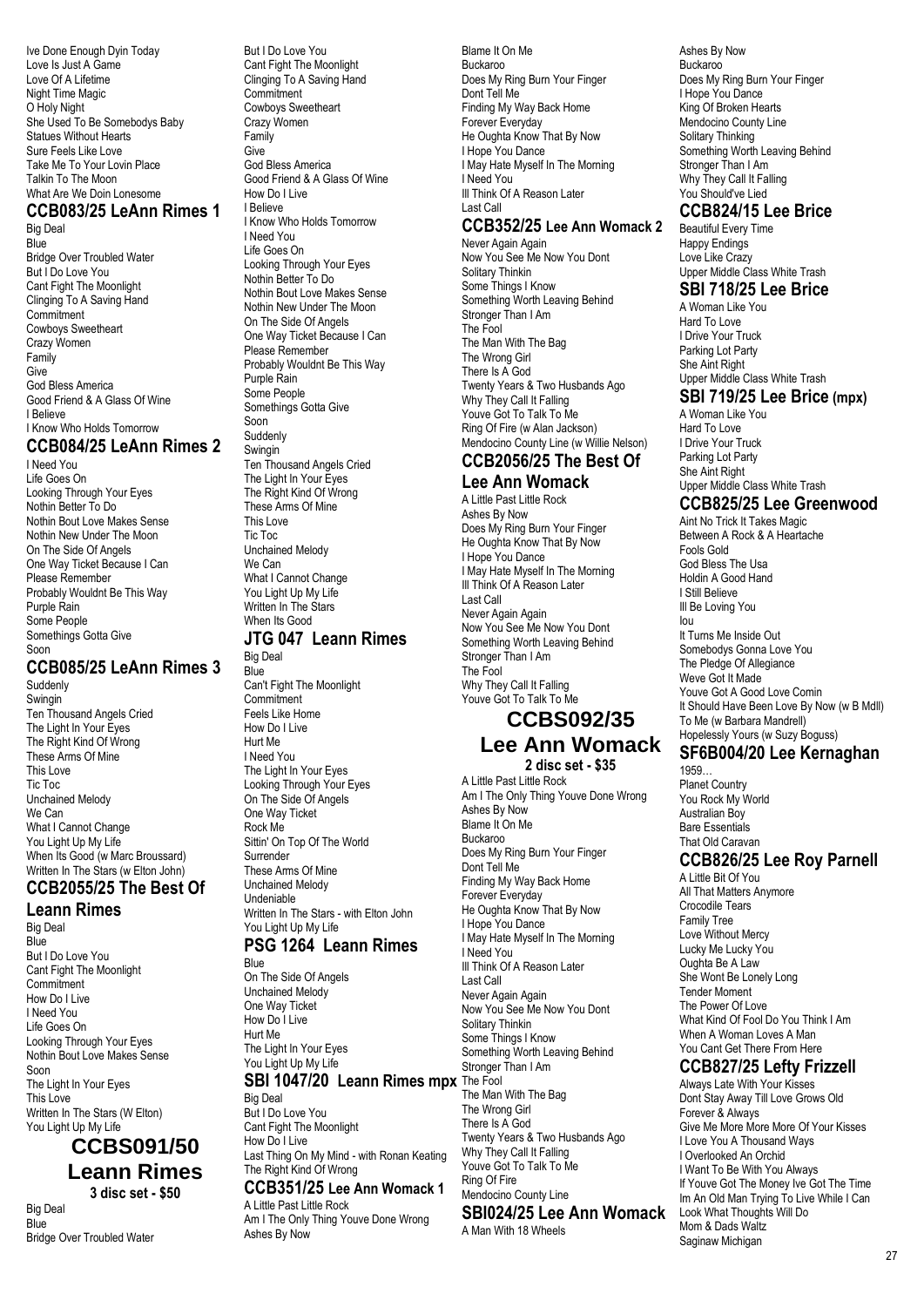Shine Shave Shower Its Saturday The Long Black Veil Travelin Blues

### **CCB828/25 Lila McCann**

Almost Over You Because Of You Come A Little Closer Crush Down Came A Blackbird Go Easy On Me I Can Do This I Wanna Fall In Love I Will Be Kiss Me Now Thats What Angels Do To Get Me To You With You Yippy Ky Yay Im Amazed (w Jim Brickman)

# **CCB829/15 Linda Davis**

Company Time From The Inside Out I Took The Torch Out Of His Old Flame I Wanna Remember This Im Yours Does He Love You (w Reba McEntire) **CCB094/25 Linda Ronstadt** Blue Bayou

Different Drum Heartbeats Accelerating How Do I Make You Its So Easy Ive Got A Crush On You Just One Look Love Is A Rose Silver Threads & Golden Needles Thatll Be The Day Those Memories Of You Whats New When Will I Be Loved Youre No Good All My Life (w Aaron Neville) Dont Know Much (w Aaron Neville) Whn Sthing Is Wrng With My Baby (w Aaron) Somewhere Out There (w Aaron Neville)

### **SBI056/25 Linda Ronstadt 1**

A River For Him Am I Blue Bewitched Bothered & Bewildered Blue Bayou But Not For Me Cry Like A Rainstorm Desperado Different Drum Dont Know Much Heartbeats Accelerating Heat Wave (Heatwave) High Sierra Hurt So Bad I Love You (For Sentimental Reasons) It Doesnt Matter Anymore

#### **SBI057/25 Linda Ronstadt 2**

Its So Easy Just One Look Long Long Time Love Has No Pride My Funny Valentine Oh No Not My Baby Ooh Baby Baby Somewhere Out There Straighten Up & Fly Right To Know Him Is To Love Him Whats New When Will I Be Loved When You Wish Upon A Star You Cant Treat The Wrong Man Right You Go To My Head Youre No Good **CCB830/25 Lisa Brokop**

Aint Enough Roses Before He Kissed Me Big Picture How Do I Let Go Shake Me I Rattle When You Get To Be You **Wildflower** 

### **CCB006/25 Little Big Town**

A Little More You Bones Boondocks Bring It On Home Dont Waste My Time Everything Changes Fine Line Go Tell It On The Mountain Good As Gone Good Lord Willing Im With The Band Kiss Goodbye Little White Church Looking For A Reason The Reason Why Life In A Northern Town - w Sugarland

### **CCB832/25 Little Texas**

Bad For Us First Time For Everything God Blessed Texas Id Rather Miss You Missing Years My Love What Might Have Been What Were You Thinkin

### **SBI 334/15 Little Texas**

What Might Have Been Amy's Back In Austin First Time For Everything My Love

#### **CCB359/25 Lonestar 1** Amazed

Class Reunion That Used To Be Us Come Cryin To Me County Fair Everythings Changed Ill Die Tryin Im Already There Let Me Love You Lets Be Us Again Mountains Mr Mom My Front Porch Looking In No News Not A Day Goes By

### **CCB360/25 Lonestar 2**

Nothing To Prove Saturday Night Say When Smile Somebodys Someone Tell Her Tequila Talkin Unusually Unusual Walking In Memphis What About Now With Me You Walked In Youre Like Coming Home Youre The Reason Why

# **CCB2057/25 The Best Of**

**Lonestar** Amazed Come Cryin To Me Everythings Changed Im Already There Lets Be Us Again Mr Mom My Front Porch Looking In No News Not A Day Goes By Smile Tell Her Tequila Talkin Walking In Memphis

What About Now With Me

# **CCBS093/35 Lonestar**

**2 disc set - \$35** Amazed Class Reunion That Used To Be Us Come Cryin To Me County Fair Everythings Changed Ill Die Tryin Im Already There Let Me Love You Lets Be Us Again **Mountains** Mr Mom My Front Porch Looking In No News Not A Day Goes By Nothing To Prove Saturday Night Say When Smile Somebodys Someone Tell Her Tequila Talkin Unusually Unusual Walking In Memphis What About Now With Me You Walked In Youre Like Coming Home Youre The Reason Why

### **SBI 336/25 Lonestar (mpx)**

Every Little Thing She Does Everything's Changed Smile Tell Her That You Love Her Tequila Talking You're Like Coming Home **SFWS 178 Lonestar**

# Amazed

Class Reunion (That Used To Be Us) Every Little Thing She Does Ill Die Trying Im Already There Lets Be Us Again Lonely Grill Mountains Mr. Mom My Front Porch Looking In Not A Day Goes By Saturday Night

#### **CCB361/25 Loretta Lynn 1** Amazing Grace

Before Im Over You Blue Kentucky Girl Coal Miners Daughter Country In My Genes<br>Dear Uncle Sam Dear Uncle Sam Dear Oncle Gam<br>Dont Come Home A Drinkin With Lovin On Your Mind Mind Fist City Happy Birthday Here I Am Again Hey Loretta Honky Tonk Girl How Great Thou Art I Cant Feel You Anymore **CCB362/25 Loretta Lynn 2**

#### I Cant Hear The Music

I Feel Like Traveling On I Wanna Be Free Im A Honky Tonk Girl In The Garden In The Sweet Bye & Bye Ive Got A Picture Of Us On Mind Just A Closer Walk With Thee Love Is The Foundation Old Rugged Cross

Old Time Religion Ones On The Way Out Of My Head & Back In My Bed Peace In The Valley

### **CCB363/25 Loretta Lynn 3**

Precious Memories Rated X Sbody Swhere Dt Know Wht Hes Miss Tnight **Success** Swing Low Sweet Chariot Table For Two The Pill They Dont Make Em Like My Daddy Trouble In Paradise What A Friend We Have In Jesus What Kind Of Girl Do You Think I Am When The Roll Is Called Up Yonder When The Tingle Becomes A Chill Will The Circle Be Unbroken

### **CCB364/25 Loretta Lynn 4**

Wine Women & Song Wings Of A Dove Woman Of The World Leave My World Alone You Aint Woman Enough To Take My Man Youre Lookin At Country You Just Stepped In Frm Stepping Out On Me After The Fire Is Gone (w Conway Twitty) As Soon As I Hang Up Phone (w C Twitty) Feelins (w Conway Twitty) I Cant Love You Enough (w Conway Twitty) Lead Me On (w Conway Twitty) (w C Twitty) Louisiana Woman Mississippi Man (w CT) Youre The Reason Our Kids Are Ugly (w CT

### **CCB2058/25 The Best Of**

### **Loretta Lynn**

Blue Kentucky Girl Coal Miners Daughter Dt Come Home Drinkin W Lovin On Yr Mind Fist City I Wanna Be Free Im A Honky Tonk Girl Love Is The Foundation Ones On The Way Out Of My Head & Back In My Bed Rated X Sbody Swhere Dt Knw Wht Hes Miss Tonight Trouble In Paradise Woman Of The World Leave My World Alone You Aint Woman Enough To Take My Man Youre Lookin At Country

# **CCBS094/65 Loretta Lynn**

**4 disc set - \$65**

Amazing Grace Before Im Over You Blue Kentucky Girl Coal Miners Daughter Country In My Genes Dear Uncle Sam Mind Fist City Happy Birthday Here I Am Again Hey Loretta Honky Tonk Girl How Great Thou Art I Cant Feel You Anymore I Cant Hear The Music I Feel Like Traveling On I Wanna Be Free Im A Honky Tonk Girl In The Garden In The Sweet Bye & Bye Ive Got A Picture Of Us On Mind Just A Closer Walk With Thee Love Is The Foundation Old Rugged Cross Old Time Religion Ones On The Way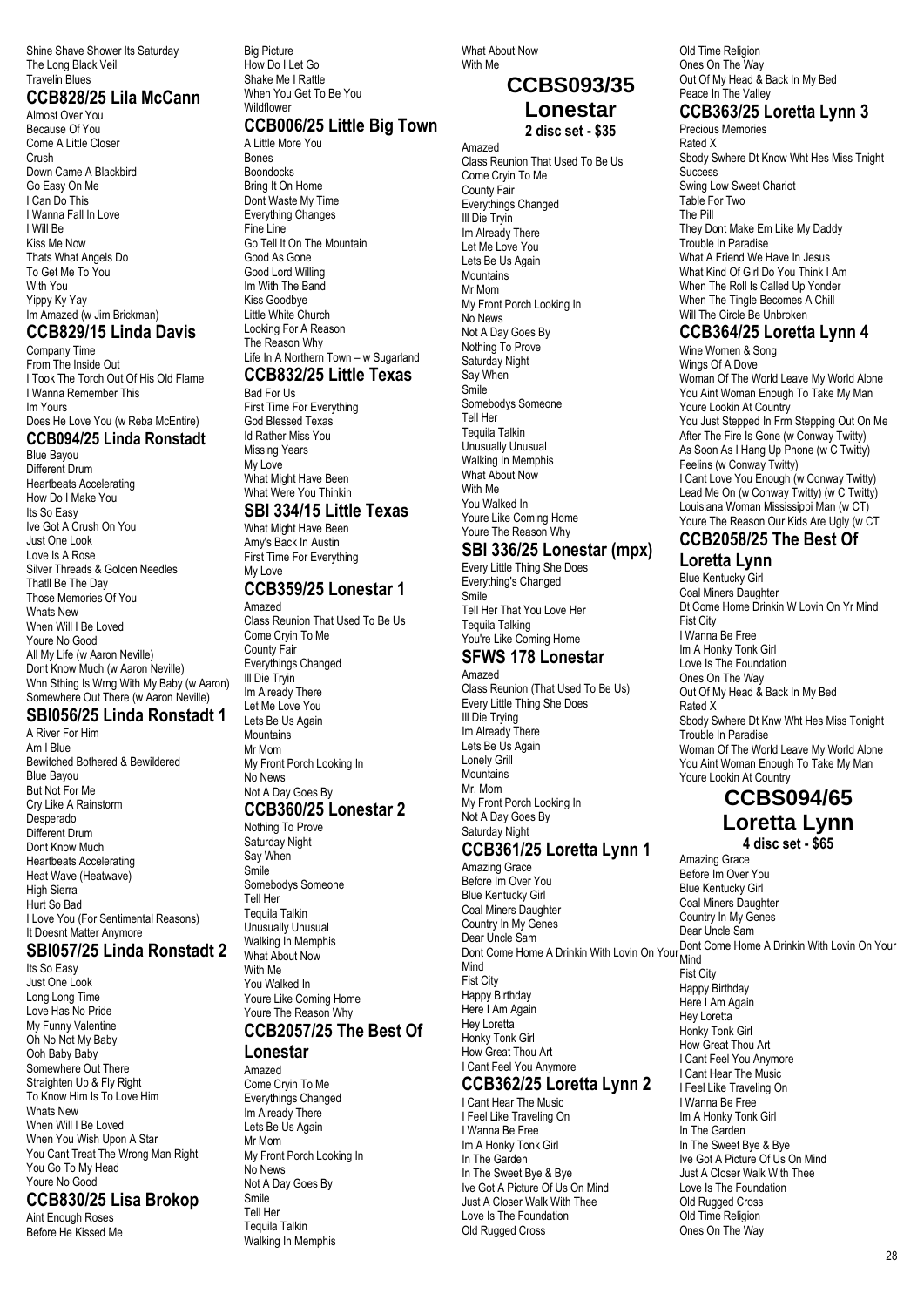Out Of My Head & Back In My Bed Peace In The Valley Precious Memories Rated X Somebody Somewhere Dont Know What Hes Missin Tonight **Success** Swing Low Sweet Chariot Table For Two The Pill They Dont Make Em Like My Daddy Trouble In Paradise What A Friend We Have In Jesus What Kind Of Girl Do You Think I Am When The Roll Is Called Up Yonder When The Tingle Becomes A Chill Will The Circle Be Unbroken Wine Women & Song Wings Of A Dove Woman Of The World Leave My World Alone You Aint Woman Enough To Take My Man Youre Lookin At Country Youve Just Stepped In From Stepping Out After The Fire Is Gone As Soon As I Hang Up The Phone Feelins I Cant Love You Enough Lead Me On Louisiana Woman Mississippi Man Youre The Reason Our Kids Are Ugly

### **SBI 337/25 Loretta Lynn**

After The Fire Is Gone - w Conway Twitty Blue Kentucky Girl Desperado Love – w Conway Twitty Don't Come Home A Drinking I'm A Honky Tonk Girl Lonesome 77203 Louisiana Woman Mississippi Man - w C Twitty Love Is The Foundation One's On The Way Out Of My Head & Back In My Bed Portland, Oregon - Loretta Lynn & Jack White Red White & Blue You're Looking At Country You're The Reason Our Kids Are Ugly – w CT

### **SF6B 119 Loretta Lynn**

After The Fire Is Gone Coal Miner's Daughter Don't Come Home A Drinking I'm A Honky Tonk Girl Lonesome 77203 Louisiana Woman Mississippi Man Out Of My Head & Back In My Bed

#### **CCB833/25 Lorrie Morgan 1**

A Picture Of Me Without You Back In Your Arms Again Crying Time Dear Me Do You Still Want To Buy Me That Drink Frank Except For Monday Five Minutes Go Away Good As I Was To You Half Enough He Talks To Me Heart Over Mind Here I Go Again I Didnt Know My Own Strength I Guess You Had To Be There I Just Might Be If You Came Back From Heaven Ill Take The Memories Im Not That Easy To Forget

### **CCB834/25 Lorrie Morgan 2**

My Night To Howl One Of Those Nights Tonight Out Of Your Shoes Shes Takin Him Back Again Someone To Call Me Darling Something In Red Standing Tall The Things We Do

To Get To You Trainwreck Of Emotion Watch Me We Both Walk What Part Of No Youd Think Hed Know Me Better By My Side (w John Randall) Till A Tear Becomes A Rose (w Keith Whitly) He Drinks Tequila (w Sammy Kershaw) I Finally Found Someone (w Smmy Kershaw) Maybe Not Tonight (w Sammy Kershaw) **CCB2059/25 The Best Of**

### **Lorrie Morgan**

A Picture Of Me Without You Back In Your Arms Again Dear Me Except For Monday Five Minutes Go Away Good As I Was To You Half Enough He Talks To Me I Didnt Know My Own Strength Out Of Your Shoes Something In Red Watch Me We Both Walk What Part Of No

### **CCBS095/35 Lorrie Morgan 2 disc set - \$35**

A Picture Of Me Without You Back In Your Arms Again Crying Time Dear Me Do You Still Want To Buy Me That Drink Frank I Dont Want This Night To End Except For Monday Five Minutes Go Away Good As I Was To You Half Enough He Talks To Me Heart Over Mind Here I Go Again I Didnt Know My Own Strength I Guess You Had To Be There I Just Might Be If You Came Back From Heaven Ill Take The Memories Im Not That Easy To Forget My Night To Howl One Of Those Nights Tonight Out Of Your Shoes Shes Takin Him Back Again Someone To Call Me Darling Something In Red Standing Tall The Things We Do To Get To You Trainwreck Of Emotion Watch Me We Both Walk What Part Of No Youd Think Hed Know Me Better By My Side Till A Tear Becomes A Rose He Drinks Tequila I Finally Found Someone Maybe Not Tonight

#### **SBI 338/25 Lorrie Morgan** A Picture Of Me Without You

Except For Monday Five Minutes I Didn't Know My Own Strength I Guess You Had To Be There Out Of Your Shoes Something In Red Till A Tear Becomes A Rose - w Keith Whitley Watch Me We Both Walk

### **SBI 339/15 Lorrie Morgan (mpx)** A Hard Secret To Keep

A Picture Of Me Without You Something In Red Till A Tear Becomes A Rose - w Keith Whitley Watch Me We Both Walk **CCB835/15 Lost Trailers**

All This Love Call Me Crazy Holler Back How Bout You Dont Why Me

#### **SBI840/25 Love & Theft** Angel Eyes

If You Ever Get Lonely Runaway Running Out Of Air

#### **CCB495/25 Luke Bryan** All My Friends Say

Country Girl Shake It For Me Country Man Do I I Dont Want This Night To End Rain Is A Good Thing Someone Else Calling You Baby We Rode In Trucks

#### **SBI 341/15 Luke Bryan** All My Friends Say

Do I I Don't Want This Night To End Rain Is A Good Thing

#### **SBI780/25 Luke Bryan (mpx)** Crash My Party

Drink A Beer Drunk On You Kiss Tomorrow Goodbye Rain Is A Good Thing That's My Kind Of Night The Only Way I Know – w Jason Aldean

#### **CCB368/25 Lynn Anderson Cry**

Fool Me How Can I Unlove You If I Kiss You Will You Go Away Keep Me In Mind Listen To A Country Song No Another Time Promises Promises Rose Garden Sing About Love Stay There Til I Get There Talkin To The Wall Thats A No No What A Man My Man Is Youre My Man

### **CCB369/25 Mac Davis**

Baby Dont Get Hooked On Me Forever Lovers Friend Lover Woman Wife Hooked On Music I Believe In Music I Never Made Love Till I Made Love With You Its Hard To Be Humble Kiss It & Make It Better Lets Keep It That Way One Hell Of A Woman Rock N Roll I Gave You The Best Years Of My Life Stop & Smell The Roses Texas In My Rear View Mirror Watchin Scotty Grow Youre My Bestest Friend **CCB836/15 Mac Wiseman** Dust On The Bible

Footprints In The Snow I Wonder How The Old Folks Are At Home Jimmy Brown The Newsboy **CCB837/25 Mark Chestnutt 1** Almost Goodbye Blame It On Texas Broken Promise Land Brother Jukebox Bubba Shot The Jukebox Come On In The Whiskeys Fine Down In Tennessee Fallin Never Felt So Good Goin Through The Big D Going On Later On Gonna Get A Life I Dont Want To Miss A Thing I Just Wanted You To Know

### **CCB838/25 Mark Chestnutt 2**

I Might Even Quit Lovin You I Want My Baby Back Im A Saint Im In Love With A Married Woman It Sure Is Monday It Wouldnt Hurt To Have Wings Its A Little Too Late Let It Rain Lost In The Feeling Lovin Her Was Easier Than Anything Ill Ever Do Again Old Country Old Flames Have New Names Rollin With The Flow She Never Got Me Over You

#### **CCB839/25 Mark Chestnutt 3** She Was

Thank God For Believers The Lord Loves The Drinkin' Man Things To Do In Wichita This Heartache Never Sleeps Too Cold At Home **Trouble** When I Get This Close To You When You Love Her Like Crazy Wherever You Are Woman Sensuous Woman Wrong Place Wrong Time Your Love Is A Miracle A Good Way To Get On Bad Side (w T Byrd) Its Not Over (w Vince Gill)

# **CCB2062/25 The Best Of**

**Mark Chesnutt**

Almost Goodbye Blame It On Texas Brother Jukebox Bubba Shot The Jukebox Goin Through The Big D Gonna Get A Life I Dont Want To Miss A Thing I Just Wanted You To Know It Sure Is Monday Its A Little Too Late Old Country Old Flames Have New Names Thank God For Believers Too Cold At Home Your Love Is A Miracle

# **CCBS098/50 Mark Chesnutt**

**3 disc set - \$50** A Hard Secret To Keep Almost Goodbye Blame It On Texas Broken Promise Land Brother Jukebox Bubba Shot The Jukebox Come On In The Whiskeys Fine Down In Tennessee Fallin Never Felt So Good Goin Through The Big D Going On Later On Gonna Get A Life I Dont Want To Miss A Thing I Just Wanted You To Know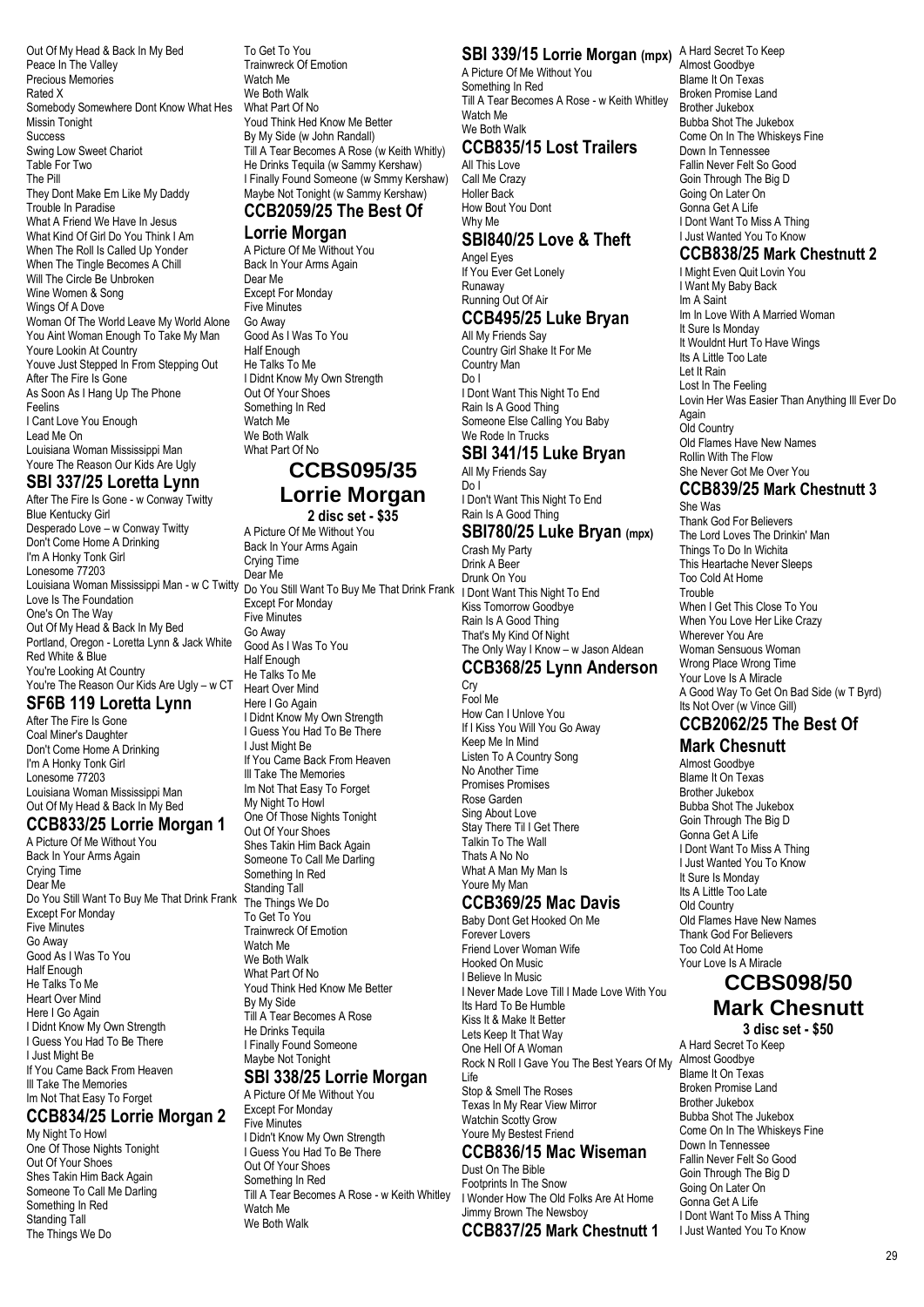I Might Even Quit Lovin You I Want My Baby Back Im A Saint Im In Love With A Married Woman It Sure Is Monday It Wouldnt Hurt To Have Wings Its A Little Too Late Let It Rain Lost In The Feeling Lovin Her Ws Easier Anything I Ever Do Agn Old Country Old Flames Have New Names Rollin With The Flow She Never Got Me Over You She Was Thank God For Believers The Lord Loves The Drinkin Man Things To Do In Wichita This Heartache Never Sleeps Too Cold At Home Trouble When I Get This Close To You When You Love Her Like Crazy Wherever You Are Woman Sensuous Woman Wrong Place Wrong Time Your Love Is A Miracle A Good Way To Get On My Bad Side Its Not Over

### **SBI 364/25 Mark Chesnutt**

Brother Jukebox Bubba Shot The Jukebox I Don't Want To Miss A Thing It Sure Is Monday She Was Too Cold At Home

#### **CCB840/25 Mark Collie** Born To Love You

Calloused Hands Even The Man In The Moon Is Crying Hard Lovin Woman It Is No Secret Looks Arent Everything Shame Shame Shame Shame Shes Never Coming Back Somethings Gonna Change Her Mind Three Words Two Hearts One Night

#### **CCB841/15 Mark McGuinn**

More Beautiful Today Mrs Steven Rudy She Doesnt Dance Thats A Plan

### **CCB842/25 Mark Wills**

19 Somethin Almost Doesnt Count And The Crowd Goes Wild Back At One Days Of Thunder Dont Laugh At Me Hank High Low & In Between I Do Cherish You I Want To Know Everything/Know About You Loving Every Minute Places Ive Never Been Rich Man Shes In Love Take It All Out On Me Thats A Woman The Things We Forget When You Think Of Me Wish You Were Here

### **SBI 365/25 Mark Wills**

And The Crowd Goes Wild Back At One Don't Laugh At Me I Do (Cherish You) She's In Love When You Think Of Me **CCB843/15 Marshall Tucker** Cant You See

Fire On The Mountain Heard It In A Love Song Searchin For A Rainbow

### **CCB383/25 Martina McBride 1**

A Broken Wing Anything & Everything Anythings Better Than Feelin The Blues Anyway Ashes Be That Way Blessed Cheap Whiskey City Of Love Concrete Angel Cry On The Shoulder Of The Road Do What You Do For These Times Gods Will Good Bye Happy Girl

#### **CCB384/25 Martina McBride 2** Heart Trouble

Help Me Make It Through The Night How Far How I Feel I Aint Goin Nowhere I Just Call You Mine I Love You I Never Promised You A Rose Garden I Still Miss Someone Im Gonna Love You Through It In My Daughters Eyes Independence Day Its My Time Learning To Fall Life Number Nine Loves The Only House

### **CCB385/25 Martina McBride 3**

Make Me Believe My Baby Loves Me Over The Rainbow Phones Are Ringin All Over Town Reluctant Daughter Ride Safe In The Arms Of Love Shes A Butterfly So Magical Strangers Swingin Doors Teenage Daughter Thanks A Lot Thats Me The Time Has Come There You Are This Ones For The Girls

#### **CCB386/25 Martina McBride 4**

Til I Can Make It On My Own Valentine Wearing White Whatever You Say When God Fearing Women Get The Blues When You Love Me Where I Used To Have A Heart Where Would You Be Wild Angels Wrong Again Wrong Baby Wrong Baby Wrong You Aint Woman Enough Practice Life (w Andy Griggs) Still Holding On (w Clint Black) Trip Around The Sun (w Jimmy Buffett) I Still Miss Someone (w Dolly Parton) Feels Like Home (w Raul Malo)

#### **CCB2063/25 The Best Of Martina Mcbride**

A Broken Wing Blessed Gods Will Happy Girl I Love You Life Number Nine

Loves The Only House My Baby Loves Me Safe In The Arms Of Love There You Are This Ones For The Girls Whatever You Say When God Fearing Women Get The Blues Where Would You Be Wild Angels Wrong Again

### **CCBS099/65 Martina McBride 4 disc set - \$65**

A Broken Wing Anything & Everything Anythings Better Than Feelin The Blues Anyway Ashes Be That Way Blessed Cheap Whiskey City Of Love Concrete Angel Cry On The Shoulder Of The Road Do What You Do For These Times Gods Will Good Bye Happy Girl Heart Trouble Help Me Make It Through The Night How Far How I Feel I Aint Goin Nowhere I Just Call You Mine I Love You I Never Promised You A Rose Garden I Still Miss Someone Im Gonna Love You Through It In My Daughters Eyes Independence Day Its My Time Learning To Fall Life Number Nine Loves The Only House Make Me Believe My Baby Loves Me Over The Rainbow Phones Are Ringin All Over Town Reluctant Daughter Ride Safe In The Arms Of Love Shes A Butterfly So Magical **Strangers** Swingin Doors Teenage Daughter Thanks A Lot Thats Me The Time Has Come There You Are This Ones For The Girls Til I Can Make It On My Own Valentine Wearing White Whatever You Say When God Fearin Women Get The Blues When You Love Me Where I Used To Have A Heart Where Would You Be Wild Angels Wrong Again Wrong Baby Wrong Baby Wrong You Aint Woman Enough Practice Life Still Holding On I Still Miss Someone Trip Around The Sun Feels Like Home **QH0010 Martina McBride** 

Tryin To Find A Reason (Solo) Anyway

A Broken Wing In My Daughters Eyes Concrete Angel I Love You Independence Day My Baby Loves Me Blessed Whatever You Say Loves The Only House How Far Does He Love You Tryin To Find A Reason **SBI037/25 Martina McBride 1** A Broken Wing Anyway Blessed Chances Are Concrete Angel For These Times Gods Will Happy Girl Heart Trouble Help Me Make It Through The Night How Far I Love You I Never Promised You A Rose Garden I Still Miss Someone

Valentine

#### Love Land (w lead vocals) **SBI038/25 Martina McBride 2**

Love Land

Loves The Only House My Baby Loves Me Practice Life Practice Life (w lead vocals) Ride Show Me There You Are This Ones For The Girls This Ones For The Girls (w lead vocals) Till I Can Make It On My Own Trip Around The Sun Valentine When God Fearing Women Get The Blues Where Would You Be Wild Angels

### **SBI1159/25 Martina McB 3 mpx**

Love Land Practice Life Still Holding On This Ones For The Girls

### **CCB004/25 Marty Robbins 1**

A White Sport Coat & A Pink Carnation Among My Souvenirs Begging To You Big Iron Devil Woman Dont Worry El Paso El Paso City Hark The Herald Angels Sing I Couldnt Keep From Crying I Walk Alone Ill Go On Alone Its A Sin Its Your World Joli Girl Knee Deep In The Blues **CCB005/25 Marty Robbins 2** My Woman My Woman My Wife Padre Return To Me Ribbon Of Darkness Ruby Ann She Was Seventeen He Was One Year More Singing The Blues Some Memories Just Wont Die Stairway Of Love Streets Of Laredo Cowboys Lament The Cowboy In The Continental Suit The Girl With Gardenias In Her Hair The Story Of My Life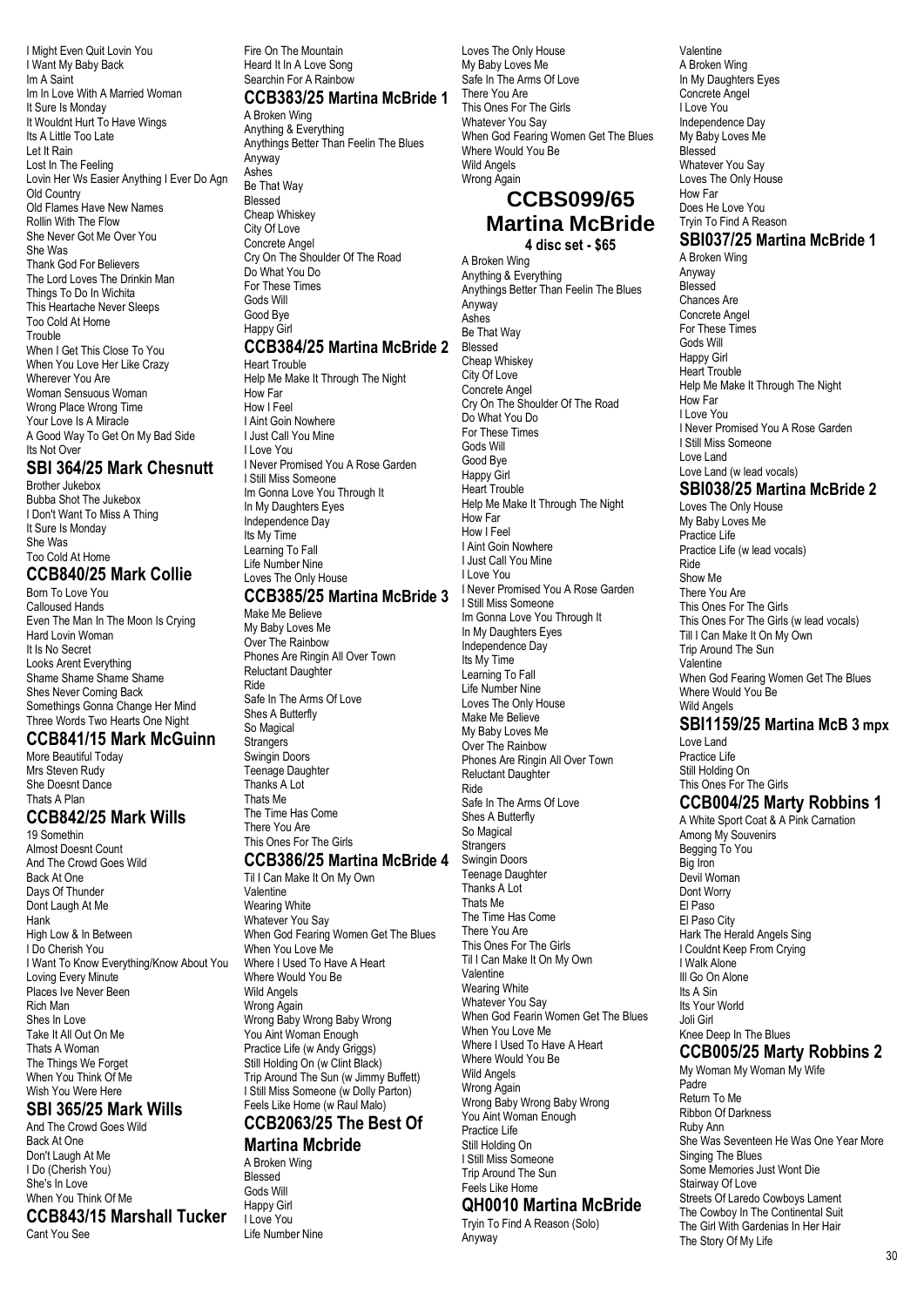### **CCB2064/25 The Best Of Marty Robbins**

A White Sport Coat & A Pink Carnation Among My Souvenirs Begging To You Big Iron Devil Woman Dont Worry El Paso El Paso City I Walk Alone My Woman My Woman My Wife Ruby Ann She Was Seventeen He Was One Year More Singing The Blues Streets Of Laredo Cowboys Lament The Story Of My Life

# **CCBS100/35 Marty Robbins**

**2 disc set - \$35** A White Sport Coat & A Pink Carnation Among My Souvenirs Begging To You Big Iron Devil Woman Dont Worry El Paso El Paso City Hark The Herald Angels Sing I Couldnt Keep From Crying I Walk Alone Ill Go On Alone Its A Sin Its Your World Joli Girl Knee Deep In The Blues My Woman My Woman My Wife Padre Return To Me Ribbon Of Darkness Ruby Ann She Was Seventeen He Was One Year More Singing The Blues Some Memories Just Wont Die Stairway Of Love Streets Of Laredo Cowboys Lament The Cowboy In The Continental Suit The Girl With Gardenias In Her Hair The Story Of My Life Tonight Carmen Walking Piece Of Heaven

### **CCB844/25 Marty Stuart**

Burn Me Down Even Santa Claus Gets The Blues Hey Baby Hillbilly Rock Little Things Love & Luck Now Thats Country Red Red Wine & Cheatin Songs **Tempted** This Ones Gonna Hurt You Till I Found You You Cant Stop Love If There Aint There Oughta Be (w H Fab Sup) Too Much Month At End Of Money (w HFS) Honky Tonkins What I Do Best (w T Tritt) The Whiskey Ain't Workin' (w T Tritt)

# **CCB845/25 Mary Chapin**

**Carpenter 1** Almost Home

Come On Come On Down At The Twist & Shout Going Out Tonight Grow Old With Me He Thinks Hell Keep Her House Of Cards How Do

I Feel Lucky I Take My Chances Its Only Love Let Me Into Your Heart Never Had It So Good Not Too Much To Ask Passionate Kisses

### **CCB846/25 Mary Chapin**

#### **Carpenter 2**

Quittin Time Right Now Shut Up & Kiss Me Simple Life Something Of A Dreamer Tender When I Want To Be The Better To Dream Of You The Bug The Hard Way This Is Me Leaving You This Shirt What Would You Say To Me Why Walk When You Can Fly You Win Again Flesh & Blood (w Sheryl Crow)

### **CCB2065/25 The Best Of Mary Chapin Carpenter**

Almost Home Down At The Twist & Shout Grow Old With Me He Thinks Hell Keep Her House Of Cards I Feel Lucky I Take My Chances Never Had It So Good Not Too Much To Ask Passionate Kisses Quittin Time Shut Up & Kiss Me Tender When I Want To Be The Bug Why Walk When You Can Fly **CCBS101/35**

# **Mary Chapin Carpenter**

**2 disc set - \$35**

Almost Home Come On Come On Down At The Twist & Shout Going Out Tonight Grow Old With Me He Thinks Hell Keep Her House Of Cards How Do I Feel Lucky I Take My Chances Its Only Love Let Me Into Your Heart Never Had It So Good Not Too Much To Ask Passionate Kisses Quittin Time Right Now Shut Up & Kiss Me Simple Life Something Of A Dreamer Tender When I Want To Be The Better To Dream Of You The Bug The Hard Way This Is Me Leaving You This Shirt What Would You Say To Me Why Walk When You Can Fly You Win Again Flesh & Blood

#### **PSG 1282 Mary C.Carpenter**

Passionate Kisses Shut Up & Kiss Me Down at The Twist & Shout He Thinks He'll Keep Her The Bug If Feel Lucky I Take My Chances Why Walk When You Can Fly Grow Old With Me Not Too Much To Ask

### **SBI 196/25 Mary C Carpenter**

I Take My Chances Passionate Kisses He Thinks He'll Keep Her Down At The Twist & Shout I Feel Lucky Almost Home The Bug Grow Old With Me Come On Come On House Of Cards Shut Up & Kiss Me Tender When I Want It To Be Wherever You Are

### **CCB376/20 Mavericks**

All You Ever Do Is Bring Me Down Dance The Night Away Here Comes My Baby I Should Have Been True Neon Blue Oh What A Thrill Pretend There Goes My Heart Things You Said To Me

### **CCB847/15 McBride & Ride**

Anything That Touches You Can I Count On You Going Out Of My Mind Hurry Sundown Love On The Loose Heart On The Run Same Old Star

### **CCB848/25 Mel Tillis**

Coca Cola Cowboy Good Woman Blues Heart Healer Heart Over Mind I Aint Never I Believe In You I Got The Hoss Memory Maker Midnight Me & The Blues New Patches Sawmill Send Me Down To Tucson Southern Rains Stomp Them Grapes Your Body Is An Outlaw

### **CCB027/25 Merle Haggard 1**

A Better Love Next Time A Working Man Cant Get Nowhere Today Always Wanting You Are The Good Times Really Over I Wish A Buck Was Still Silver Bar Room Buddies Big City Branded Man Carolyn Cherokee Maiden Daddy Frank Every Fool Has A Rainbow Everybodys Had The Blues Farmers Daughter From Graceland To The Promised Land Going Where The Lonely Go Grandma Harp Here Comes The Freedom Train Hungry Eyes **CCB028/25 Merle Haggard 2**

# I Cant Be Myself

I Take A Lot Of Pride In What I Am I Think Ill Just Stay Here & Drink I Threw Away The Rose I Wonder If They Ever Think Of Me If We Make It Through December

If Were Not Back In Love By Monday Im Always On A Mountain When I Fall Its All In The Movies Its Been A Great Afternoon Its Not Love But Its Not Bad Jesus Take A Hold Kentucky Gambler Lets Chase Each Other Around The Room Mama Tried Motorcycle Cowboy Movin On My Favorite Memory

### **CCB029/25 Merle Haggard 3**

My Friends Are Gonna Be Strangers My Own Kind Of Hat Natural High Okie From Muskogee Old Man From The Mountain Rainbow Stew Ramblin Fever Red Bandana Santa Claus & Popcorn Silver Wings Sing Me Back Home Soldiers Last Letter Someday Well Look Back Someday When Things Are Good Swinging Doors Thats The Way Love Goes The Bottle Let Me Down The Emptiest Arms In The World

### **CCB030/25 Merle Haggard 4**

The Fightin' Side Of Me The Fugitive The Legend Of Bonnie & Clyde The Roots Of My Raising Things Arent Funny Anymore Think About A Lullaby Today I Started Loving You Again Turnin Off A Memory Twinkle Twinkle Lucky Star We Never Touch At All When It Rains It Pours Working Man Blues You Take Me For Granted Misery & Gin (w Clint Eastwood) CC Waterback (w George Jones) Yesterdays Wine (w George Jones) Thats The Way Love Goes (w Jewel) Pancho & Lefty (w Willie Nelson)

# **CCB2067/25 The Best Of**

**Merle Haggard**

Are The Good Times Really Over Big City Branded Man Daddy Frank Going Where The Lonely Go Hungry Eyes I Think Ill Just Stay Here & Drink If We Make It Through December Mama Tried Okie From Muskogee Pancho & Lefty (W Willie Nelson) Sing Me Back Home The Bottle Let Me Down The Fightin' Side Of Me Working Man Blues

### **CCBS103/65 Merle Haggard 4 disc set - \$65**

A Better Love Next Time A Working Man Cant Get Nowhere Today Always Wanting You Are Good Times Really Over I Wish A Buck Bar Room Buddies Big City Branded Man Carolyn Cherokee Maiden Daddy Frank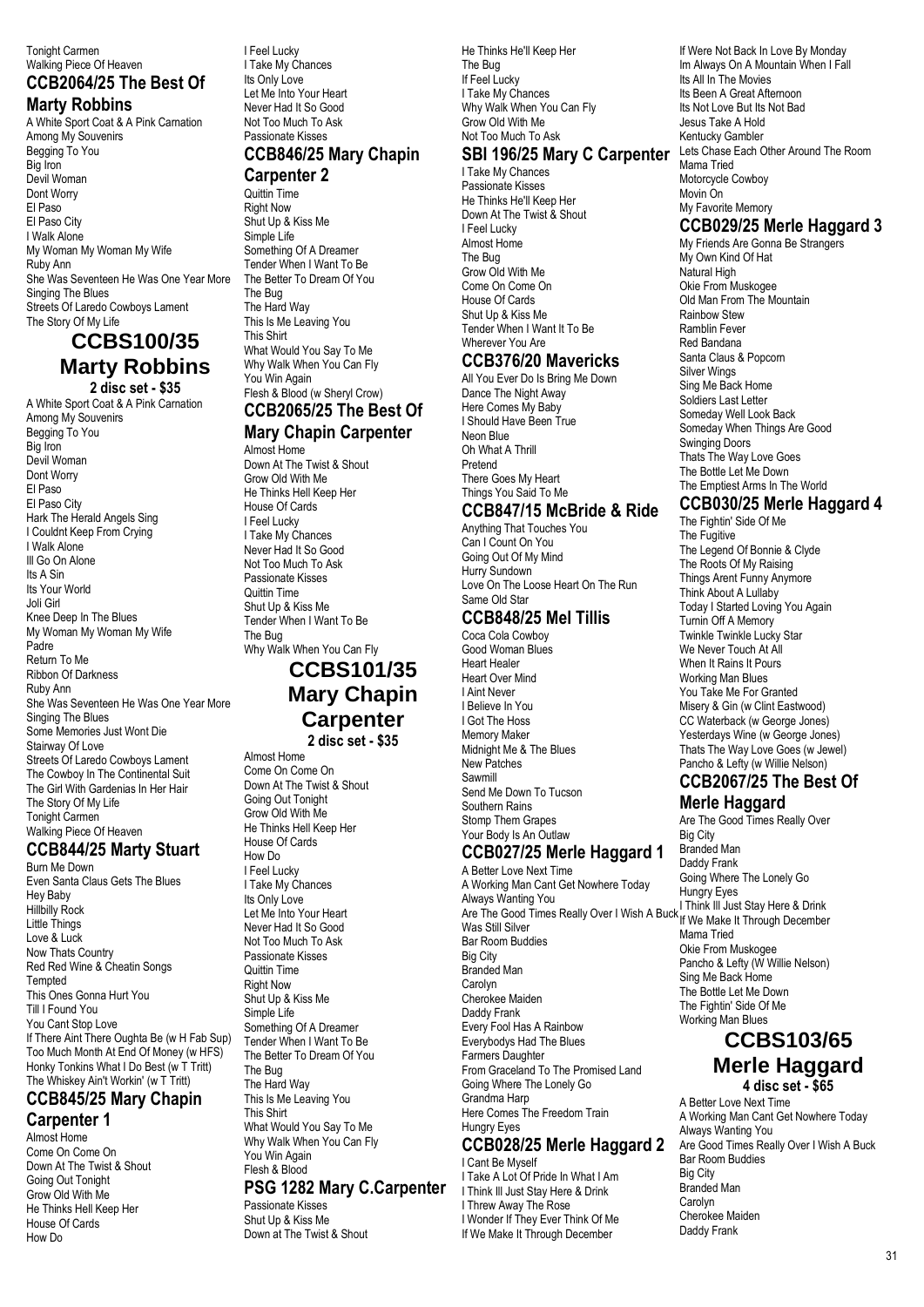Every Fool Has A Rainbow Everybodys Had The Blues Farmers Daughter From Graceland To The Promised Land Going Where The Lonely Go Grandma Harp Here Comes The Freedom Train Hungry Eyes I Cant Be Myself I Take A Lot Of Pride In What I Am I Think Ill Just Stay Here & Drink I Threw Away The Rose I Wonder If They Ever Think Of Me If We Make It Through December If Were Not Back In Love By Monday Im Always On A Mountain When I Fall Its All In The Movies Its Been A Great Afternoon Its Not Love But Its Not Bad Jesus Take A Hold Kentucky Gambler Lets Chase Each Other Around The Room Mama Tried Motorcycle Cowboy Movin On My Favorite Memory My Friends Are Gonna Be Strangers My Own Kind Of Hat Natural High Okie From Muskogee Old Man From The Mountain Rainbow Stew Ramblin Fever Red Bandana Santa Claus & Popcorn Silver Wings Sing Me Back Home Soldiers Last Letter Someday Well Look Back Someday When Things Are Good Swinging Doors Thats The Way Love Goes The Bottle Let Me Down The Emptiest Arms In The World The Fightin' Side Of Me The Fugitive The Legend Of Bonnie & Clyde The Roots Of My Raising Things Arent Funny Anymore Think About A Lullaby Today I Started Loving You Again Turnin Off A Memory Twinkle Twinkle Lucky Star We Never Touch At All When It Rains It Pours Working Man Blues You Take Me For Granted Misery & Gin Cc Waterback Yesterdays Wine Thats The Way Love Goes Pancho & Lefty

### **SBI 090/25 Merle Haggard 1**

All My Friends Are Gonna Be Strangers Big City Branded Man Daddy Frank (The Guitar Man) Farmer's Daughter Fighting Side Of Me I Think I'll Just Stay Here & Drink I Threw Away The Roses If We Make It Through December Let's Chase Each Other Around The Room Mama Tried Nobody's Darling But Mine

### **SBI 091/25 Merle Haggard 2**

Okie From Muskogee Pancho & Lefty - w Willie Nelson Rambling Fever Sing Me Back Home Someday When Things Are Good Swinging Doors That's The Way Love Goes - w Jewel The Bottle Let Me Down The Fugitive Today I Started Loving You Again Twinkle Twinkle Lucky Star Working Man Blues

### **SBI 372/25 Merle Haggrd (mpx)**

Big City Let's Chase Each Other Around The Room Okie From Muskogee Rambling Fever Sing Me Back Home Someday When Things Are Swinging Doors The Fugitive Twinkle Twinkle Lucky Star

### **CCB849/25 Michael M Murphy**

A Long Line Of Love Carolina In The Pines Disenchanted Dont Count The Rainy Days From The Word Go Im Gonna Miss You Girl Love Affairs Never Givin Up On Love Radio Land Still Taking Chances Talkin To The Wrong Man What She Wants Whats Forever For **Wildfire** Will It Be Love By Morning A Face In The Crowd (w Holly Dunn) Talkin To The Wrong Man (w Ryan Murphy)

# **CCB850/25 Michael Peterson**

By The Book Drink Swear Steal & Lie From Here To Eternity Lesson In Goodbye Modern Man Somethin Bout A Sunday Sure Feels Real Good Too Good To Be True When The Bartender Cries

## **CCB851/25 Michelle Wright**

He Would Be Sixteen New Kind Of Love One Good Man One Time Around Take It Like A Man The Change Your Love (w Jim Brickman)

### **SBI 376/25 Mickey Gilley**

Bring It On Home To Me Chains Of Love Lonely Nights Power Of Positive Drinking Put Your Dreams Away Room Full Of Roses She's Pulling Me Back Again Stand By Me Talk To Me True Love Ways You Don't Know Me

### **CCB852/25 Mickey Gilley**

A Headache Tomorrow Or Heartache Tnight A Room Full Of Roses Blue Christmas City Lights Dont Girls All Get Prettier At Closing Time Fool For Your Love God Rest Ye Merry Gentlemen I Overlooked An Orchid Joy To The World Lonely Nights O Little Town Of Bethlehem Put Your Dreams Away Rockin Around The Christmas Tree Stand By Me Talk To Me Tears Of The Lonely Thats All That Matters

True Love Ways You Dont Know Me Youve Really Got A Hold On Me **CCB853/15 Mike Reid**

# As Simple As That

I Got A Life Ill Stop Loving You Keep On Walkin Till You Were Gone Walk On Faith

#### **CCB854/15 Mike Walker**

Honey Do If Theres A Chance To Say I Love You Stones In The Road Whos Your Daddy **CCB855/15 Mila Mason**

Closer To Heaven Dark Horse Maybe Maybe Not Thats Enough Of That The Strong One This Heart

### **CCB397/25 Mindy McCready**

A Girls Gotta Do What A Girls Gotta Do All I Want Is Everything Guys Do It All The Time I Want A Man Lets Talk About Love Lips Like Yours Maybe Hell Notice Her Now Maybe Maybe Not One In A Million Scream Ten Thousand Angels The Other Side What If I Do Youll Never Know

### **SBI 377/15 Mindy McCready**

Maybe He'll Notice Her Now – w R McDonald All I Want Is Everything Scream Maybe Maybe Not **CCB856/25 Miranda Lambert**

Bring Me Down Crazy Ex Girlfriend Dead Flowers Famous In A Small Town Greyhound Bound For Nowhere Gunpowder & Lead Heart Like Mine Kerosene Me & Charlie Talking More Like Her New Strings Thats The Way The World Goes Round The House That Built Me What About Georgia Bad Angel (w Dierks Bentley)

### **SBI798/25 Miranda Lambert**

Baggage Claim Mama's Broken Heart Me & Charlie Talking More Like Her Over You That's The Way The World Goes Round The House That Built Me We Were Us – w Keith Urban Bring Me Down Crazy Ex Girlfriend Famous In A Small Town Fastest Girl In Town Greyhound Bound For Nowhere Gunpowder & Lead Heart Like Mine Kerosene **CCB857/25 Moe Bandy**

### Americana

Bandy The Rodeo Clown Barstool Mountain Hank Williams You Wrote My Life Here I Am Drunk Again I Cheated Me Right Out Of You Im Sorry For You My Friend It Was So Easy To Find An Unhappy Woman Its A Cheating Situation Shes Not Really Cheatin Just Gettin Even Till Im Too Old To Die Young Two Lonely People Hey Joe Hey Moe (w Joe Stampley) Holding The Bag (w Joe Stampley) Just Good Ol Boys (w Joe Stampley)

### **CCB858/25 Montgy Gentry 1**

All Night Long Back When I Knew It All Cold One Comin On Daddy Wont Sell The Farm Didnt I Gone Hell Yeah Hillbilly Shoes If You Ever Stop Loving Me Lonely & Gone Long Line Of Losers Lucky Man Merry Christmas From The Family **CCB859/25 Montgy Gentry 2** My Town

One In Every Crowd Oughta Be More Songs About That Roll With Me Self Made Man She Couldnt Change Me She Dont Tell Me To Something To Be Proud Of Speed What Do Ya Think About That While Youre Still Young You Do Your Thing

### **CCB2069/25 The Best Of Montgomery Gentry**

Back When I Knew It All Daddy Wont Sell The Farm Gone Hell Yeah If You Ever Stop Loving Me Lonely & Gone Lucky Man My Town One In Every Crowd Roll With Me She Couldnt Change Me She Dont Tell Me To Something To Be Proud Of **Speed** What Do Ya Think About That **CCBS105/35**

# **Montgomery Gentry**

**2 disc set - \$35**

All Night Long Back When I Knew It All Cold One Comin On Daddy Wont Sell The Farm Didnt I Gone Hell Yeah Hillbilly Shoes If You Ever Stop Loving Me Lonely & Gone Long Line Of Losers Lucky Man Merry Christmas From The Family My Town One In Every Crowd Oughta Be More Songs About That Roll With Me Self Made Man She Couldnt Change Me She Dont Tell Me To Something To Be Proud Of Speed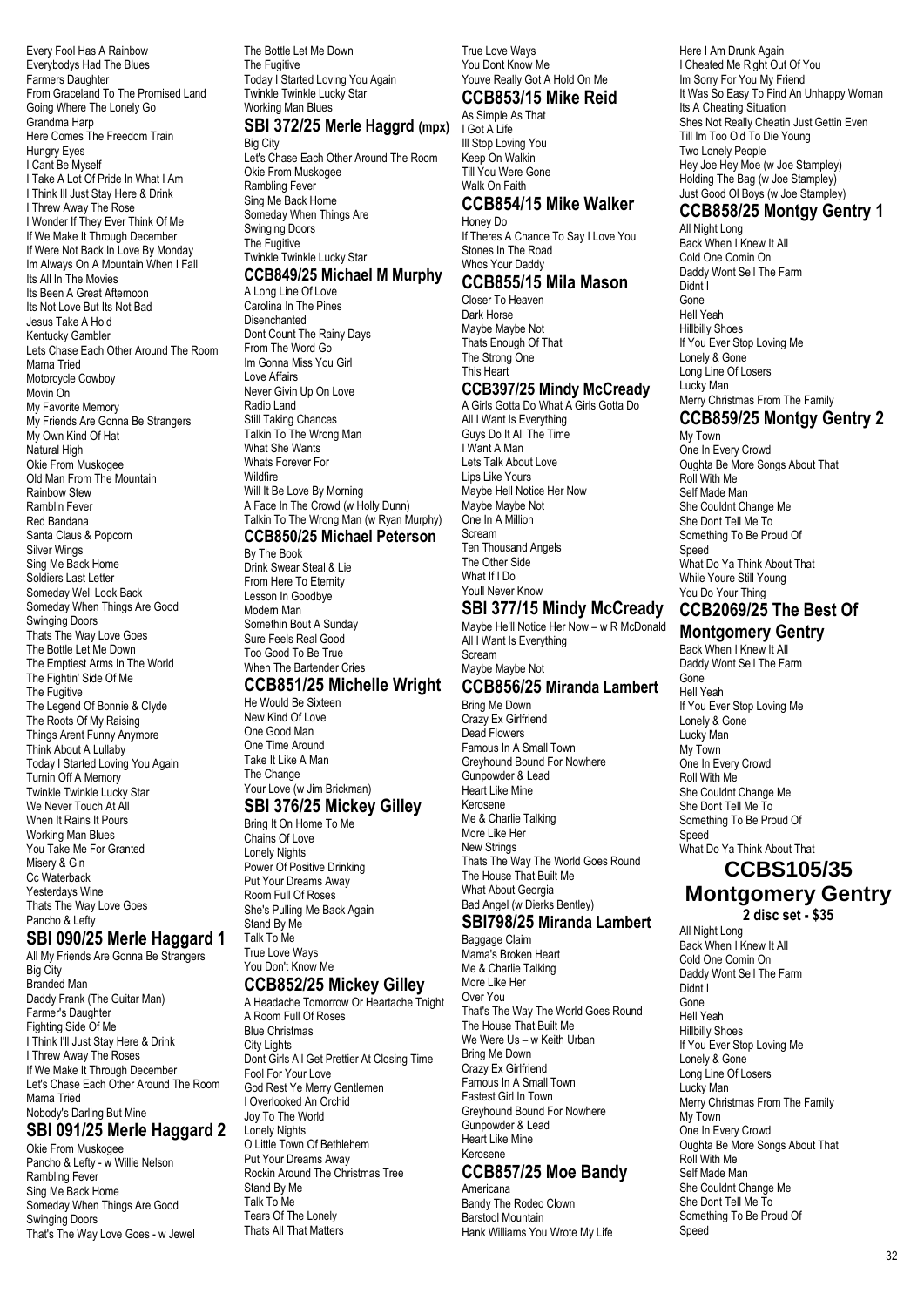What Do Ya Think About That While Youre Still Young You Do Your Thing

### **SBI 484/25 Montgomery Gentry**

All Night Long Back When I Knew It All Didnt I Gone Hell Yeah Hillbilly Shoes Lucky Man Merry Christmas From The Family My Town One In Every Crowd Roll With Me Something To Be Proud Of Speed The Little Girl The Truth About Men - with Andy Griggs What Do Ya Think About That

### **CKA218/20 Morgan Evans**

Dance With Me (with Kelsea Ballerini) Day Drunk Diamonds I Do Kiss Somebody Young Again

### **CCB861/25 Neal McCoy 1**

Beatin It In Bod.... .. ...<br>Billys Got His Beer Goggles On Every Man For Himself For A Change Forever Works For Me Going Going Gone I Was If I Was A Drinkin Man If You Cant Be Good Be Good At It Love Happens Like That No Doubt About It Party On

### **CCB862/25 Neal McCoy 2**

**Tailgate** That Woman Of Mine The City Put The Country Back In Me The Girls Of Summer The Last Of A Dying Breed The Luckiest Man In The World The Shake Then You Can Tell Me Goodbye Theyre Playing Our Song What If Wink You Gotta Love That **CCB2070/25 The Best Of**

# **Neal McCoy**

Billys Got His Beer Goggles On For A Change Forever Works For Me I Was If I Was A Drinkin Man If You Cant Be Good Be Good At It Love Happens Like That No Doubt About It That Woman Of Mine The City Put The Country Back In Me The Shake Then You Can Tell Me Goodbye Theyre Playing Our Song Wink You Gotta Love That

### **CCBS106/35 Neal McCoy 2 disc set - \$35**

Beatin It In Billys Got His Beer Goggles On Every Man For Himself For A Change Forever Works For Me Going Going Gone

I Was If I Was A Drinkin Man If You Cant Be Good Be Good At It Love Happens Like That No Doubt About It Party On Tailgate That Woman Of Mine The City Put The Country Back In Me The Girls Of Summer The Last Of A Dying Breed The Luckiest Man In The World The Shake Then You Can Tell Me Goodbye Theyre Playing Our Song What If Wink

### You Gotta Love That **SBI804/25 Neal McCoy (mpx)**

Beating It In The City Put The Country Back In Me Forever Works For Me No Doubt About It **CCB412/15 Nitty Gritty Dirt Bd**

Bang Bang Bang Fishin In The Dark Roll The Stone Away You Made Life Good Again

#### **CCB421/25 Oak Ridge Boys** American Made

Bobbie Sue Elvira Everyday Fancy Free Ill Be True To You It Takes A Little Rain To Make Love Grow Leaving Louisiana In The Broad Daylight Lucky Moon No Matter How High Thank God For Kids Trying To Love Two Women Yall Come Back Saloon Youre My Soul & Inspiration Youre The One

### **SBI 389/15 Oak Ridge Boys**

Elvira American Made Come On In Sail Away

#### **CCB422/15 Osborne Bros**

Ill Be Alright Tomorrow Lost Highway Rocky Top Roll Muddy River The Cuckoo Ruby Are You Mad (w Red Allen) **CCB431/25 Pam Tillis 1** After A Kiss All The Good Ones Are Gone Bettys Got A Bass Boat Blue Rose Is

Cleopatra Queen Of Denial Do You Know Where Your Man Is Dont Tell Me What To Do Every Time I Said A Prayer For You I Was Blown Away In Between Dances Let That Pony Run

#### **CCB432/25 Pam Tillis 2** Maybe It Was Memphis

Mi Vida Loca My Crazy Life One Of Those Things Please Put Yourself In My Place Shake The Sugar Tree So Wrong Spilled Perfume The Land Of The Living The River & The Highway Thunder & Roses

Unmitigated Gall When You Walk In The Room

#### **CCB2072/25 The Best Of Pam Tillis**

### After A Kiss

All The Good Ones Are Gone Dont Tell Me What To Do I Said A Prayer For You I Was Blown Away In Between Dances Let That Pony Run Maybe It Was Memphis Mi Vida Loca My Crazy Life One Of Those Things Please Shake The Sugar Tree So Wrong Spilled Perfume The River & The Highway When You Walk In The Room

### **CCBS109/35 Pam Tillis 2 disc set - \$35**

After A Kiss All The Good Ones Are Gone Bettys Got A Bass Boat Blue Rose Is Cleopatra Queen Of Denial Do You Know Where Your Man Is Dont Tell Me What To Do Every Time I Said A Prayer For You I Was Blown Away In Between Dances Let That Pony Run Maybe It Was Memphis Mi Vida Loca My Crazy Life One Of Those Things Please Put Yourself In My Place Shake The Sugar Tree So Wrong Spilled Perfume The Land Of The Living The River & The Highway Thunder & Roses Unmitigated Gall When You Walk In The Room

# **SBI1160/25 Pam Tillis vol 1**

After A Kiss Cleopatra Queen Of Denial I Said A Prayer For You I Was Blown Away Maybe It Was Memphis Mi Vida Loca (My Crazy Life) Please Put Yourself In My Place So Wrong Spilled Perfume Thunder & Roses When You Walk In The Room

### **SBI1161/25 Pam Tillis v2 mpx**

Cleopatra Queen Of Denial Mi Vida Loca (My Crazy Life) Put Yourself In My Place Thunder & Roses

#### **CCB866/25 Pat Green**

Baby Doll Country Star Dont Break My Heart Again Feels Just Like It Should Guy Like Me Let Me Somewhere Between Texas & Mexico Three Days Wave On Wave Way Back Texas What Im For

**SBI 394/15 Pat Green**

Carry On Dixie Lullaby Feels Just Like It Should Let Me Way Back Texas

### **SBI 459/15 Pat Green (mpx)**

Feels Just Like It Should Way Back Texas Baby Doll Dixie Lullaby

### **CCB031/25 Patsy Cline 1**

A Church A Courtroom & Then Goodbye A Poor Mans Roses Always Anytime Back In Babys Arms Bill Bailey Wont You Please Come Home Blue Moon Of Kentucky **Crazy** Crazy Arms Dear God Faded Love **Fingerprints** Foolin Around Half As Much He Called Me Baby Heartaches Honky Tonk Merry Go Round **CCB032/25 Patsy Cline 2**

How Can I Face Tomorrow I Can See An Angel I Cant Forget You I Cried All The Way To The Altar I Dont Wanta I Fall To Pieces I Love You So Much That It Hurts If I Could See The World Imagine That In Care Of The Blues Just A Closer Walk With Thee Just Out Of Reach Leavin On Your Mind Let The Teardrops Fall Lifes Railway To Heaven Pick Me Up On Your Way Down Rose Of San Antone

### **CCB033/25 Patsy Cline 3**

San Antonio Rose Shes Got You So Wrong South Of The Border Stop Look & Listen Stop The World Sweet Dreams The Heart You Break May Be Your Own The Wayward Wind There He Goes Three Cigarettes In An Ashtray True Love Walkin After Midnight When I Get Thru With You Yes I Understand You Took Him Off My Hands

### **CCB2073/25 The Best Of**

### **Patsy Cline**

A Poor Mans Roses Back In Babys Arms Bill Bailey Wont You Please Come Home **Crazy** Heartaches I Fall To Pieces Imagine That Just Out Of Reach Leavin On Your Mind Shes Got You So Wrong Sweet Dreams Three Cigarettes In An Ashtray Walkin After Midnight When I Get Thru With You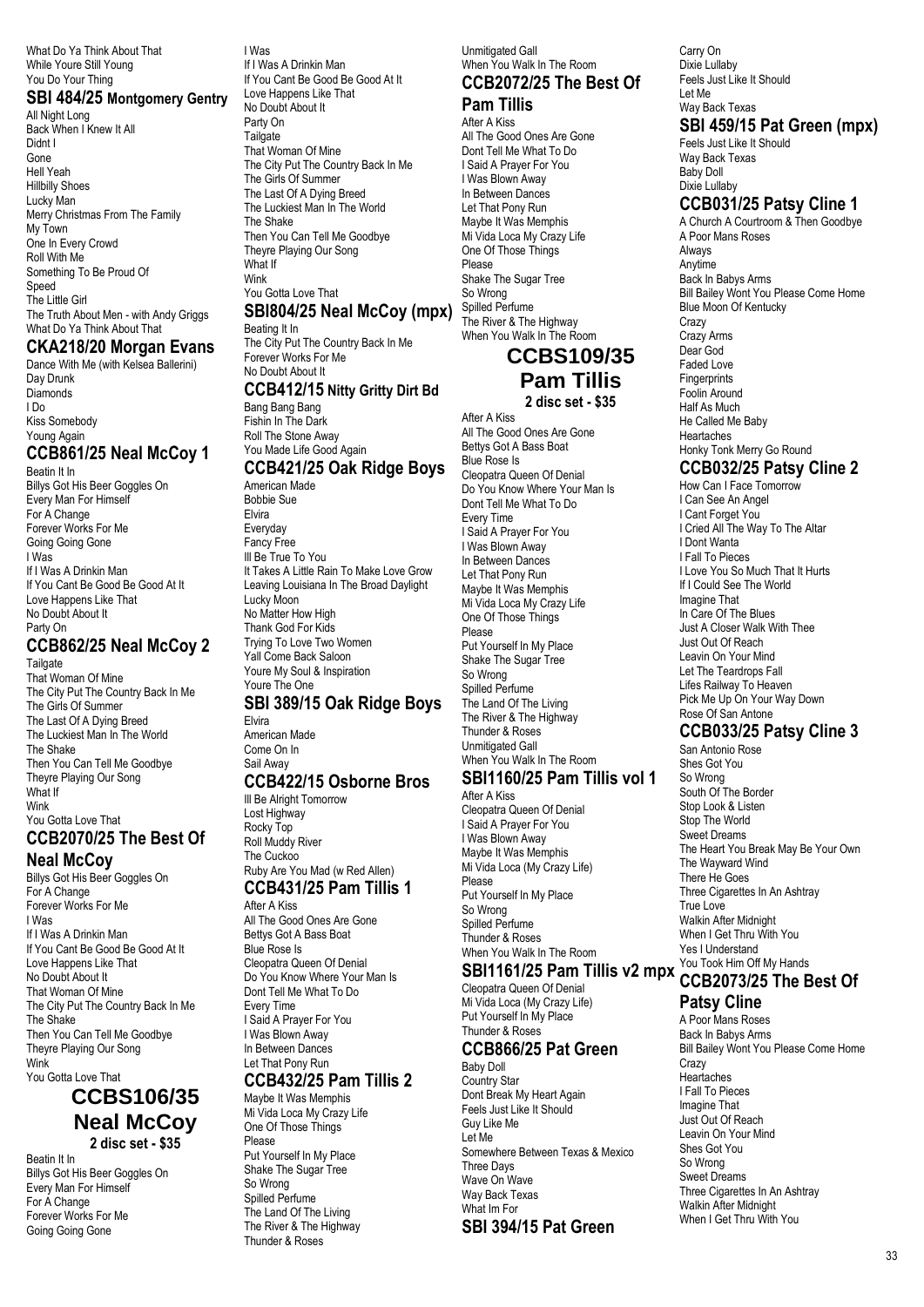### **CCBS110/50 Patsy Cline 3 disc set - \$50**

A Church A Courtroom & Then Goodbye A Poor Mans Roses Always Anytime Back In Babys Arms Bill Bailey Wont You Please Come Home Blue Moon Of Kentucky **Crazy** Crazy Arms Dear God Faded Love **Fingerprints** Foolin Around Half As Much He Called Me Baby **Heartaches** Honky Tonk Merry Go Round How Can I Face Tomorrow I Can See An Angel I Cant Forget You I Cried All The Way To The Altar I Dont Wanta I Fall To Pieces I Love You So Much That It Hurts If I Could See The World Imagine That In Care Of The Blues Just A Closer Walk With Thee Just Out Of Reach Leavin On Your Mind Let The Teardrops Fall Lifes Railway To Heaven Pick Me Up On Your Way Down Rose Of San Antone San Antonio Rose Shes Got You So Wrong South Of The Border Stop Look & Listen Stop The World Sweet Dreams The Heart You Break May Be Your Own The Wayward Wind There He Goes Three Cigarettes In An Ashtray True Love Walkin After Midnight When I Get Thru With You Yes I Understand You Took Him Off My Hands

#### **PSG 1009 Patsy Cline**

Walkin' After Midnight Sweet Dreams She's Got You I Fall To Pieces Crazy Blue Moon Of Kentucky Foolin' 'Round San Antonio Rose Half As Much Back In Baby's Arms

# **SBI449/25 Patsy Cline**

Half As Much Have You Ever Been Lonely He Called Me Baby I Love You So Much It Hurts Imagine That In Care Of The Blues Just Out Of Reach Lonely Street Love Letters In The Sand South Of The Border The Wayward Wind There He Goes Why Can't He Be You You Took Him Off My Hands Your Cheating Heart **SBI841/25 Thomas Rhett** Beer With Jesus Get Me Some Of That It Goes Like This Something To Do With My Hands

#### **SFWS 054 Patsy Cline** Back In Babys Arms

**Crazy** I Fall To Pieces Shes Got You Sweet Dreams Walking After Midnight Blue Moon Of Kentucky Faded Love Leaving On Your Mind San Antonio Rose Seven Lonely Days Stranger In My Arms Three Cigarettes And An Ashtray When I Get Through With You **CCB433/15 Patti Page**

#### Boogie Woogie Santa Claus Tennessee Waltz

The Doggie In The Window Till We Meet Again (w Bing Crosby)

### **CCB427/25 Patty Loveless 1**

A Little Bit In Love A Thousand Times A Day Blame It On Your Heart Blue Memories Born Again Fool Busted Cant Get Enough Cant Stop Myself From Loving You Chains Dont Toss Us Away Draggin My Heart Around **Drive** Halfway Down Here I Am High On Love Higher Than The Wall How Can I Help You Say Goodbye Hurt Me Bad In A Real Good Way

### **CCB428/25 Patty Loveless 2**

I Dont Wanna Be That Strong I Try To Think About Elvis I Wanna Believe If My Heart Had Windows Im That Kind Of Girl Jealous Bone Keep Your Distance Like Water Into Wine Lonely Too Long Looking For A Heartache Like You Lovin All Night Nothin But The Wheel Nothin Like The Lonely On Down The Line On Your Way Home Santa Train She Drew A Broken Heart Strong Heart

### **CCB429/25 Patty Loveless 3**

Thats The Kind Of Mood Im In The Blue Side Of Town The Boys Are Back In Town The Grandpa That I Know The Last Thing On My Mind The Lonely Side Of Love The Night's Too Long The Trouble With The Truth Timber Im Falling In Love To Have You Back Again You Can Feel Bad You Dont Even Know Who I Am You Dont Seem To Miss Me You Will Send A Message My Heart (w Dwight Ykam) House Of Cash (w George Strait)

Out Of Control Raging Fire (w Travis Tritt) My Kind Of Woman My Kind Man (w V Gill)

### **CCB2074/25 The Best Of Patty Loveless**

A Little Bit In Love

Blame It On Your Heart Chains Dont Toss Us Away Here I Am How Can I Help You Say Goodbye Hurt Me Bad In A Real Good Way I Try To Think About Elvis Im That Kind Of Girl Lonely Too Long On Down The Line She Drew A Broken Heart Timber Im Falling In Love You Can Feel Bad You Dont Even Know Who I Am

# **CCBS111/50**

#### **Patty Loveless 3 disc set - \$50**

A Little Bit In Love A Thousand Times A Day Blame It On Your Heart Blue Memories Born Again Fool Busted Cant Get Enough Cant Stop Myself From Loving You Chains Dont Toss Us Away Draggin My Heart Around **Drive** Halfway Down Here I Am High On Love Higher Than The Wall How Can I Help You Say Goodbye Hurt Me Bad In A Real Good Way I Dont Wanna Be That Strong I Try To Think About Elvis I Wanna Believe If My Heart Had Windows Im That Kind Of Girl Jealous Bone Keep Your Distance Like Water Into Wine Lonely Too Long Looking For A Heartache Like You Lovin All Night Nothin But The Wheel Nothin Like The Lonely On Down The Line On Your Way Home Santa Train She Drew A Broken Heart Strong Heart Thats The Kind Of Mood Im In The Blue Side Of Town The Boys Are Back In Town The Grandpa That I Know The Last Thing On My Mind The Lonely Side Of Love The Night's Too Long The Trouble With The Truth Timber Im Falling In Love To Have You Back Again You Can Feel Bad You Dont Even Know Who I Am You Dont Seem To Miss Me You Will Send A Message To My Heart House Of Cash Out Of Control Raging Fire My Kind Of Woman My Kind Of Man **SBI052/25 Patty Loveless** Cant Get Enough

Dont Toss Us Away Halfway Down How Can I Help You Say Goodbye I Try To Think About Elvis Im That Kind Of Girl

Jealous Bone Last Thing On My Mind Nothing But The Wheel On Down The Line On Your Way Home Out Of Control Raging Fire Santa Train Send A Message To My Heart Thats The Kind Of Mood Im In The Boys Are Back In Town Timber Im Falling In Love

### **SBI1162/25 P Loveless v2 mpx**

A Thousand Times A Day Dont Toss Us Away Halfway Down How Can I Help You Say Goodbye My Kind Of Woman My Kind Of Man Send A Message To My Heart Timber Im Falling In Love You Dont Even Know Who I Am

### **CCB867/25 Paul Brandt**

A Little In Love I Do Its A Beautiful Thing My Heart Has A History That Hurts Thats The Truth Whats Come Over You

### **CCB868/15 Paul Overstreet**

All The Fun Ball & Chain Daddys Come Around Heroes If I Could Bottle This Up Sowin Love

### **CCB869/25 Phil Vasser**

American Child Bobby With An I Carlene Everywhere I Go Good Ole Days I Would Ill Take That As A Yes The Hot Tub Song In A Real Love Just Another Day In Paradise Last Day Of My Life Lets Get Together Love Is A Beautiful Thing Prayer Of A Common Man Rose Bouquet Six Pack Summer Thats When I Love You The Woman In My Life This Is God This Is My Life Ultimate Love

#### **SBI 397/25 Phil Vassar** I Would

I'll Take That As A Yes (The Hot Tub Song) In A Real Love Just Another Day In Paradise Last Day Of My Life Rose Bouquet That's When I Love You The Woman In My Life This Is God This Is My Life **SBI 398/15 Phil Vassar (mpx)** I'll Take That As A Yes (The Hot Tub Song) Just Another Day In Paradise

Last Day Of My Life The Woman In My Life

## **CCB871/25 Porter Waggoner**

A Satisfied Mind Big Wind Companys Comin Eat Drink Be Merry For Tomorrow Youll Cry Green Green Grass Of Home Ill Go Down Swinging Ive Enjoyed As Much Of This As I Can Stand Misery Loves Company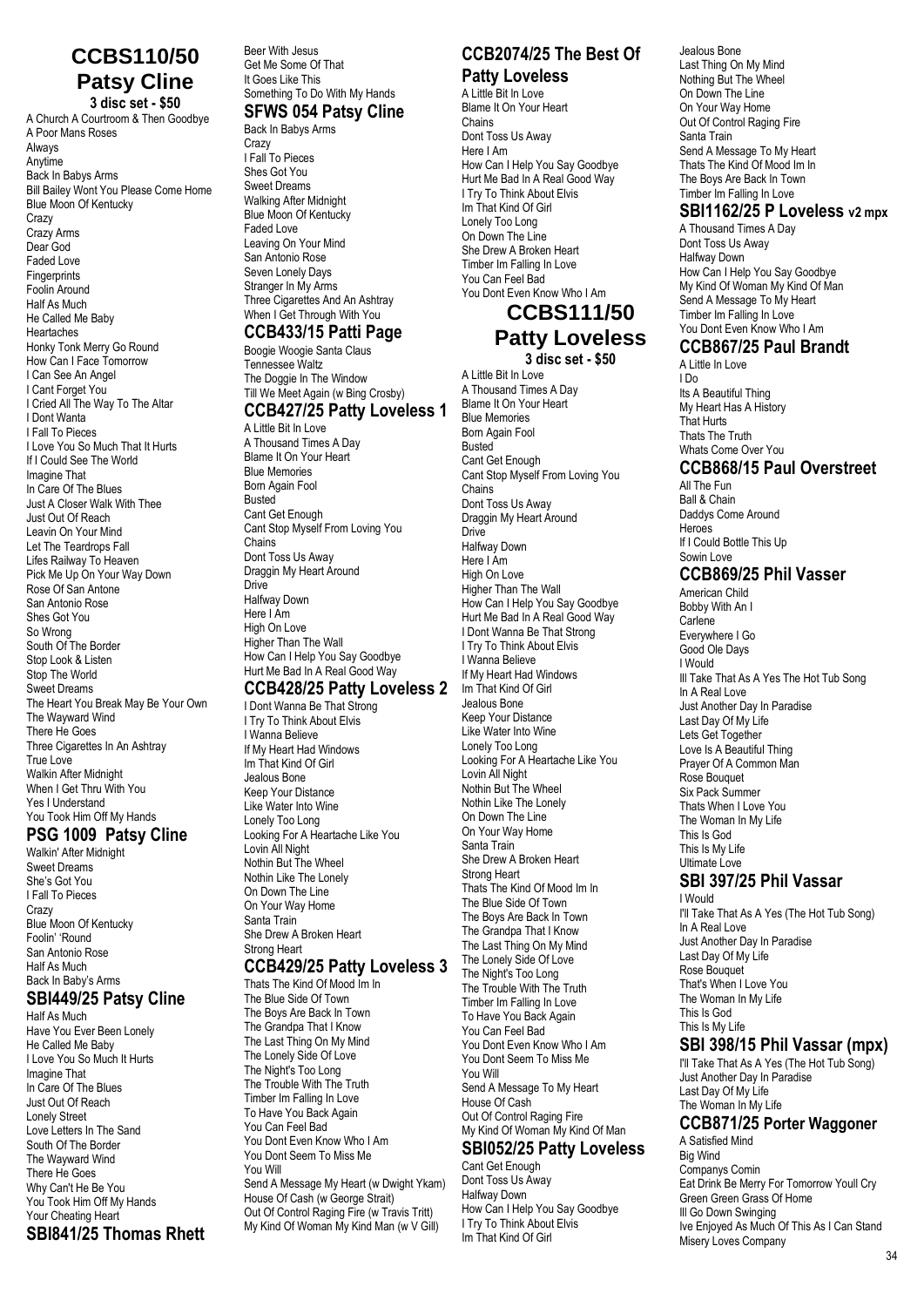Skid Row Joe Sorrow On The Rocks The Carroll County Accident The Cold Hard Facts Of Life Tryin To Forget The Blues We Wish You A Merry Christmas Yall Come Your Old Love Letters

### **CCB872/25 Porter & Dolly**

Before I Met You Better Move It On Home Burning The Midnight Oil Daddy Was An Old Time Preacher Man Forty Miles From Poplar Bluff Holding On To Nothin If Teardrops Were Pennies If You Go Ill Follow You Jeannies Afraid Of The Dark Making Plans Please Dont Stop Loving Me The Last Thing On My Mind Tomorrow Is Forever Well Get Ahead Someday Yours Love

### **CCB873/15 Rachel Proctor**

Days Like This Didnt I Me & Emily Where I Belong

## **CCB874/15 Radney Foster**

Easier Said Than Done Everyday Angel Just Call Me Lonesome Nobody Wins

### **CCB875/15 Ralph Stanley**

Lifes Railway To Heaven Little Cabin Home On The Hill Little Maggie Old Time Religion Pretty Polly White Dove

### **CCB876/15 Randy Houser**

A Man Like Me Anything Goes Boots On Im All About It In Gods Time Whistlin Dixie

### **SBI 722/25 Randy Houser**

Anything Goes Boots On How Country Feels Running Outta Moonlight

### **CCB877/25 Randy Rogers**

Down & Out In My Arms Instead Interstate Kiss Me In The Dark One More Goodbye Steal You Away Tonights Not The Night Too Late For Goodbye

#### **CCB086/25 Randy Travis 1** 1982…

A Little Left Of Center A Man Aint Made Of Stone America Will Always Stand An Old Pair Of Shoes Angels Better Class Of Losers Deeper Than The Holler Dig Two Graves Diggin Up Bones Down With The Old Up With The New Forever & Ever Amen Forever Together Hard Rock Bottom Of Your Heart **CCB087/25 Randy Travis 2**

# He Walked On Water

Heroes & Friends

Honky Tonk Moon How Do I Wrap My Heart Up For Christmas I Told You So I Wont Need You Anymore Id Surrender All If I Didnt Have You Ill Be Right Here Loving You Is It Still Over Its Just A Matter Of Time Meet Me Under The Mistletoe

No Place Like Home Old 8 X 10

### **CCB088/25 Randy Travis 3**

On The Other Hand Out Of My Bones Point Of Light Spirit Of A Boy Wisdom Of A Man Stranger In My Mirror The Box The Hole Three Wooden Crosses Too Gone Too Long When Your World Was Turning For Me Where Can I Surrender White Christmas Makes Me Blue Written In Stone A Few Ole Country Boys (w George Jones) **CCB2076/25 The Best Of**

#### **Randy Travis** 1982…

Better Class Of Losers Diggin Up Bones Forever & Ever Amen He Walked On Water Heroes & Friends Honky Tonk Moon I Told You So I Wont Need You Anymore If I Didnt Have You No Place Like Home On The Other Hand Spirit Of A Boy Wisdom Of A Man The Hole Three Wooden Crosses

### **CCBS113/50 Randy Travis 3 disc set - \$50**

1982… A Little Left Of Center A Man Aint Made Of Stone America Will Always Stand An Old Pair Of Shoes Angels Better Class Of Losers Deeper Than The Holler Dig Two Graves Diggin Up Bones Down With The Old Up With The New Forever & Ever Amen Forever Together Hard Rock Bottom Of Your Heart He Walked On Water Heroes & Friends Honky Tonk Moon How Do I Wrap My Heart Up For Christmas I Told You So I Wont Need You Anymore Id Surrender All If I Didnt Have You Ill Be Right Here Loving You Is It Still Over Its Just A Matter Of Time Meet Me Under The Mistletoe No Place Like Home Old 8 X 10 On The Other Hand Out Of My Bones Point Of Light Spirit Of A Boy Wisdom Of A Man Stranger In My Mirror The Box

The Hole Three Wooden Crosses Too Gone Too Long When Your World Was Turning For Me Where Can I Surrender White Christmas Makes Me Blue Written In Stone A Few Ole Country Boys

#### **PSG 1331 Randy Travis 2** The Hole

Whisper My Name This Is Me The Box If I Didn't Have You Before You Kill Us All Forever Together Better Class of Losers Look Heart, No Hands Forever & Ever, Amen

#### **SBI538/25 Randy Travis 1** 982

Digging Up Bones Forever & Ever Amen Hard Rock Bottom Of Your Heart Heroes & Friends How Do I Wrap My Heart Up For Christmas I Told You So I Won't Need You Anymore Is It Still Over **SBI539/25 Randy Travis 2**

No Place Like Home On The Other Hand Pray For The Fish Pretty Paper Spirit Of A Boy Wisdom Of A Man Stranger In My Mirror Three Wooden Crosses Whisper My Name White Christmas Makes Me Blue

### **SBI540/25 Randy Travis (mpx)**

Digging Up Bones Heroes & Friends On The Other Hand Pray For The Fish Pretty Paper Spirit Of A Boy Wisdom Of A Man Stranger In My Mirror Three Wooden Crosses

#### **CCB042/25 Rascal Flatts 1** Better Now

Bless The Broken Road Close Every Day Fast Cars & Freedom Feels Like Today God Rest Ye Merry Gentlemen Help Me Remember Here Here Comes Goodbye Heres To You I Melt I Wont Let Go Im Movin On

### **CCB043/25 Rascal Flatts 2**

Its Not Supposed To Go Like That Life Is A Highway Long Slow Beautiful Dance Love You Out Loud Mayberry Me & My Gang My Wish My Worst Fear One Good Love Prayin For Daylight Revolution Secret Smile Skin

### **CCB044/25 Rascal Flatts 3**

Stand Summer Nights Take Me There

These Days This Everyday Love Unstoppable What Hurts The Most While You Loved Me Why Why Wait Winner At A Losing Game She Goes All The Way Easy

#### **CCB2077/25 The Best Of Rascal Flatts**

Bless The Broken Road Fast Cars & Freedom Here Here Comes Goodbye Heres To You I Wont Let Go Life Is A Highway **Mayberry** My Wish Skin Stand Take Me There These Days What Hurts The Most Why Wait

# **CCBS114/50 Rascal Flatts**

**3 disc set - \$50**

Better Now Bless The Broken Road Close Every Day Fast Cars & Freedom Feels Like Today God Rest Ye Merry Gentlemen Help Me Remember **Here** Here Comes Goodbye Heres To You I Melt I Wont Let Go Im Movin On Its Not Supposed To Go Like That Life Is A Highway Long Slow Beautiful Dance Love You Out Loud **Mayberry** Me & My Gang My Wish My Worst Fear One Good Love Prayin For Daylight Revolution Secret Smile Skin Stand Summer Nights Take Me There These Days This Everyday Love Unstoppable What Hurts The Most While You Loved Me Why Why Wait Winner At A Losing Game She Goes All The Way **Easy DIS 4603DRascal Flatts** Life Is A Highway My Wish What Hurts The Most Bless the Broken Road Take Me There Here Comes Goodbye Unstoppable

Who Says Summer Nights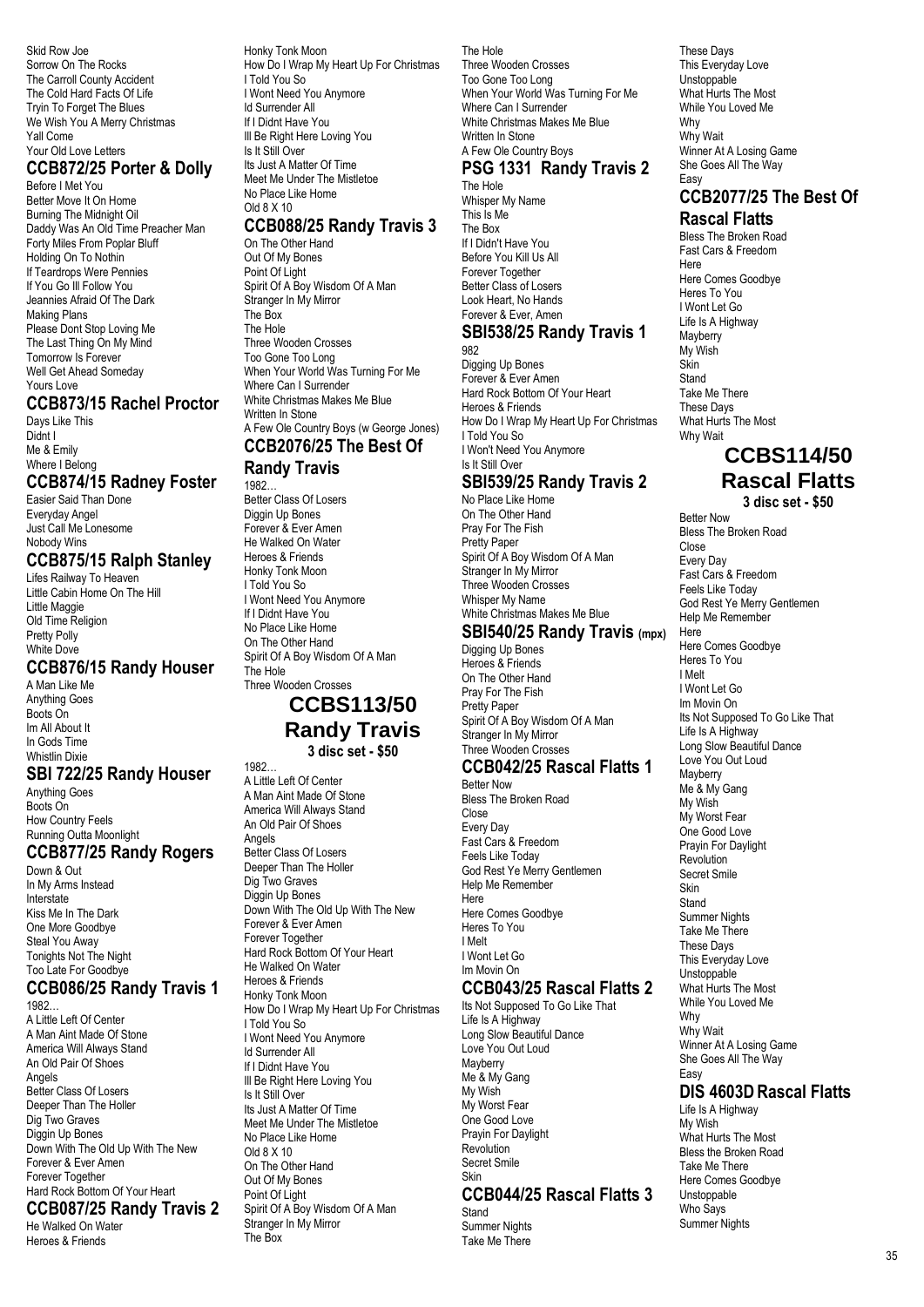### **SBI 121/25 Rascal Flatts 1**

Backwards Bless The Broken Road Bob That Head Dry County Girl Every Day Fast Cars & Freedom Feels Like Today Here Here Comes Goodbye Here's To You I Melt

### **SBI 122/25 Rascal Flatts 2**

I Won't Let Go I'm Moving On Life Is A Highway Love You Out Loud Mayberry Me & My Gang My Wish My Worst Fear Pieces Praying For Daylight Shine On

### **SBI 123/25 Rascal Flatts 3**

Skin Stand Still Feels Good Take Me There These Days This Everyday Love Too Good It's True What Hurts The Most While You Loved Me Winner At A Losing Game You

### **CCB878/25 Ray Price**

City Lights Crazy Arms For The Good Times Heartaches By The Number I Wont Mention It Again Ill Be There If You Ever Want Me Invitation To The Blues Ive Got A New Heartache My Shoes Keep Walking Back To You Night Life One More Time Soft Rain The Same Old Me Touch My Heart Yre Best Thing That Ever Happened To Me

### **SBI 403/15 Ray Price**

Crazy Arms For The Good Times Heartaches By The Number I Won't Mention It Again Invitation To The Blues

### **CCB879/25 Razzy Bailey**

Anywhere Theres A Jukebox Everytime U Cross My Mind Break My Heart **Friends** I Aint Got No Business Doin Business Today I Cant Get Enough Of You I Keep Coming Back If Love Had A Face Loves Gonna Fall Here Tonight Loving Up A Storm Midnight Hauler Scratch My Back & Whisper In My Ear She Left Love All Over Me Tonight Shes Gonna Love Like No Tomorrow Too Old To Play Cowboy What Time Do U Have 2B Back To Heaven

### **BS 9917 Reba McEntire**

Everything That You Want Fancy For Herself For My Broken Heart Rumour Has It It's Your Call

Silly Me Somebody Should Leave Sunday Kind Of Love Till You Love Me **CCB448/25 Reba McEntire 1**

# A Christmas Letter

A Sunday Kind Of Love And Still Back Before The War Before I Met You Cant Even Get The Blues Cathys Clown Consider Me Gone Everything That You Want Fallin Out Of Love Fancy For Herself For My Broken Heart Forever Love Have I Got A Deal For You He Gets That From Me

#### **CCB449/25 Reba McEntire 2 CCB2078/25 The Best Of** How Blue

How Was I To Know I Keep On Loving You I Know How He Feels Id Rather Ride Around With You If I Had Only Known Ill Be Im A Survivor Im Gonna Take That Mountain Im In Love All Over Im Not That Lonely Yet Is There Life Out There Its Not Over Its Your Call Let The Music Lift You Up Little Girl

### **CCB450/25 Reba McEntire 3**

Little Rock Love Needs A Holiday Love Will Find Its Way To You My Sister New Fool At An Old Game On My Own On This Day One Honest Heart One Promise Too Late Read My Mind Red Roses Ring On Her Finger Time On Her Hands Room To Breathe Roses Rumor Has It Secret Of Giving

### **CCB451/25 Reba McEntire 4**

She Thinks His Name Was John Silly Me So So So Long Somebody Should Leave Somebody Somebodys Chelsea Starting Over Again Sweet Music Man Take It Back The Angels Sang The Christmas Guest The Fear Of Being Alone The Greatest Man I Never Knew The Heart Is A Lonely Hunter The Last One To Know

### **CCB452/25 Reba McEntire 5**

The Night The Lights Went Out In Georgia They Asked About You This Is My Prayer For You Til I Said It To You Til The Season Comes Round Again Till Love Comes Again Till You Love Me Today All Over Again Turn On The Radio Walk On

Were All Alone Were So Good Together What Am I Gonna Do About You What Do You Say What If Its You

#### **CCB453/25 Reba McEntire 6** What If

When Love Gets A Hold Of You Where You End & I Begin Whoevers In New England Why Havent I Heard From You Wrong Night You Lie Youre Gonna Be Yre The First Time I Thought About Leaving Sleeping With The Telephone (w Faith Hill) Because Of You (w Kelly Clarkson) Does He Love You (w Linda Davis) Every Other Weekend (w Skip Ewing) Oklahoma Swing (w Vince Gill) The Heart Won't Lie (w Vince Gill)

# **Reba McEntire**

Cathys Clown Consider Me Gone Fancy For My Broken Heart Is There Life Out There Little Rock Love Will Find Its Way To You One Promise Too Late She Thinks His Name Was John Somebody Should Leave The Greatest Man I Never Knew The Heart Is A Lonely Hunter The Last One To Know Whoevers In New England You Lie

# **CCBS115/95 Reba McEntire**

**6 disc set - \$95**

A Christmas Letter

A Sunday Kind Of Love And Still Back Before The War Before I Met You Cant Even Get The Blues Cathys Clown Consider Me Gone Everything That You Want Fallin Out Of Love Fancy For Herself For My Broken Heart Forever Love Have I Got A Deal For You He Gets That From Me How Blue How Was I To Know I Keep On Loving You I Know How He Feels Id Rather Ride Around With You If I Had Only Known Ill Be Im A Survivor Im Gonna Take That Mountain Im In Love All Over Im Not That Lonely Yet Is There Life Out There Its Not Over Its Your Call Let The Music Lift You Up Little Girl Little Rock Love Needs A Holiday Love Will Find Its Way To You My Sister New Fool At An Old Game On My Own On This Day One Honest Heart

One Promise Too Late Read My Mind Red Roses Ring On Her Finger Time On Her Hands Room To Breathe Roses Rumor Has It Secret Of Giving She Thinks His Name Was John Silly Me So So So Long Somebody Should Leave Somebody Somebodys Chelsea Starting Over Again Sweet Music Man Take It Back The Angels Sang The Christmas Guest The Fear Of Being Alone The Greatest Man I Never Knew The Heart Is A Lonely Hunter The Last One To Know The Night The Lights Went Out In Georgia They Asked About You This Is My Prayer For You Til I Said It To You Til The Season Comes Round Again Till Love Comes Again Till You Love Me Today All Over Again Turn On The Radio Walk On Were All Alone Were So Good Together What Am I Gonna Do About You What Do You Say What If Its You What If When Love Gets A Hold Of You Where You End & I Begin Whoevers In New England Why Havent I Heard From You Wrong Night You Lie Youre Gonna Be Youre The First Time I Thought About Leaving Sleeping With The Telephone Because Of You Does He Love You Every Other Weekend Oklahoma Swing The Heart Won't Lie

### **PSG 1034 Reba McEntire**

I Know How He Feels Sunday Kind Of Love Can't Even Get The Blues The Last One To Know What Am I Gonna Do About You Have I Got A Deal For You Little Rock Somebody Should Leave Whoever's In New England One Promise Too Late

### **SBI558/25 Reba McEntire 1**

A Christmas Letter Because Of You - w Kelly Clarkson Consider Me Gone Does He Love You - w Linda Davis Every Other Weekend - w Kenny Chesney Fancy For Herself For My Broken Heart Forever Love He Gets That From Me I Know How He Feels I Wouldn't Know **SBI559/25 Reba McEntire 2**

I'll Be I'm Gonna Take That Mountain I'm Not That Lonely Yet Is There Life Out There It's Your Call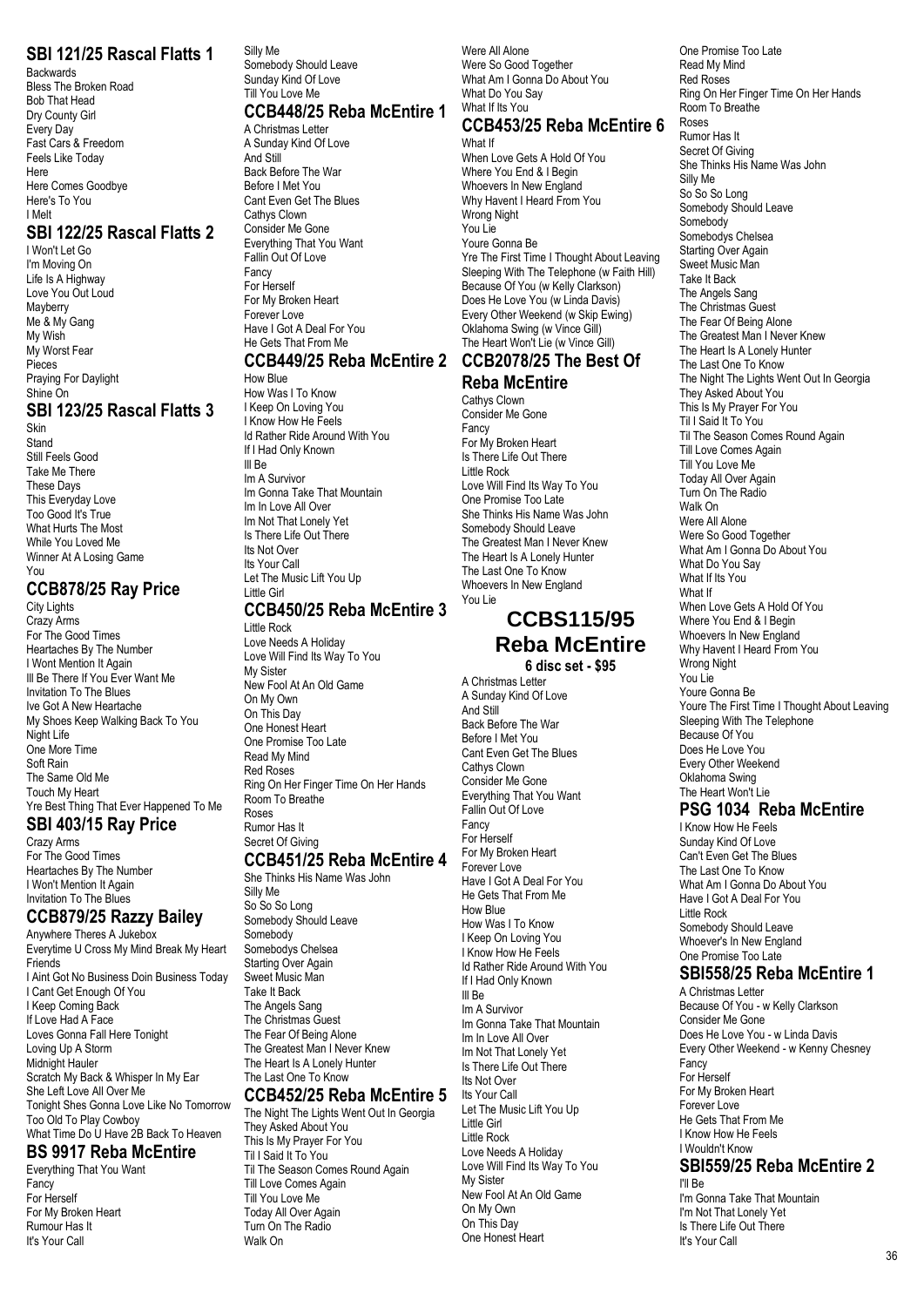Little Rock Mind Your Own Business – w Hank Williams My Sister - w Reverend Oklahoma Swing - w Vince Gill One Promise Too Late Only In My Mind Respect

### **SBI560/25 Reba McEntire 3**

Rumor Has It She Thinks His Name Was John Silly Me Somebody Should Leave Sunday Kind Of Love The Greatest Man I Never Knew The Heart Is A Lonely Hunter - w Vince Gill The Heart Won't Lie The Last One To Know The Night The Lights Went Out In Georgia They Asked About You Till Love Comes Again Till You Love Me

#### **SBI561/15 Reba McEntire (mpx)**

Because Of You - w Kelly Clarkson Forever Love He Gets That From Me I Know How He Feels They Asked About You

# **CCB880/25 Rebecca Lynn**

**Howard**

Forgive I Dont Paint Myself Into Corners I Need A Vacation No Onell Ever Love Me Out Here In The Water What A Shame When My Dreams Come True

### **CCB882/25 Red Foley**

Alabama Jubilee Birmingham Bounce Chattanoogie Shoe Shine Boy Midnight **Mississipp** Never Trust A Woman New Jolie Blonde New Pretty Blonde Satisfied Mind Shame On You Smoke On The Water Tennessee Border No 2 Tennessee Saturday Night As Long As I Live (w Kitty Wells) One By One (w Kitty Wells) You & Me (w Kitty Wells)

### **CCB883/25 Restless Heart**

A Tender Lie Big Dreams In A Small Town Dancys Dream Familiar Pain Fast Movin Train Feel My Way To You For Lack Of Better Words Ill Still Be Loving You Ive Never Been So Sure Mending Fences New York Hold Her Tight No End To This Road The Bluest Eyes In Texas We Got The Love Wheels When She Cries When Somebody Loves You Why Does It Have To Be Wrong Or Right You Can Depend On Me

#### **JTG 074 Restless Heart**

Big Dreams In A Small Town The Bluest Eyes In Texas Dancy's Dream Fast Movin' Train I'll Still Be Loving You Long Lost Friend Mending Fences New York (Hold Her Tight)

River Of Stone Tell Me What You Dream A Tender Lie We Got The Love When She Cries When Somebody Loves You Why Does It Have To Be Wrong Or Right **SBI 407/15 Restless Heart**

# I'll Still Be Loving You

**Maverick** That Rock Won't Roll When She Cries **CCB884/25 Rhett Akins**

### Better Than It Used To Be

Dont Get Me Started Every Cowboys Dream Friday Night In Dixie Highway Sunrise In Your Love Kiss My Country Ass Love You Back More Than Everything That Aint My Truck **CCB885/25 Rhonda Vincent**

### **And The Rage**

Bluegrass Express Christmas Time At Home Cry Of The Whippoorwill Drivin Nails In My Coffin If Heartaches Had Wings Is The Grass Any Bluer On The Other Side Ive Forgotten You My Sweet Love Aint Around The Martha White Theme When The Angels Sing You Cant Take It With You When You Go

#### **CCB886/25 Rick Trevino** Bobbie Ann Mason

Doctor Time I Only Get This Way With You In My Dreams Looking For The Light Only Lonely Me Overnight Success Running Out Of Reasons To Run Save This One For Me See Rock City Separate Ways She Cant Say I Didnt Cry

#### **CCB887/25 Ricky Skaggs** Cajun Moon

Country Boy Crying My Heart Out Over You Dont Cheat In Our Hometown Dont Get Above Your Raising Green Pastures Halfway Home Cafe Heartbroke Highway 40 Blues Honey Open That Door I Dont Care I Wouldnt Change You If I Could Loves Gonna Get You Someday Lovin Only Me Something In My Heart Uncle Pen Youve Got A Lover

# **CCB888/15 Ricky Scaggs**

### **And Friends**

Walk Softly .. Heart Of Mine (w Dixie Chicks) Darkest Hour Just B4 Dawn (w Emmylou H) New Shining Star (w James Taylor) Shady Grove (w Kentucky Thunder) Walls Of Time (w Kentucky Thunder) Little Mountain Church House (w NGD Band)

#### **CCB107/25 Ricky V Shelton 1** Shes Gone After The Lights Go Out

**Backroads** CHRISTMAS Call Me Crazy

Dont We All Have The Right From A Jack To A King I Am A Simple Man I Meant Every Word He Said Ill Leave This World Loving You Ive Cried My Last Tear For You Just As I Am

### **CCB108/25 Ricky V Shelton 2** More

Just Say Goodbye Keep It Between The Lines Life Turned Her That Way Lifes Little Ups & Downs Please Come Home For Christmas Somebody Lied Somebodys Gonna Lose Statue Of A Fool Wild Man Rockin Years (w Dolly Parton)

#### **CCB2101/25 The Best Of Ricky Van Shelton**

**Backroads** Dont We All Have The Right From A Jack To A King I Am A Simple Man I Meant Every Word He Said Ill Leave This World Loving You Ive Cried My Last Tear For You Keep It Between The Lines Life Turned Her That Way Lifes Little Ups & Downs Please Come Home For Christmas Somebody Lied Statue Of A Fool Wild Man Rockin Years (w Dolly Parton)

### **CCBS116/35 Ricky Van Shelton 2 disc set - \$35**

After The Lights Go Out Backroads **CHRISTMAS** Call Me Crazy Dont We All Have The Right From A Jack To A King I Am A Simple Man I Meant Every Word He Said Ill Leave This World Loving You Ive Cried My Last Tear For You Just As I Am Just Say Goodbye Keep It Between The Lines Life Turned Her That Way Lifes Little Ups & Downs Please Come Home For Christmas Somebody Lied Somebodys Gonna Lose Statue Of A Fool Wild Man Rockin Years **SBI 411/25 Ricky Vn Shelton** Backroads

I Am A Simple Man I've Cried My Last Tear For You Please Come Home For Christmas Somebody Lied Wild Man

### **CCB889/25 Ricochet**

Blink Of An Eye Cant Stop Thinkin About That Connected At The Heart Daddys Money Do I Love You Enough Freedom Isnt Free Honky Tonk Baby Seven Bridges Road

#### **CCB891/15 Rob Crosby**

In The Blood She Wrote The Book Shes A Natural Still Burnin For You Working Woman

### **CCB893/15 Rockie Lynn**

Do We Still I Cant Believe Its Me Lipstick

### **CCB894/25 Rodney Atkins**

15 Minutes Angels Hands Chasin Girls Cleaning This Gun Come On In Boy Farmers Daughter Honesty Write Me A List If Youre Going Through Hell Before The Devil Even Knows Invisibly Shaken Its America Monkey In The Middle My Old Man Sing Along Someone To Share It With Take A Back Road These Are My People Watching You

### **SBI 413/25 Rodney Atkins**

Cleaning This Gun (Come On In Boy) If You're Going Through Hell Invisibly Shaken It's America Take A Back Road These Are My People

#### **CCB895/15 Rodney Crowell**

After All This Time **Earthbound** Fates Right Hand My Past Is Present Say You Love Me Its Hard To Kiss The Lips At Night That Chew Your @% Out All Day Long (w NCB)

### **SBI 414/25 Roger Miller**

Chug A Lug Dang Me Engine Engine Number 9 Husbands & Wives King Of The Road You Can't Roller Skate In A Buffalo Herd

### **CCB896/25 Ronnie McDowell**

All Tied Un Dont Let Go I Dream Of Women Like You I Got A Million Of Em In A New York Minute Its Only Make Believe Love Talks Older Women Personally The King Is Gone Wandering Eyes Watchin Girls Go By When You Hurt I Hurt You Made A Wanted Man Of Me Youre Gonna Ruin My Bad Reputation

#### **CCB897/25 Ronnie Milsap 1**

A Woman In Love Am I Losing You Any Day Now Are You Lovin Me Like Im Lovin You Back On My Mind Again Button Off My Shirt Cowboys & Clowns Daydreams About Night Things Dont Know How Much I Love You Dont You Ever Get Tired Of Hurting Me Happy Happy Birthday Baby He Got You Houston Solution How Do I Turn You On **CCB898/25 Ronnie Milsap 2**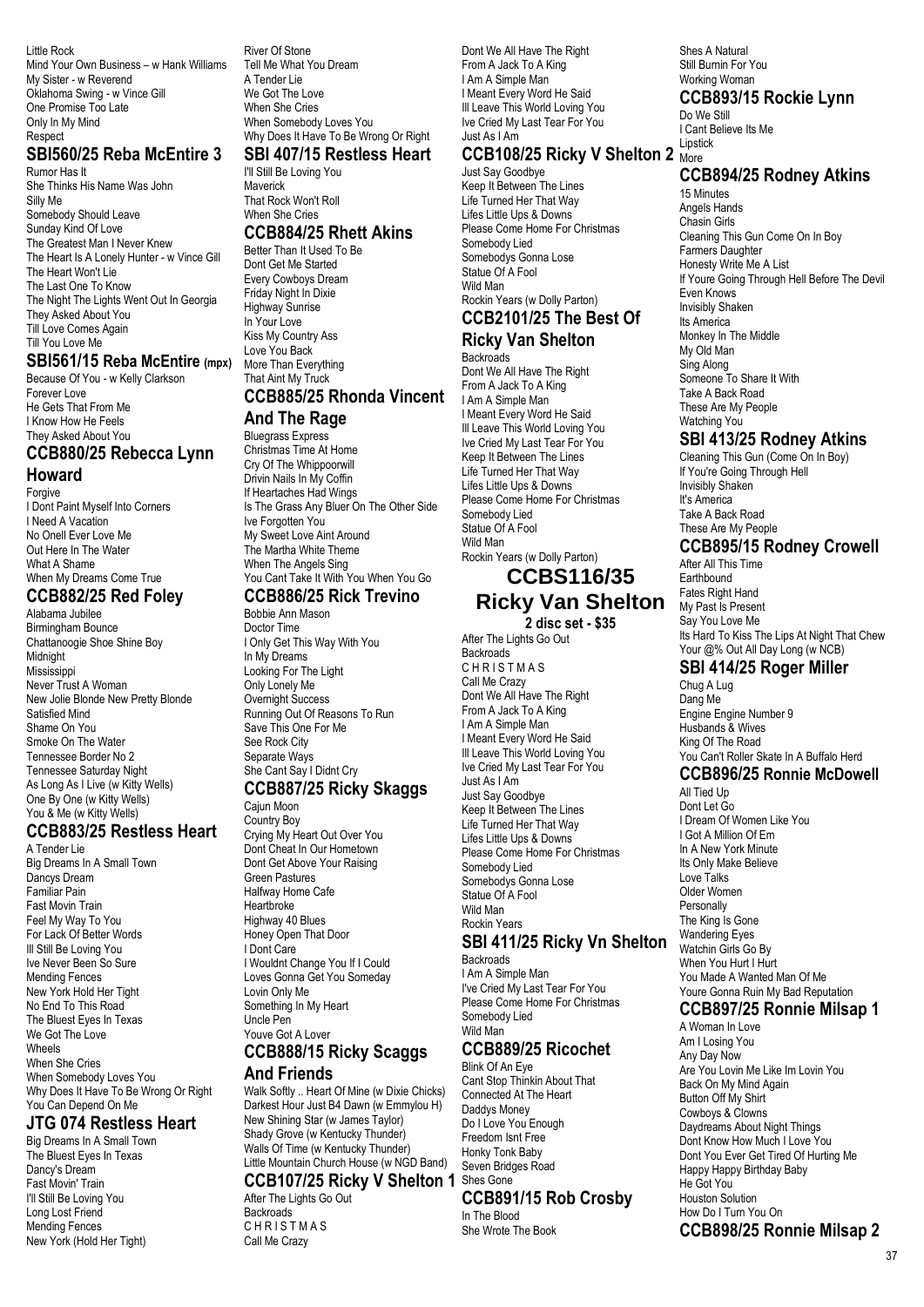I Hate You I Wouldnt Have Missed It For The World Id Be A Legend In My Time Im A Stand By My Woman Man In Love In No Time At All Inside It Was Almost Like A Song Its Already Taken Its Christmas Just In Case Let My Love Be Your Pillow Lets Fall Apart All Together Now Lets Take The Long Way Around The World

### **CCB899/25 Ronnie Milsap 3**

Livin On Love Local Girls Lost In The Fifties My Heart Nobody Likes Sad Songs Old Folks Only One Love In My Life Please Dont Tell Me How The Story Ends Prisoner Of The Highway Pure Love She Keeps The Home Fires Burning Show Her Since I Dont Have You

### **CCB900/25 Ronnie Milsap 4**

Smoky Mountain Rain Snap Your Fingers Still Losing You That Girl Who Waits On Tables Theres No Gettin Over Me Time Love & Money Too Late To Worry Too Blue To Cry Turn That Radio On What A Difference Youve Made In My Life What Goes On When The Sun Goes Down Where Do The Nights Go Why Dont You Spend The Night Make No Mistake Shes Mine (w Ken Rogers) **CCB2080/25 The Best Of**

### **Ronnie Milsap**

Any Day Now Cowboys & Clowns Dont Know How Much I Love You He Got You I Wouldnt Have Missed It For The World It Was Almost Like A Song Only One Love In My Life Please Dont Tell Me How The Story Ends She Keeps The Home Fires Burning Show Her Smoky Mountain Rain Theres No Gettin Over Me Too Late To Worry Too Blue To Cry What A Difference Youve Made In My Life Where Do The Nights Go

## **CCBS119/65 Ronnie Milsap 4 disc set - \$65**

A Woman In Love Am I Losing You Any Day Now Are You Lovin Me Like Im Lovin You Back On My Mind Again Button Off My Shirt Cowboys & Clowns Daydreams About Night Things Dont Know How Much I Love You Dont You Ever Get Tired Of Hurting Me Happy Happy Birthday Baby He Got You Houston Solution How Do I Turn You On I Hate You I Wouldnt Have Missed It For The World Id Be A Legend In My Time Im A Stand By My Woman Man

In Love In No Time At All Inside It Was Almost Like A Song Its Already Taken Its Christmas Just In Case Let My Love Be Your Pillow Lets Fall Apart All Together Now Lets Take The Long Way Around The World Livin On Love Local Girls Lost In The Fifties My Heart Nobody Likes Sad Songs Old Folks Only One Love In My Life Please Dont Tell Me How The Story Ends Prisoner Of The Highway Pure Love She Keeps The Home Fires Burning Show Her Since I Dont Have You Smoky Mountain Rain Snap Your Fingers Still Losing You That Girl Who Waits On Tables Theres No Gettin Over Me Time Love & Money Too Late To Worry Too Blue To Cry Turn That Radio On What A Difference Youve Made In My Life What Goes On When The Sun Goes Down Where Do The Nights Go Why Dont You Spend The Night Make No Mistake Shes Mine

### **SBI 408/25 Ronnie Milsap (mpx)** Yard Sale

Back On My Mind Again I'm A Stand By My Woman Man She Keeps The Home Fires Burning Show Her Still Losing You What A Difference You've Made In My Life

### **SBI 416/25 Ronnie Milsap**

All Is Fair In Love & War Back On My Mind Again Daydreams About Night Things I'm A Stand By My Woman Man No Getting Over Me Please Don't Tell Me How The Story Ends Pure Love She Keeps The Home Fires Burning Show Her Smoky Mountain Rain Still Losing You Stranger In My House What A Difference You've Made In My Life What Goes On When The Sun Goes Down Where Do The Nights Go

### **CCB901/25 Roseanne Cash**

I Dont Know Why You Dont Want Me My Baby Thinks Hes A Train Never Be You Rules Of Travel Seven Year Ache Tennessee Flat Top Box What You Really Want September When It Comes (w Johnny Cash)

#### **SBI 370/25 Rosemary Clooney**

Beautiful Brown Eyes Come On A My House Just The Way You Are Mambo Italiano Sisters - Rosemary Clooney & Betty Clooney The Way We Were This Ole House

#### **CCB902/25 Roy Drusky**

All My Hard Times Another Anymore From Now On My Friends Gonna B Strangers Tennessee Girl I Went Out Of My Way To Make You Happy

Long Long Texas Road Peel Me A Nanner Pick Of The Week Second Hand Rose Such A Fool The World Is Round Three Hearts In A Triangle Tip Of My Fingers Where The Blue & The Lonely Go Yes Mr Peters (w Priscilla Mitchell)

### **CCB905/25 Sammy Kershaw 1**

Beer Bait & Ammo Cadillac Style Daddy Stuff Fit To Be Tied Down Haunted Heart Honky Tonk America I Cant Reach Her Anymore I Want My Money Back If Youre Gonna Walk Im Gonna Crawl Louisiana Hot Sauce Love Of My Life Matches Me & Maxine Meant To Be

#### **CCB906/25 Sammy Kershaw 2**

National Working Womans Holiday One Day Left To Live Queen Of My Double Wide Trailer She Dont Know Shes Beautiful **Southbound** Tennessee Girl Third Rate Romance Vidalia When You Love Someone Your Tattoo He Drinks Tequila (w Lorrie Morgan) I Finally Found Someone (w Lorrie Morgan) Maybe Not Tonight (w Lorrie Morgan) **CCB2081/25 The Best Of**

#### **Sammy Kershaw** Beer Bait & Ammo

Cadillac Style Haunted Heart He Drinks Tequila (W Lorrie Morgan) I Cant Reach Her Anymore Love Of My Life Me & Maxine Meant To Be National Working Womans Holiday Queen Of My Double Wide Trailer She Dont Know Shes Beautiful Tennessee Girl Third Rate Romance Vidalia When You Love Someone **CCBS120/35**

# **Sammy Kershaw**

**2 disc set - \$35**

Beer Bait & Ammo Cadillac Style Daddy Stuff Fit To Be Tied Down Haunted Heart Honky Tonk America I Cant Reach Her Anymore I Want My Money Back If Youre Gonna Walk Im Gonna Crawl Louisiana Hot Sauce Love Of My Life Matches Me & Maxine Meant To Be National Working Womans Holiday One Day Left To Live Queen Of My Double Wide Trailer She Dont Know Shes Beautiful **Southbound** Third Rate Romance

Vidalia When You Love Someone Yard Sale Your Tattoo He Drinks Tequila I Finally Found Someone Maybe Not Tonight **SBI 420/25 Sammy Kershaw**

Christmas Time's A Coming Beer Bait & Ammo Cadillac Style Love Of My Life Queen Of My Double Wide Trailer Tennessee Girl Third Rate Romance

### **CCB908/25 Sara Evans 1**

A Real Fine Place To Start As If Backseat Of A Greyhound Bus Born To Fly Cheatin Coalmine Cryin Game Feels Just Like A Love Song Fool Im A Woman I Could Not Ask For More I Keep Looking III Be Home For Christmas Lets Dance

### **CCB909/25 Sara Evans 2**

Love You With All My Heart Missing Missouri No Place That Far Perfect Saints & Angels Shame About That Some Things Never Change Suds In The Bucket Tonight Youll Always Be My Baby A Little Bit Stronger (w Hillary Scott) Thats The Beat Of A Heart (w Warren Bros) **CCB2082/25 The Best Of**

### **Sara Evans**

A Little Bit Stronger A Real Fine Place To Start As If Backseat Of A Greyhound Bus Born To Fly Cheatin Fool Im A Woman I Could Not Ask For More I Keep Looking No Place That Far Perfect Saints & Angels Some Things Never Change Suds In The Bucket Youll Always Be My Baby

# **CCBS121/35**

**Sara Evans**

**2 disc set - \$35** A Real Fine Place To Start As If Backseat Of A Greyhound Bus Born To Fly Cheatin Coalmine Cryin Game Feels Just Like A Love Song Fool Im A Woman I Could Not Ask For More I Keep Looking Ill Be Home For Christmas Lets Dance Love You With All My Heart Missing Missouri No Place That Far Perfect Saints & Angels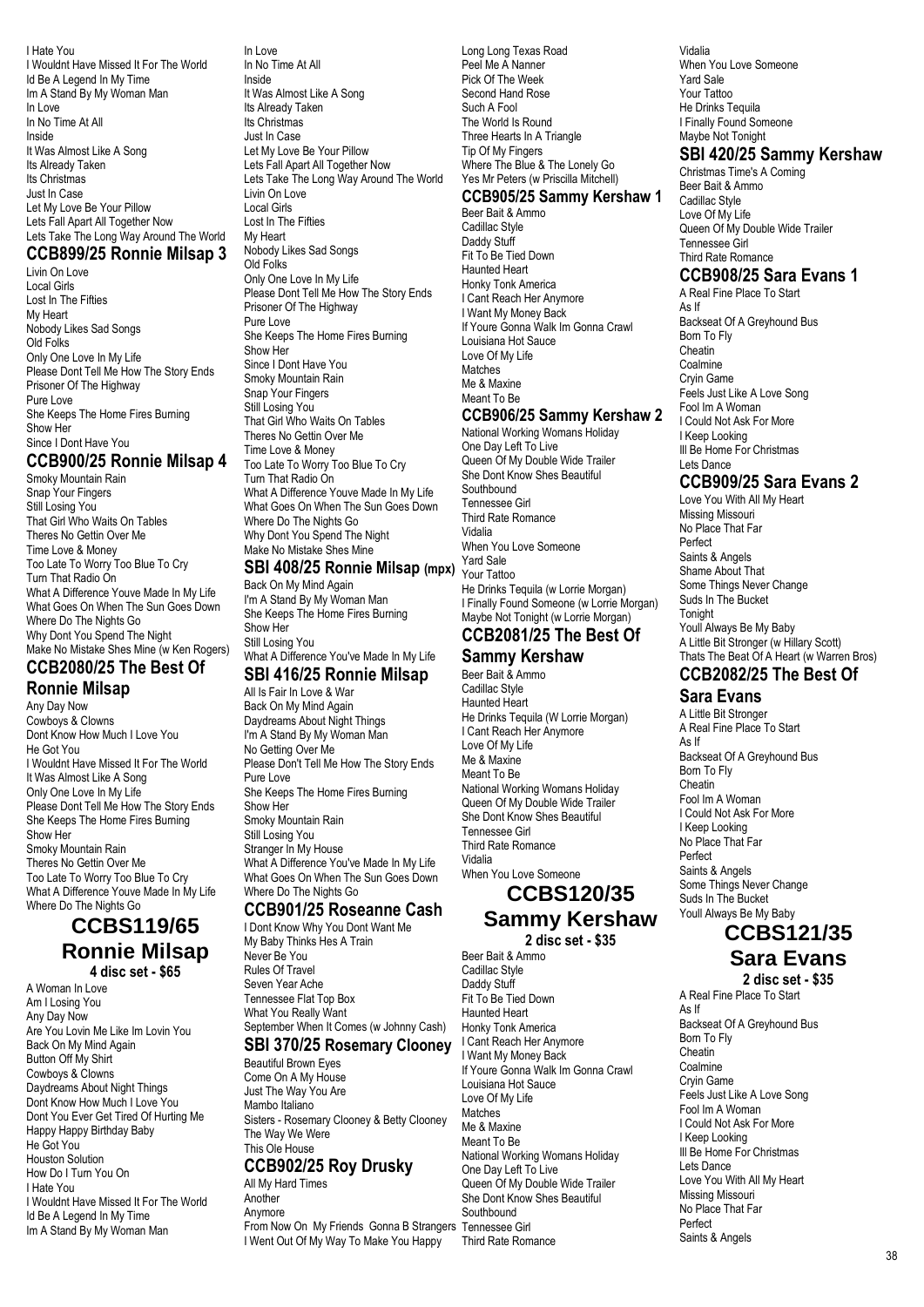Shame About That Some Things Never Change Suds In The Bucket **Tonight** Youll Always Be My Baby A Little Bit Stronger Thats The Beat Of A Heart

### **SBI536/25 Sara Evans**

A Little Bit Stronger Born To Fly **Cheating** Fool I'm A Woman I Could Not Ask For More I Give In Low Missing Missouri Saints & Angels Some Things Never Change Suds In The Bucket The Crying Game Why Should I Care You'll Always Be My Baby

### **SBI537/15 Sara Evans (mpx)**

A Little Bit Stronger I Give In Perfect Saints & Angels Some Things Never Change

# **CCB910/15 Sarah Buxton**

Innocence Outside My Window Space That Kind Of Day

#### **CCB911/25 Sawyer Brown 1** 800 Pound Jesus

Another Side Can You Hear Me Now Circles Did It For Love I Dont Believe In Goodbye I Need A Girlfriend Ill Be Around Im In Love With Her Lookin For Love Perfect World

### **CCB912/25 Sawyer Brown 2**

Puttin The Dark Back Into The Night Small Talk Smokin Hot Wife Some Girls Do Thank God For You The Dirt Road The Walk They Dont Understand This Night Wont Last Forever Treat Her Right When Love Comes Callin

### **CCB2083/25 The Best Of Sawyer Brown**

800 Pound Jesus Another Side Can You Hear Me Now Did It For Love I Dont Believe In Goodbye I Need A Girlfriend Lookin For Love Puttin The Dark Back Into The Night Some Girls Do Thank God For You The Dirt Road The Walk This Night Wont Last Forever Treat Her Right When Love Comes Callin

**CCBS122/35 Sawyer Brown 2 disc set - \$35**

800 Pound Jesus Another Side

Can You Hear Me Now Circles Did It For Love I Dont Believe In Goodbye I Need A Girlfriend Ill Be Around Im In Love With Her Lookin For Love Perfect World Puttin The Dark Back Into The Night Small Talk Smokin Hot Wife Some Girls Do Thank God For You The Dirt Road The Walk They Dont Understand This Night Wont Last Forever Treat Her Right When Love Comes Callin

# **CCB913/15 Scotty Emerick**

The Coast Is Clear The Watch Whats Up With That Wheres My Beer I Cant Take You Anywhere (w Toby Keith) Ill Nevr Smoke Weed With Willie Agn (w TK) The Taliban Song (w Toby Keith)

#### **CCB914/15 Seldom Scene** Heaven

House Of Gold Muddy Water Old Train

#### **Shania Twain see Pop Cat CCB916/15 Shannon Brown**

Baby I Lied Corn Fed I Wont Lie Pearls Untangle My Heart **CCB917/15 Shannon Lawson** Dream Your Way To Me Everybody Wants Something They Cnt Have Goodbye On A Bad Day Just Like A Redneck Smokin Grass

#### **Superstar CCB473/25 SheDaisy**

### Come Home Soon

Dont Worry Bout A Thing Get Over Yourself I Will…But Little Good Byes Lucky 4 You Tonight Im Just Me Mine All Mine Passenger Seat Still Holding Out For You Thats What I Want For Christmas This Woman Needs

### **CCB918/25 Shelby Lynne**

Dont Cross Your Heart Feelin Kind Of Lonely Tonight I Wont Die Alone Ill Lie Myself To Sleep Slow Me Down **Telephone** Things Are Tough All Over What About The Love We Made The Very First Lasting Love (w Les Taylor)

### **CCB919/25 Shenandoah**

Building A Home Darned If I Dont Danged If I Do Ghost In This House Heaven Bound I Got You I Want To Be Loved Like That If Bubba Can Dance I Can Too Janie Bakers Love Slave Leavins Been A Long Time Comin Next To You Next To Me

Rock My Baby The Church On Cumberland Road The Moon Over Georgia Two Dozen Roses What Children Believe When You Were Mine Wooden Cross Somewhere In Vicinity Of Heart (w A Krauss)

### **SBI 430/25 Shenandoah**

Darned If I Don't (Danged If I Do) I Want To Be Loved Like That If Bubba Can Dance I Can Too Next To You Next To Me Somewhere In The Vicinity Of The Heart Sunday In The South The Church On Cumberland Road

#### **SBI 431/25 Shenandoah (mpx)**

Darned If I Don't (Danged If I Do) I Want To Be Loved Like That If Bubba Can Dance I Can Too Next To You Next To Me Somewhere In The Vicinity Of The Heart Sunday In The South

### **CCB920/25 Sherrie Austin**

Drivin Into The Sun In The Meantime Innocent Man Jolene Little Bird Lucky In Love Never Been Kissed One Solitary Tear Put Your Heart Into It Streets Of Heaven

### **CCB924/25 Skeeter Davis**

Am I That Easy To Forget Fuel To The Flame Gonna Get Along Without You Now He Says The Same Things To Me Homebreaker I Cant Help You Im Falling Too I Cant Stay Mad At You Im A Lover Not A Fighter Im Saving My Love My Last Date With You Optimistic Set Him Free The End Of The World Wht Does It Take Keep

### **CKA 203 Slim Dusty vol 1**

Charleville Duncan Gday Gday Indian Pacific Leave Him In The Longyard Lights On The Hill Looking Forward Looking Back Plains Of Peppimenarti Pub With No Beer Ringer From The Top End The Biggest Disappointment (w Troy C Daly) Walk A Country Mile Weve Done Us Proud

### **CKA 207 Slim Dusty vol 2**

By A Fire Of Gidgee Coal **Camooweal** Country Revival Cunnamulla Fella Gumtrees By The Roadway I'm Going Back Again To Yarrawonga Losin' My Blues Tonight Old Time Country Halls Sweeney The Man From Snowy River Three Rivers Hotel Trumby Waltzing Matilda When The Rain Tumbles Down In July Where Country Is

#### **CCB925/25 Sons Of Desert Albuquerque**

Change Everybodys Gotta Grow Up Sometime Leaving October What About You What I Did Right Whatever Comes First **CCB634/25 Sonny James**

A World Of Our Own Behind The Tear Born To Be With You Bright Lights Big City Dont Keep Me Hangin On Empty Arms Endlessly Heaven Says Hello Ill Never Find Another You Its The Little Things My Love Running Bear Take Good Care Of Her Young Love Youre The Only World I Know

#### **CCB926/25 Sonya Isaacs**

Baby Dont You Let Go Barefoot In The Grass Dont You Let Go How Can I Forget Ive Forgotten How You Feel No Regrets Yet Since I Gave My Heart Away Thats What Love Demands On My Way To You

### **CCB927/15 South Sixty Five**

A Random Act Of Senseless Kindness Babys Got My Number Love Bug Bite Me No Easy Goodbye The Most Beautiful Girl

### **CCB930/25 Statler Brothers**

Bed Of Roses Do You Know You Are My Sunshine Do You Remember These Elizabeth Flowers On The Wall How To Be A Country Star Ill Go To My Grave Loving You My Only Love Oh Baby Mine I Get So Lonely Thank God Ive Got You The Class Of '57 The Movies Too Much Of My Heart Who Am I To Say You Cant Have Your Kate & Edith Too

### **CCB931/25 Steve Azar**

Damn The Money Doin It Right I Dont Have To Be Me Til Monday Moo La Moo One Good Reason Why Sunshine Everybody Needs A Little Waitin On Joe You Dont Know A Thing

### **CCB932/25 Steve Holy**

Baby Dont Go Blue Moon Brand New Girlfriend Come On Rain Dont Make Me Beg Go Home Good Morning Beautiful Im Not Breakin Its My Time Waste It If I Want To Love Dont Run Men Buy The Drinks Girls Call The Shots Might Have Been Put Your Best Dress On Rock A Bye Heart The Hunger

**SBI 442/25 Steve Holy** Blue Moon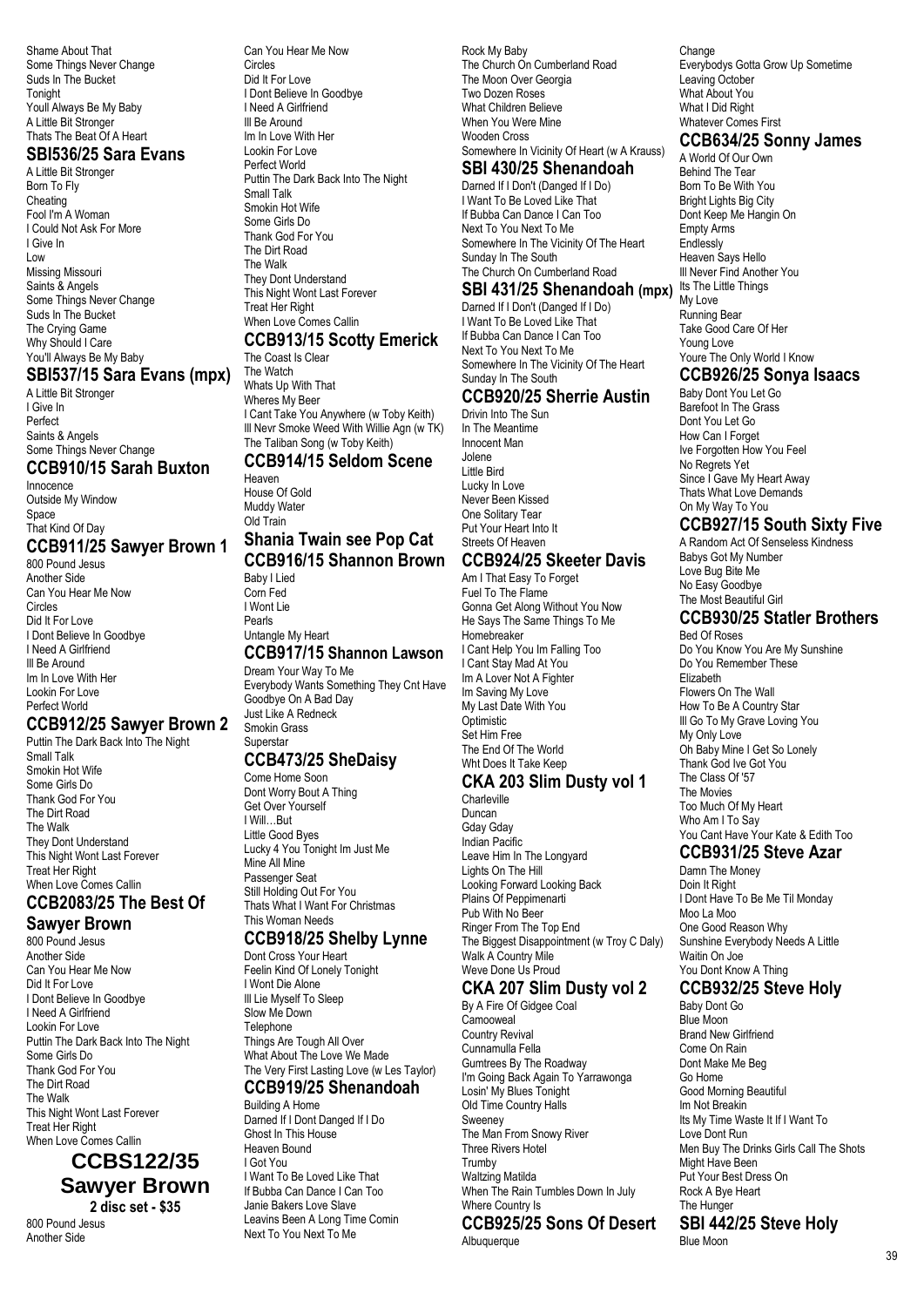Brand New Girlfriend Don't Make Me Beg Good Morning Beautiful Men Buy The Drinks (Girls Call The Shots) Might Have Been Rock A Bye Heart

#### **CCB933/25 Steve Wariner 1**

A Woman Loves Can I Come Over Tonight **Carmelita** Drive Drivin & Cryin Every Little Whisper Faith In You Holes In The Floor Of Heaven Im Already Taken Im Your Man In A Heartbeat It Wont Be Over You Leave Him Out Of This Like A River To The Sea

#### **CCB934/25 Steve Wariner 2** Lynda

Precious Thing Road Trippin Snowfall On The Sand The Domino Theory The Tips Of My Fingers There For Awhile This Christmas Prayer Two Teardrops Where Did I Go Wrong What If I Said (w Anita Cochran) Been There (w Clint Black) Burnin The Roadhouse Down (w Garth Brks) Katie Wants A Fast One

#### **CCB2085/25 The Best Of Steve Wariner**

A Woman Loves

Been There (W Clint Black) Burnin The Roadhouse Down (W Garth Brooks) Faith In You Holes In The Floor Of Heaven Im Already Taken Leave Him Out Of This Lynda Precious Thing The Domino Theory The Tips Of My Fingers There For Awhile Two Teardrops What If I Said (W Anite Cochran) Where Did I Go Wrong

## **CCBS124/35 Steve Wariner**

**2 disc set - \$35** A Woman Loves Can I Come Over Tonight Carmelita Drive Drivin & Cryin Every Little Whisper Faith In You Holes In The Floor Of Heaven Im Already Taken Im Your Man In A Heartbeat It Wont Be Over You Leave Him Out Of This Like A River To The Sea Lynda Precious Thing Road Trippin Snowfall On The Sand The Domino Theory The Tips Of My Fingers There For Awhile This Christmas Prayer Two Teardrops Where Did I Go Wrong

What If I Said Been There **Burnin The Roadhouse Down** Katie Wants A Fast One **SAK2 Sugarland**

### It Happens

**Stay** Baby Girl Just Might Make Me Believe Down In Mississippi Something More Already Gone Want To Everyday America **Settlin** All I Want To Do Who Says You Cant Go Home (duet) Life In A Northern Town (duet) Stand Back Up Love (Fem Solo) Love (duet)

### **CCB491/25 Sugarland**

All I Want To Do Already Gone Baby Girl Down In Mississippi Up To No Good Everyday America It Happens Just Might Make Me Believe **Settlin** Something More Speed Of Life Stand Back Up **Stay** Want To Life In A Northern Town (w Little Big Town)

#### **CCB935/15 Susan Ashton** Closer

Faith Of The Heart She Is Youre Lucky I Love You **CCB936/25 Suzy Boguss Aces** All Things Made New Again

Cross My Broken Heart Drive South From Where I Stand **Goodnight** Heartache Hey Cinderella Ill Be Home For Christmas Just Like The Weather Letting Go Lovin A Hurricane No Way Out Nobody Love Nobody Gets Hurt Outbound Plane Somebody To Love Someday Soon Somewhere Between **Souvenirs** Take It To The Limit

#### **CCB937/25 T Graham Brown** Darlene

If You Could Only See Me Now Memphis Women & Chicken Moonshadow Road Never In A Million Tears Wine Into Water With This Ring Dont Go Out (w Tanya Tucker)

### **CCB941/25 Tammy Cochran**

Angels In Waiting He Really Thinks Hes Got It I Cry If You Can Life Happened Love Wont Let Me So What What Kind Of Woman Would I Be **CCB139/25 Tammy Wynette 1** Alive & Well Almost Persuaded Another Chance Another Lonely Song Apartment Number Nine Bedtime Story Cowboys Dont Shoot Straight Like They Used To Crying In The Rain D I V O R C E Good Lovin Makes It Right He Loves Me All The Way How Great Thou Art I Believe I Dont Wanna Play House

### **CCB140/25 Tammy Wynette 2**

I Still Believe In Fairy Tales Ill See Him Through Im Not A Candle In The Wind Kids Say The Darndest Things Lets Get Together One More Time My Man Understands One Of A Kind Precious Memories Run Woman Run Singing My Song Stand By Your Man Sweet Dreams Take Me To Your World The Ways To Love A Man

#### **CCB141/25 Tammy Wynette 3**

The Wonders You Perform They Call It Making Love This Time I Almost Made It Till I Can Make It On My Own Till I Get It Right Too Far Gone Unwed Fathers We Sure Can Love Each Other Woman To Woman Womanhood You & Me You Still Get To Me In My Dreams Youll Never Walk Alone Your Good Girls Gonna Go Bad

### **CCB142/25 Tammy & Friends**

Did You Ever (w George Jones) Gods Gonna Getcha For That (w G Jones) Golden Ring (w George Jones) Near You (w George Jones) One (w George Jones) Southern California (w George Jones) Take Me (w George Jones) Two Story House (w George Jones) We Loved It Away (w George Jones) Were Gonna Hold On (w George Jones) Were Not The Jet Set (w George Jones) Justified & Ancient (w KLF) Sometimes When We Touch (w Mark Gray) Talkin To Myself Again (w Okanes) No Charge (w Tina) Girl Thang (w Wynonna) **CCB2086/25 The Best Of**

# **Tammy Wynette**

**All The Number One Hits** Another Lonely Song Bedtime Story **DIVORCE** Good Lovin Makes It Right He Loves Me All The Way I Dont Wanna Play House Kids Say The Darndest Things My Man Understands Run Woman Run Singing My Song Stand By Your Man Take Me To Your World The Ways To Love A Man Till I Can Make It On My Own Till I Get It Right You & Me

# Your Good Girls Gonna Go Bad **CCBS125/65 Tammy Wynette**

**4 disc set - \$65**

Alive & Well Almost Persuaded Another Chance Another Lonely Song Apartment Number Nine Bedtime Story Cowboys Dont Shoot Straight Like They Used To Crying In The Rain **Divorce** Good Lovin Makes It Right He Loves Me All The Way How Great Thou Art I Believe I Dont Wanna Play House I Still Believe In Fairy Tales Ill See Him Through Im Not A Candle In The Wind Kids Say The Darndest Things Lets Get Together One More Time My Man Understands One Of A Kind Precious Memories Run Woman Run Singing My Song Stand By Your Man Sweet Dreams Take Me To Your World The Ways To Love A Man The Wonders You Perform They Call It Making Love This Time I Almost Made It Till I Can Make It On My Own Till I Get It Right Too Far Gone Unwed Fathers We Sure Can Love Each Other Woman To Woman Womanhood You & Me You Still Get To Me In My Dreams Youll Never Walk Alone Your Good Girls Gonna Go Bad Did You Ever Gods Gonna Getcha For That Golden Ring Near You One Southern California Take Me Two Story House We Loved It Away Were Gonna Hold On Were Not The Jet Set Justified & Ancient Sometimes When We Touch Talkin To Myself Again No Charge Girl Thang

### **SBI 271/25 Tammy Wynette**

Another Lonely Song Apartment Number 9 **Divorce** Good Loving Makes It Right I Don't Wanna Play House Kids Say The Darndest Things My Elusive Dreams – w George Jones Near You – w George Jones Stand By Your Man Take Me To Your World The Ceremony – w George Jones The Ways To Love A Man Two Story House - w George Jones You & Me Your Good Girl's Gonna Go Bad **CCB496/25 Tanya Tucker 1**

A Memory Like Im Gonna Be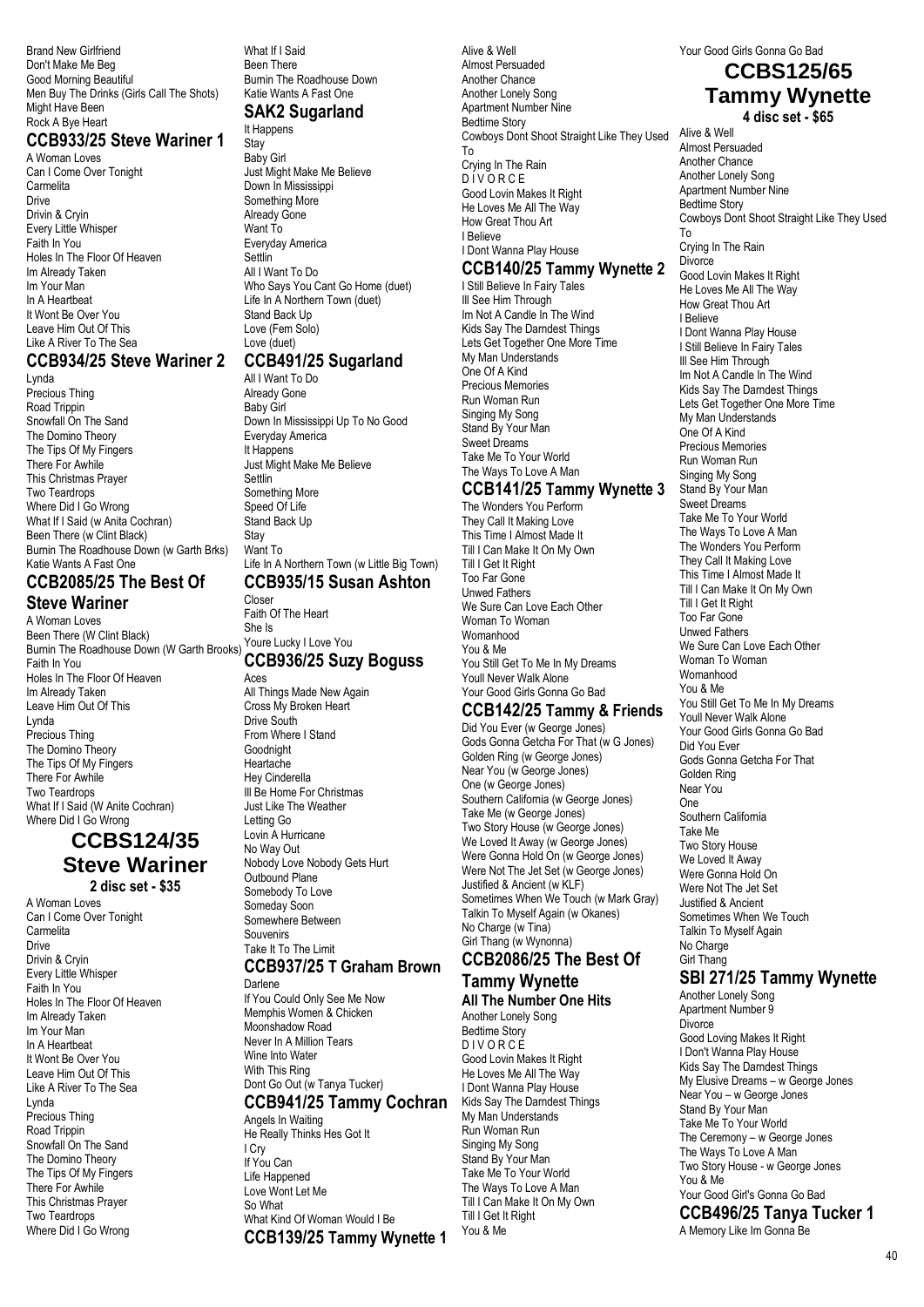Already Gone Between The Two Of Them Blood Red & Goin Down Call On Me Can I See You Tonight Cant Run From Yourself Daddy & Home Danger Ahead Delta Dawn Dont Believe My Heart Can Stand Another You If It Dont Come Easy Down To My Last Teardrop Find Out Whats Happenin Hangin In Heres Some Love Highway Robbery I Believe The South Is Gonna Rise Again

### **CCB497/25 Tanya Tucker 2**

If It Dont Come Easy If Your Heart Aint Busy Tonight Ill Come Back As Another Woman It Wont Be Me Its A Little Too Late Its Only Over For You Just Another Love Little Things Lizzie & The Rainman Love Me Like You Used To Loves The Answer My Arms Stay Open All Night Oh What It Did To Me Old Weakness Coming On Strong One Love At A Time Pecos Promenade Ridin Out The Heartache

#### **CCB498/25 Tanya Tucker 3** San Antonio Stroll

Some Kind Of Trouble Soon Strong Enough To Bend Texas When I Die The Jamestown Ferry The Man That Turned My Mama On Two Sparrows In A Hurricane Walking Shoes We Dont Have To Do This Whats Your Mamas Name Without You What Do I Do With Me Would You Lay With Me In A Field Of Stone You Just Watch Me Tell Me About It (w Delbert McClinton) I Wont Take Less Than Yr Love (w P Davis) Dont Go Out (w T Graham Brown) **CCB2087/25 The Best Of**

# **Tanya Tucker**

Call On Me Daddy & Home Delta Dawn Highway Robbery If It Dont Come Easy Ill Come Back As Another Woman Its A Little Too Late Its Only Over For You Just Another Love Love Me Like You Used To My Arms Stay Open All Night One Love At A Time Some Kind Of Trouble Strong Enough To Bend Two Sparrows In A Hurricane

### **CCBS126/50 Tanya Tucker 3 disc set - \$50**

A Memory Like Im Gonna Be Already Gone Between The Two Of Them Blood Red & Goin Down Call On Me Can I See You Tonight Cant Run From Yourself Daddy & Home

Danger Ahead Delta Dawn Dt Believe My Heart Can Stand Another You Down To My Last Teardrop Find Out Whats Happenin Hangin In Heres Some Love Highway Robbery I Believe The South Is Gonna Rise Again If Your Heart Aint Busy Tonight Ill Come Back As Another Woman It Wont Be Me Its A Little Too Late Its Only Over For You Just Another Love Little Things Lizzie & The Rainman Love Me Like You Used To Loves The Answer My Arms Stay Open All Night Oh What It Did To Me Old Weakness Coming On Strong One Love At A Time Pecos Promenade Ridin Out The Heartache San Antonio Stroll Some Kind Of Trouble Soon Strong Enough To Bend

Texas When I Die The Jamestown Ferry The Man That Turned My Mama On Two Sparrows In A Hurricane Walking Shoes We Dont Have To Do This Whats Your Mamas Name Without You What Do I Do With Me Would You Lay With Me In A Field Of Stone You Just Watch Me Tell Me About It I Wont Take Less Than Your Love Dont Go Out

### **SBI 103/25 Tanya Tucker**

Don't Believe My Heart Can Stand Another U Hanging In Here's Some Love I Won't Take Less Than Yr Love - w P Overst It's A Little Too Late Love Me Like You Used To My Arms Stay Open All Night Oh What It Did To Me Old Weakness (Coming On Strong) Soon

# **SBI 104/25 Tanya Tucker 2**

Strong Enough To Bend Tell Me About It - w Delbert McClinton Texas (When I Die) Two Sparrows In A Hurricane Walking Shoes What's Your Mama's Name (Child) Without You What Do I Do With Me Would You Lay With Me (In A Field Of Stone) You Just Watch Me

### **SBI 445/25 Tanya Tucker (mpx)**

I Won't Take Less Than Your Love - Tanya Tucker & Paul Davis Love Me Like You Used To My Arms Stay Open All Night Old Weakness (Coming On Strong) Texas (When I Die) Without You What Do I Do With Me Would You Lay With Me (In A Field Of Stone)

#### **CCB109/25 Taylor Swift 1** A Perfectly Good Heart

A Place In This World Back To December Beautiful Eyes Blank Space Breathe Call It What You Want Change

Cold As You Crazier End Game (with Ed Sheeran) Fearless Fifteen Forever & Always **Gorgeous** Hey Stephen I Dont Wanna Live Forever (with ZAYN) **CCB110/25 Taylor Swift 2**

# I Heart

Im Only Me When Im With You Invisible Jump Then Fall Last Christmas Look What You Made Me Do Love Story Marys Song (Oh My My My) Mean Mine Our Song Picture To Burn Ready For It Shake If Off Shouldve Said No Sparks Fly Stay Beautiful

### **CCB111/25 Taylor Swift 3**

Teardrops On My Guitar Tell Me Why The Best Day The Other Side Of The Door The Outside The Story Of Us The Way I Loved You Tied Together With A Smile Tim McGraw Today Was A Fairytale Two Is Better Than One (w Bys Like Girls) Untouchable We Are Never Ever Getting Back Together White Horse You Belong With Me Youre Not Sorry

### **CCB2088/25 The Best Of Taylor Swift**

Back To December Blank Space End Game Fifteen **Gorgeous** I Dont Wanna Live Forever Look What You Made Me Do Love Story Mean Mine Ready For It Shake It Off Sparks Fly The Story Of Us Today Was A Fairytale We Are Never Ever Getting Back Together White Horse

# **CCBS127/50 Taylor Swift**

**3 disc set - \$50** A Perfectly Good Heart

A Place In This World Back To December Beautiful Eyes Blank Space Breathe Call It What You Want Change Cold As You Crazier End Game (with Ed Sheeran) Fearless Fifteen

You Belong With Me

Forever & Always Gorgeous Hey Stephen I Dont Wanna Live Forever (with ZAYN) I Heart Im Only Me When Im With You Invisible Jump Then Fall Last Christmas Look What You Made Me Do Love Story Marys Song (Oh My My My) Mean Mine Our Song Picture To Burn Ready For It Shake If Off Shouldve Said No Sparks Fly Stay Beautiful Teardrops On My Guitar Tell Me Why The Best Day The Other Side Of The Door The Outside The Story Of Us The Way I Loved You Tied Together With A Smile Tim McGraw Today Was A Fairytale Two Is Better Than One (w Bys Like Girls) Untouchable We Are Never Ever Getting Back Together White Horse You Belong With Me Youre Not Sorry

### **DIS 0199 Taylor Swift**

**Fearless debut CD & DVD combo inc CD + graphics & the original album tracks** Fearless Fifteen Love Story Hey Stephen White Horse You Belong With Me Breathe Tell Me Why Youre Not Sorry The Way I Loved You Forever & Always The Best Day Change **DIS 0124 Taylor Swift CD & DVD combo inc CD + graphics & the original album tracks** Tim Mcgraw Picture To Burn Teardrops On My Guitar A Place In This World Cold As You The Outside Tied Together With A Smile Stay Beautiful Shouldve Said No Marys Song (Oh My My My) Our Song Im Only Me When Im With You

Invisible Perfectly Good Heart

#### **FTX1000 Taylor Swift** Love Story

Fifteen Forever & Always **Change** Hey Stephen Mary's Song Our Song Picture To Burn Should've Said No Stay Beautiful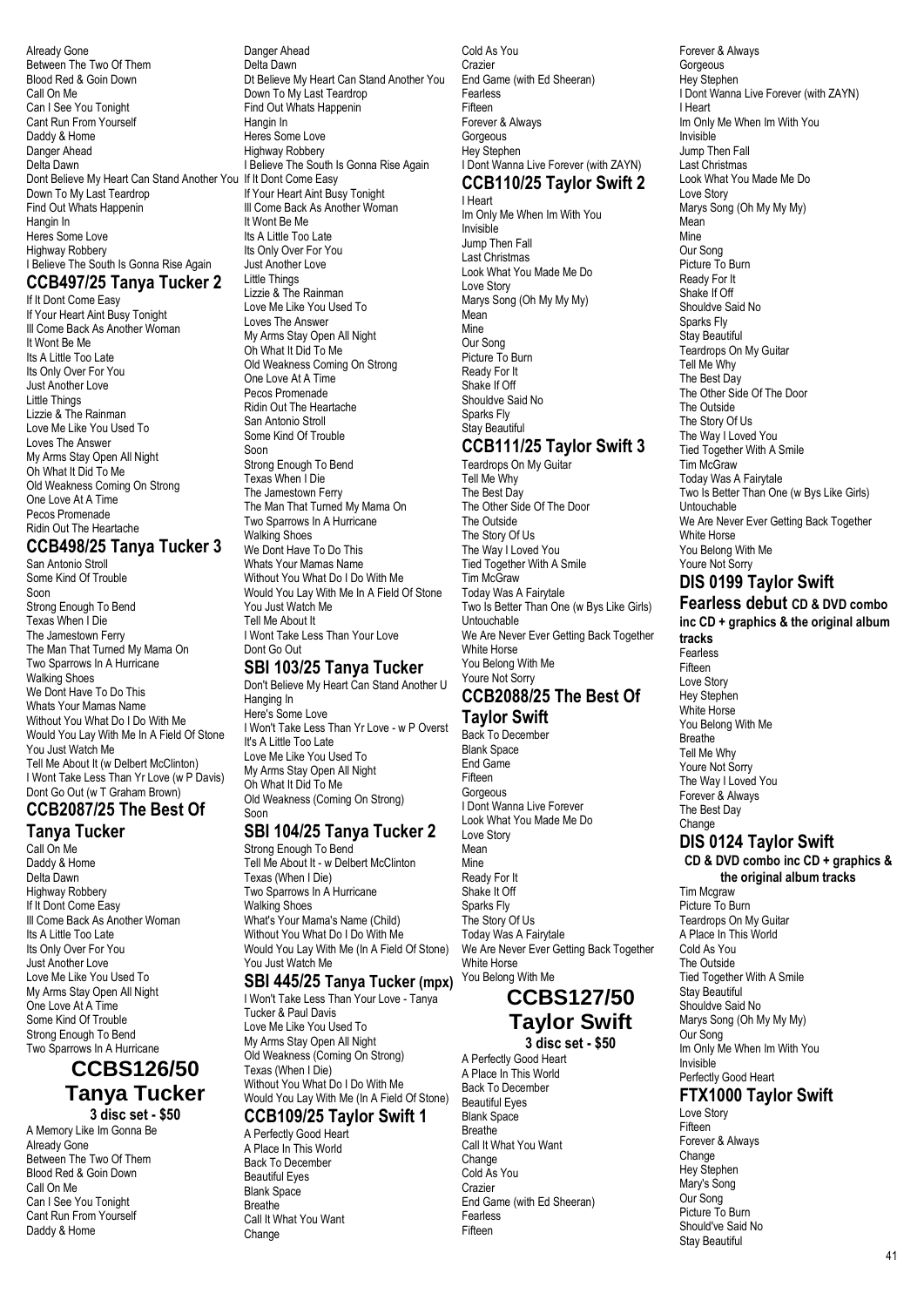Tim Mcgraw White Horse You Belong With Me You're Not Sorry Teardrops On My Guitar Fearless Umbrella / Irreplaceable

#### **QH1013 Taylor Swift**  Today Was A Fairytale

Half Of My Heart Two Is Better Than One Crazier **Mine** Better Than Revenge Speak Now Jump Then Fall Sparks Fly Back To December Untouchable Haunted Enchanted Last Kiss

### **SBI990/25 Taylor Swift Vol 1**

Begin Again Everything Has Changed – w Ed Sheeran Ething Has Changed (Ed Shran Vocal Only) Eyes Open If This Were A Movie **Ours** Red Safe & Sound - Taylor Swift & The Civil Wars State Of Grace We Are Never Ever Getting Back Together **SBI991/25 Taylor Swift Vol 2** 22 (Twenty Two) Come Back Be Here

Girl At Home Haunted Highway Dont Care - Taylor & Tim McGraw Im Only Me When Im With You Shake It Off Sweeter Than Fiction The Last Time - Taylor & Gary Lightbody The Moment I Knew

### **SBI 446/25 Taylor Swift 3 (mpx)** This Is My Country

Eyes Open If This Were A Movie Mine Ours Safe & Sound - Taylor Swift & Civil Wars Speak Now

# **SBI1290/25 Taylor Swift 4 mpx** Dirty Girl

All You Had To Do Was Stay Bad Blood Bad Blood How You Get The Girl I Know Places New Romantics Out Of The Woods Shake It Off Style This Love We Are Never Ever Getting Back Together Welcome To New York Wildest Dreams Wonderland Wonderland (Workout Mix)

### **SBI1291/25 Taylor Swift 5**

All You Had To Do Was Stay Bad Blood Bad Blood How You Get The Girl I Know Places New Romantics Style This Love Welcome To New York Wildest Dreams Wonderland Wonderland (Workout Mix) **SFWS 75 Taylor Swift** Two Is Better Than One Fifteen Jump Then Fall Love Story White Horse You Belong With Me Today Was A Fairytale Our Song **Fearless** Hey Stephen Tell Me Why Best Day Breathe Change Your Not Sorry

#### **SFWS 76 Taylor Swift Vol 2** Beautiful Eyes

Tim Mcgraw Shouldve Said No Cold As You I Heart Last Christmas Picture To Burn Stay Beautiful Tear Drops On My Guitar The Outside Tied Together With A Smile Mine Speak Now Innocent Sparks Fly

### **CCB942/25 Tenn Ernie Ford**

Anticipation Blues Ballad Of Davy Crockett Hey Mr Cottonpicker **Hicktown** Ill Never Be Free Kissin Bug Boogie Mr & Mississippi Mule Train Sixteen Tons Smokey Mountain Boogie Tennessee Local The Cry Of The Wild Goose The Shot Gun Boogie Tailor Made Woman (w Joe Fingers Carr) Aint Nobdys Business Bt My Own (w K Star)

#### **CCB943/25 Terri Clark 1**

A Little Gasoline Better Things To Do Damn Right Easy From Now On Emotional Girl Empty Everytime I Cry Getting There Girls Lie Too Gypsy Boots I Just Wanna Be Mad I Think The World Needs A Drink I Wanna Do It All If I Were You In My Next Life **CCB944/25 Terri Clark 2**

### Just The Same

Million Ways To Run No Fear Northern Girl Now That I Found You One Of The Guys Pain To Kill Poor Poor Pitiful Me She Didnt Have Time Sometimes Goodbye Take My Time The Real Thing Three Mississippi Unsung Hero When Boy Meets Girl Working Girl

#### Youre Easy On The Eyes **CCB2089/25 The Best Of Terri Clark**

A Little Gasoline Better Things To Do Emotional Girl Everytime I Cry Getting There Girls Lie Too I Just Wanna Be Mad I Wanna Do It All Just The Same No Fear Now That I Found You Poor Poor Pitiful Me Unsung Hero When Boy Meets Girl Youre Easy On The Eyes

### **CCBS128/35 Terri Clark**

**2 disc set - \$35**

A Little Gasoline Better Things To Do Damn Right Dirty Girl Easy From Now On Emotional Girl Empty Everytime I Cry Getting There Girls Lie Too Gypsy Boots I Just Wanna Be Mad I Think The World Needs A Drink I Wanna Do It All If I Were You In My Next Life Just The Same Million Ways To Run No Fear Northern Girl Now That I Found You One Of The Guys Pain To Kill Poor Poor Pitiful Me She Didnt Have Time Sometimes Goodbye Take My Time The Real Thing Three Mississippi Unsung Hero When Boy Meets Girl Working Girl Youre Easy On The Eyes

#### **SBI 447/25 Terri Clark** A Little Gasoline

Better Than You Better Things To Do Can't Help The One You Love Damn Right Dirty Girl Girls Lie Too I Just Called To Say Goodbye I Think The World Needs A Drink I Wanna Do It All In My Next Life Pain To Kill Poor Poor Pitiful Me She Didn't Have Time Three Mississippi

### **CCB945/25 Tex Ritter**

### **And His Texans**

Christmas Carols By The Old Corral Daddys Last Letter Private 1st Class JH McC Deck Of Cards Have I Told You Lately That I Love You I Dreamed Of Hillbilly Heaven Im Wastin My Tears On You Jealous Heart Just Beyond The Moon

Long Time Gone Rock & Rye Rye Whiskey Theres A New Moon Over My Shoulder When You Leave Dont Slam The Door You Two Timed Me One Time Too Often You Will Have To Pay

### **CCB946/25 TG Sheppard**

Born In A High Wind Devil In The Bottle Do You Wanna Go To Heaven Finally I Feel Like Loving You Again I Loved Em Every One Ill Be Coming Back For More Last Cheaters Waltz One Owner Heart Only One You Party Time Slow Burn Somewhere Down The Line Tryin To Beat The Morning Home War Is Hell On The Homefront Too You Still Do

### **SBI841/25 Thomas Rhett**

Beer With Jesus Get Me Some Of That It Goes Like This Something To Do With My Hands

### **SBI834/25 Thompson Square**

Are You Gonna Kiss Me Or Not Everything I Shouldnt Be Thinking About Glass If I Didnt Have You

### **CCB502/25 Tim McGraw 1**

A Place In The Sun All I Want Is A Life Angel Boy Angry All The Time Back When Cant Be Really Gone Dear Santa Do You Want Fries With That Dont Take The Girl Down On The Farm Drugs Or Jesus **Everywhere** Felt Good On My Lips For A Little While Forget About Us

### **CCB503/25 Tim McGraw 2**

Grown Men Dont Cry Home I Like It I Love It If Youre Reading This Illegal Indian Outlaw Its A Business Doing Pleasure With You Ive Got Friends That Do Just To See You Smile Kristofferson Last Dollar Fly Away Let It Go Let Me Love You Live Like You Were Dying

#### **CCB504/25 Tim McGraw 3** Maybe We Should Sleep On It

My Best Friend My Little Girl My Next Thirty Years My Old Friend Not A Moment Too Soon Nothin To Die For One Of These Days Please Remember Me Real Good Man Red Ragtop Refried Dreams Set This Circus Down Seventeen **CCB505/25 Tim McGraw 4**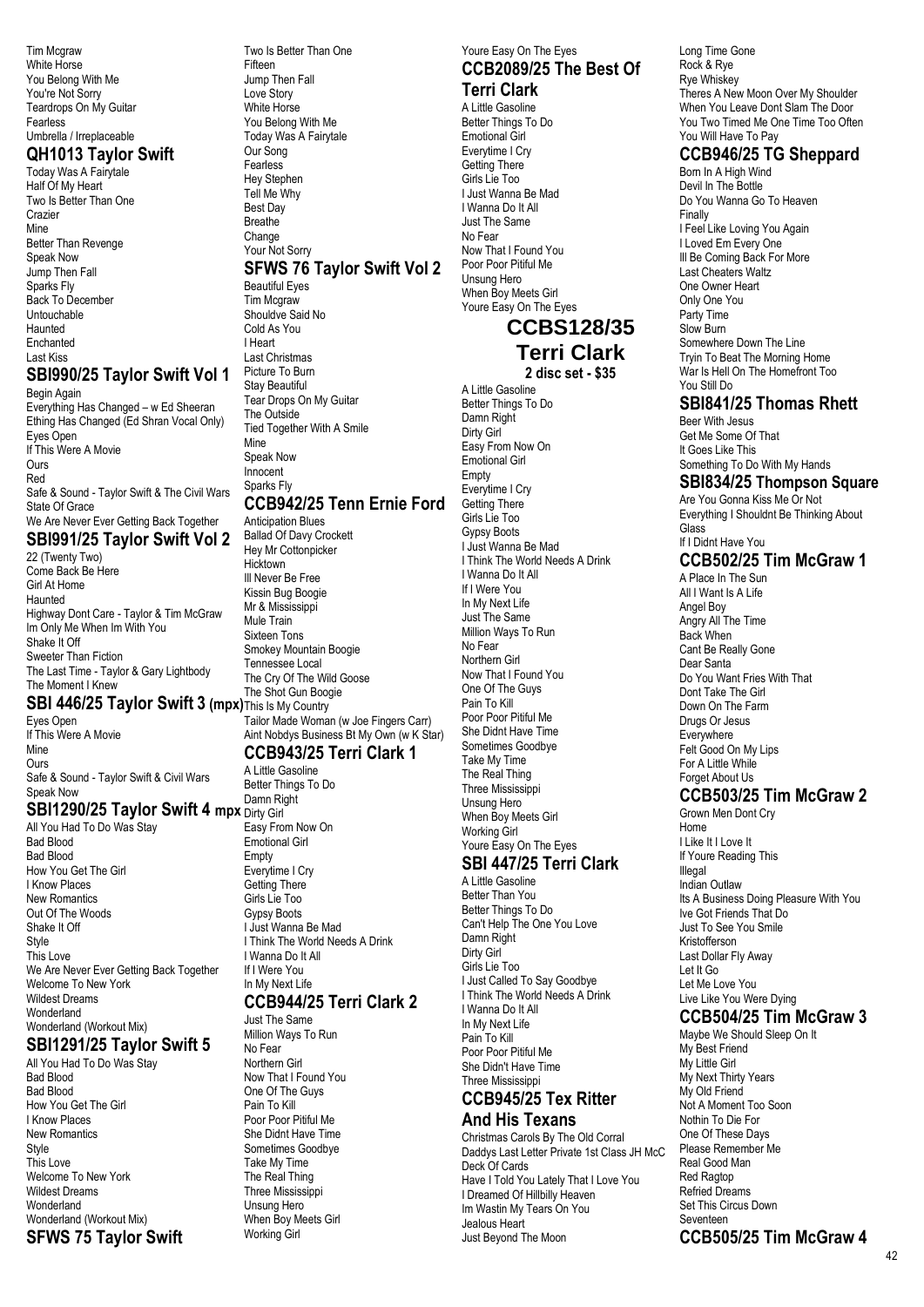She Never Lets It Go To Her Heart Shes My Kind Of Rain Sing Me Home Smilin Some Things Never Change Somebody Must Be Praying For Me Something Like That Southern Voice Still Suspicions Take Me Away From Here Telluride The Cowboy In Me The Trouble With Never

### **CCB506/25 Tim McGraw 5**

Things Change Tiny Dancer Unbroken Watch The Wind Blow By When The Stars Go Blue Where The Green Grass Grows Why We Said Goodbye You Get Used To Somebody Its Your Love Just To Hear You Say That You Love Me Lets Make Love Me & Tennessee Bring On The Rain Over & Over

#### **CCB2090/25 The Best Of Tim McGraw**

Angry All The Time Back When Dont Take The Girl Grown Men Dont Cry I Like It I Love It Its Your Love (W Faith Hill) Live Like You Were Dying My Best Friend My Next Thirty Years Please Remember Me Real Good Man Something Like That Unbroken Watch The Wind Blow By Where The Green Grass Grows

### **CCBS129/80 Tim McGraw**

**5 disc set - \$80**

A Place In The Sun All I Want Is A Life Angel Boy Angry All The Time Back When Cant Be Really Gone Dear Santa Do You Want Fries With That Dont Take The Girl Down On The Farm Drugs Or Jesus **Everywhere** Felt Good On My Lips For A Little While Forget About Us Grown Men Dont Cry Home I Like It I Love It If Youre Reading This Illegal Indian Outlaw Its A Business Doing Pleasure With You Ive Got Friends That Do Just To See You Smile Kristofferson Last Dollar Fly Away Let It Go Let Me Love You Live Like You Were Dying Maybe We Should Sleep On It My Best Friend My Little Girl

My Next Thirty Years My Old Friend Not A Moment Too Soon Nothin To Die For One Of These Days Please Remember Me Real Good Man Red Ragtop Refried Dreams Set This Circus Down Seventeen She Never Lets It Go To Her Heart Shes My Kind Of Rain Sing Me Home Smilin Some Things Never Change Somebody Must Be Praying For Me Something Like That Southern Voice **Ctill** Suspicions Take Me Away From Here Telluride The Cowboy In Me The Trouble With Never Things Change Tiny Dancer Unbroken Watch The Wind Blow By When The Stars Go Blue Where The Green Grass Grows Why We Said Goodbye You Get Used To Somebody Its Your Love Just To Hear You Say That You Love Me Lets Make Love Me & Tennessee Bring On The Rain Over & Over

### **CG 10 Tim McGraw**

Something Like That Dont Take The Girl My Best Friend My Next 30 Years **Everywhere** Down On The Farm I Like It I Love It Shes My Kind Of Rain Grown Men Dont Cry Just To See You Smile Its Your Love Indian Outlaw Where The Green Grass Grows Tiny Dancer Angry All The Time Real Good Man Watch The Wind Blow By

### **PSG 1219 Tim McGraw**

Ain't That Just LIke A Dream All I Want Is A Life Can't Be Really Gone Don't Take The Girl Down On The Farm Indian Outlaw It Doesn't Get Any Countrier Than This I Like It, I Love It Not A Moment Too Soon Wouldn't Want It Any Other Way

#### **SBI967/25 Tim McGraw 1** All We Ever Find

Angel Boy Back When Better Than I Used To Be Bring On The Rain - Jo Dee Messina & Tim Cant Be Really Gone **City Lights** Do You Want Fries With That Dont Take The Girl Everywhere Feel Like A Rock Star - w Kenny Chesney Felt Good On My Lips For A Little While Forget About Us

### Grown Men Dont Cry Highway Dont Care - Taylor Swift & Tim

**SBI968/25 Tim McGraw 2** I Need You - Faith Hill & Tim McGraw

If Youre Reading This Indian Outlaw Its Your Love - Faith Hill & Tim McGraw Just To See You Smile Let It Go Lets Make Love - Faith Hill & Tim McGraw Like We Never Loved At All - Faith Hill & Tim Live Like You Were Dying Looking For That Girl Maybe We Should Sleep On It Meanwhile Back At Mamas - w Faith Hill My Best Friend My Little Girl My Next Thirty Years My Old Friend

#### **SBI969/25 Tim McGraw 3** One Of These Days

Please Remember Me Red Ragtop Refried Dreams Senorita Margarita Shes My Kind Of Rain Sing Me Home Sleep Tonight Some Things Never Change Southern Voice Suspicions Telluride The Trouble With Never Tiny Dancer Watch The Wind Blow By When The Stars Go Blue

#### **SBI970/25 Tim McGraw 4 (mpx)** Back When

Better Than I Used To Be City Lights Feel Like A Rock Star - w Kenny Chesney Felt Good On My Lips Highway Dont Care - Taylor Swift & Tim Looking For That Girl Maybe We Should Sleep On It Meanwhile Back At Mamas - w Faith Hill Nothing To Die For One Of Those Nights Truck Yeah

### **SBI 452/25 Tim McGraw (mpx)**

Bring On The Rain – w Jo Dee Messina **Everywhere Forget About Us** Let's Make Love - w Faith Hill My Next Thirty Years Sleep Tonight

# **SFWS189 Tim McGraw 1**

All I Want If Life All We Ever Find Angel Boy Angry All The Time Back When Cant Really Be Gone Cowboy In Me Do You Want Fries With That Dont Take The Girl Down On The Farm **Everywhere** Felt Good on My Lips For A Little While Forget About Us Grown Men Dont Cry

# **SFWS190 Tim McGraw 2**

I Like It I Love It If Youre Reading This Indian Outlaw Ive Got Friends That Do Just To Hear You Say That You Love Me Just To See You Smile Kristofferson Last Dollar (Fly Away)

Let It Go Lets Make Love Live Like You Were Dying Maybe We Should Sleep On It Me & Tennessee My Best Friend My Little Girl

### **SFWS191 Tim McGraw 3**

My Next Thirty Years My Old Friend Not A Moment Too Soon Nothin To Die For One Of These Days Over & Over Please Remember Me Real Good Man Red Ragtop Refried Dreams She Never Lets It Go To Her Heart Shes My Kind Of Rain Sing Me Home Sleep Tonight Some Things Never Change

### **SFWS192 Tim McGraw 4**

Something Like That Southern Voice Suspicion **Telluride** Thats Why God Made Mexico Things Change Tiny Dancer Trouble With Never Unbroken Watch The Wind Blow By When The Stars Go Blue Where The Green Grass Grows

### **ZPA36 Tim McGraw**

Home Illegal Tiny Dancer All We Ever Find That's Why God Made Mexico I Know How To Love You Well Watch The Wind Blow By She's My Kind Of Rain Real Good Man Who Are They Red Ragton Tim Mcgraw Medley 1 Tim Mcgraw Medley 2

### **CCB948/15 Tim Rushlow**

Crazy Life She Misses Him The Package When You Love Me

### **CCB508/25 Toby Keith 1**

A Little Less Talk & A Lot More Action A Little Too Late Aint It Just Like You American Ride American Soldier As Good As I Once Was Baddest Boots Big Blue Note Big Ol Truck Blame It On The Mistletoe Christmas Rock Country Comes To Town Crash Here Tonight Does That Blue Moon Ever Shine On You Dont Leave | Think | Love You Double Wide Paradise Dream Walkin

### **CCB509/25 Toby Keith 2**

Get Drunk & Be Somebody Get My Drink On Getcha Some God Love Her Good To Go To Mexico He Aint Worth Missing High Maintenance Woman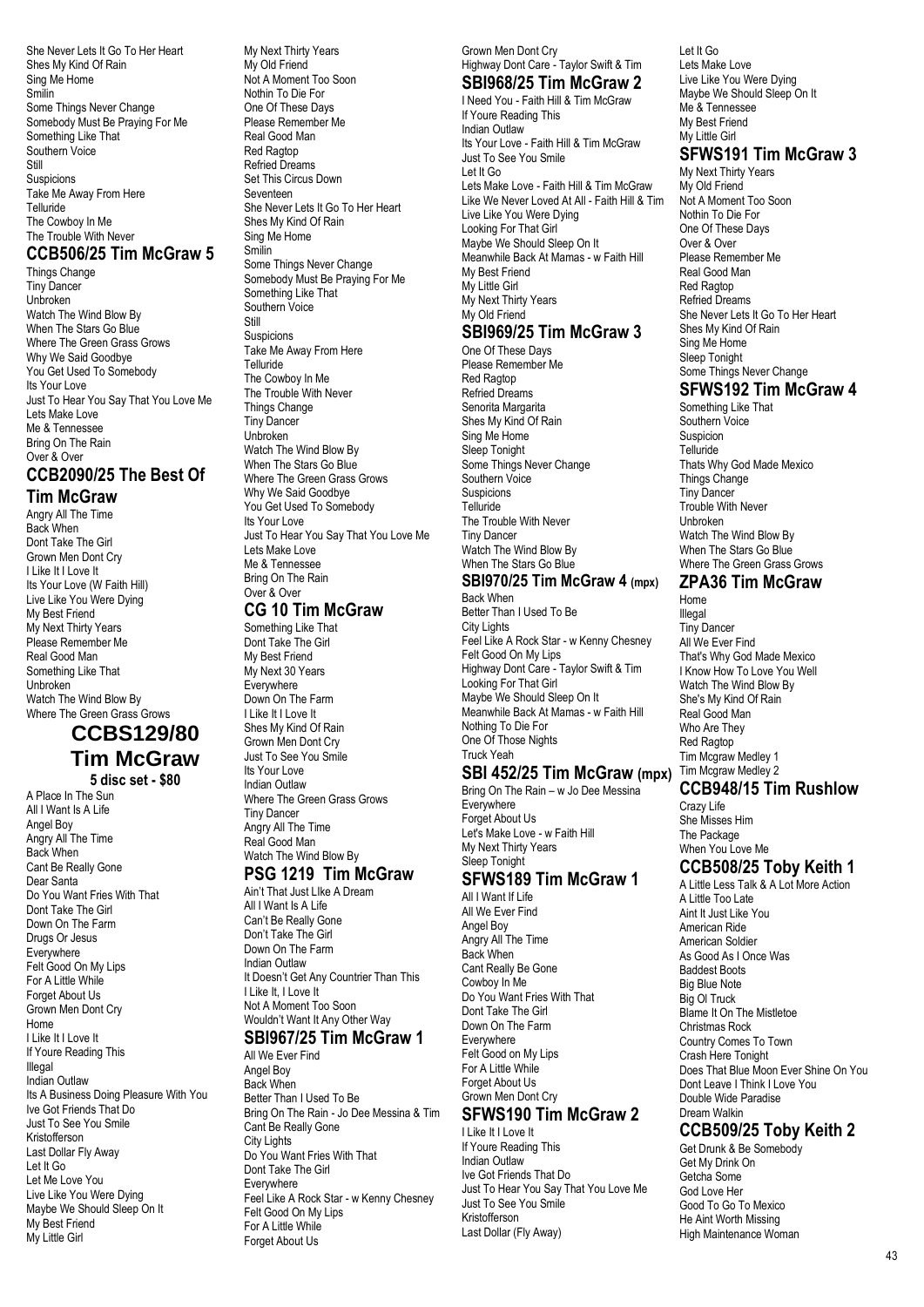Honky Tonk U How Do You Like Me Now I Love This Bar I Wanna Talk About Me If A Man Answers If I Was Jesus Im Just Talkin About Tonight It Works For Me Its All Good Losing My Touch

### **CCB510/25 Toby Keith 3**

Lost You Anyway Love Me If You Can Me Too My List Nights I Cant Remember Friends Ill Never Forget Rock You Baby Rockin Around The Christmas Tree Santa Im Right Here She Never Cried In Front Of Me Shes A Hottie Shouldve Been A Cowboy Stays In Mexico Sweet That Dont Make Me A Bad Guy The Angry American Courtesy Of The Red, White & Blue The Critic Time For Me To Ride Upstairs Downtown

### **CCB511/25 Toby Keith 4**

We Were In Love When Love Fades Whiskey Girl Whos That Man Whos Your Daddy Wish I Didnt Know Now You Aint Much Fun You Shouldnt Kiss Me Like This Things A Mama Dont Know (w Mica Roberts) I Cant Take You Anywhere (w Scty Emerick) Ill Never Smoke Weed W Willie Again (w SE) The Taliban Song (w Scotty Emerick) Im So Happy I Cant Stop Crying (w Sting) Beer For My Horses (w Willie Nelson) Midnight Rider (w Willie Nelson)

### **CCB2091/25 The Best Of Toby Keith**

American Soldier As Good As I Once Was Beer For My Horses (W Willie Nelson) God Love Her How Do You Like Me Now I Love This Bar I Wanna Talk About Me Im Just Talkin About Tonight Me Too She Never Cried In Front Of Me Shouldve Been A Cowboy Whiskey Girl Whos That Man Whos Your Daddy You Shouldnt Kiss Me Like This

### **CCBS130/65 Toby Keith 4 disc set - \$65**

A Little Less Talk & A Lot More Action A Little Too Late Aint It Just Like You American Ride American Soldier As Good As I Once Was Baddest Boots Big Blue Note Big Ol Truck Blame It On The Mistletoe Christmas Rock Country Comes To Town Crash Here Tonight

Does That Blue Moon Ever Shine On You Dont Leave I Think I Love You Double Wide Paradise Dream Walkin Get Drunk & Be Somebody Get My Drink On Getcha Some God Love Her Good To Go To Mexico He Aint Worth Missing High Maintenance Woman Honky Tonk U How Do You Like Me Now I Love This Bar I Wanna Talk About Me If A Man Answers If I Was Jesus Im Just Talkin About Tonight It Works For Me Its All Good Losing My Touch Lost You Anyway Love Me If You Can Me Too My List Nights I Cant Remember Friends Ill Never Forget Rock You Baby Rockin Around The Christmas Tree Santa Im Right Here She Never Cried In Front Of Me Shes A Hottie Shouldve Been A Cowboy Stays In Mexico **Sweet** That Dont Make Me A Bad Guy The Angry American Courtesy Red, Wh & Bl The Critic Time For Me To Ride Upstairs Downtown We Were In Love When Love Fades Whiskey Girl Whos That Man Whos Your Daddy Wish I Didnt Know Now You Aint Much Fun You Shouldnt Kiss Me Like This Things A Mama Dont Know I Cant Take You Anywhere Ill Never Smoke Weed With Willie Again The Taliban Song Im So Happy I Cant Stop Crying

### Beer For My Horses Midnight Rider

### **SBI047/25 Toby Keith 1**

A Little Less Talk & A Lot More Action A Little Too Late A Womans Touch American Soldier As Good As I Once Was Baddest Boots Beer For My Horses Big Blue Note Big Ol Truck Blame It On The Mistletoe Christmas Rock Country Comes To Town Crash Here Tonight Does That Blue Moon Ever Shine On You

#### **SBI048/25 Toby Keith 2**

Dont Leave I Think I Love You Get Drunk & Be Somebody Get My Drink On Getcha Some Go With Her God Love Her He Aint Worth Missing High Maintenance Woman Honky Tonk You How Do You Like Me Now I Love This Bar I Wanna Talk About Me

### Im Just Talking About Tonight Im So Happy I Cant Stop Crying

#### **SBI049/25 Toby Keith 3** If A Man Answers

Lost You Anyway Love Me If You Can Me Too **Mockingbird** My List Nights I Cant Remember Friends Ill Never Forget Pull My Chain Rock You Baby She Never Cried In Front Of Me Shes A Hottie Shouldve Been A Cowboy Stays In Mexico The Angry American

### **SBI050/25 Toby Keith 4**

Upstairs Downtown We Were In Love Weed With Willie When Love Fades Whiskey Girl Whos That Man Whos Your Daddy Wish I Didnt Know Now You Aint Much Fun You Shouldnt Kiss Me Like This

### **SINATK Toby Keith**

Get Drunk And Be Somebody A Little Too Late Whiskey Girl As Good As I Once Was Honkytonk U Big Blue Note An American Soldier I Love This Bar Beer For My Horses Stays In Mexico I Wanna Talk About Me Who's Your Daddy Courtesy Of The Red, White & Blue How Do Ya Like Me Now I'm Just Talkin' About Tonight

### **ZPA 21 Toby Keith**

Big Ol' Truck Who's That Man Who's Your Daddy I'm So Happy I Can't Stop Crying - & Sting A Little Less Talk & A Lot More Action Does That Blue Moon Ever Shine On You You Ain't Much Fun How Do You Like Me Now I'm Just Talkin' About Tonight He Ain't Worth Missing Pull My Chain

### **CCB008/25 Tom T Hall**

A Week In A Country Jail Ballad Of Forty Dollars Country Is Deal Faster Horses The Cowboy & The Poet Fox On The Run I Care I Like Beer I Love Jolly Old St Nicholas Negatory Romance O Christmas Tree Old Dogs Children & Watermelon Wine Ravishing Ruby That Song Is Driving Me Crazy The Year That Clayton Delaney Died Your Man Loves You Honey

### **SBI715/25 Tom T Hall (mpx)**

A Week In A Country Jail Ballad Of Forty Dollars Country Is I Care Ravishing Ruby

### The Year That Clayton Delaney Died **CCB137/25 Trace Adkins 1**

Ala Freakin Bama All I Ask For Anymore Arlington Big Time Brown Chicken Brown Cow Chrome Cowboys Back In Town Dont Lie Every Light In The House Is On Help Me Understand Honky Tonk Badonkadonk Hot Mama I Got My Game On I Left Something Turned On At Home Im Gonna Love You Anyway Im Tryin

### **CCB138/25 Trace Adkins 2**

Just Fishin Ladies Love Country Boys Lonely Wont Leave Me Alone Marry For Money .<br>More Muddy Water Rough & Ready Songs About Me Swing The Rest Of Mine Then They Do This Aint No Love Song This Aint No Thinkin Thing Til The Last Shots Fired Youre Gonna Miss This Hillbilly Bone (w Blake Shelton) **CCB2092/25 The Best Of**

### **Trace Adkins**

All I Ask For Anymore Every Light In The House Is On Honky Tonk Badonkadonk Hot Mama I Left Something Turned On At Home Im Tryin Just Fishin Ladies Love Country Boys Lonely Wont Leave Me Alone Marry For Money Songs About Me The Rest Of Mine This Aint No Love Song This Aint No Thinkin Thing Youre Gonna Miss This

# **CCBS131/35 Trace Adkins**

**2 disc set - \$35** Ala Freakin Bama All I Ask For Anymore Arlington Big Time Brown Chicken Brown Cow Chrome Cowboys Back In Town Dont Lie Every Light In The House Is On Help Me Understand Honky Tonk Badonkadonk Hot Mama I Got My Game On I Left Something Turned On At Home Im Gonna Love You Anyway Im Tryin Just Fishin Ladies Love Country Boys Lonely Wont Leave Me Alone Marry For Money More Muddy Water Rough & Ready Songs About Me Swing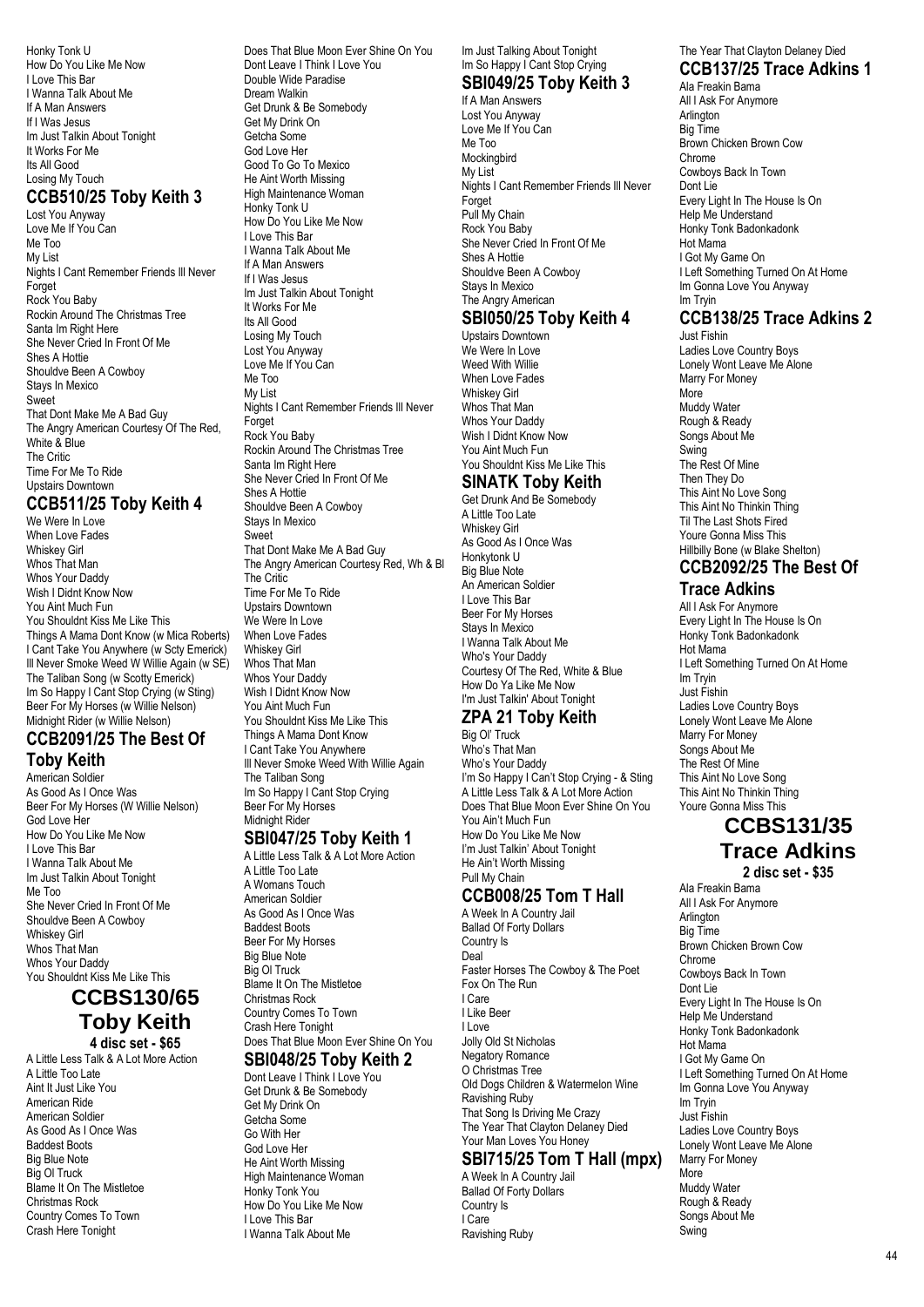The Rest Of Mine Then They Do This Aint No Love Song This Aint No Thinkin Thing Til The Last Shots Fired Youre Gonna Miss This Hillbilly Bone

#### **SBI027/25 Trace Adkins**

Big Time Don't Lie Honky Tonk Badonkadonk I Got My Game On I Left Something Turned On At Home I Wanna Feel Something Lonely Won't Leave Me Alone Marry For Money Muddy Water Songs About Me Swing The Rest Of Mine You're Gonna Miss This

### **CCB949/25 Tractors**

Baby Likes To Rock It Boogie Woogie Santa Claus Cant Get Nowhere I Wouldnt Tell You No Lie Santa Claus Is Comin In BW ChooChoo Trn Shortenin Bread Tryin To Get To New Orleans

### **CCB521 Tracy Byrd 1**

4 To 1 In Atlanta Better Places Than This Big Love Christmas Like Mama Used To Make It Dont Love Make A Diamond Shine Dont Take Her Shes All Ive Got Drinkin Bone Good Ol Fashioned Love Heaven In My Womans Eyes Holdin Heaven Howd I Wind Up In Jamaica I Wanna Feel That Way Again Im From The Country Just Let Me Be In Love Lately Been Dreamin Bout Babies Lifestyles Of The Not So Rich & Famous Love Lessons Love You Aint Seen The Last Of Me

### **CCB522 Tracy Byrd 2**

No Ordinary Man On Again Off Again Pink Flamingos Put Your Hand In Mine Revenge Of A Middle Aged Woman Someone To Give My Love To Take Me With You When You Go Ten Rounds With Jose Cuervo The First Step The Keeper Of The Stars Tiny Town Walking To Jerusalem Watermelon Crawl When Mama Aint Happy Why Dont That Telephone Ring The Truth About Men (w Andy Griggs) Now Thats Awesome (w Bill Engvall) A Good Way To Get On My Bad Side (w MC)

### **CCB2093/25 The Best Of Tracy Byrd**

Better Places Than This Big Love Dont Love Make A Diamond Shine Dont Take Her Shes All Ive Got Drinkin Bone Holdin Heaven I Wanna Feel That Way Again Im From The Country Just Let Me Be In Love Lifestyles Of The Not So Rich & Famous Love Lessons Ten Rounds With Jose Cuervo

The First Step The Keeper Of The Stars Watermelon Crawl

### **CCBS132/35 Tracy Byrd 2 disc set - \$35**

4 To 1 In Atlanta Better Places Than This Big Love Christmas Like Mama Used To Make It Dont Love Make A Diamond Shine Dont Take Her Shes All Ive Got Drinkin Bone Good Ol Fashioned Love Heaven In My Womans Eyes Holdin Heaven Howd I Wind Up In Jamaica I Wanna Feel That Way Again Im From The Country Just Let Me Be In Love Lately Been Dreamin Bout Babies Lifestyles Of The Not So Rich & Famous Love Lessons Love You Aint Seen The Last Of Me No Ordinary Man On Again Off Again Pink Flamingos Put Your Hand In Mine Revenge Of A Middle Aged Woman Someone To Give My Love To Take Me With You When You Go Ten Rounds With Jose Cuervo The First Step The Keeper Of The Stars Tiny Town Walking To Jerusalem Watermelon Crawl When Mama Aint Happy Why Dont That Telephone Ring The Truth About Men Now Thats Awesome

#### A Good Way To Get On My Bad Side **SBI031/25 Tracy Byrd**

Better Places Than This Christmas Like Mama Used To Make It Don't Love Make A Diamond Shine Don't Take Her She's All I've Got Lately (Been Dreaming About Babies) Lifestyles Of The Not So Rich And Famous Ten Rounds With Jose Cuervo The First Step The Keeper Of The Stars The Truth About Men Watermelon Crawl

### **CCB950/25 Tracy Lawrence 1**

Alibis All Wrapped Up In Christmas As Any Fool Can See Better Man Better Off Cant Break It To My Heart Find Out Who Your Friends Are How A Cowgirl Says Goodbye I Hope Heaven Has A Honky Tonk I See It Now If I Dont Make It Back If The Good Die Young If The World Had A Front Porch If You Loved Me Ill Never Pass This Way Again Is That A Tear Its All How You Look At It Lessons Learned Life Dont Have To Be So Hard

### **CCB951/25 Tracy Lawrence 2**

Lonely My Second Home Renegades Rebels & Rogues Running Behind Sawdust On Her Halo Stars Over Texas Sticks & Stones

Texas Tornado The Coast Is Clear Til I Was A Daddy Too Time Marches On Todays Lonely Fool Unforgiven Up To Him Used To The Pain We Dont Love Here Anymore What A Memory While You Sleep You Cant Hide Redneck **CCB2094/25 The Best Of**

# **Tracy Lawrence**

Alibis As Any Fool Can See Better Man Better Off Cant Break It To My Heart Find Out Who Your Friends Are I See It Now If The Good Die Young If The World Had A Front Porch Is That A Tear Lessons Learned My Second Home Stars Over Texas Sticks & Stones Texas Tornado Time Marches On

### **CCBS133/35 Tracy Lawrence 2 disc set - \$35**

Alibis All Wrapped Up In Christmas As Any Fool Can See Better Man Better Off Cant Break It To My Heart Find Out Who Your Friends Are How A Cowgirl Says Goodbye I Hope Heaven Has A Honky Tonk I See It Now If I Dont Make It Back If The Good Die Young If The World Had A Front Porch If You Loved Me Ill Never Pass This Way Again Is That A Tear Its All How You Look At It Lessons Learned Life Dont Have To Be So Hard Lonely My Second Home Renegades Rebels & Rogues Running Behind Sawdust On Her Halo Stars Over Texas Sticks & Stones Texas Tornado The Coast Is Clear Til I Was A Daddy Too Time Marches On Todays Lonely Fool Unforgiven Up To Him Used To The Pain We Dont Love Here Anymore What A Memory While You Sleep You Cant Hide Redneck

### **CCB525/25 Travis Tritt 1**

Anymore Best Of Intentions Between An Old Memory & Me Bible Belt Can I Trust You With My Heart Christmas In My Hometown Country Aint Country Country Club Drift Off To Dream Foolish Pride Help Me Hold On

Heres A Quarter Call Someone Who Cares I See Me If I Lost You Im Gonna Be Somebody

### **CCB526/25 Travis Tritt 2**

Its A Great Day To Be Alive Looking Out For Number One Lord Have Mercy On The Working Man Love Of A Woman Modern Day Bonnie & Clyde More Than Youll Ever Know Move It On Over No More Looking Over My Shoulder Nothing Short Of Dying Put Some Drive In Your Country Shes Going Home With Me Sign Of The Times Something Stronger Than Me Sometimes She Forgets Start The Car

### **CCB527/25 Travis Tritt 3**

Still In Love With You Strong Enough To Be Your Man TROUBLE Take It Easy Tell Me I Was Dreaming Ten Feet Tall & Bulletproof The Girls Gone Wild Where Corn Dont Grow Worth Every Mile You Never Take Me Dancing Heres Your Sign Get The Picture (w Bill Eng) What Say You (w John Mellencamp) Helping Me Get Over You (w Lari White) Honky Tonkins What I Do Best (w M Stuart) The Whiskey Aint Workin (w Marty Stuart) Out Of Control Raging Fire (w P Loveless)

#### **CCB2095/25 The Best Of Travis Tritt**

Anymore Best Of Intentions Can I Trust You With My Heart Drift Off To Dream Foolish Pride Help Me Hold On Heres A Quarter Call Someone Who Cares Im Gonna Be Somebody Its A Great Day To Be Alive Lord Have Mercy On The Working Man Love Of A Woman More Than Youll Ever Know T R O U B L E Tell Me I Was Dreaming The Whiskey Aint Workin (W Marty Stuart)

### **CCBS134/50**

**Travis Tritt**

**3 disc set - \$50**

Anymore Best Of Intentions Between An Old Memory & Me Bible Belt Can I Trust You With My Heart Christmas In My Hometown Country Aint Country Country Club Drift Off To Dream Foolish Pride Help Me Hold On Heres A Quarter Call Someone Who Cares I See Me If I Lost You Im Gonna Be Somebody Its A Great Day To Be Alive Looking Out For Number One Lord Have Mercy On The Working Man Love Of A Woman Modern Day Bonnie & Clyde More Than Youll Ever Know Move It On Over No More Looking Over My Shoulder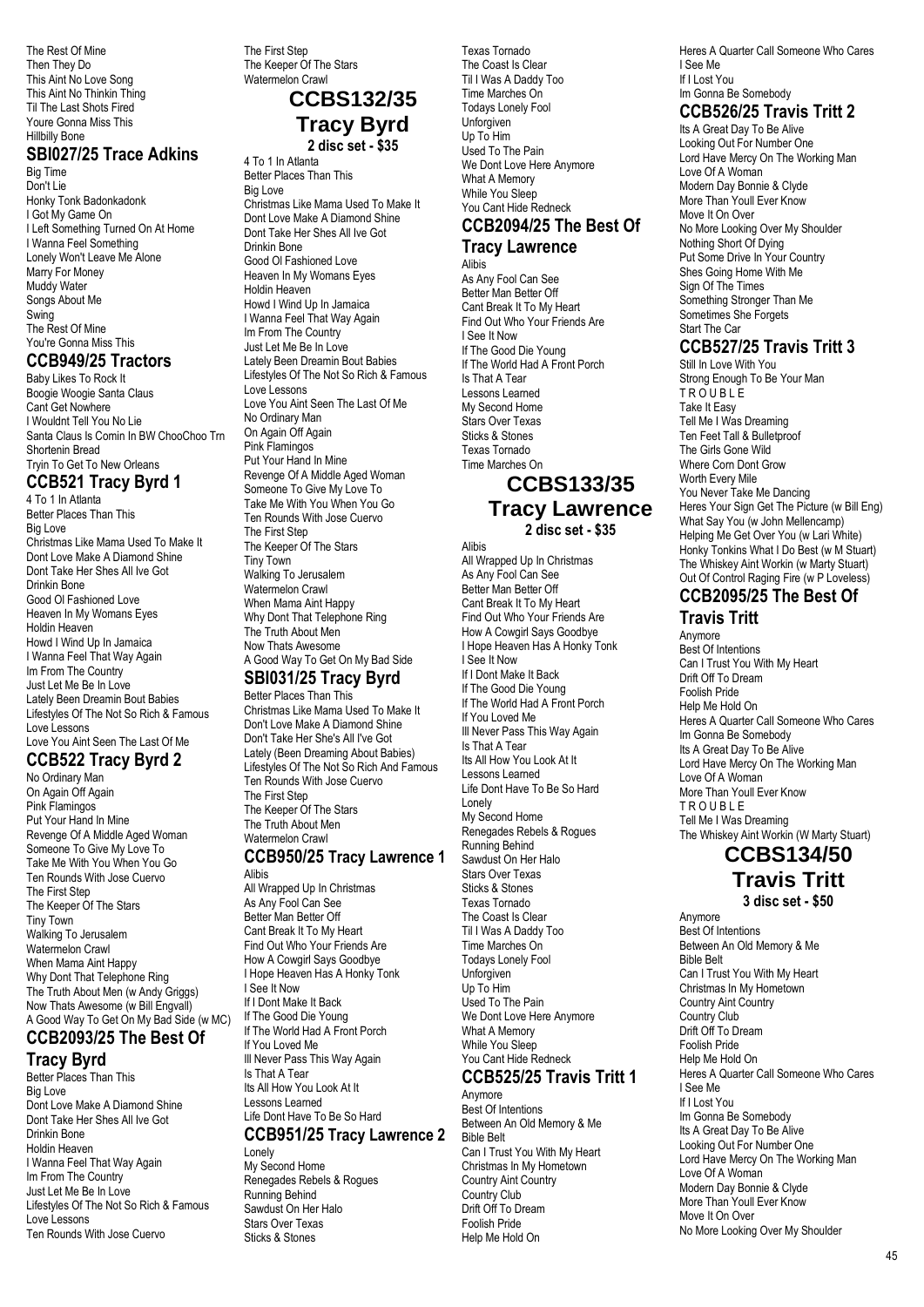Nothing Short Of Dying Put Some Drive In Your Country Shes Going Home With Me Sign Of The Times Something Stronger Than Me Sometimes She Forgets Start The Car Still In Love With You Strong Enough To Be Your Man **Trouble** Take It Easy Tell Me I Was Dreaming Ten Feet Tall & Bulletproof The Girls Gone Wild Where Corn Dont Grow Worth Every Mile You Never Take Me Dancing Heres Your Sign Get The Picture What Say You Helping Me Get Over You Honky Tonkins What I Do Best The Whiskey Aint Workin Out Of Control Raging Fire

### **SBI029/25 Travis Tritt 1**

Best Of Intentions Country Ain't Country Country Club Drift Off To Dream Foolish Pride Girls Gone Wild Help Me Hold On Here's A Quarter (Call Someone Who Cares) I See Me I'm Gonna Be Somebody It's A Great Day To Be Alive Lord Have Mercy On The Working Man Modern Day Bonnie And Clyde Move It On Over

### **SBI030/25 Travis Tritt 2**

No More Looking Over My Shoulder Out Of Control Raging Fire Put Some Drive In Your Country Sometimes She Forgets Strong Enough To Be Your Man Take It Easy Tell Me I Was Dreaming Ten Feet Tall And Bulletproof The Whiskey Ain't Working This One's Gonna Hurt U (For A Long Time) **Trouble** Worth Every Mile Written In Stone

### **CCB952/15 Trent Tomlinson**

Angels Like Her Drunker Than Me Henry Cartwrights Prayer & Produce Stand Just Might Have Her Radio On One Wing In The Fire Thats How It Still Ought To Be

# **CCB953/15 Trent Willmon**

Beer Man Broken In Cold Beer & A Fishin Pole Dixie Rose Deluxes Honky Tonk Feed Store On Again Tonight So Am I

# **CCB954/25 Trick Pony**

A Boy Like You Aint Wastin Good Whiskey On You If You Think Youve Got Trouble Im Not Thinking Straight Anymore Its A Heartache Just What I Do On A Mission On A Night Like This Pour Me The Bride

### **CCB955/15 Trini Triggs**

Heaven On Earth Horse To Mexico Straight Tequila

#### The Wreckin' Crew **CCB060/25 Trisha Yearwood 1** Believe Me Baby I Lied Better Your Heart Than Mine Down On My Knees Everybody Knows Georgia Rain How Do I Live I Dont Paint Myself Into Corners I Need You I Wanna Go Too Far I Wouldve Loved You Anyway

Ill Still Love You More It Wasnt His Child Like We Never Had A Broken Heart On A Bus To St Cloud Perfect Love

### **CCB061/25 Trisha Yearwood 2**

Powerful Thing Real Live Woman Santa Claus Is Back In Town Shes In Love With The Boy Something So Right Thats What I Like About You The Song Remembers When The Woman Before Me There Goes My Baby They Call It Falling For A Reason Thinkin About You This Is Me Youre Talking To Trying To Love You Where Are You Now Where Your Road Leads

### **CCB062/25 Trisha Yearwood 3**

Wrong Side Of Memphis Xxxs & Ooos You Can Sleep While I Drive You Say You Will Youre Where I Belong I Fall To Pieces (w Aaron Neville) Inside Out (w Don Henley) Walkaway Joe (w Don Henley) In Anothers Eyes (w Garth Brooks) Love Will Always Win (w Garth Brooks) Squeeze Me In (w Garth Brooks) Wild As The Wind (w Garth Brooks) Another Try (w Josh Turner)

# **CCB2096/25 The Best Of**

### **Trisha Yearwood**

Believe Me Baby I Lied Everybody Knows Georgia Rain How Do I Live I Wouldve Loved You Anyway Ill Still Love You More Perfect Love Powerful Thing Real Live Woman Shes In Love With The Boy The Song Remembers When There Goes My Baby Thinkin About You Wrong Side Of Memphis Xxxs & Ooos

### **CCBS135/50 Trisha Yearwood**

#### **3 disc set - \$50**

Believe Me Baby I Lied Better Your Heart Than Mine Down On My Knees Everybody Knows Georgia Rain How Do I Live I Dont Paint Myself Into Corners I Need You I Wanna Go Too Far I Wouldve Loved You Anyway Ill Still Love You More It Wasnt His Child Like We Never Had A Broken Heart On A Bus To St Cloud Perfect Love Powerful Thing Real Live Woman Santa Claus Is Back In Town Shes In Love With The Boy Something So Right Thats What I Like About You The Song Remembers When The Woman Before Me There Goes My Baby They Call It Falling For A Reason Thinkin About You This Is Me Youre Talking To Trying To Love You Where Are You Now Where Your Road Leads Wrong Side Of Memphis Xxxs & Ooos You Can Sleep While I Drive You Say You Will Youre Where I Belong I Fall To Pieces Inside Out Walkaway Joe In Anothers Eyes Love Will Always Win Squeeze Me In Wild As The Wind Another Try

### **SBI035/25 Trisha Yearwood 1**

Another Try Down On My Knees For Reasons Ive Forgotten Georgia Rain Heaven Heartache & The Power Of Love I Dont Paint Myself Into Corners I Fall To Pieces I Wanna Go Too Far I Wouldve Loved You Anyway Ill Still Love You More In Anothers Eyes It Wasnt His Child Like We Never Had A Broken Heart Love Will Always Win Nothing About Memphis Oh Lonesome You

### **SBI036/25 Trisha Yearwood 2**

Powerful Thing Real Live Woman Shes In Love With The Bov Take A Walk Through Bethlehem Thats What I Like About You The Christmas Song (Chestnuts Roasting) The Song Remembers When The Woman Before Me They Call It Falling For A Reason Thinking About You This Is Me Youre Talking To To Make You Feel My Love Where Are You Now Where Your Road Leads Wild As The Wind You Can Sleep While I Drive

### **SBI 469/25 T Yearwood (mpx)**

For Reasons I've Forgotten Georgia Rain I Wanna Go Too Far I Would've Loved You Anyway Kisses & Hugs Real Live Woman That's What I Like About You They Call It Falling For A Reason

#### **CCB956/15 Ty England** All Of The Above

Irresistible You Redneck Son Shouldve Asked Her Faster Too Many Highways **CCB957/25 Ty Herndon**  A Few Short Years A Love Like That

A Man Holdin On Heathers Wall I Have To Surrender I Want My Goodbye Back In Your Face It Must Be Love Living In A Moment Love Like That Loved Too Much No Mercy She Wants To Be Wanted Again **Steam** The Hands Of A Working Man You Can Leave Your Hat On

## **CCB961/25 Vern Gosdin**

Chiseled In Stone Do You Believe Me Now Dream Of Me I Can Tell By The Way You Dance If Youre Gonna Do Me Wrong Do It Right Im Still Crazy Is It Raining At Your House Right In The Wrong Direction Set Em Up Joe Slow Burning Memory That Just About Does It The Garden Way Down Deep What Would Your Memories Do Who You Gonna Blame It On This Time

#### **CCB143/25 Vince Gill 1**

A Little More Love Dont Come Crying To Me Dont Let Our Love Start Slippin Away Feels Like Love Go Rest High On That Mountain High Lonesome Sound How Lonely Looks I Cant Tell You Why I Still Believe In You If You Ever Have Forever In Mind In These Last Few Days Kindly Keep It Country Liza Jane Look At Us Loving You Makes Me A Better Man

# **CCB144/25 Vince Gill 2**

Make Sure We Kiss Goodbye Never Knew Lonely Next Big Thing No Future In The Past One Bright Star One More Last Chance Pocket Full Of Gold Pretty Little Adriana Pretty Words Shoot Straight From Your Heart Someday Take Your Memory With You The Reason Why Tryin To Get Over You What The Cowgirls Do

### **CCB145/25 Vince Gill 3**

What You Give Away When I Call Your Name When Love Finds You Whenever You Come Around Which Bridge To Cross Whic Bridge To Burn Worlds Apart You & You Alone You Better Think Twice Young Mans Town If You Ever Leave Me (w Barbra Streisand) I Will Always Love You (w Dolly Parton) Let There Be Peace On Earth (w Jenny Gill) Its Not Over (w Mark Chestnutt) My Kind Of Woman My KO Man (w P Lovels) Oklahoma Swing (w Reba McEntire) The Heart Wont Lie (w Reba McEntire)

**CCB2097/25 The Best Of Vince Gill**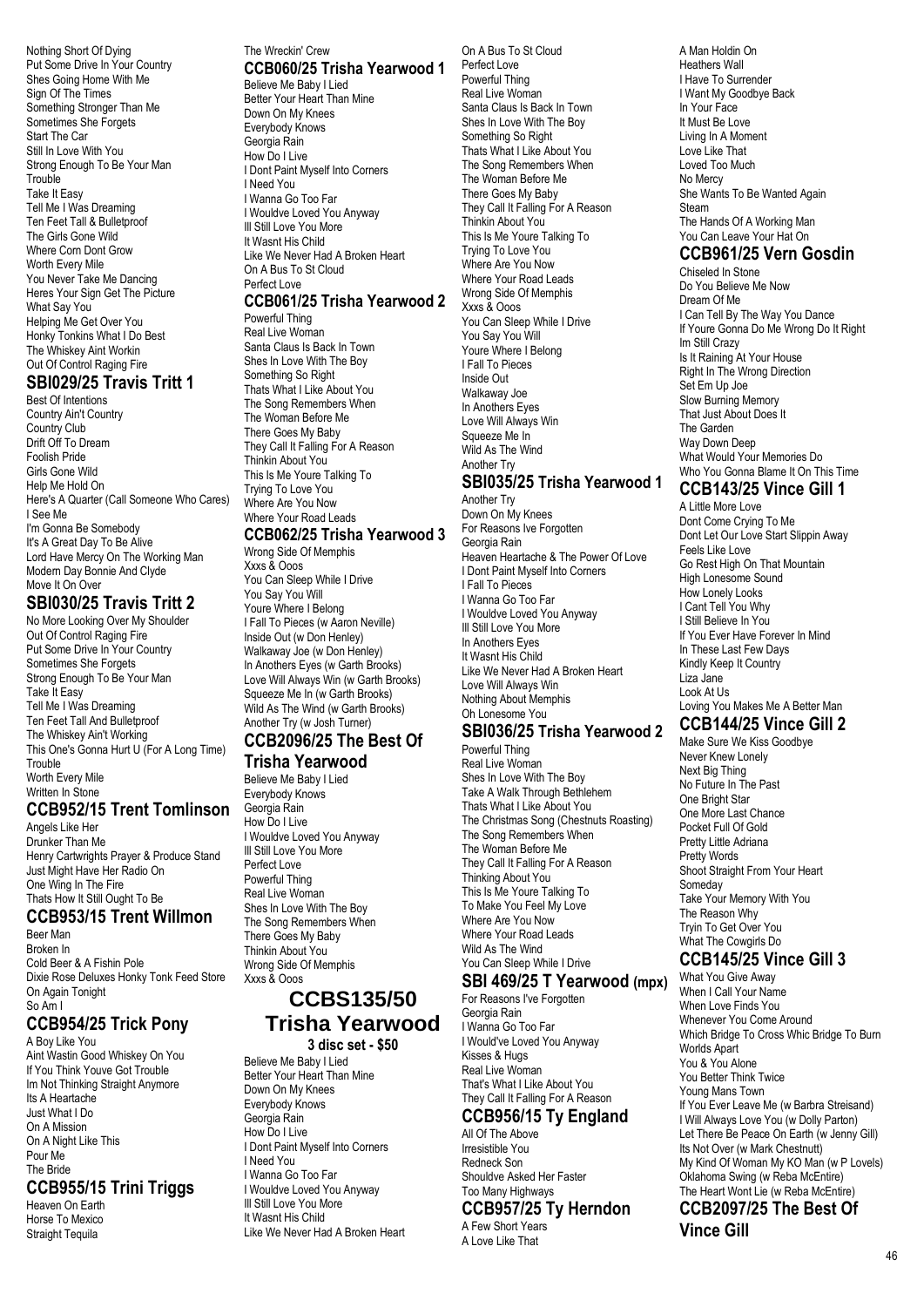A Little More Love Dont Let Our Love Start Slippin Away I Still Believe In You Look At Us Never Knew Lonely No Future In The Past One More Last Chance Pretty Little Adriana Take Your Memory With You Tryin To Get Over You What The Cowgirls Do When I Call Your Name When Love Finds You Whenever You Come Around Which Bridge 2 Cross Which Bridge To Burn You Better Think Twice

### **PSG 1376 Vince Gill**

Don't Let Our Love Start Slippin' Away You Better Think Twice A Little More Love One More Last Chance Pretty Little Adriana What The Cowgirls Do When Love Finds You You & You Alone Go Rest High On That Mountain I Still Believe In You

### **CCBS136/50 Vince Gill 3 disc set - \$50**

A Little More Love Dont Come Crying To Me Dont Let Our Love Start Slippin Away Feels Like Love Go Rest High On That Mountain High Lonesome Sound How Lonely Looks I Cant Tell You Why I Still Believe In You If You Ever Have Forever In Mind In These Last Few Days Kindly Keep It Country Liza Jane Look At Us Loving You Makes Me A Better Man Make Sure We Kiss Goodbye Never Knew Lonely Next Big Thing No Future In The Past One Bright Star One More Last Chance Pocket Full Of Gold Pretty Little Adriana Pretty Words Shoot Straight From Your Heart Someday Take Your Memory With You The Reason Why Tryin To Get Over You What The Cowgirls Do What You Give Away When I Call Your Name When Love Finds You Whenever You Come Around Which Bridge Cross Which Bridge To Burn Worlds Apart You & You Alone You Better Think Twice Young Mans Town If You Ever Leave Me I Will Always Love You Let There Be Peace On Earth Its Not Over My Kind Of Woman My Kind Of Man Oklahoma Swing The Heart Wont Lie **SBI032/25 Vince Gill**

Aint Nothing Like The Real Thing Building Bridges House Of Love I Still Believe In You

#### In These Last Few Days Kindly Keep It Country Next Big Thing Oklahoma Swing Someday Take Your Memory With You The Heart Wont Lie What You Give Away

**SBI1002/25 Vince Gill 2**

Don't Rush - w Kelly Clarkson Go Rest High On That Mountain Liza Jane My Kind Of Woman My Kind Of Man - w Patty Loveless Never Knew Lonely Pocket Full Of Gold Shoot Straight From The Heart What The Cowgirls Do When I Call Your Name When Love Finds You Whenever You Come Around **SBI 472/25 Vince Gill (mpx)**

I Still Believe In You In These Last Few Days Never Knew Lonely Someday Take Your Memory With You When I Call Your Name When Love Finds You

#### **CCB962/25 Wade Hayes** Dont Stop

Goodbye Is The Wrong Way To Go How Do You Sleep At Night Im Still Dancing With You Its Over My Head Old Enough To Know Better On A Good Night The Day That She Left Tulsa Tore Up From The Floor Up Up North Down South Back East Out West What I Meant To Say When The Wrong One Loves You Right

### **CCB964/25 Warren Brothers**

Better Man Break The Record Change **Guilty** Hey Mr President It Aint Me Move On She Wants To Rock Where Does It Hurt Thats The Beat Of A Heart (w Sara Evans) **CCB034/25 Waylon Jennings 1**

#### A Good Hearted Woman Amanda

America Are You Ready For The Country Are You Sure Hank Done It This Way Away In A Manger Come With Me Good Ol Boys Theme From The Dukes Of Hazzard Honky Tonk Heroes Im A Ramblin Man Ive Always Been Crazy Lonesome Onry & Mean **CCB035/25 Waylon Jennings 2**

Lovin Her Was Easier Lucille You Wont Do Your Daddys Will Luckenbach Texas Mammas Dt Let Your Babies Grow/Cowboys O Come All Ye Faithful The Eagle The Wurlitzer Prize I Dt Want To Get Over U Wrong There Aint No Good Chain Gang (w J Cash)

Highwayman (w Willie Nelson) Just To Satisfy You (w Willie Nelson)



#### **Waylon Jennings 2 disc set - \$35**

A Good Hearted Woman Amanda America Are You Ready For The Country Are You Sure Hank Done It This Way Away In A Manger Come With Me Good Ol Boys Dukes Of Hazzard Theme Honky Tonk Heroes Im A Ramblin Man Ive Always Been Crazy Lonesome Onry & Mean Lovin Her Was Easier Lucille Luckenbach Texas Mammas Dt Let Your Babies Grow/Cowboys O Come All Ye Faithful The Eagle The Wurlitzer Prize I Dt Want Get Over You Wrong There Aint No Good Chain Gang Highwayman Just To Satisfy You

### **SBI045/25 Waylon Jennings 1**

A Good Hearted Woman Amanda America Are You Ready For The Country Are You Sure Hank Done It This Way Bob Wills Is Still The King Cant See You Dont You Think Drinking & Dreaming Good Ol Boys (Theme Dukes Of Hazzard) Highwayman I Got You Im A Rambling Man

#### **SBI046/25 Waylon Jennings 2** Ive Always Been Crazy

Lucille (You Wont Do Your Daddys Will) Luckenbach Texas (Back To Basics Of Love) Mama Dt Let Yr Babies Grow Up/Cowboys Never Could Toe The Mark Only Daddy Thatll Walk The Line Rainy Day Woman Rose In Paradise There Aint No Good Chain Gang Waymores Blues Whatever Happened To The Blues Wrong You Asked Me To

### **SBI 473/15 Wayln Jenngs (mpx)**

Bob Wills Is Still The King Can't See You Don't You Think Wrong

### **CCB965/25 Webb Pierce**

Back Street Affair Even Tho Honky Tonk Song I Aint Never I Dont Care I Just Cant Be True Im Tired Im Walking The Dog In The Jailhouse Now Its Been So Long Love Love Love More & More Slowly That Heart Belongs To Me There Stands The Glass Why Baby Why **Wondering** 

### **CCB966/15 Wet Willie**

Country Side Of Life Dixie Rock Keep On Smilin

### **CCB967/25 Wilkinsons**

26 Cents Boy Oh Boy Fly I Wanna Be That Girl Jimmys Got A Girlfriend Shame On Me The Yodelin' Blues **CCB040/25 Willie Nelson 1** Always On My Mind Angel Flying Too Close To The Ground Blue Eyes Crying In The Rain Blue Skies City Of New Orleans Forgiving You Was Easy Georgia On My Mind If You Can Touch Her At All If Youve Got The Money Ive Got The Time Last Thing I Needed First Thing This Morning Living In The Promiseland Maria Shut Up & Kiss Me

Midnight Rider My Heroes Have Always Been Cowboys Nothing I Can Do About It Now On The Road Again Pretty Paper

# **CCB041/25 Willie Nelson 2**

Remember Me Stardust Sweet Memories Touch Me Uncloudy Day Whiskey River Dont Mess With My Toot Toot (w Julio Iglesias) To All The Girls I've Loved Before (w Julio) Mendocino County Line (w LeeAnn Womack) Heartbreak Hotel (w Leon Russel) Pancho & Lefty (w Merle Haggard) Seven Spanish Angels (w Ray Chatles) Willingly (w Shirley Collie) Beer For My Horses (w Toby Keith) Midnight Rider (w Toby Keith) Highwayman (w Waylon Jennings) Just To Satisfy You (w Waylon Jennings) Mamas DLYBGUTB Cowboys (w Waylon)

# **CCB2099/25 The Best Of**

#### **Willie Nelson** Always On My Mind

Blue Eyes Crying In The Rain Blue Skies City Of New Orleans Forgiving You Was Easy Georgia On My Mind If Youve Got The Money Ive Got The Time Mamas Dont Let Your Babies Grow Up To Be Cowboys Midnight Rider My Heroes Have Always Been Cowboys Nothing I Can Do About It Now On The Road Again Pancho & Lefty Seven Spanish Angels To All The Girls Ive Loved Before

### **CCBS139/35 Willie Nelson 2 disc set - \$35**

Always On My Mind Angel Flying Too Close To The Ground Blue Eyes Crying In The Rain Blue Skies City Of New Orleans Forgiving You Was Easy Georgia On My Mind If You Can Touch Her At All If Youve Got The Money Ive Got The Time Last Thing I Needed First Thing This Morning Living In The Promiseland Maria Shut Up & Kiss Me Midnight Rider My Heroes Have Always Been Cowboys